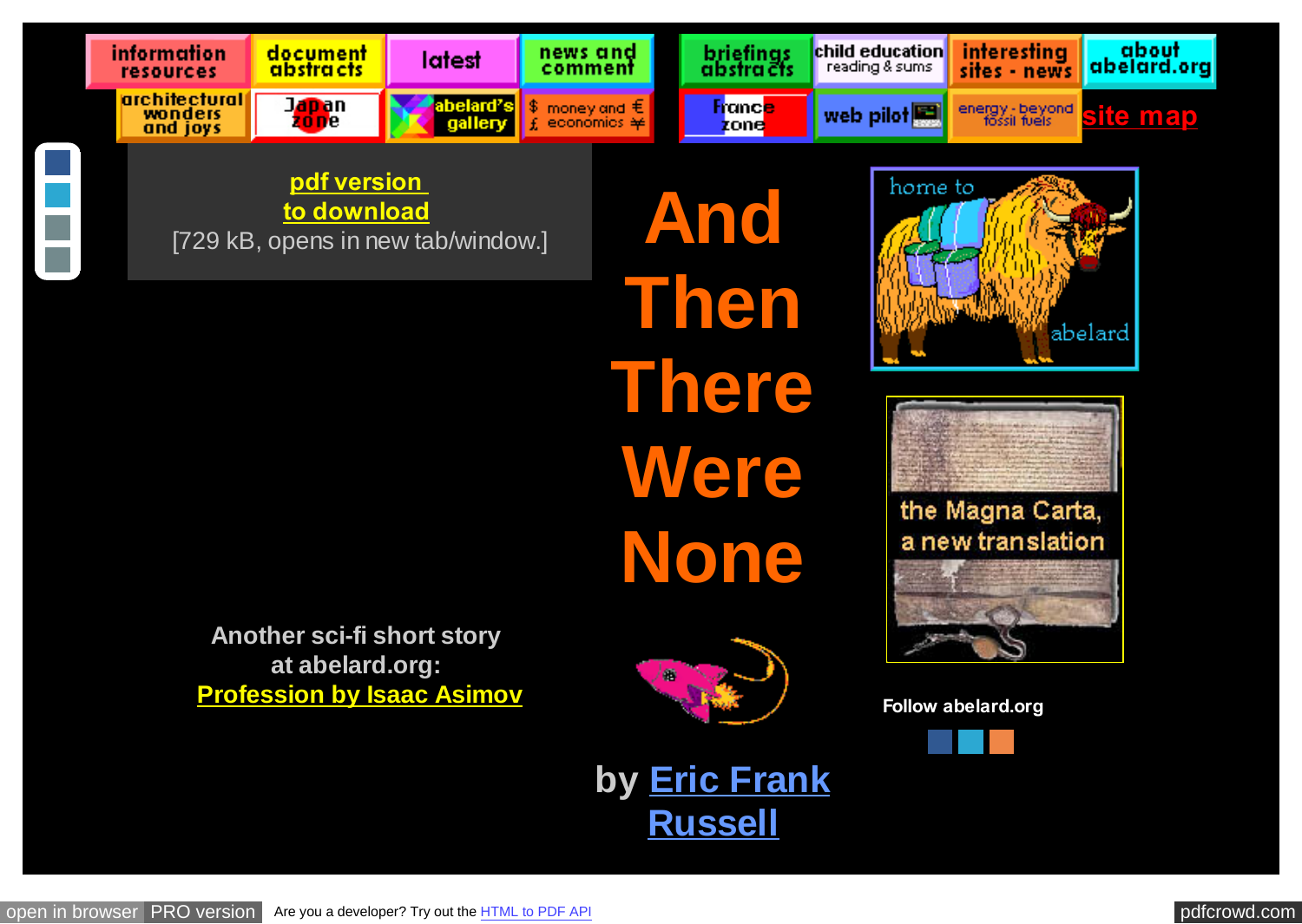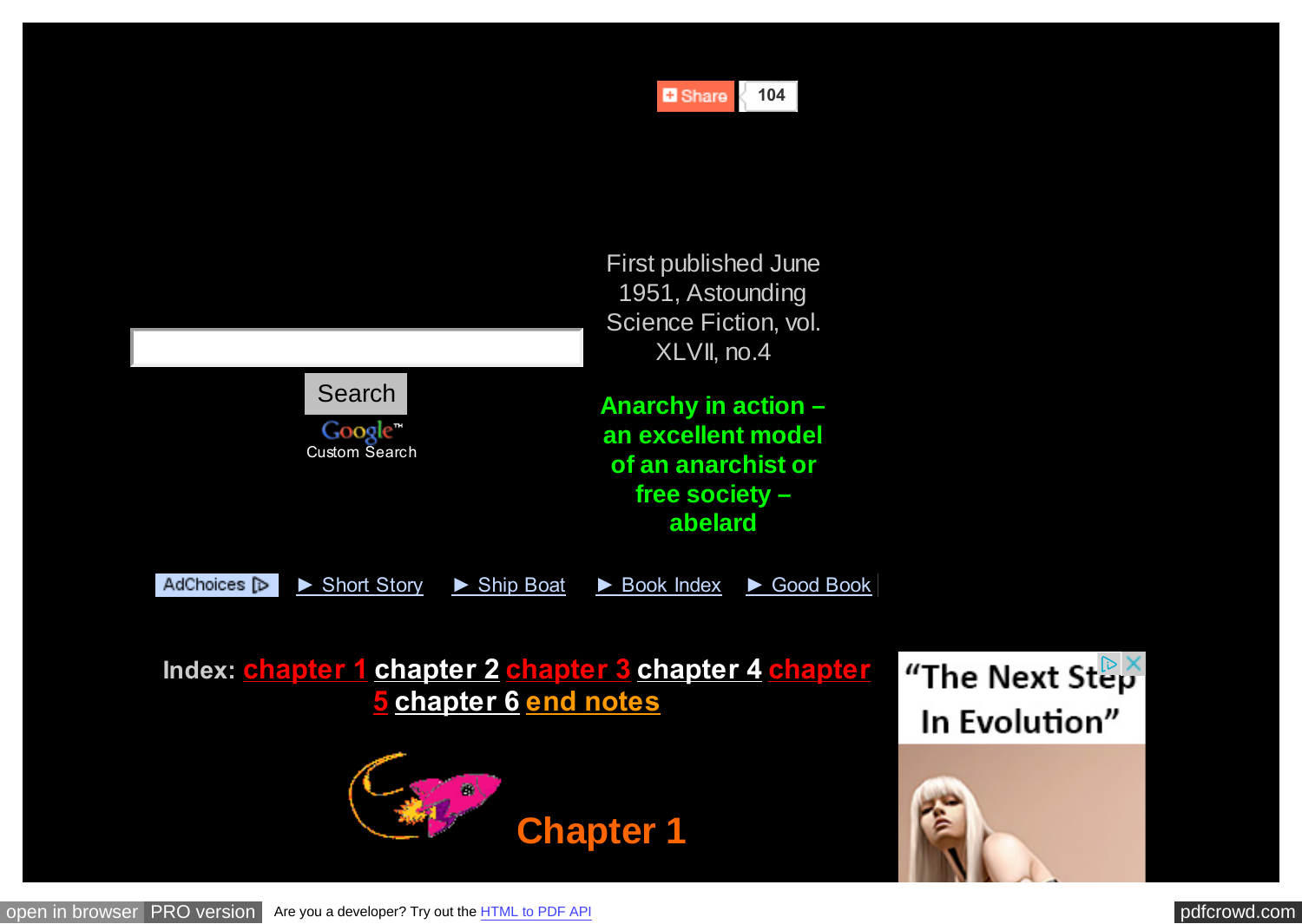[The ambassador] went silent as the ship closed in and the planet's day-side face rapidly expanded. Then followed the usual circling and photographing. A lot of villages and small towns were to be seen, also cultivated areas of large extent. It was obvious that this planet while by no means fully exploited—was in the hands of colonists who were energetic and numerically strong.

Relieved that life was full, abundant and apparently free from alien disease. Grayder brought the ship down onto the first hard-standing he saw. Its enormous mass landed feather-like on a long, low hump amid well-tended fields. Again all the ports became filled with faces as everyone had a look at the new world.

The midway airlock opened, the gangway went down. As before, exit was made in strict order of precedence starting with the Ambassador and finishing with Sergeant Major Bidworthy. Grouping near the bottom of the gangway they spent the first few moments absorbing sunshine and fresh air.

His Excellency scuffled the thick turf under his feet, plucked a blade of it grunting as he stooped. He was so constructed that the effort came close to an athletic feat and gave him a crick in the belly.

'Earth-type grass. See that, Captain? Is it just a coincidence or did they bring seed with them?'

'Could be either. Several grassy worlds are known. And almost all colonists went away loaded with seeds.'

# 'It's another touch of home, anyway. I think I'm going to like this

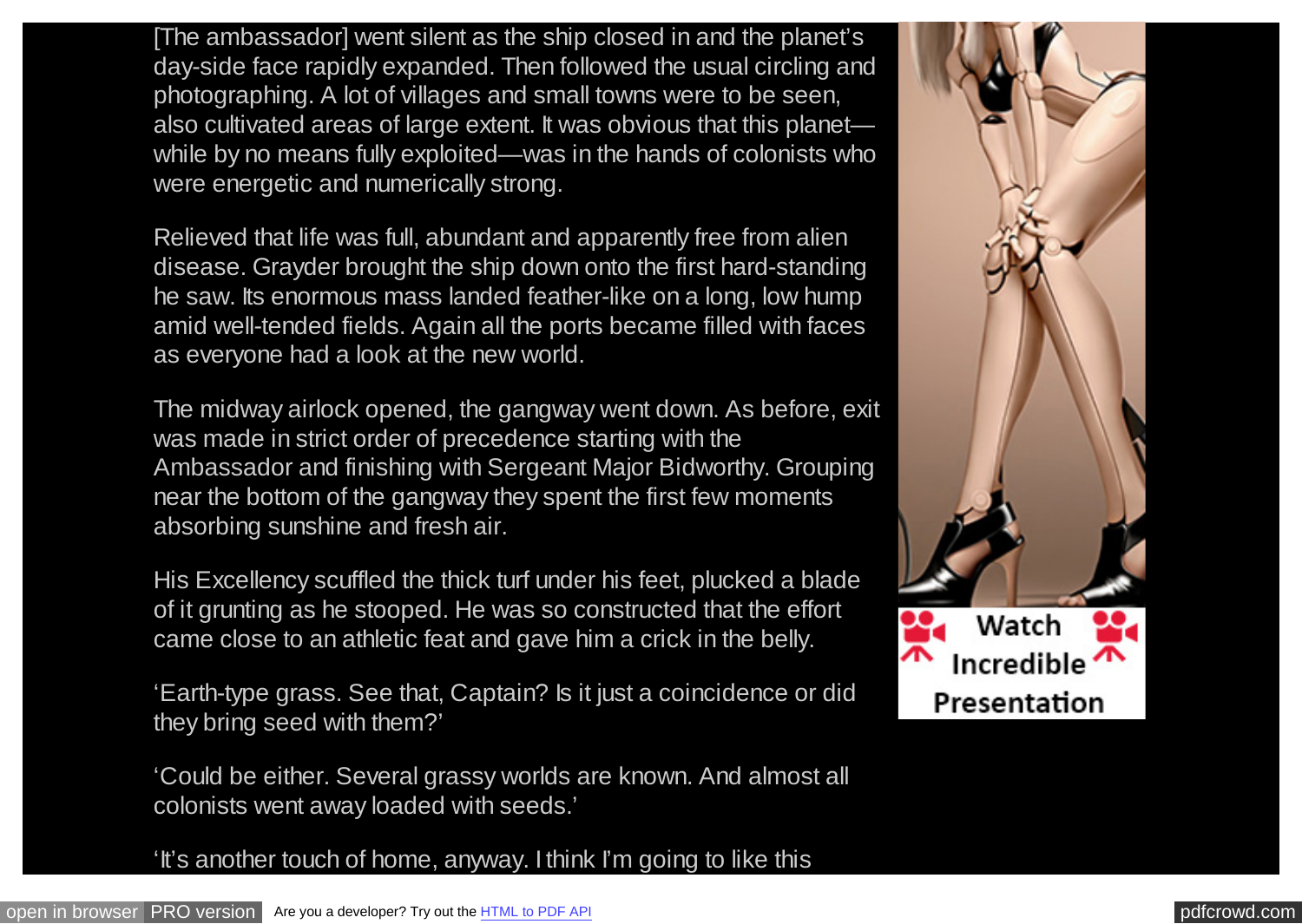place.' The Ambassador gazed into the distance, doing it with pride of ownership. 'Looks like there's someone working over there. He's using a little motor-cultivator with a pair of fat wheels. They can't be very backward, it seems.

'H'm-m-m !' He rubbed a couple of chins. 'Bring him here. We'll have a talk and find out where it's best to make a start.'

'Very well.' Captain Grayder turned to Colonel Shelton. 'His Excellency wishes to speak to that farmer.' He pointed to the faraway figure.

'That farmer,'said Shelton to Major Hame. 'His Excellency wants him at once.'

'Bring that farmer here,' Hame ordered Lieutenant Deacon. 'Quickly.'

'Go get that farmer,' Deacon told Sergeant Major Bid-worthy. 'And hurry—His Excellency is waiting.'

Bidworthy sought around for a lesser rank, remembered that they were all inside, cleaning ship and not smoking, by his order. He, it seemed, was elected.

Tramping across four fields and coming within hailing distance of his objective, he performed a precise military halt, released a barracks square bellow of, 'Hi, you!' and waved urgently.

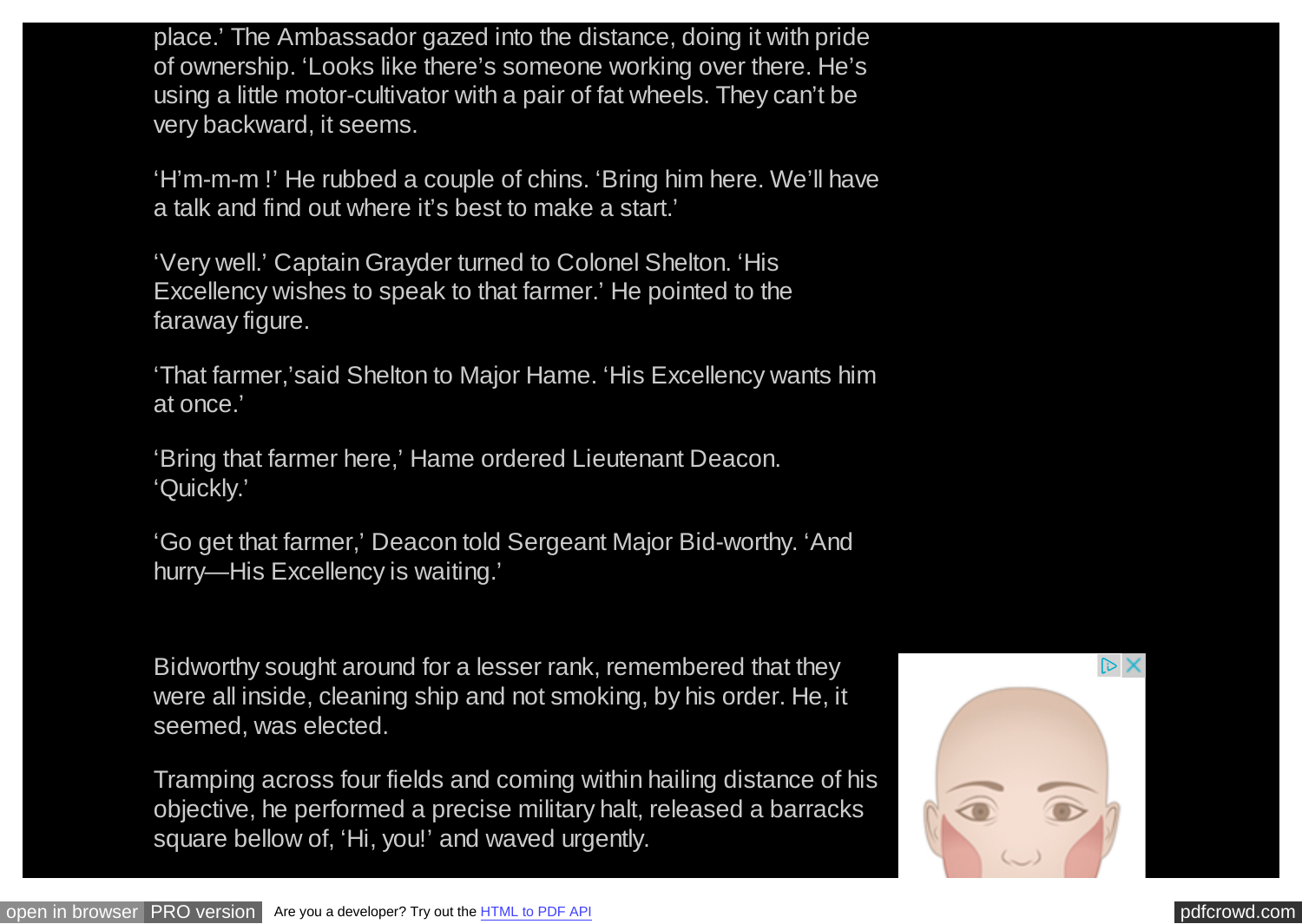The farmer stopped his steady trudging behind the tiny cultivator, wiped his forehead, glanced casually around. His indifferent manner suggested that the mountainous bulk of the ship was a mirage such as are five a penny around these parts. Bidworthy waved again, making it an authoritative summons. Now suddenly aware of the sergeant major's existence, the farmer calmly waved back, resumed his work.

Bidworthy employed a brief but pungent expletive which—when its flames had died out—meant, 'Dear me!' and marched fifty paces nearer. He could now see that the other was bushy-browed, leatherfaced, tall and lean.

'Hi!' he bawled.

Stopping the cultivator again, the farmer leaned on one of of its shafts and idly picked his teeth.

Smitten by the ingenious thought that perhaps during the last few centuries the old Terran language had been abandoned in favour of some other lingo, Bidworthy approached to within normal talking distance and asked, 'Can you understand me?'

Can any person understand another?' inquired the farmer with clear diction.

Bidworthy found himself afflicted with a moment of confusion. Recovering, he informed hurriedly, 'His Excellency the Earth Ambassador wishes to speak with you at once.'

'Is that so?' The other eyed him speculatively, had another pick at his





How To: Lift Saggy Skin



[advertising](http://www.abelard.org/choose/choose.htm#disclaimer)  disclaimer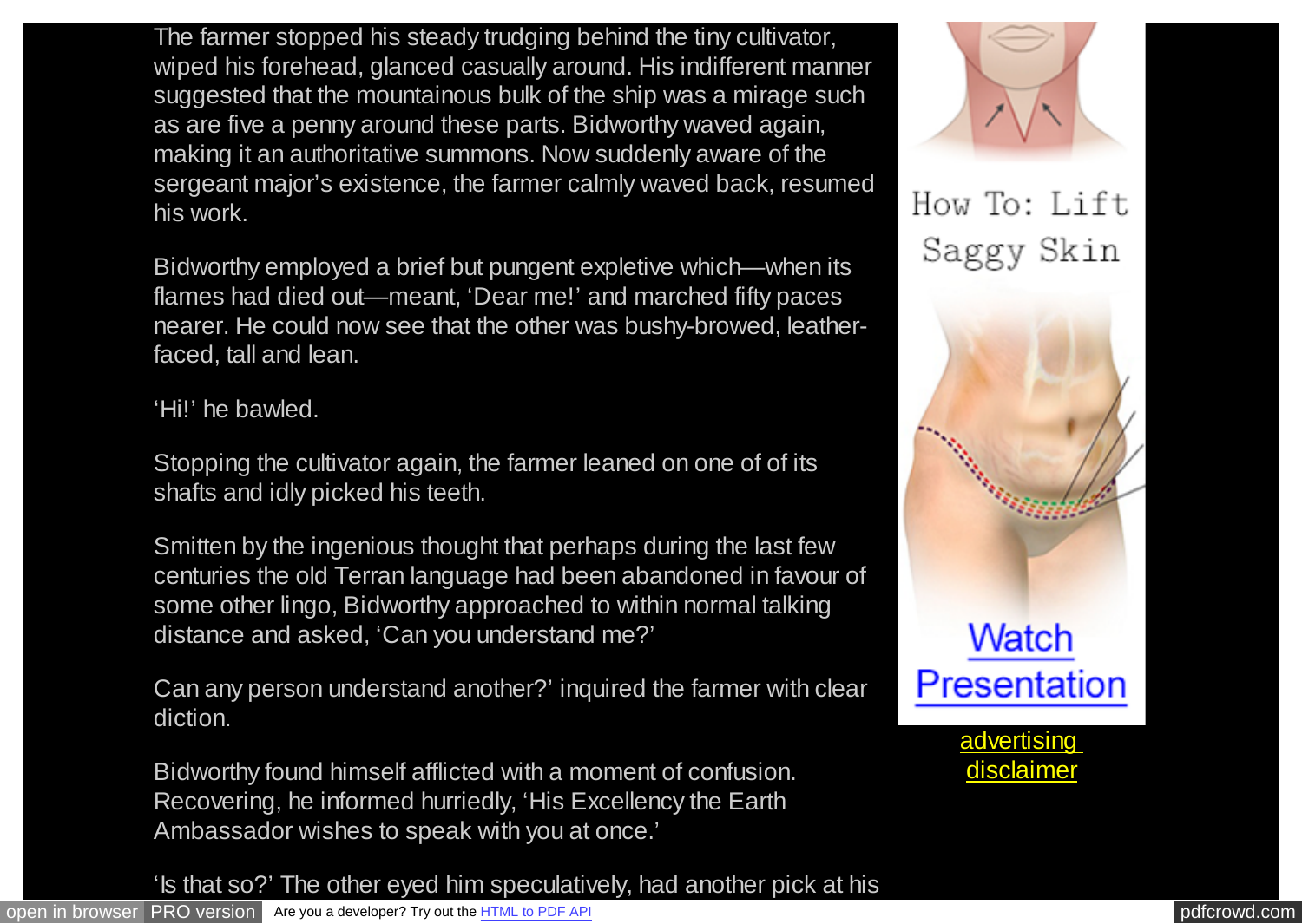#### teeth. 'And what makes him excellent?'

'He is a person of considerable importance,' said Bidworthy, unable to decide whether the other was trying to be funny at this expense or alternatively was what is known as a character. A lot of these longisolated pioneering types liked to think of themselves as characters.

'Of considerable importance,' echoed the farmer, narrowing his eyes at the horizon. He appeared to be trying to grasp a completely alien concept. After a while, he inquired, 'What will happen to your home world when this person dies?'

'Nothing,' Bidworthy admitted.

'It will roll on as before?'

'Yes.'

'Round and round the sun?'

'Of course.'

'Then,' declared the farmer flatly, 'if his existence or nonexistence makes no difference he cannot be important.' with that, his little engine went chuff-chuff and the cultivator rolled forward.

Digging his nails into the palms of his hands, Bidworthy spent half a minute gathering oxygen before he said in hoarse tones, 'Are you going to speak to the Ambassador or not?'

'Not.'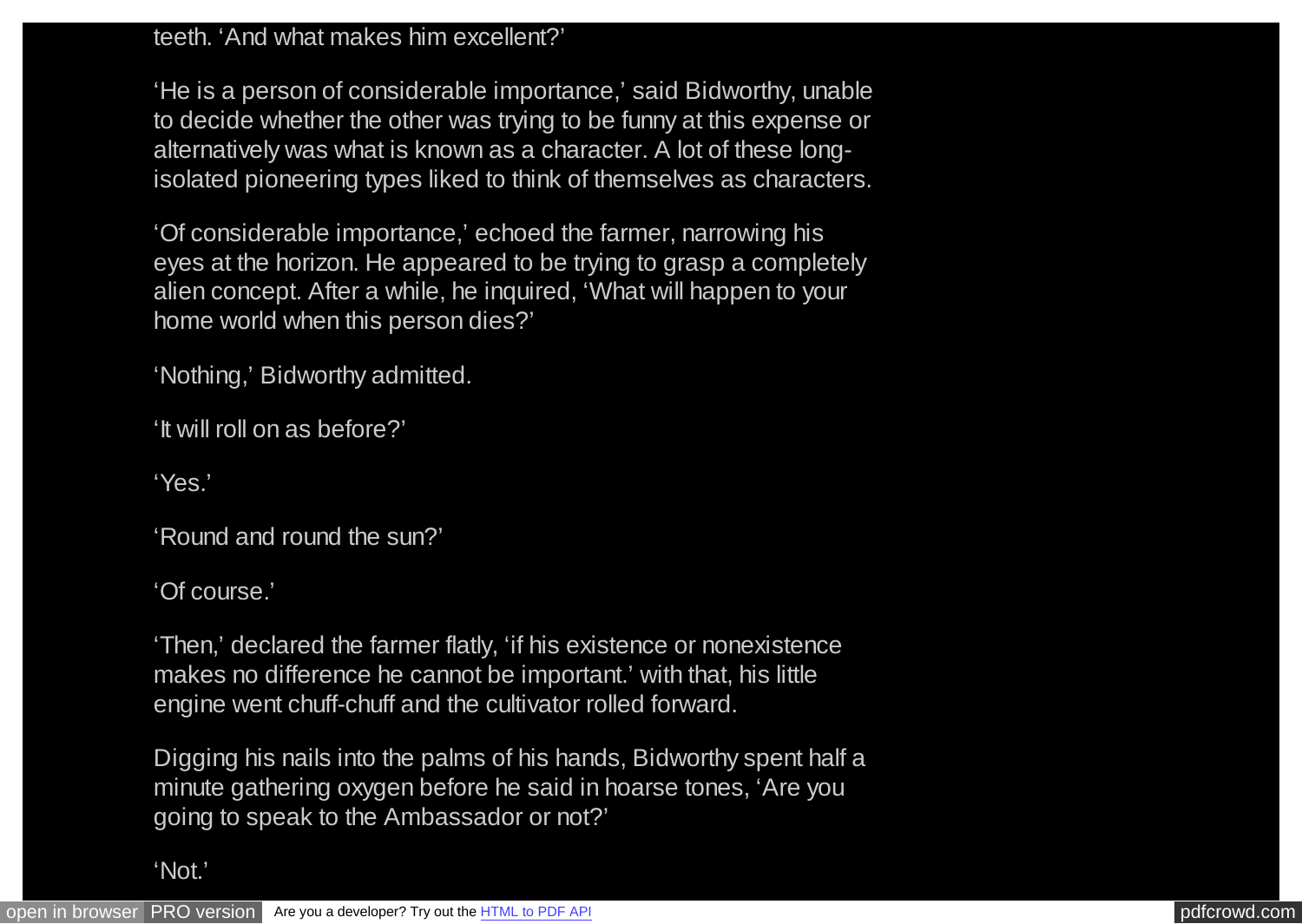'I cannot return without at least a message for His Excellency.'

'Indeed?' The other was incredulous. 'What is to stop you?' Then, noticing the alarming increase in Bidworthy's colour, he added with compassion, 'Oh, well. you may tell him that I said'—he paused while he thought it over—'God bless you and good-bye.'

Sergeant Major Bidworthy was a powerful man who weighed more than two hundred pounds, had roamed the cosmos for twenty-five years and feared nothing. He had never been known to permit the shiver of one hair—but he was trembling all over by the time he got back to the base of the gangway.



 $F - I W$ 

His Excellency fastened a cold eye upon him and demanded, 'Well?'

'He refuses to come.' Bidworthy's veins stood out on his forehead. 'And, sir, if only I could have him in the space troops for a few months I'd straighten him up and teach him to move at the double.'

'I don't doubt that, Sergeant Major,' the Ambassador soothed. He continued in a whispered aside to Colonel Shelton. 'He's a good fellow but no diplomat. Too abrupt and harshvoiced. Better go yourself and fetch that farmer. We can't loaf around forever waiting to learn where to begin.'

'Very well, Your Excellency.' Trudging across the field, Shelton caught up with the farmer, smiled pleasantly and said, 'Good morning, my man.'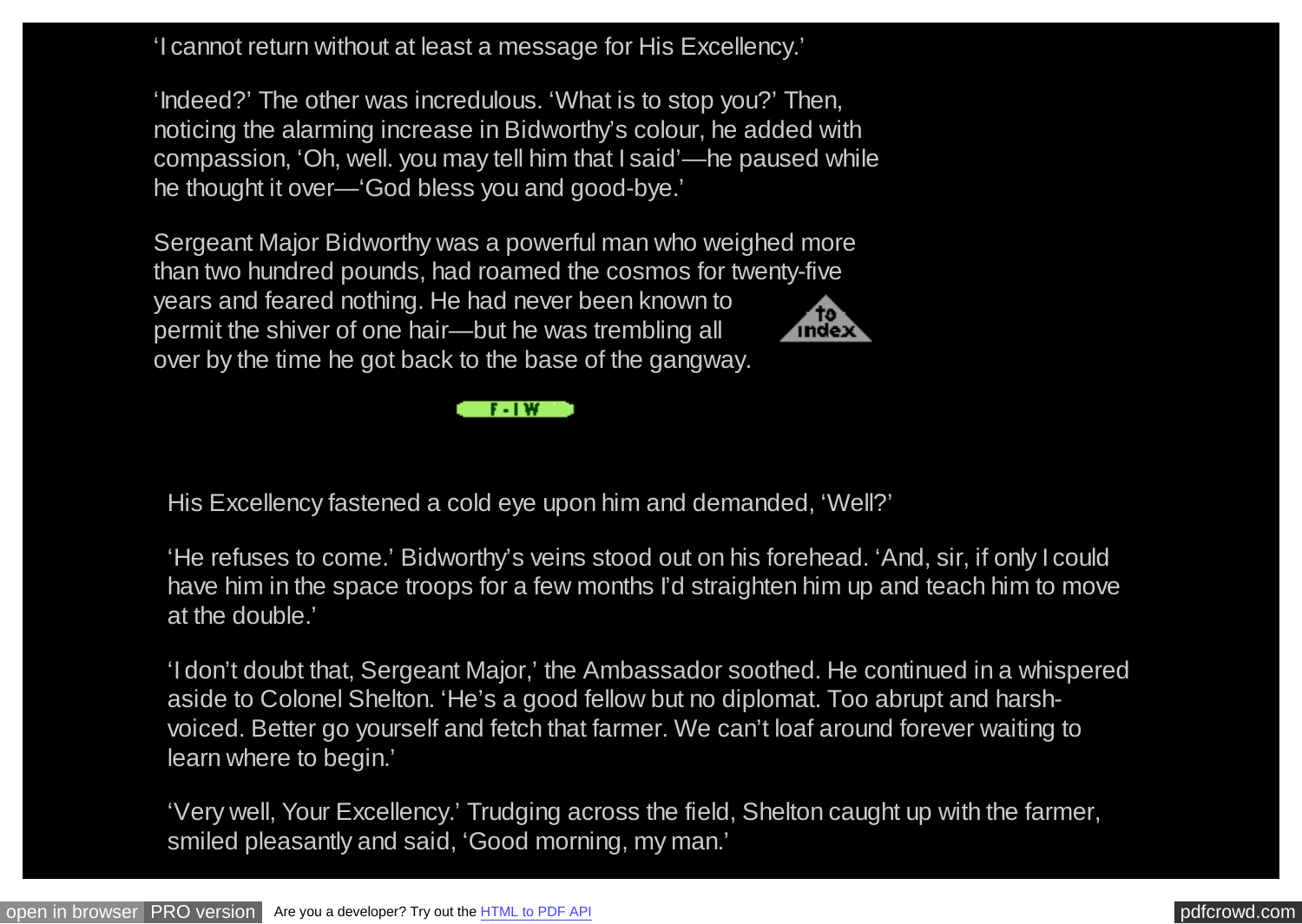Stopping his machine, the farmer sighed as if it were one of those days one has sometimes. His eyes were dark brown, almost black as they regarded the newcomer.

'What makes you think I'm your man.'

'It is a figure of speech,' explained Shelton. He could see what was wrong now. Bidworthy had fallen foul of an irascible type. They'd been like two dogs snarling at one another. Oh, well, as a high- ranking officer he was competent to handle anybody, the good and the bad, the sweet and the sour, the jovial and the liverish. Shelton went on oilily, 'I was only trying to be courteous.'

'It must be said,' meditated the farmer, 'that that is something worth trying for—if you can make it.'

Pinking a little, Shelton continued with determination, 'I am commanded to request the pleasure of your company at the ship.'

'Commanded?'

'Yes.'

'Really and truly commanded?'

'Yes.'

The other appeared to wander into a momentary daydream before he came back and asked blandly, 'Think they'll get any pleasure out of my company?'

'I'm sure of it,' said Shelton.

'You're a liar,' said the farmer.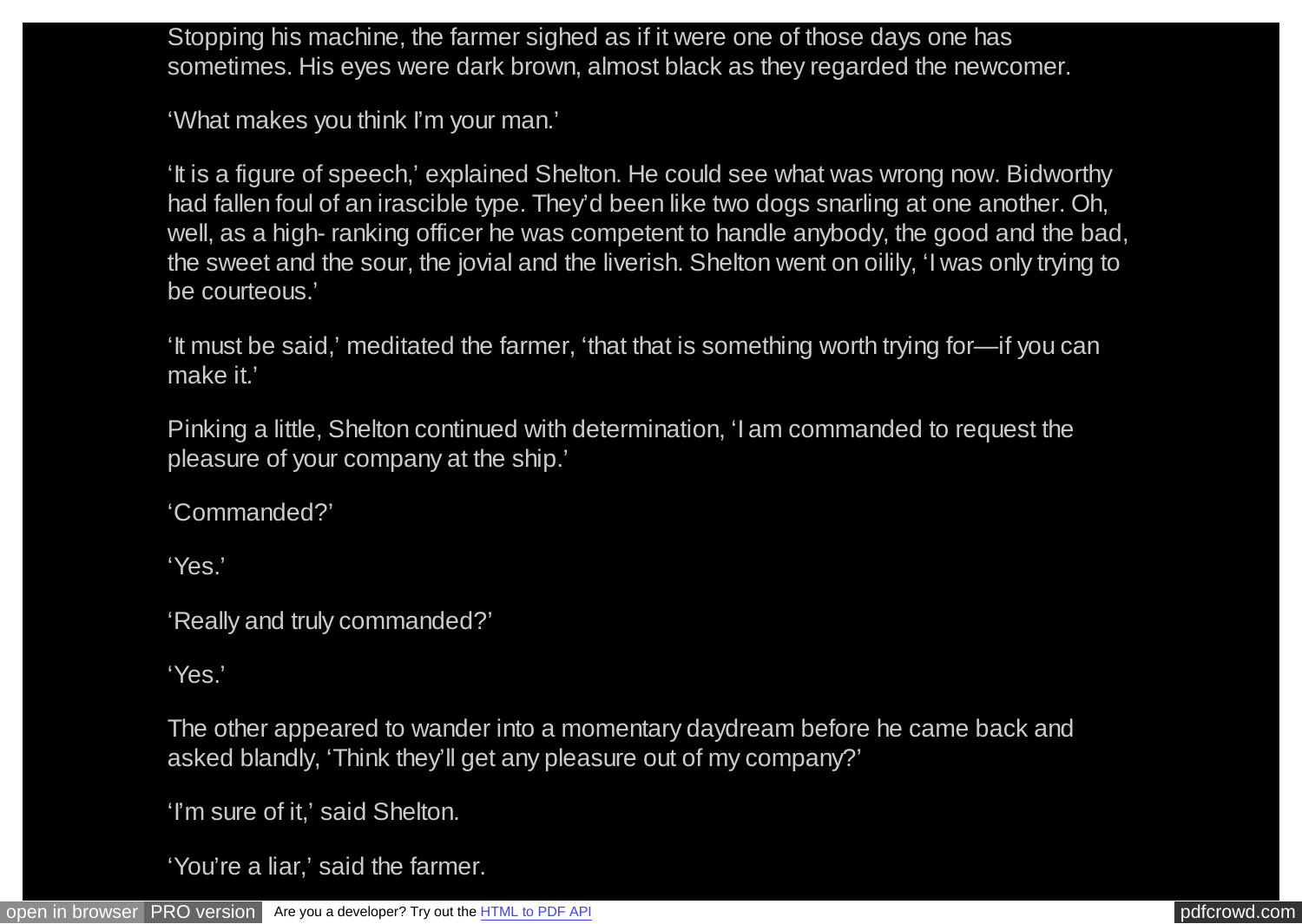## His colour deepening, Colonel Shelton snapped, 'I do not permit people to call me a liar.'

'You've just permitted it,' the farmer pointed out. Letting it pass, Shelton insisted, 'Are you coming to the ship?'

'No.'

'Why not?'

'Myob!' said the farmer.

'What was that?'

'Myob!' he repeated. It sounded like some sort of insult. Shelton went back, told the Ambassador, 'That fellow is one of those too-clever types. At the finish all I could get out of him was 'Myob' whatever that means.'

'Local slang,' chipped in Grayder. 'An awful lot of it develops in four centuries. I've come across one or two worlds where there has been so much of it that to all intents and purposes it formed a new language.'

'He understood your speech?' asked the Ambassador of Shelton.

'Yes, Your Excellency. And his own is quite good. But he won't leave his work.' He reflected briefly, suggested, 'If it were left to me I'd bring him in by force with an armed escort.'

'That would encourage him to give essential information,' commented the Ambassador with open sarcasm. He patted his stomach, smoothed his jacket, glanced down at his glossy shoes. 'Nothing for it but to go and speak to him myself.'

Shelton was shocked. 'Your Excellency, you can't do that!'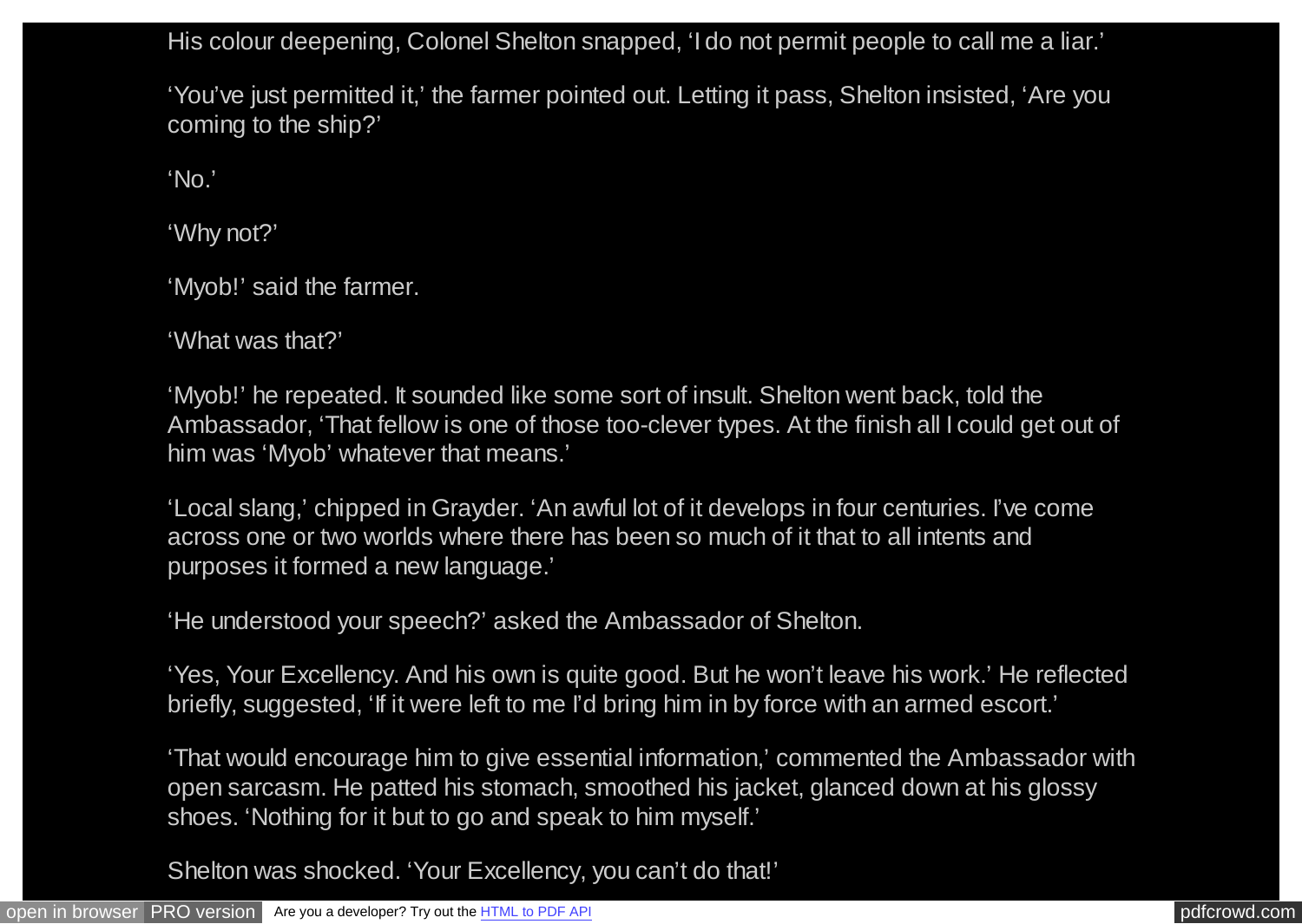### 'Why can't I?'

'It would be undignified.'

'I am fully aware of the fact,'said the Ambassador dryly. 'What alternative do you suggest?'

'We can send out a patrol to find someone more co-operative.'

'Someone better informed, too,' Captain Grayder offered. 'At best we won't get much out of one surly hayseed. I doubt whether he knows one quarter of what we require to learn.'

'All right.' The Ambassador dropped the idea of doing his own chores. 'Organise a patrol and let's have some results.'

'A patrol,' said Colonel Shelton to Major Hame. 'Nominate one immediately.'

'Call out a patrol,' Hame ordered Lieutenant Deacon. 'At once.'

'Parade a patrol forthwith, Sergeant Major,' said Deacon.

Bidworthy lumbered up the gangway, stuck his head into the airlock and shouted,' sergeant Gleed, out with your squad and make it snappy!' He gave a suspicious sniff and went farther into the lock. His voice gained several more decibels. 'Who's been smoking? By heavens, if I catch the man—'

Across the fields something quietly went *chuff-chuff* while fat wheels crawled along.

The patrol formed by the right in two ranks of eight men each, turned at a barked command and marched off in the general direction of the ship's nose. They moved with perfect rhythm if no great beauty of motion. Their boots thumped in unison, their accoutrements clattered with martial noises and the orange-coloured sun made sparkles on their metal.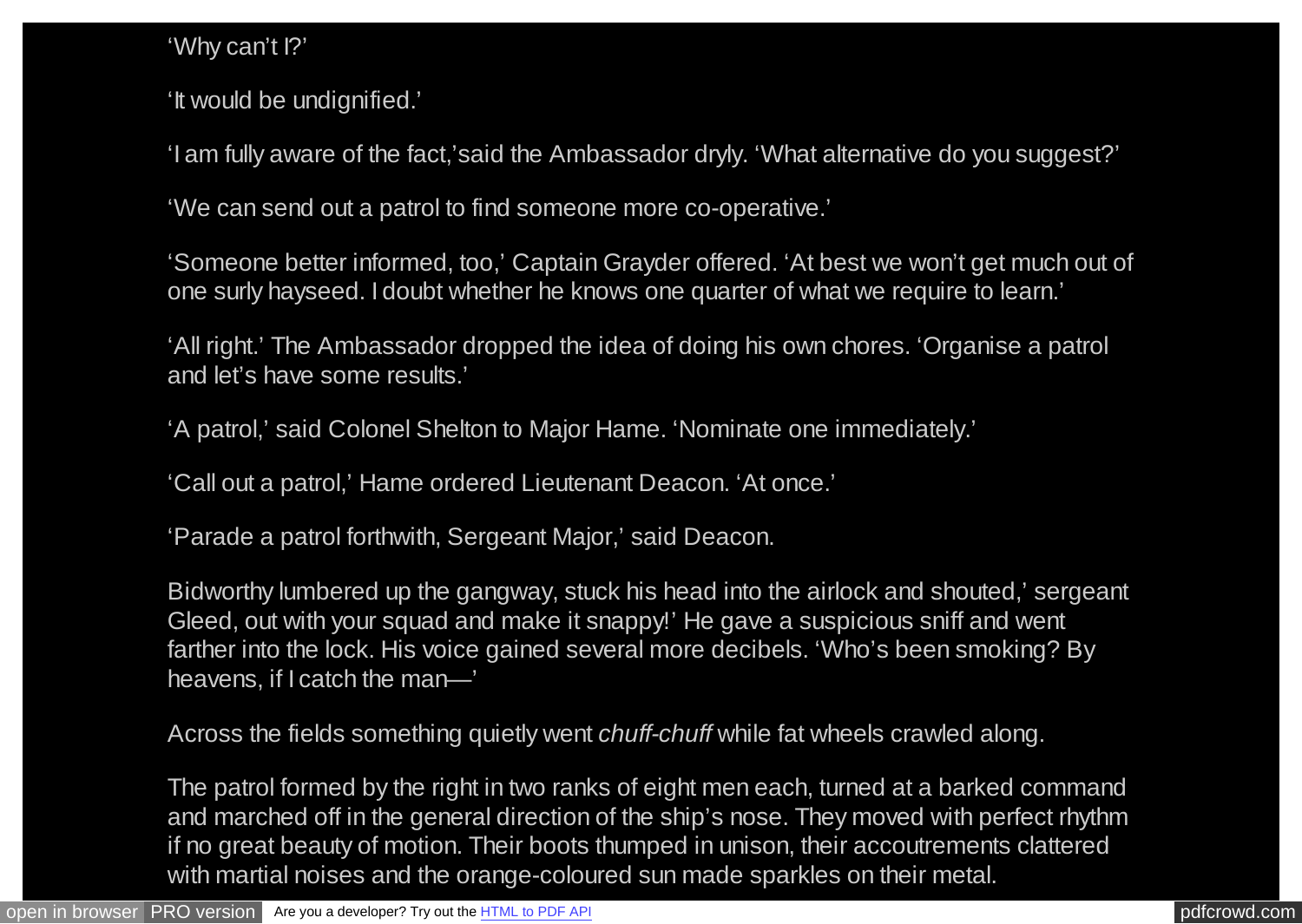Sergeant Gleed did not have to take his men far. They were one hundred yards beyond the ship's great snout when he noticed a man ambling across the field to his right. Treating the ship with utter indifference, this character was making toward the farmer still toiling far over to the left.

'Patrol, right wheel!' yelled Gleed, swift to take advantage of the situation. The patrol rightwheeled, marched straight past the wayfarer who couldn't be bothered even to wave a handkerchief at them. Now Gleed ordered an about-turn and followed it with a take-him gesture.

Speeding up its pace, the patrol opened its ranks and became a double file of men tramping on either side of the lone pedestrian. Ignoring his suddenly acquired escort the latter continued to plod straight ahead like one long convinced that all is illusion.

'Left wheel!' roared Gleed, trying to bend the whole caboodle toward the waiting Ambassador.

Swiftly obedient, the double file headed leftward, one, two, three, hup! It was neat, precise execution beautiful to watch. Only one thing spoiled it: the man in the middle stubbornly maintained his self-chosen orbit and ambled casually between numbers four and five of the right-hand file.

That upset Gleed, especially since the patrol continued to thump steadily ambassadorwards for lack of a further order. His Excellency was being treated to the unmilitary spectacle of an escort dumbly boot-beating one way while its prisoner airily mooched another way. In due course Colonel Shelton would have plenty to say about it and anything he forgot Bidworthy would remember.

'Patrol!' hoarsed Gleed, pointing an outraged finger at the escapee and momentarily dismissing all regulation commands from his mind, 'Get that mug!'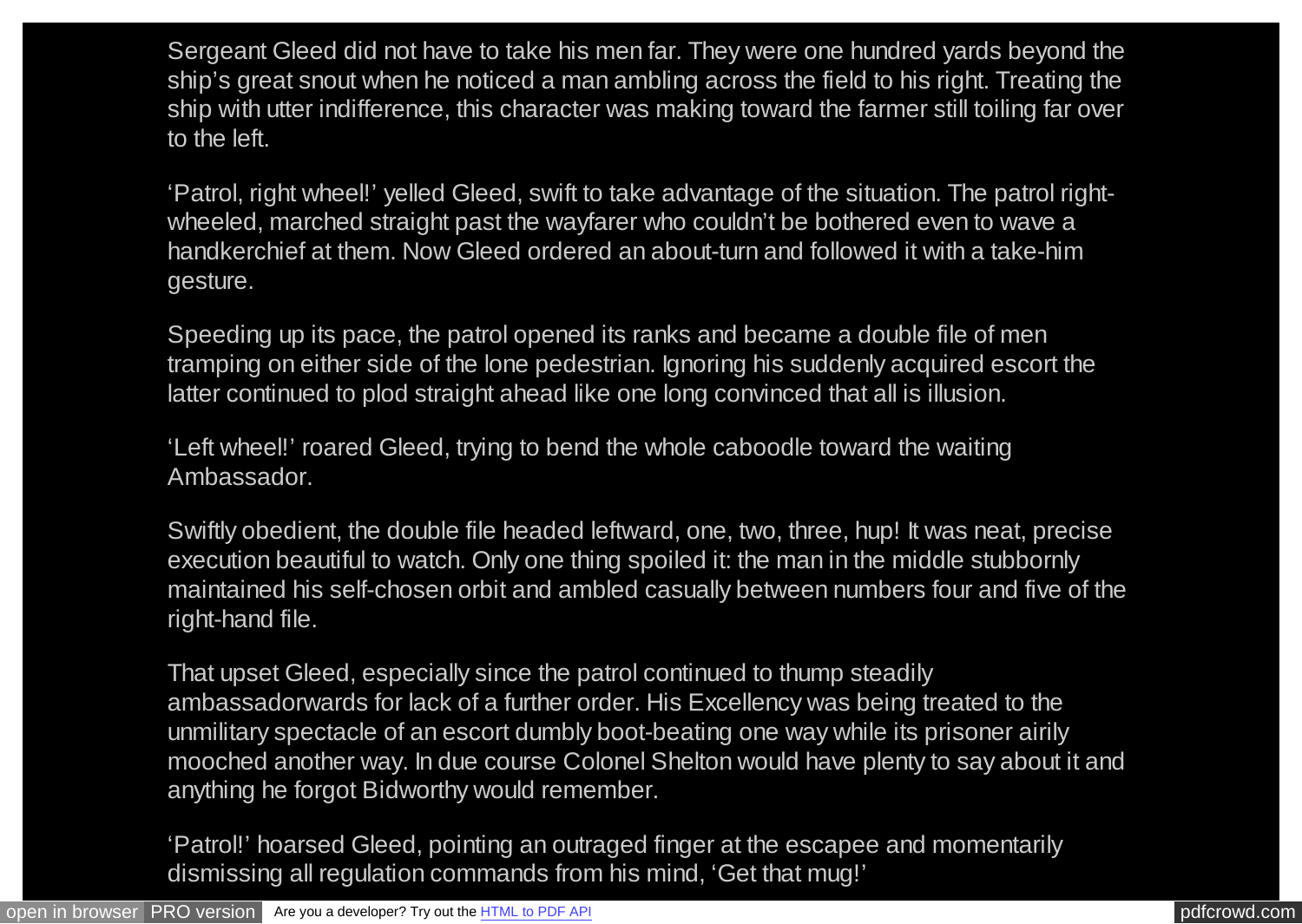Breaking ranks, they moved at the double and surrounded the wanderer too closely to permit further progress. Perforce he stopped.

Gleed came up and said somewhat breathlessly, 'Look, the Earth Ambassador wants to speak to you—that's all.'

The other gazed at him with mild blue eyes. He was a funny looking sample, long overdue for a shave. He had a fringe of ginger whiskers sticking out all around his face and bore faint resemblance to a sunflower.

'I should care,' be said.

'Are you going to talk with His Excellency?' Gleed persisted.

'Naw.' The other nodded toward the farmer. 'Going to talk to Zeke.'

'The Ambassador first,' retorted Gleed, wearing his tough expression. 'He's a big noise.'

'I don't doubt that,' remarked the sunflower, showing what sort of a noise he had in mind.

'Smartie Artie, eh?' grated Gleed, pushing his face close and making it unpleasant. He signed to his men. 'All right, hustle him along. We'll show him!'

Smartie Artie chose this moment to sit down. He did it sort of solidly, giving himself the aspect of a squatting statue anchored for the remainder of eternity. But Gleed had handled sitters before, the only difference being that this one was cold sober.

'Pick him up,' commanded Gleed, 'and carry him.'

So they picked him up and carried him, feet first, whiskers last. He hung limp and unresisting in their hands, a dead weight made as difficult as possible to bear. In this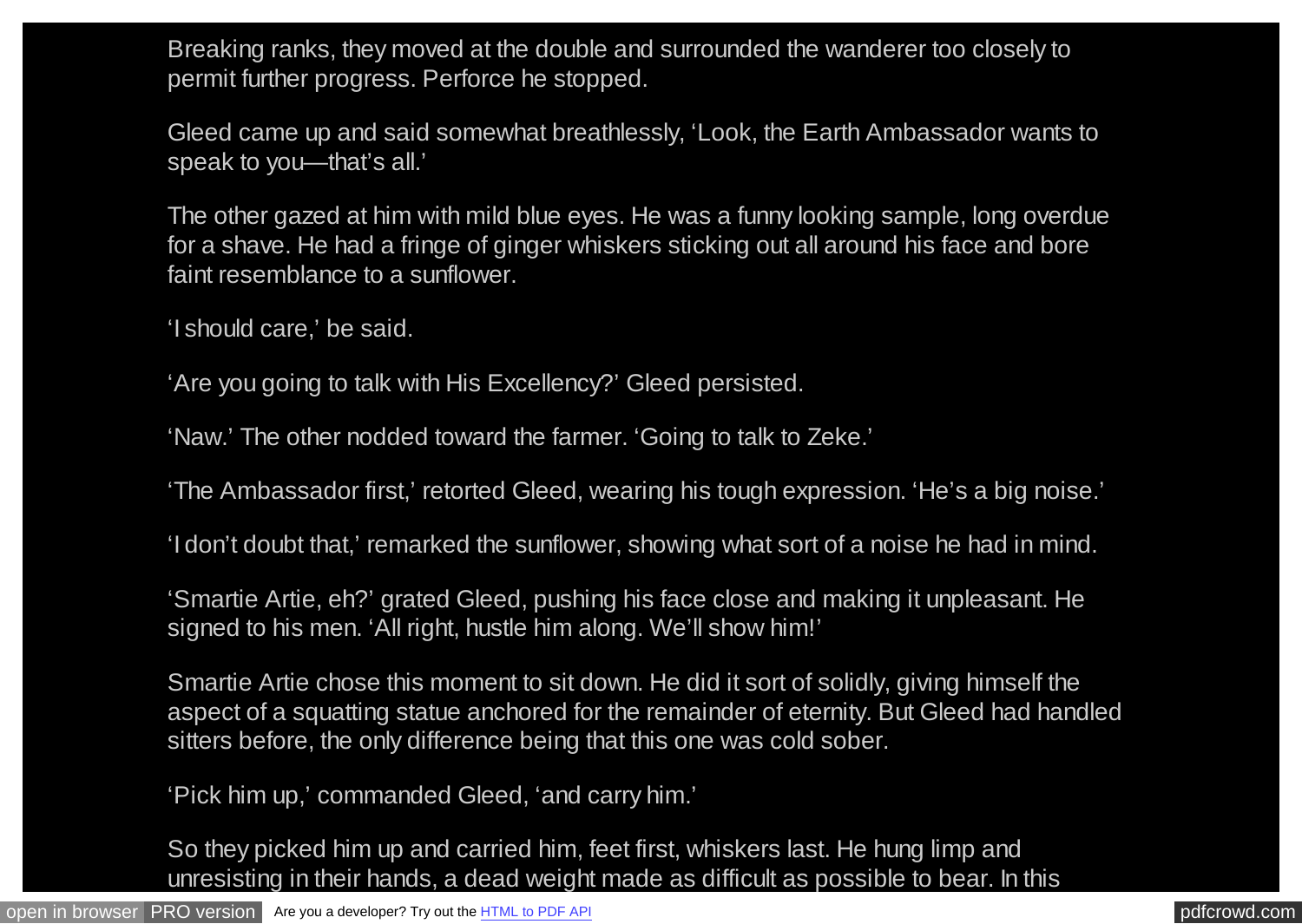inauspicious manner he arrived in the presence of the Ambassador where the escort plonked him on his feet.

Promptly he set out for Zeke.

'Hold him, darn you!' howled Gleed.

The patrol grabbed and clung tight. The Ambassador eyed the whiskers with well-bred concealment of distaste, coughed delicately and spoke.

'I am truly sorry that you had to come to me in this fashion.'

'In that case,' suggested the prisoner, 'you could have saved yourself some mental anguish by not permitting it to happen.'

'There was no other choice. We've got to make contact somehow.'

'I don't see it' said Ginger Whiskers. 'What's so special about this date?'

'The date?' The Ambassador frowned in puzzlement. 'What has the date got to do with it?'

'That's exactly what I'm asking.'

'The point eludes me.' The Ambassador turned to the others. 'Do you understand what he's aiming at?'

Shelton said, 'I can hazard a guess, Your Excellency. I think he is hinting that since we've left them without contact for four hundred years there is no particular urgency about making it today.' He looked to the sunflower for confirmation.

That worthy rallied to his support by remarking, 'You're doing pretty well for a halfwit.'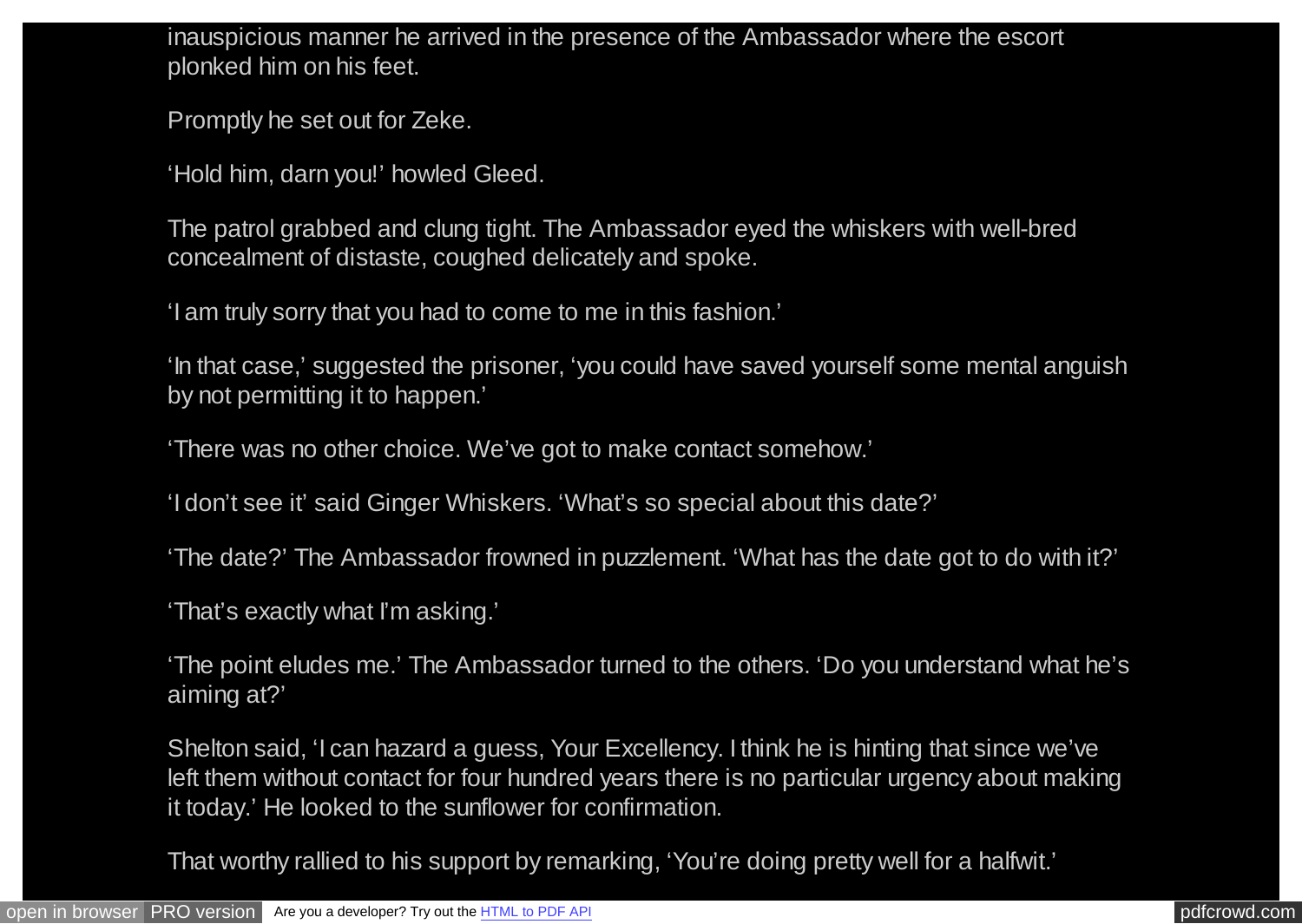Regardless of Shelton's own reaction, this was too much for Bidworthy purpling nearby. His chest came up and his eyes caught fire. His voice was an authoritative rasp.

'Be more respectful while addressing high-ranking officers!'

The prisoner's mild blue eyes turned upon him in childish amazement, examined him slowly from feet to head and all the way down again. The eyes drifted back inquiringly to the Ambassador.

'Who is this preposterous person?'

Dismissing the question with an impatient wave of his hand, the Ambassador said, 'see here, it is not our purpose to bother you from sheer perversity, as you seem to think. Neither do we wish to detain you any longer than is necessary. All w—'

Pulling at his face-fringe as if to accentuate its offensiveness, the other interjected, 'It being you, of course, who determines the length of the necessity?'

'On the contrary, you may decide that for yourself,' gave back the Ambassador, displaying admirable self-control. 'All you need do is tell us—'

'Then I've decided it right now,' the prisoner chipped in. He tried to heave himself free of his escort .'Let me go talk to Zeke.'

'All you need do,' the Ambassador persisted, 'is tell us where we can find a local official who can put us into touch with your central government.' His gaze was stern, commanding, as he added, 'For instance where is the nearest police post?'

'Myob!' said Ginger Whiskers.

'What was that?'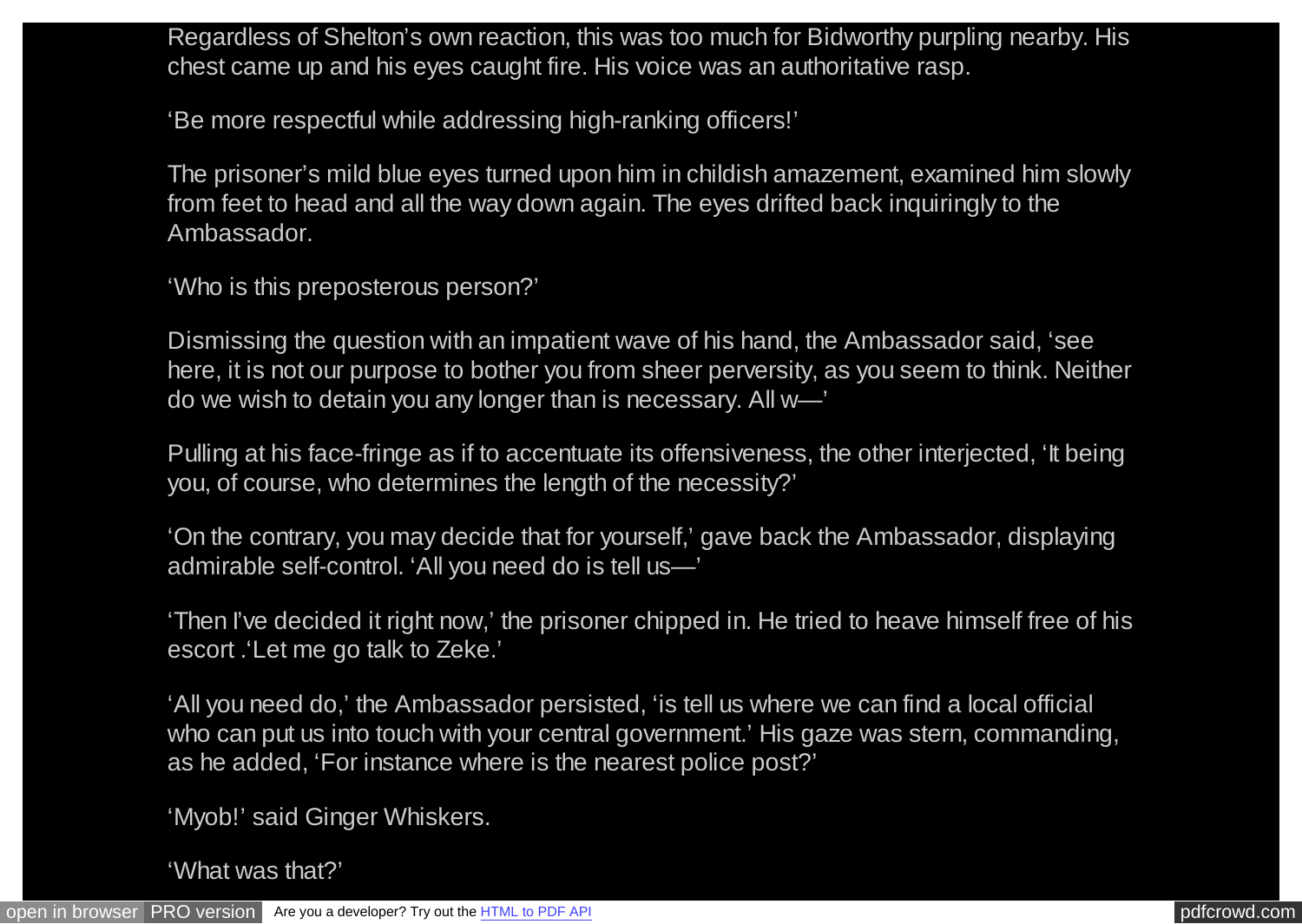'Myob!'

'The same to you,' retorted the Ambassador, his patience evaporating.

'That's precisely what I'm trying to do,' insisted the prisoner, enigmatically. 'Only you won't let me do it.'

If I may make a suggestion, Your Excellency,' but in Shelton, 'allow me—'

'I require no suggestions and I won't allow you,' said the Ambassador, somewhat out of temper. 'I have had enough of all this stupid tomfoolery. I think we have landed at random in an area reserved for imbeciles. It would be as well to recognize the fact and get out of it with no more delay.'

'Now you're talking,' approved Ginger Whiskers. 'And the farther the better.'

'We have no intention of leaving this planet, if that is what's in your incomprehensible mind,' asserted the Ambassador. He stamped a proprietory foot into the turf. 'This is part of the Terran Empire. As such it is going to be recognized, charted and organized.'

'Heah, heah!' put in the senior civil servant who aspired to honours in elocution.

His Excellency threw a frown behind, went on, 'We'll move the ship to some other section where brains are brighter.' He turned attention to the escort. 'Let him go. Probably he is in a hurry to borrow a razor.'

They released their grips. Ginger Whiskers at once turned toward the distant farmer much as if he were a magnetized needle irresistibly drawn Zekeward. Without another word he set off at his original slovenly pace. Disappointment and disgust showed on the faces of Bidworthy and Gleed as they watched him depart.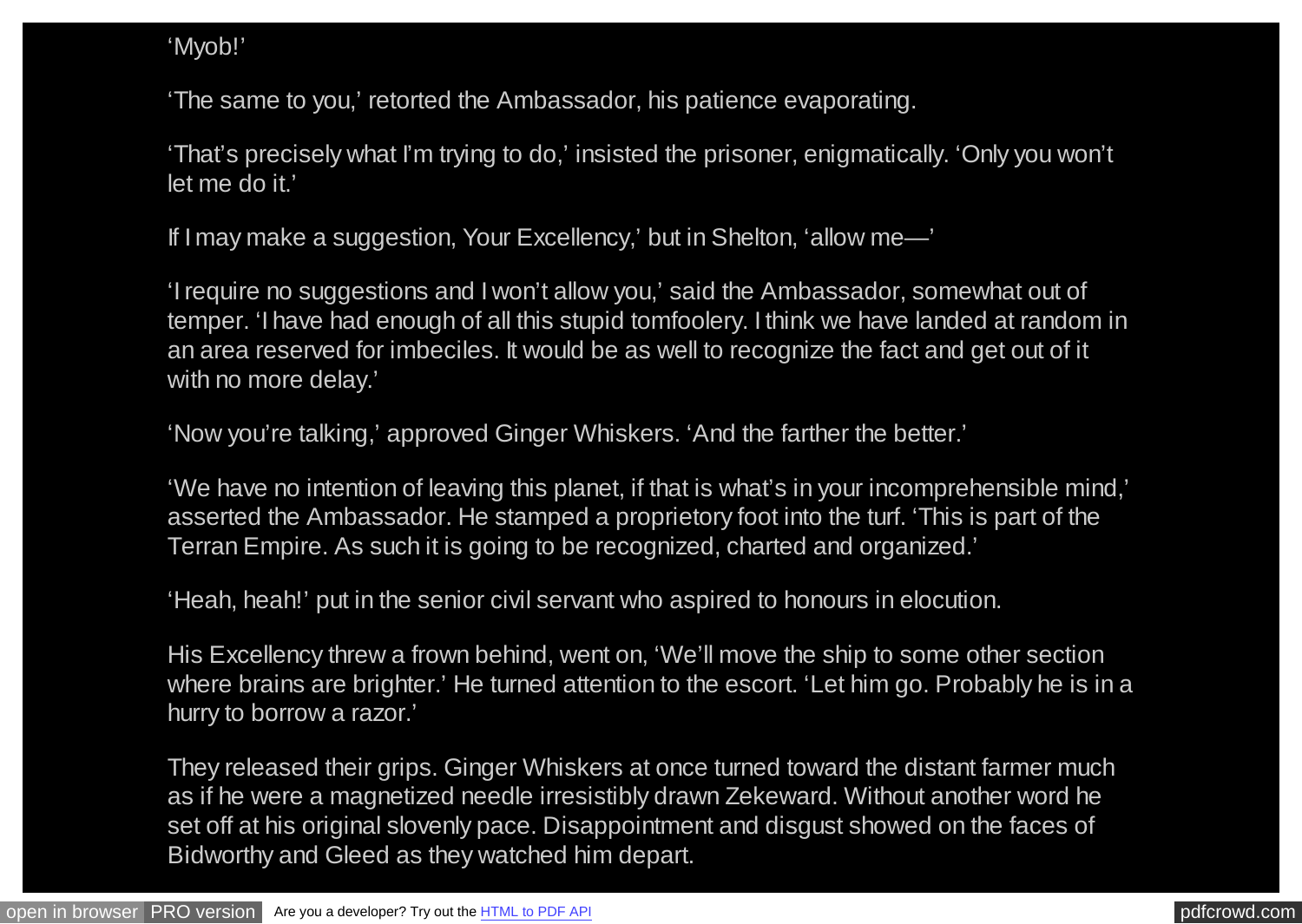<span id="page-15-0"></span>'Have the vessel shifted at once, Captain,' the Ambassador said to Grayder. 'Plant it near to a likely town—not out in the wilds where every yokel views strangers as a bunch of crooks.'

He marched importantly up the gangway. Captain Grayder followed, then Colonel Shelton, then the elocutionist. Next, their successors in correct order of precedence. Lastly, Gleed and his men. The airlock closed. The warning siren sounded. Despite its immense bulk the ship shivered briefly from end to end and soared without deafening uproar or spectacular display of flame.

Indeed, there was silence save for a little engine going *chuff-chuff* and the murmurings of the two men walking behind it. Neither took the trouble to look around to see what was happening.

'Seven pounds of prime tobacco is a heck of a lot to give for one case of brandy,' Ginger Whiskers protested.

'Not for my brandy,' said Zeke. 'It's stronger than a thousand Gands and smoother than an Earthman's downfall.'





The great ship's next touchdown was made on a wide flat about two miles north of a town estimated to hold twelve to fifteen thousand people. Grayder would have preferred to survey the place from low altitude before making his landing but one cannot handle a huge spacegoing vessel as if it were an atmospheric tug. Only two things can be done when so close to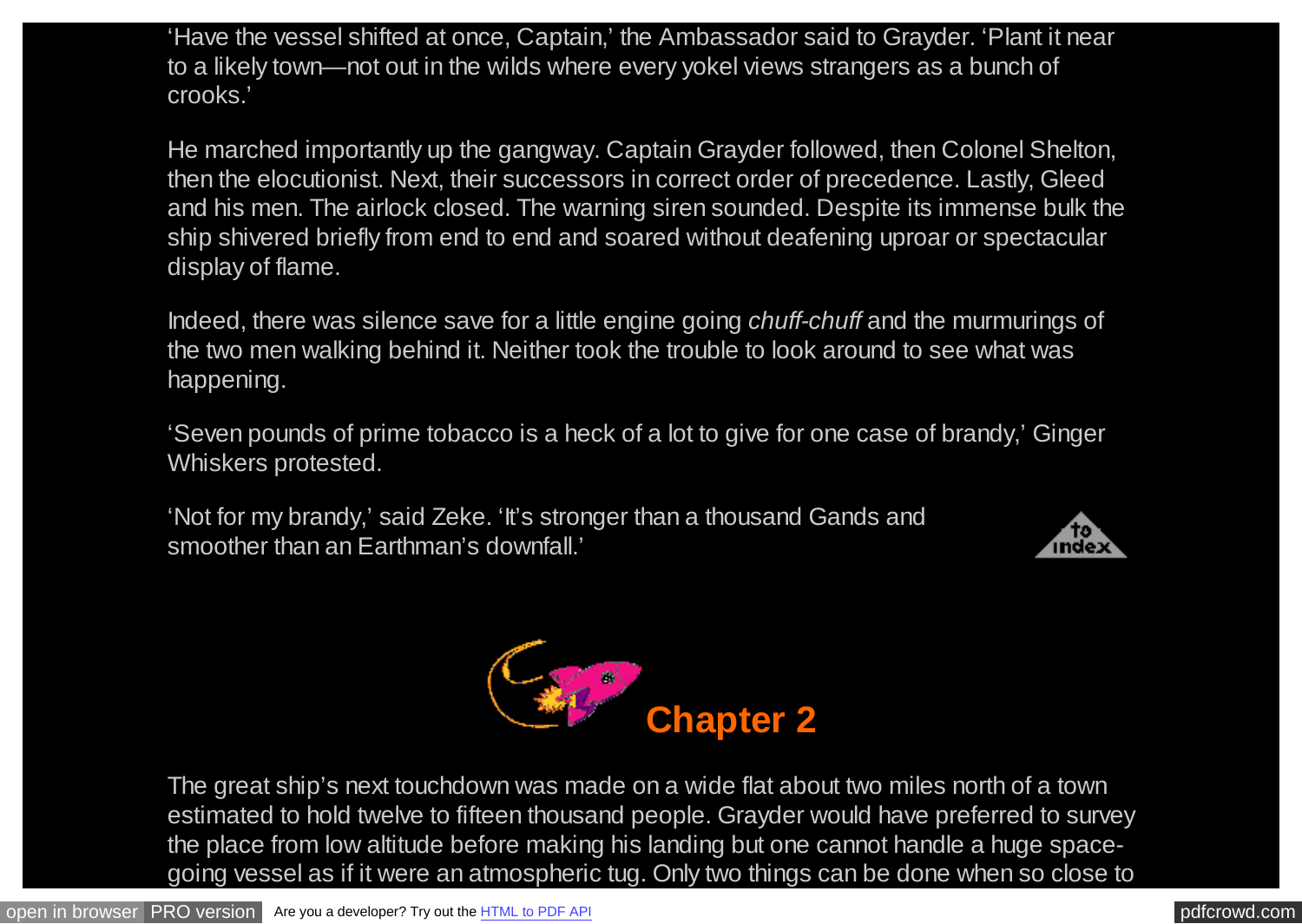a planetary surface—the ship is taken straight up or brought straight down with no room for fiddling between-times.

So Grayder dumped the ship in the best spot he could find when finding is a matter of splitsecond decisions. It made a rut only ten feet deep, the ground being hard with a rock bed. The gangway was shoved out. The procession descended in the same order as before.

Casting an anticipatory look toward the town, the Ambassador registered irritation. 'Something is badly out of kilter here. There's the town not so far away. Here we are in plain view with a ship like a metal mountain. At least a thousand people must have seen us coming down even if all the rest are holding seances behind drawn curtains or playing poker in the cellars. Are they interested? Are they excited?'

'It doesn't seem so,' contributed Shelton, pulling industriously at an eyelid for the sake of feeling it spring back.

'I wasn't asking you. I am telling you. They are not excited. They are not surprised. They are not even interested. One would almost think they'd had a ship here that was full of smallpox or that swindled them out of something. what's wrong with them?'

'Possibly they lack curiosity,' Shelton ventured.

'Either that or they're afraid. Or maybe the entire gang of them is more cracked than any bunch on any other world. Practically all these planets were appropriated by dotty people who wanted to establish a haven where their eccentricities could run loose. And nutty notions become conventional after four hundred years of undisturbed continuity. It is then considered normal and proper to nurse the bats out of your grandfather's attic. That and generations of inbreeding can create some queer types. But we'll cure them before we're through.'

'Yes, Your Excellency, most certainly we will.'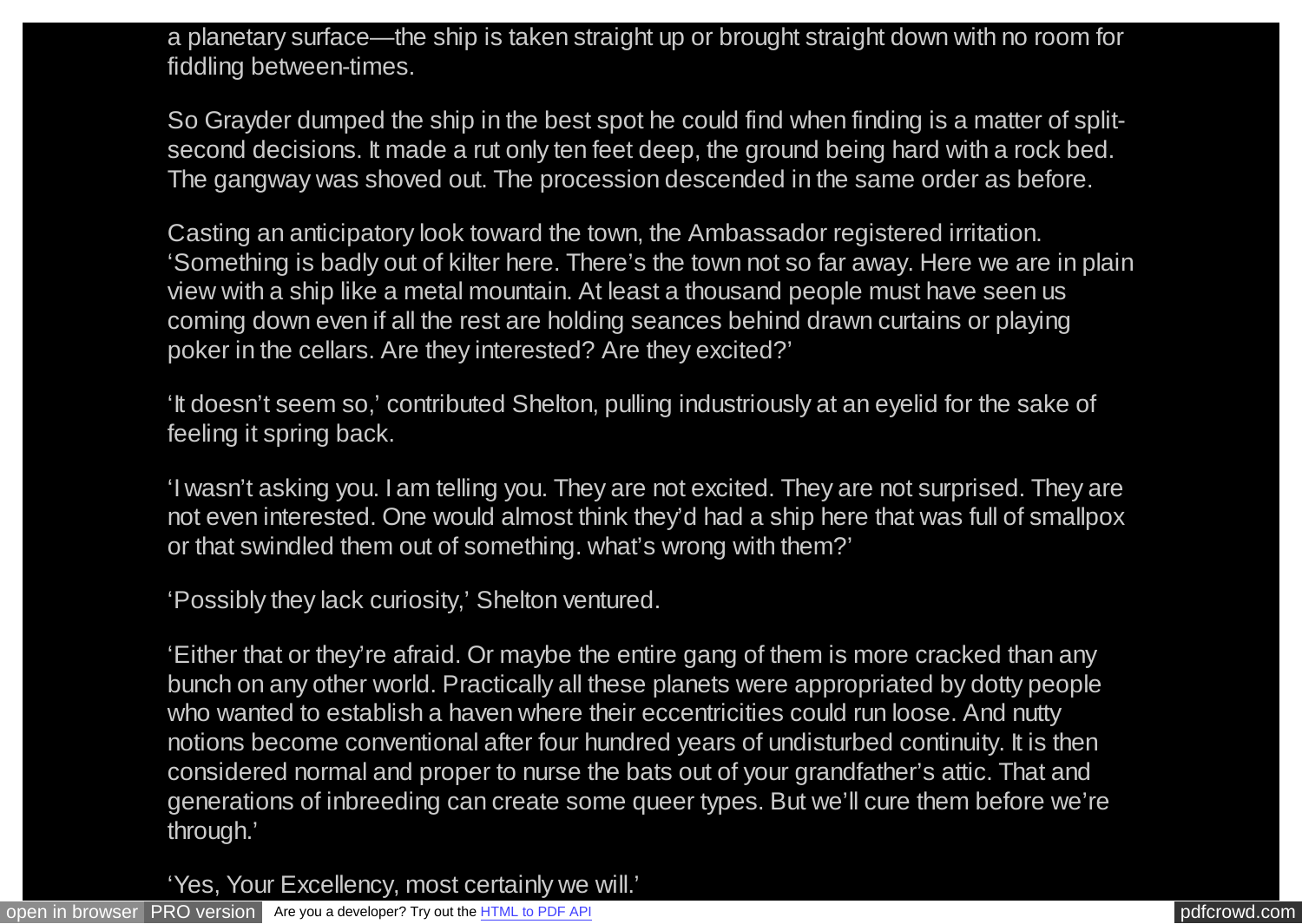'You don't look so well-balanced yourself, chasing that eyelid around your face,' reproved the Ambassador. He pointed south-east as Shelton stuck the fidgety hand firmly into a pocket. 'There's a road over there. Wide and well-built by the looks of it. They don't construct a highway for the mere fun of it. Ten to one it's an important artery.'

'That's how it looks to me,' Shelton agreed.

'Put that patrol across it, Colonel. If your men don't bring in a willing talker within reasonable time we'll send the entire battalion into the town itself.'

'A patrol,' said Shelton to Major Hame.

'Call out the patrol,' Hame ordered Lieutenant Deacon.

'That patrol again, Sergeant Major,' said Deacon.

Bidworthy raked out Gleed and his men, indicated the road, barked a bit and shooed them on their way.

They marched, Gleed in front. Their objective was half a mile away and angled toward the town. The left-hand file had a clear view of the nearest suburbs, eyed the buildings wistfully, wished Gleed in warmer regions with Bidworthy stoking the hell-fire beneath him.

Hardly had they reached their goal than a customer appeared. He came from the town's outskirts, zooming along at fast pace on a contraption vaguely like a motorcycle. It ran on a big pair of rubber balls and was pulled by a caged fan. Gleed spread his men across the road.

The oncomer's machine suddenly gave forth a harsh, penetrating sound that reminded everybody of Bidworthy in the presence of dirty boots.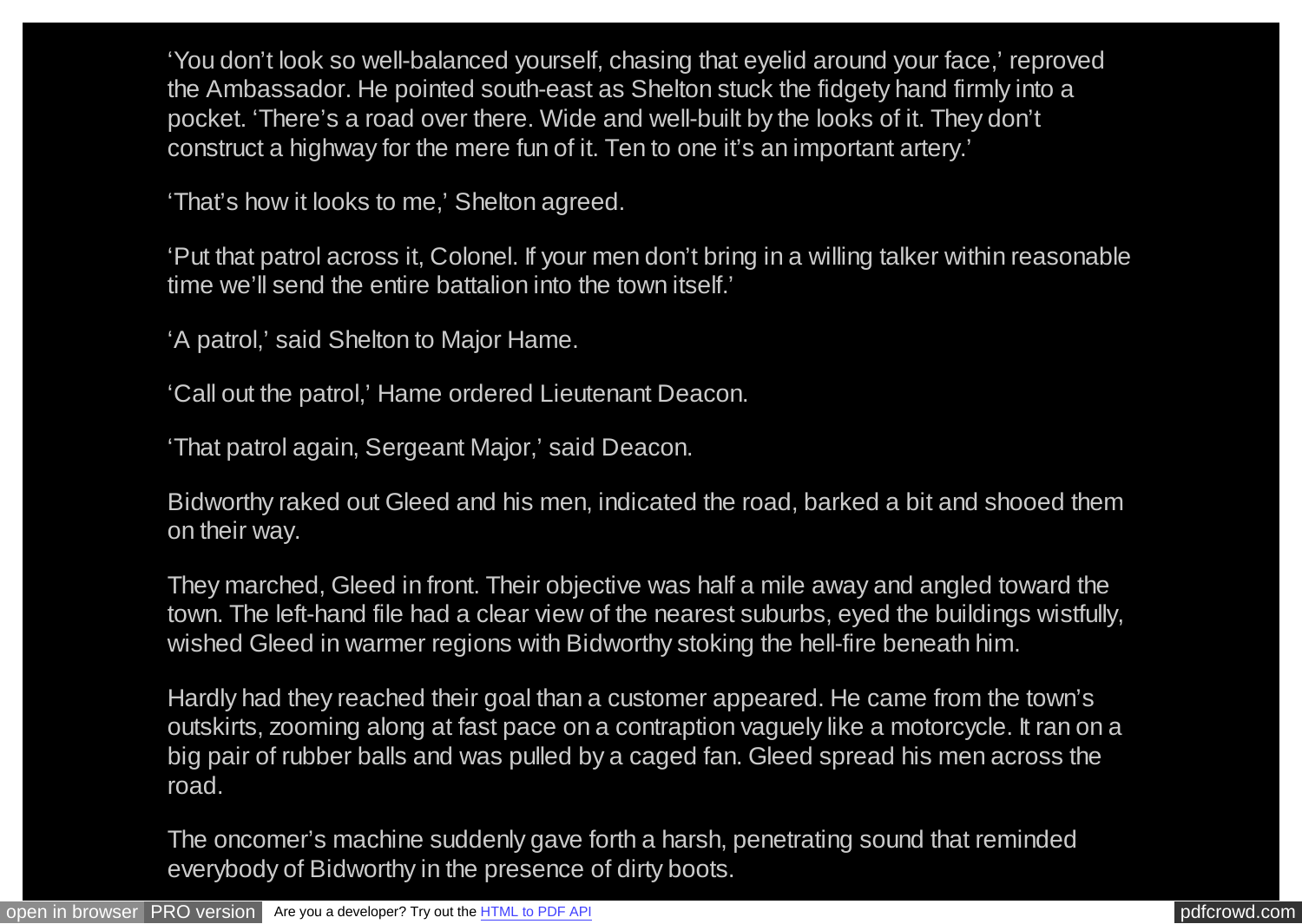'Stay put,' warned Gleed. 'I'll skin the fellow who gives way and leaves a gap.'

Again the shrill metallic warning. Nobody moved. The machine slowed, came up to them at a crawl and stopped. Its fan continued to spin at slow rate, the blades almost visible and giving out a steady hiss.

'What's the idea?' demanded the rider. He was lean-featured, in his middle thirties, wore a gold ring in his nose and had a pigtail four feet long.

Blinking incredulously at this get-up, Gleed managed to jerk an indicative thumb toward the metal mountain and say, 'Earthship.'

'Well, what do you expect me to do about it?—throw a fit of hysterics?'

'We expect you to co-operate,' informed Gleed, still bemused by the pigtail. He had never seen such a thing before. It was in no way effeminate, he decided. Rather did it lend a touch of ferocity like that worn—according to the picture books—by certain North American aborigines in the dim and distant past.

'Co-operation,' mused the rider. 'Now there is a beautiful word. You know exactly what it means, of course?'

'I'm not a dope.'

'The precise degree of your idiocy is not under discussion at the moment,' the rider pointed out. His nose-ring waggled a bit as he spoke. 'We are talking about co-operation. I take it you do quite a lot of it yourself?'

'You bet I do,' Gleed assured. 'And so does everyone else who knows what's good for him.'

'Let's keep to the subject, shall we? Let's not sidetrack and go rambling all over the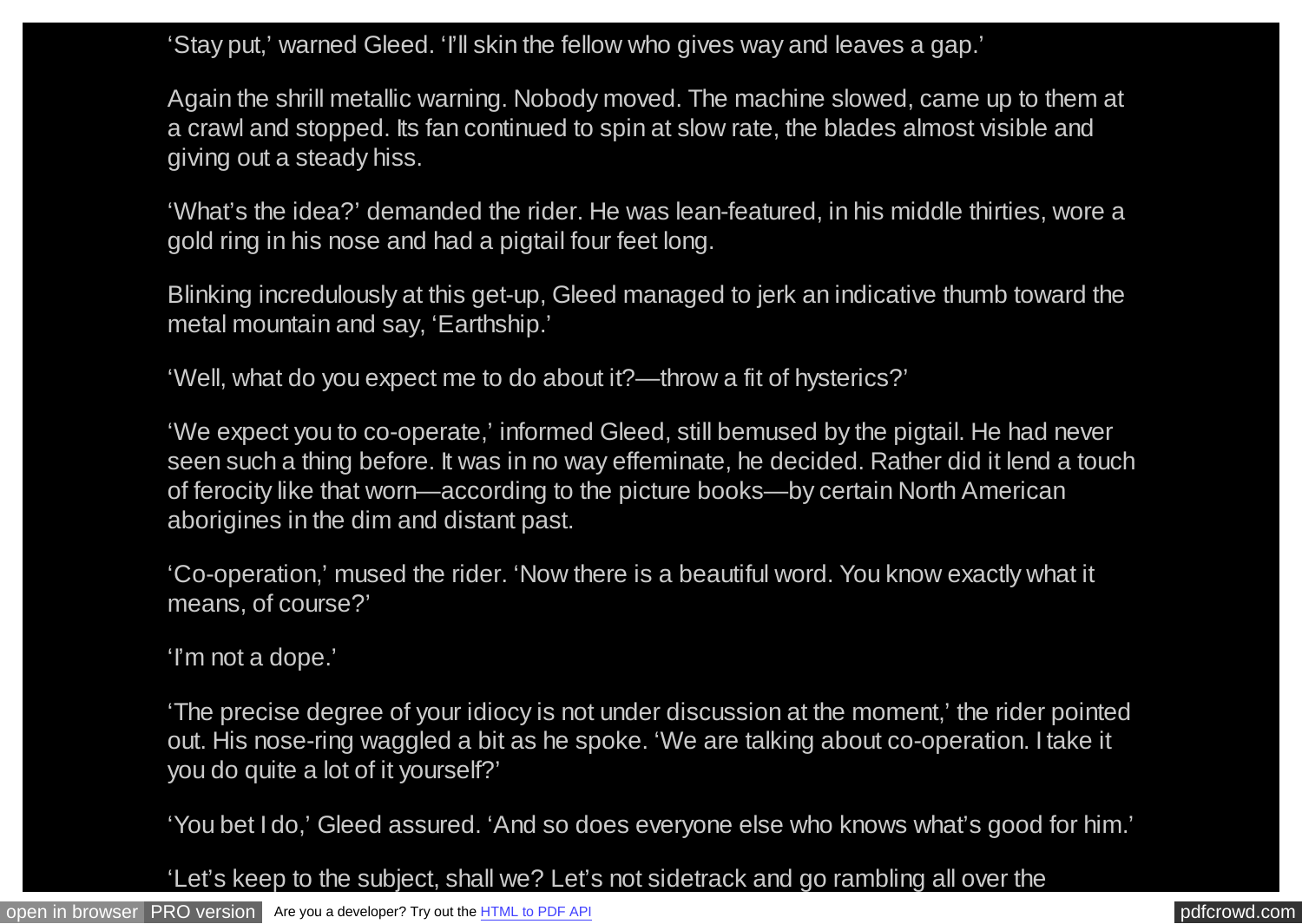conversational map.' He revved up his fan a little then let it slow down again. 'You are given orders and you obey them?'

'Of course. I'd have a rough time if—'

'That is what you call co-operation?' put in the other. He hunched his shoulders, pursed his bottom lip. 'Well, it's nice to check the facts of history. The books could be wrong.' His fan flashed into a circle of light and the machine surged forward. 'Pardon me.'

The front rubber ball barged forcefully between two men, knocking them aside without injury. With a high whine the machine shot down the road, its fan-blast making its rider's plaited hairdo point horizontally backward.

'You substandard morons!' raged Gleed as the pair got up and dusted themselves. 'I told you to stand fast What d'you mean by letting him run out on us like that?'

'Didn't have much choice about it, Sarge,' answered one surlily.

'I want none of your back-chat. You could have busted one of his balloons if you'd had your guns ready. That would have stopped him.'

'You didn't tell us to use our guns.'

'Where was your own, anyway?' added a sneaky voice.

Gleed whirled on the others and demanded, 'Who said that?' His eyes raked a long row of impassive faces. It was impossible to detect the culprit 'I'll shake you up with the next quota of fatigues,' he promised. 'I'll see to it that—'

'The Sergeant Major's coming,' one of them warned.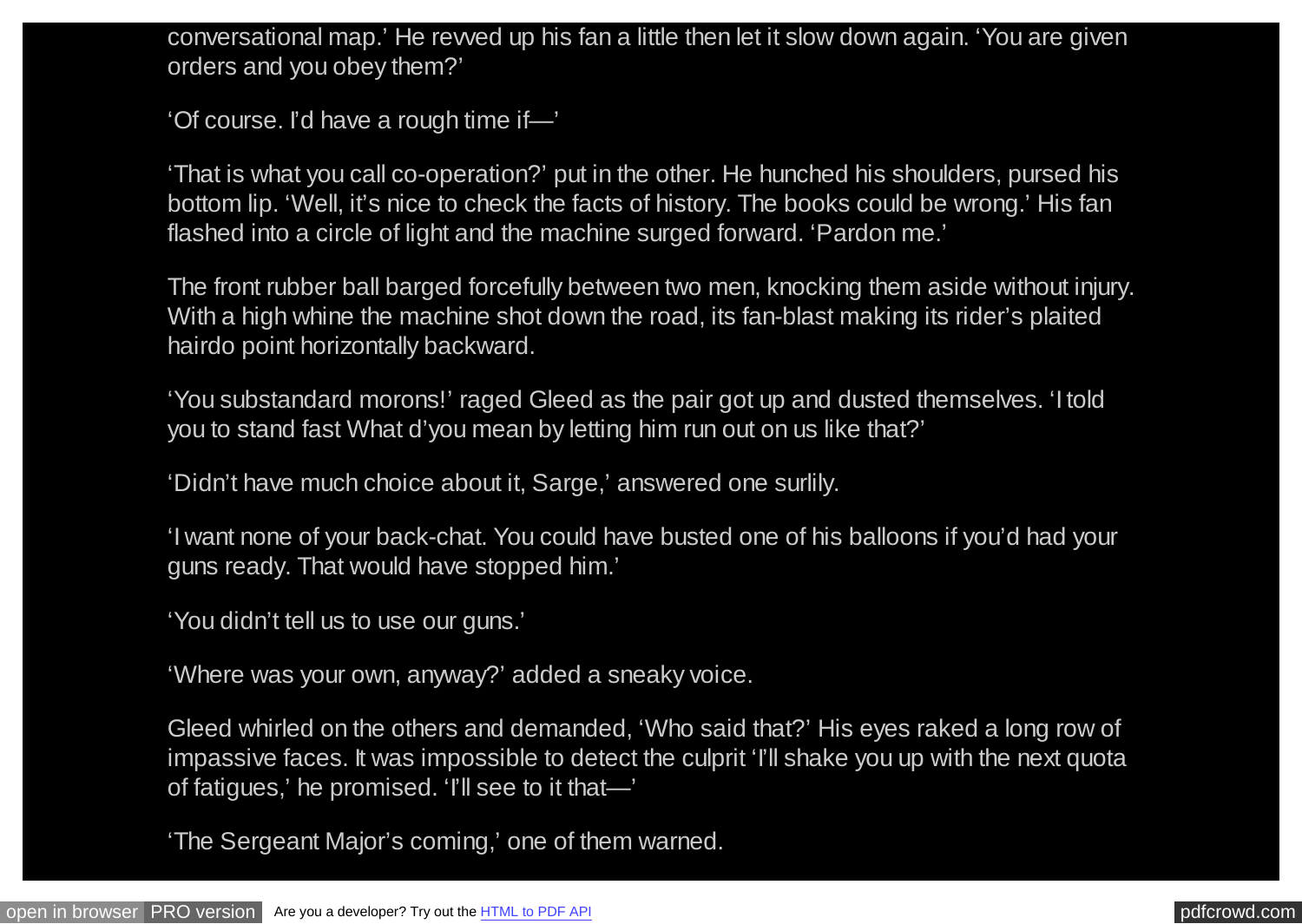Bidworthy was four hundred yards away and making martial progress towards them. Arriving in due time, he cast a cold, contemptuous glance over the patrol.

'What happened?'

'Giving me a lot of lip, he was,' complained Gleed after providing a brief account of the incident. 'He looked like one of those Chickasaws with an oil-well.'

'Did he really?' Bidworthy surveyed him a moment, then invited, 'And what is a Chickasaw?'

'I read about them somewhere once when I was a kid,' explained Gleed, happy to bestow a modicum of learning. 'They got rich on oil. They had long, plaited haircuts, wore blankets and rode around in gold-plated automobiles.'

'Sounds crazy to me,' said Bidworthy. 'I gave up all that magic-carpet stuff when I was seven. I was deep in ballistics before I was twelve and military logistics when I was fourteen.' He sniffed loudly and gave the other a jaundiced eye. 'Some guys suffer from arrested development.'

'They actually existed,' Gleed maintained. 'They—'

 'So did fairies,' snapped Bidworthy. 'My mother said so. My mother was a good woman. She didn't tell me a lot of goddam lies—often.' He spat on the road. 'Be your age!' Then he glowered at the patrol. 'All right, get out your guns—assuming that you've got them and know where they are and which hand to hold them in. Take orders from me. I'll deal personally with the next character who comes along.'

Sitting on a large rock by the roadside, be planted an expectant gaze on the town. Gleed posed near him, slightly pained. The patrol remained strung across the road with guns held ready. Half an hour crawled by without anything happening.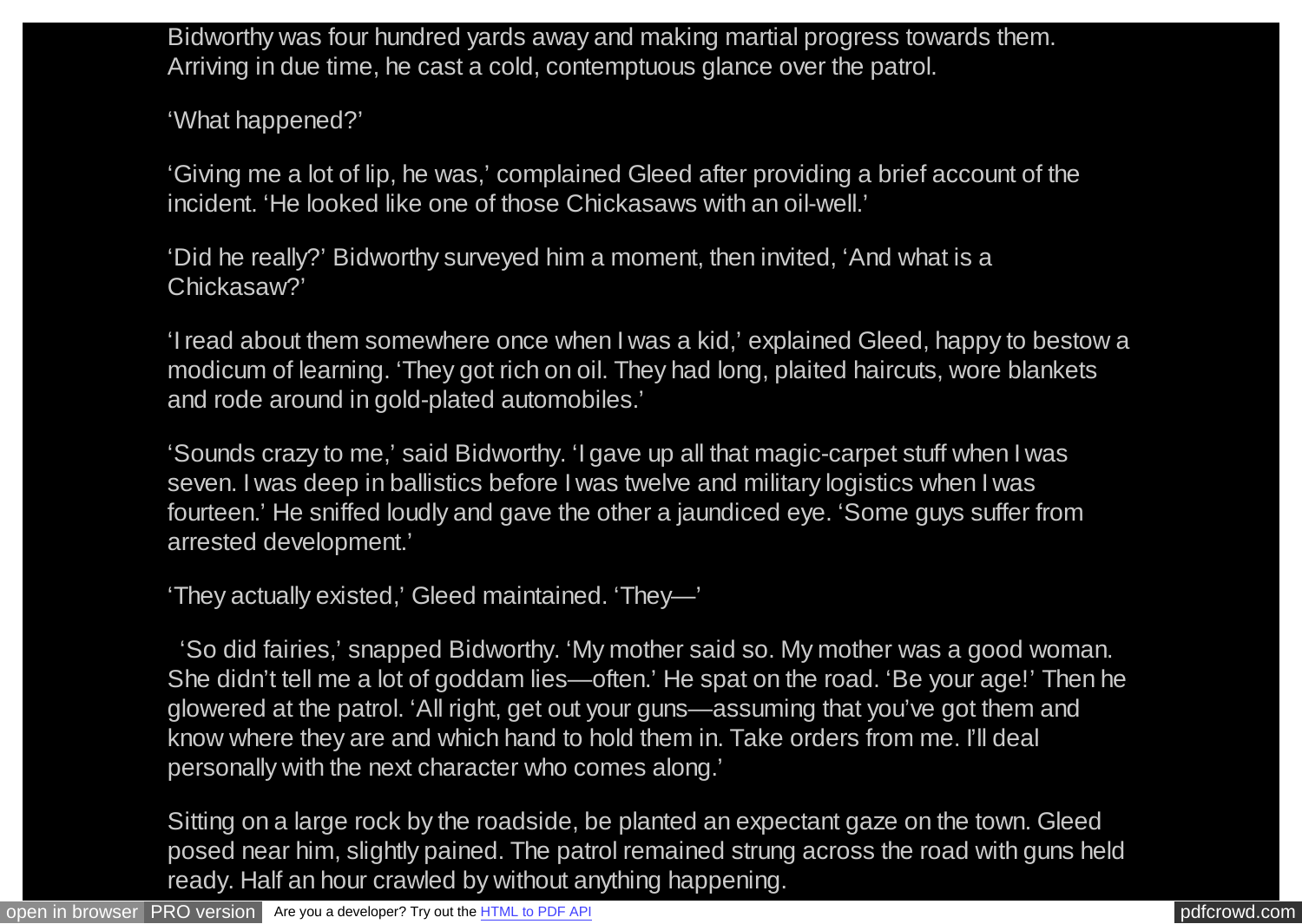One of the men pleaded, 'Can we smoke, Sergeant Major?'

'No!'

They fell into lugubrious silence, licking their lips from time to time and doing plenty of thinking. They had lots about which to think. A town—any town of human occupation—had desirable features not to be found anywhere else in the cosmos. Lights, company, freedom, laughter, all the makings of life. And one can go hungry too long.

Eventually a large coach emerged from the town's outskirts, hit the high road and came bowling towards them. A long, shiny, streamlined job, it rolled on twenty balls in two rows of ten, gave forth a whine similar to but louder than that of the motorcycle, and had no visible fans. It was loaded with people.

At a point two hundred yards from the road-block a loud-speaker under the vehicle's bonnet blared an urgent, 'Make way! Make way!'

'This is it,' commented Bidworthy with much satisfaction. 'We've caught a dollop of them. One of them is going to confess or I'll resign from the space-service.' He got off his rock and stood in readiness.

'Make way! Make way!'

'Perforate his balloons if he tries to bull his way through,' ordered Bidworthy.

It wasn't necessary. The coach lost pace, stopped with its bonnet a yard from the waiting file. Its driver peered out of the side of his cab. Other faces snooped curiously farther back.

Composing himself and determined to try the effect of fraternal cordiality, Bidworthy went up to the driver and said with great difficulty, 'Good morning!'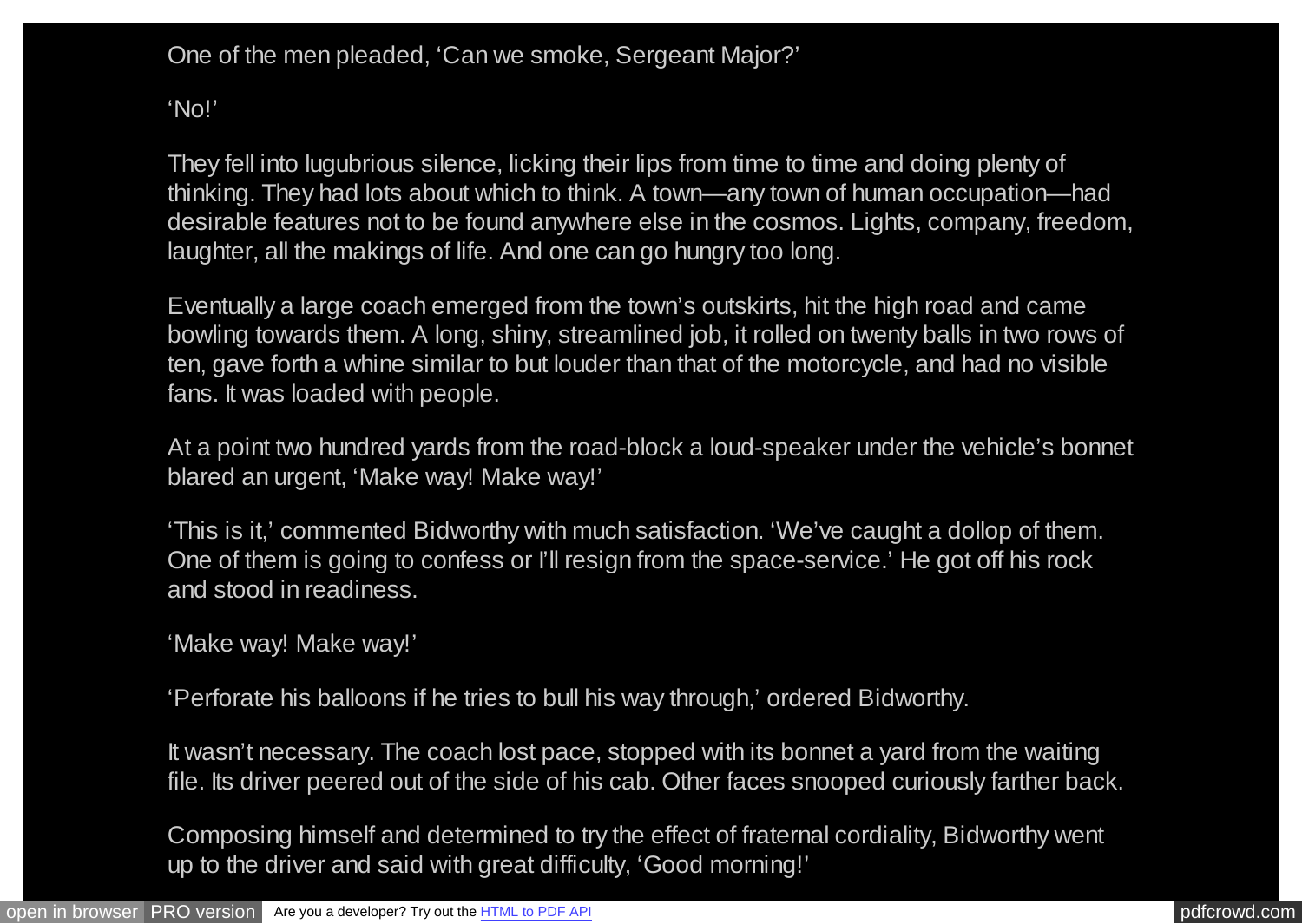'Your time-sense is shot to pot,' responded the other ungratefully. He had a heavy blue jowl, a broken nose, cauliflower ears and looked the sort who usually drives with others in hot and vengeful pursuit. 'Can't you afford a watch?'

'Eh?'

'It isn't morning. It's late afternoon.'

'So it is,' admitted Bidworthy, forcing a cracked smile.

'Good afternoon!'

'I'm not so sure about that,' mused the driver, leaning on his steering-wheel and moodily scratching his head. 'We get an afternoon in every day. It's always the same. Morning goes and what happens? You're stuck with an afternoon. I've become hardened to it. And this one is just another nearer the grave.'

'That may be,' conceded Bidworthy, little struck with this ghoulish angle, 'but I have other things to worry about and—'

'Fat lot of use worrying about anything, past, present or whatever,' advised the driver. 'Because there are far bigger worries to come. Stick around long enough and you'll have some real stinkers in your lap.'

'Perhaps so,' said Bidworthy, inwardly feeling that this was a poor time to contemplate the darker side of existence. 'But I prefer to deal with my own troubles in my own way.'

'Nobody's troubles are entirely their own, nor their methods of coping,' continued the toughlooking oracle. 'Are they now?'

'I don't know and I don't care,' growled Bidworthy, his composure thinning down as his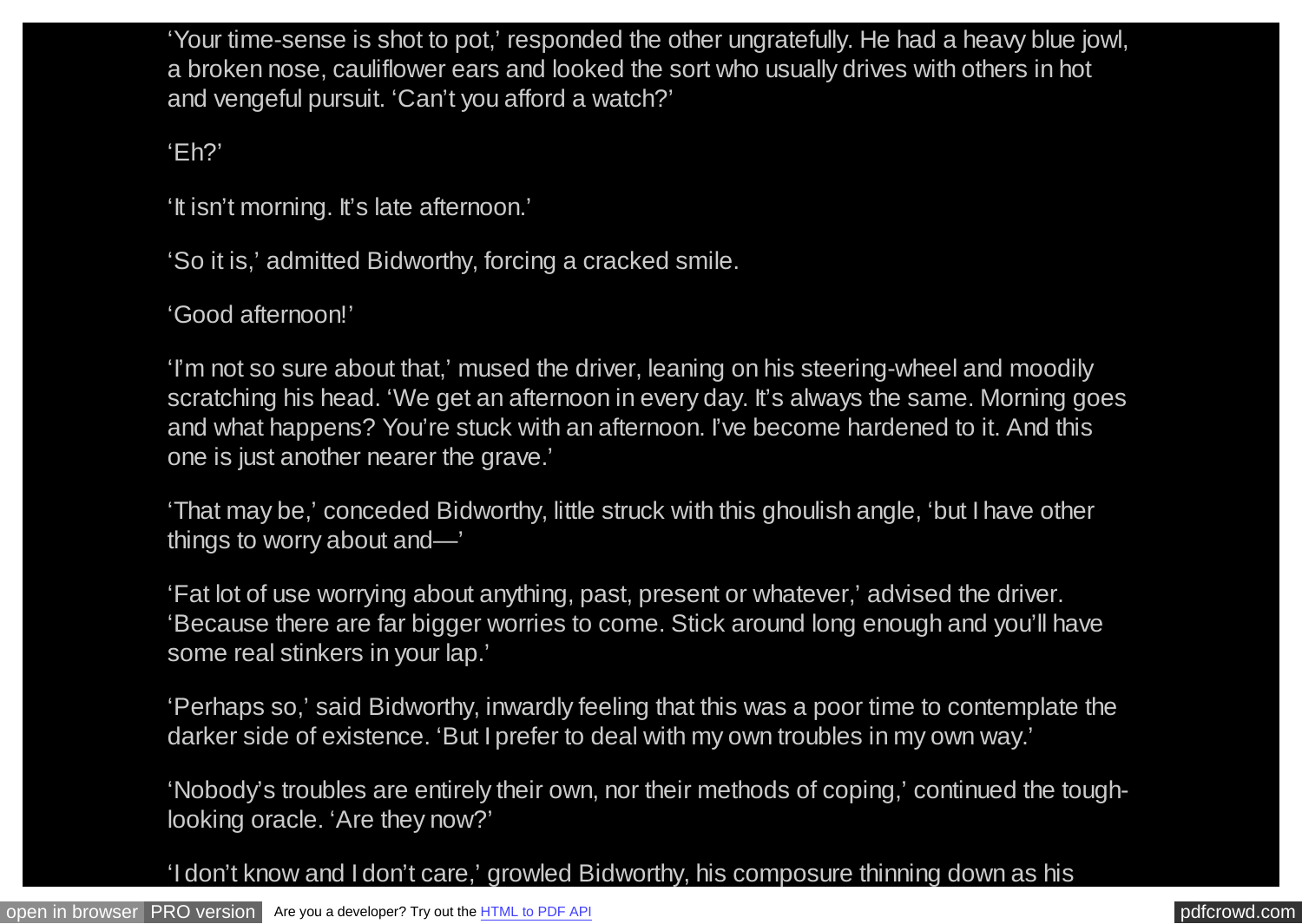blood-pressure built up. He was irefully conscious of Gleed and the patrol watching, listening and probably grinning like stupid apes behind his back. There was also the load of gaping passengers. 'I think you're talking just to stall me. You might as well know that it won't work. I'm here for a purpose and that purpose is going to be served. The Terran Ambassador is waiting—'

'So are we,' emphasised the driver.

'He wants to speak to you,' Bidworthy went stubbornly on, 'and he's going to speak to you.'

'I'd be the last to prevent him. We've got free speech here. Let him step up and say his piece so that we can go our way.'

'You,' informed Bidworthy, 'are going to him.' He signed to the rest of the coach. 'The whole lot of you.'

'Not me,' denied a fat man sticking his head out of a side window. He wore thick-lensed glasses that made his eyes look like poached eggs. Moreover, he was adorned with a tall hat candy-striped in white and pink. 'Not me,' repeated this vision with considerable firmness.

'Me neither,' supported the driver.

'All right.' Bidworthy displayed maximum menace. 'Move this birdcage one inch backward or forward and we'll shoot your pot-bellied tyres to thin strips. Get out of that cab.'

'Ha-ha. I'm too comfortable. Try fetching me.'

Bidworthy beckoned to the nearest six men. 'You heard him—take him up on that.'

Tearing open the cab door, they grabbed. If they had expected the victim to put up a futile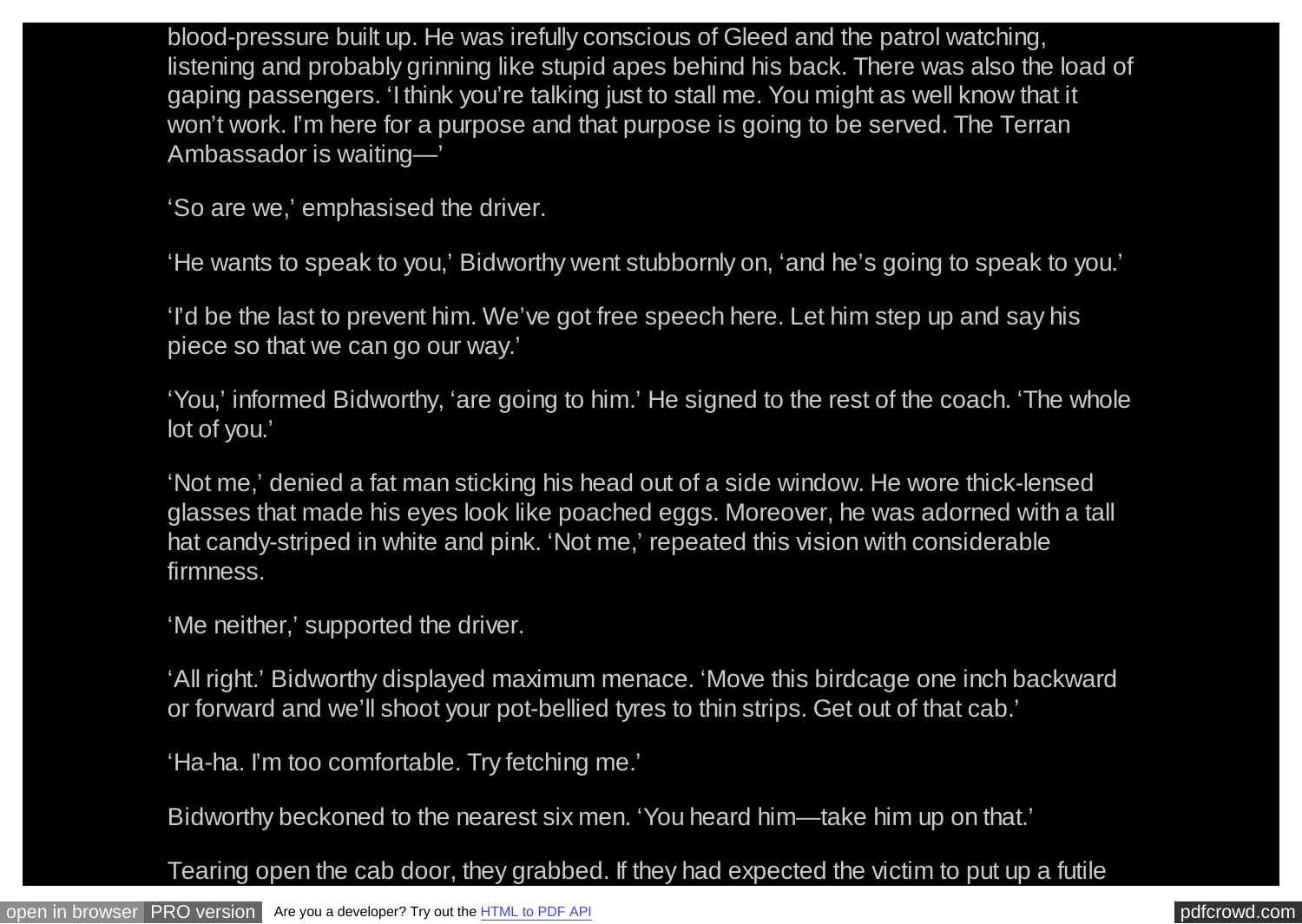fight against heavy odds, they were disappointed. He made no attempt to resist. They got him, lugged together and he yielded with good grace. His body leaned to one side and came halfway out of the door.

That was as far as they could get him.

'Come on,' urged Bidworthy, showing impatience. 'Heave him loose. You don't have to be feeble. Show him who's who. He isn't a fixture.'

One of the men climbed over the body, poked around inside the cab and announced, 'He is, you know.'

'What d'you mean?'

'He's chained to the steering column.'

'Nonsense. Let me see.' He had a look and found that it was so. A chain and a small but heavy and complicated padlock linked the driver's leg to his coach. 'Where's the key?'

'Search me,' invited the driver.

They did just that. The effort proved futile. No key.

'Who's got it?'

'Myob!'

'Shove him back into his seat,' ordered Bidworthy, looking savage. 'We'll take the passengers. One yap is as good as another so far as I'm concerned.' Striding to the doors, he jerked them open.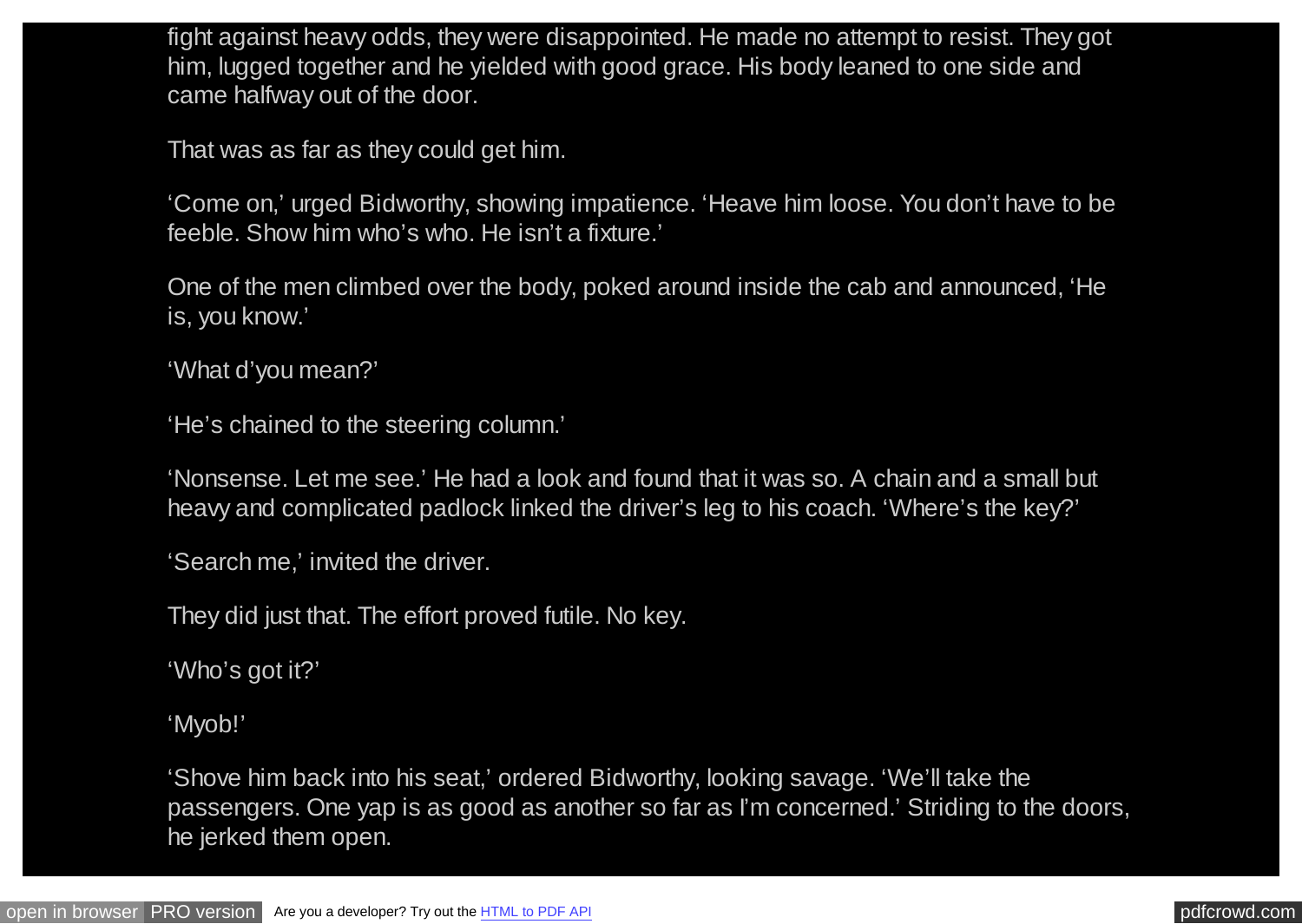### 'All out and make it snappy.'

Nobody budged. They studied him silently, with various expressions not one of which did anything to help his ego. The fat man with the candy-striped hat mooned at his sardonically. Bidworthy decided that he did not like the fat man and that a stiff course of military calisthenics might thin him down a bit.

'You can come out on your feet,' he suggested to the passengers in general and the fat man in particular, 'or on your necks. Whichever you prefer. Make up your minds.'

'If you can't use your head you can at least use your eyes,' commented the fat man happily. He shifted in his seat to the accompaniment of metallic clanking noises.

Bidworthy accepted the idea, leaning through the doors for a better look. Then he clambered into the vehicle, went its full length while carefully studying each passenger. His florid features were two shades darker when he emerged and spoke to Sergeant Gleed.

'They are all chained. Every one of them.' He glared at the driver. 'What's the purpose of manacling the lot?'

'Myob!' said the driver airily.

'Who has the keys?'

'Myob!'

Taking a deep breath, Bidworthy declaimed to nobody in particular, 'Every once in a while I hear of somebody running amok and laying them out by the dozens. I've always wondered why—but now I know.' He gnawed his knuckles, added to Gleed, 'We can't run this contraption to the ship with that dummy blocking the controls. Either we must find the keys or get tools and cut them loose.'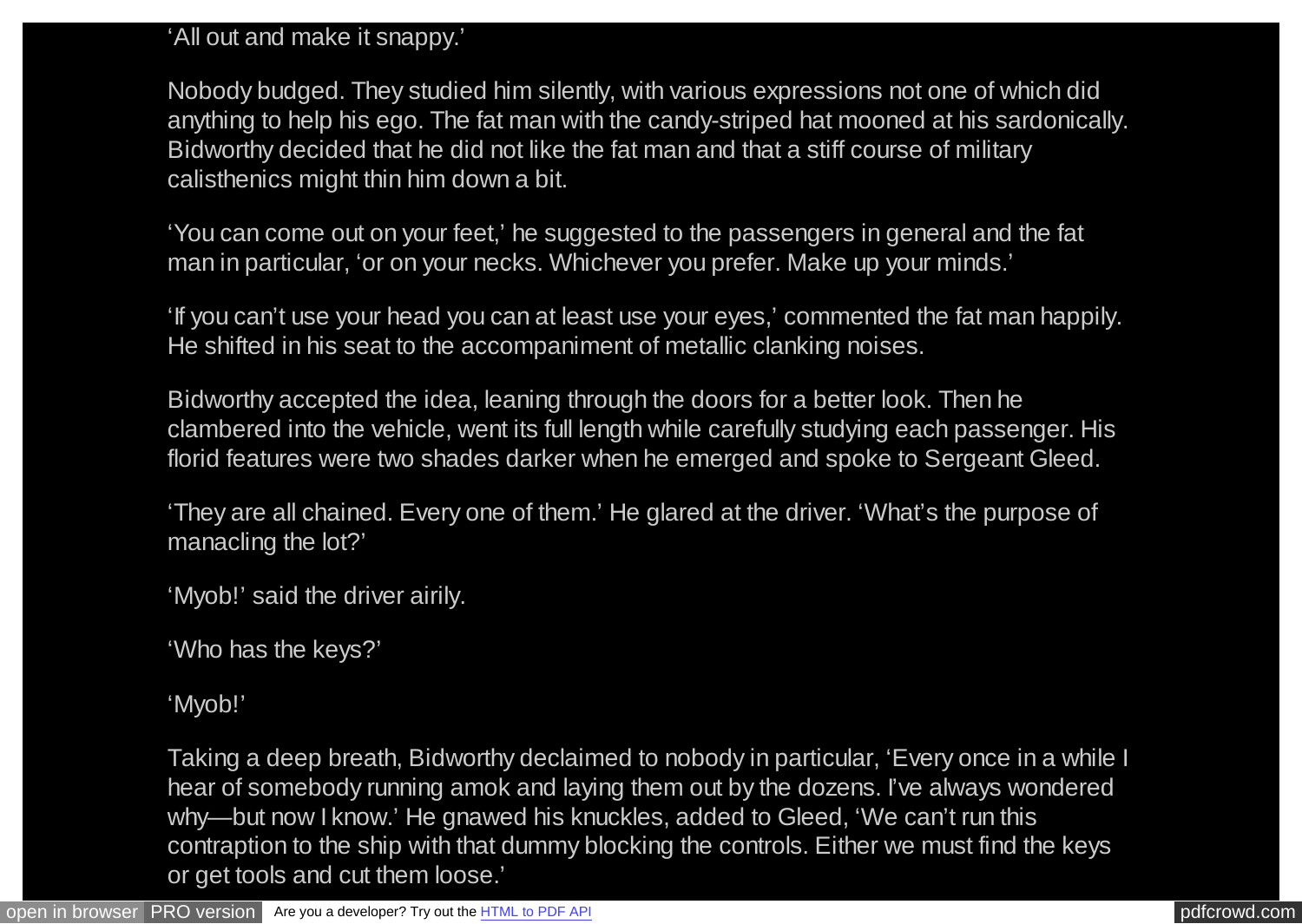'Or you could wave us on our way and then go take a pill,' offered the driver.

'Shut up! If I'm stuck here another million years I'll see to it that—'

'Here's the Colonel,' muttered Gleed, giving him a nudge.





Colonel Shelton arrived, walked once slowly and officiously around the outside of the coach, examined its construction and weighed up its occupants. He flinched at the striped hat whose owner leered at him through the glass. Then he came over to the disgruntled group.

'What's the trouble this time, Sergeant Major?'

'They're as crazy as all the others, sir. They're full of impudence and say, 'Myob' and couldn't care less about His Excellency. They don't want to come out and we can't make them because they're chained in their seats.'

'Chained?' Shelton's eyebrow lifted halfway toward his hair. 'What on earth for?'

'I don't know, sir. All I can tell you is that they're fastened in like a bunch of gangsters being hauled to the pokey and—'

Shelton moved off without waiting to hear the rest. He had a look for himself, came back.

'You may have something there, Sergeant Major. But I don't think they are criminals.'

'No, sir?'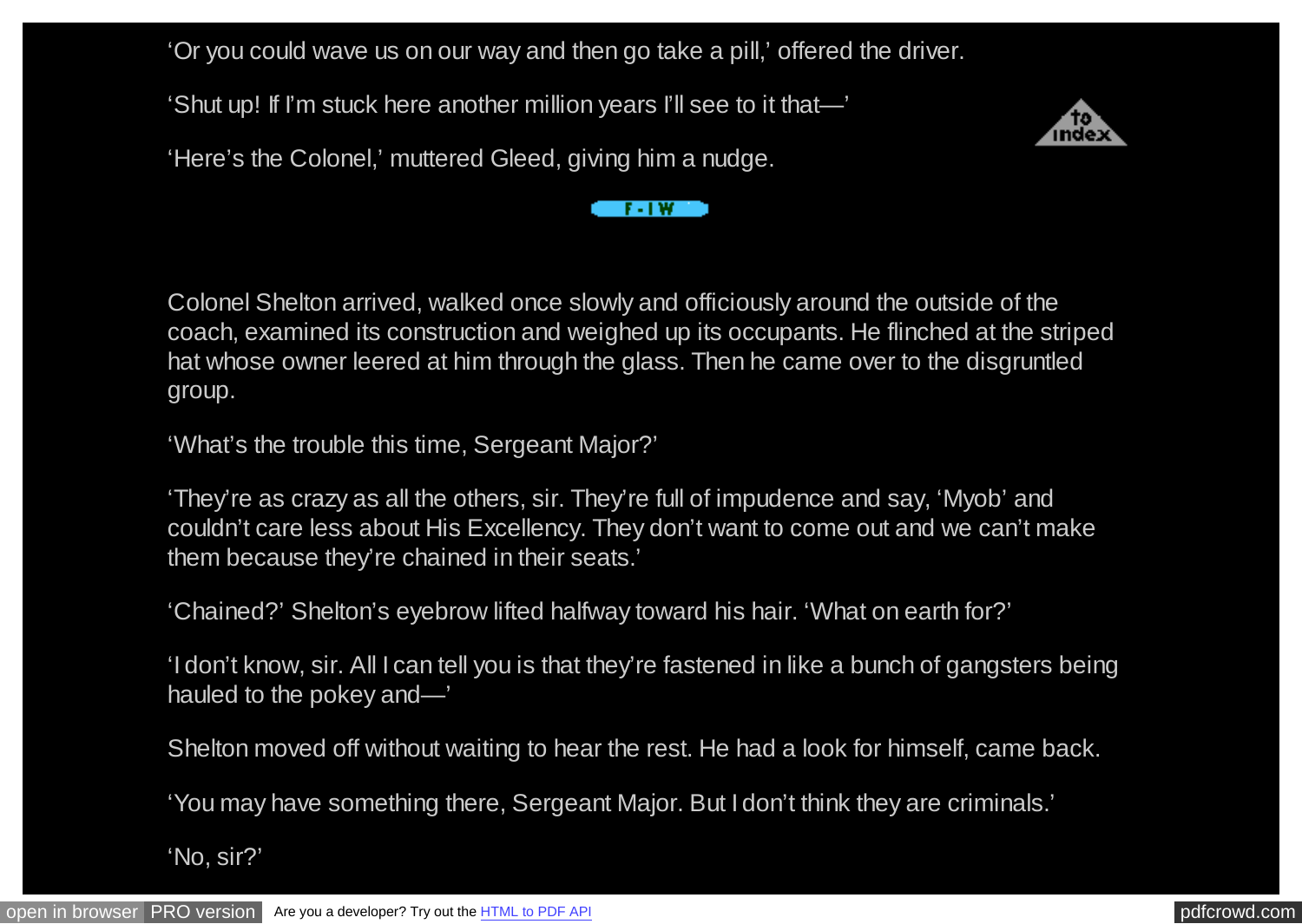'No.' He threw a significant glance towards the fat man's colourful headgear and several other sartorial eccentricities including a ginger-haired individual's foot-wide polka-dotted bow. 'It's more likely they're a consignment of lunatics being taken to an asylum. I'll ask the driver.' Going to the cab, he said, 'Do you mind telling me your destination?'

'Yes,' responded the other.

'Very well, where is it?'

'Look,' said the driver, 'are we talking the same language?'

'Eh? Why?'

'You've just asked me whether I mind and I said yes.' He make a disparaging gesture. 'I do mind.'

'You refuse to tell?'

```
'Your aim's improving, Sonny.'
```
'Sonny?' put in Bidworthy, vibrant with outrage. 'Do you realize that you are speaking to a colonel?'

'What's a colonel?' asked the driver interestedly.

'By hokey, if your—'

'Leave this to me,' insisted Shelton, waving the furious Bidworthy down. His expression was cold as he returned attention to the driver. 'On your way. I'm sorry you've been detained.'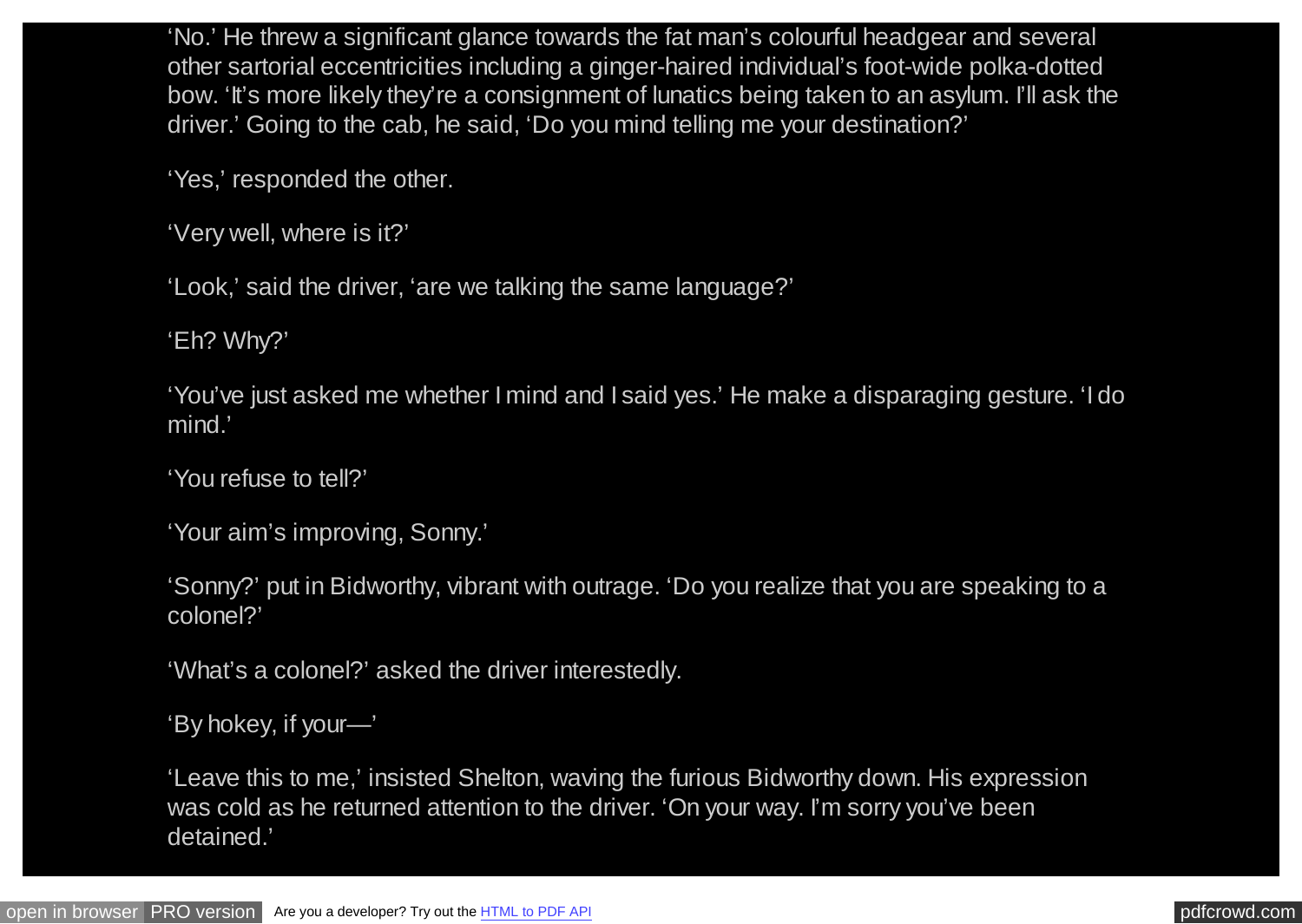'Think nothing of it,' said the driver with exaggerated politeness. 'I'll do as much for you some day.'

With that enigmatic remark he let his machine roll for-ward. The patrol parted to make room. Building up its whine to the top note, the coach sped down the road and diminished into the dusty distance.

'This planet,' swore Bidworthy, staring purple-faced after it, 'has more no-good bums in need of discipline than any place this side of—'

'Calm yourself, Sergeant Major,' urged Shelton. ' I feel exactly the same way as you do but I'm taking care of my arteries. Blowing them full of bumps like seaweed won't solve any problems.'

'Maybe so, sir, but-'

'We're up against something mighty peculiar here,' Shelton went on. We've got to find out precisely what it is and how best to cope with. In all probability it means we'll have to devise new tactics. So far the patrol has achieved nothing. It is wasting its time. Obviously we'll have to concoct a more effective method of getting into touch with the powers-that-be. March the men back to the ship, Sergeant Major.'

'Very well, sir.' Bidworthy saluted, swung around, clicked his heels, opened a cavernous mouth.

'Patro-o-ol . . . right form—'

Aboard ship the resulting conference lasted well into the night and halfway through the following morning. During these argumentative hours various oddments of traffic, mostly vehicular, passed along the road. But nothing paused to view the monster spaceship, nobody approached for a friendly word with its crew. The strange inhabitants of this world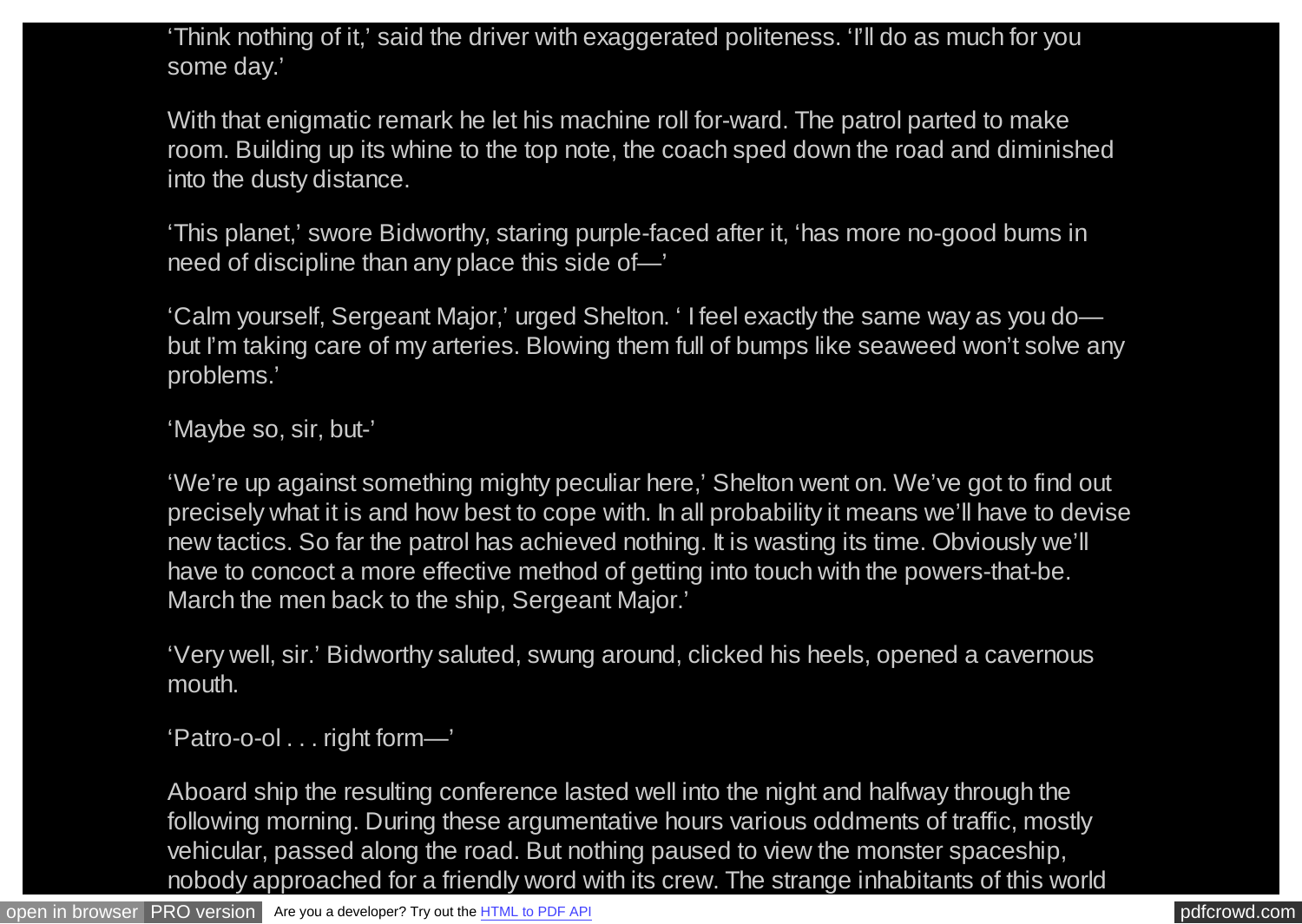seemed to be afflicted with a local form of mental blindness, unable to see a thing until it was thrust into their faces and then surveying it squint-eyed.

One passer-by in mid-morning was a long, low truck whining on two dozen balls and loaded with girls wearing bright head-scarves. The girls were tunefully singing something about one little kiss before we part, dear. A number of troops loafing near the gangway came eagerly to life, waved, whistled and yoohooed. Their effort was a total waste for the singing continued without break or pause and nobody waved back.

To add to the discomforture of the love-hungry, Bidworthy stuck his head out of the airlock and rasped, 'If you monkeys are bursting with surplus energy I can find a few jobs for you to do—nice, dirty ones. ' He seared them one at a time before he withdrew.

Up near the ship's nose the top brass sat around the chart-room's horseshoe table and debated the situation. Most of them were content to repeat with extra emphasis what they had said the previous evening, there being no new points to bring up.

'Are you certain,' the Ambassador asked Grayder, 'that this planet has not been visited since the last emigration transport dumped its final load four centuries ago?'

'I'm quite positive, Your Excellency. Any such visit would be on record.'

'Yes, if made by a Terran ship. But what about others? I feel it in my bones that at sometime or other these people have fallen foul of one or more vessels calling unofficially and have been leery of spaceships ever since. Perhaps somebody got tough with them and tried to muscle in where he wasn't wanted. Or perhaps they've had to beat off a gang of pirates. Or maybe they've been swindled by unscrupulous traders.'

'Absolutely impossible, Your Excellency,' declared Grayder, suppressing a smile. 'Emigration was so widely scattered over so large a number of worlds that even today every one of them is under-populated, under-developed and utterly unable to build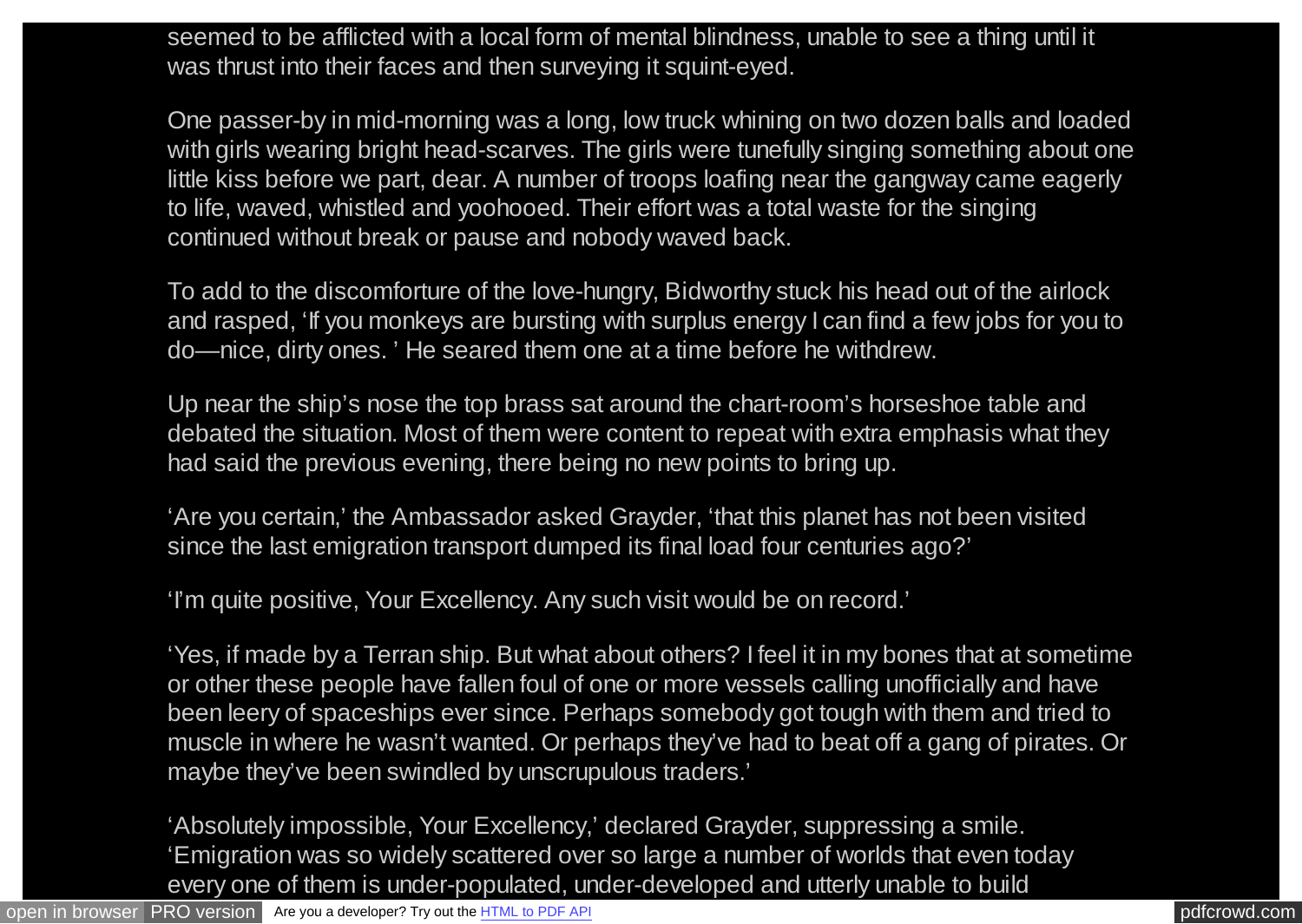spaceships of any kind no matter how rudimentary. Some may have the technical knowhow but they lack the industrial facilities, of which they need plenty.'

'Yes, that is what I've always understood.'

Grayder went on, 'All Blieder-drive vessels are built in the system of Sol and registered as Terran ships. Complete track is kept of their movements and their whereabouts are always known. The only other spaceships in existence are eighty or ninety antiquated rocket jobs bought at scrap price by the Epsilon system for haulage work between its fourteen closelyspaced planets. An old-fashioned rocket-ship couldn't reach this world in a hundred years.'

'No, of course not.'

'Unofficial boats capable of this long range just don't exist,' Grayder assured. 'Neither do space buccaneers and for much the same reason. A Blieder-drive ship is so costly that a would-be pirate would have to be a billionaire to become a pirate.'

'Then,' said the Ambassador heavily, 'back we go to my original theory; that a lot of inbreeding has made them crazier than their colonizing ancestors.'

'There's plenty to be said in favour of that idea,' put in Shelton. 'You should have seen the coach- load I looked over. There was a fellow like a bankrupt mortician wearing odd shoes, one brown and one a repulsive yellow. Also a moon-faced gump sporting a hat apparently made from the skin of a barber's pole, a1l. stripy.' With a sad attempt at wit, he finished, 'The only thing missing was his bubble-pipe-and probably he'll be given that when he arrives.'

'Arrives where?'

'I don't know, Your Excellency. They refused to tell us where they were going.'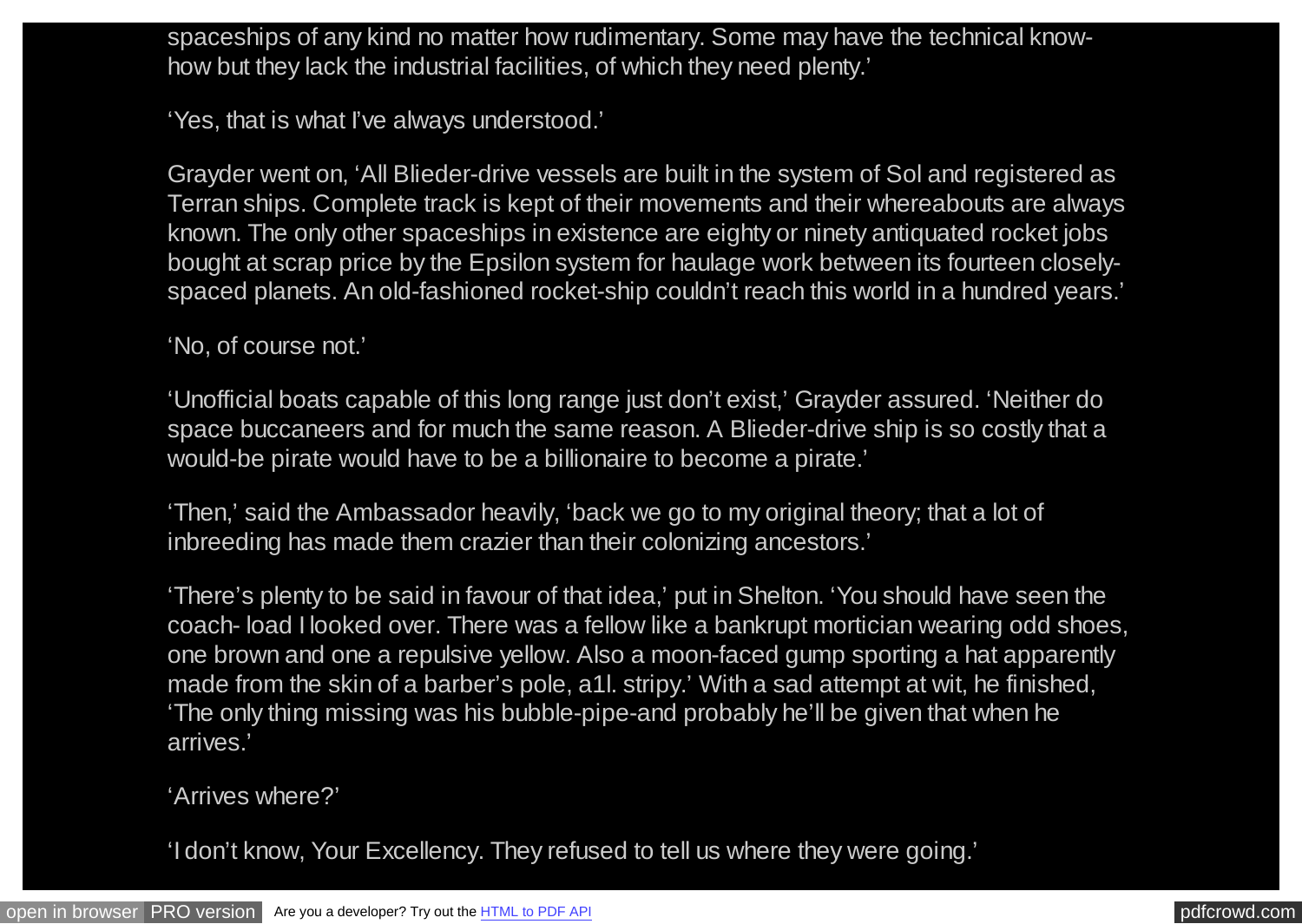Giving him a satirical look, the Ambassador remarked, ' Well, that is a valuable addition to the sum total of our knowledge. Our minds are now enriched by the thought that an anonymous individual may be presented with a futile object for an indefinable purpose when he reaches his unknown destination.'

Shelton subsided wishing that he had never seen the fat man or, for that matter, the fat man's cockeyed world.

'Somewhere they've got a capital, a civic seat, a centre of government wherein function the people who hold all the strings,' the Ambassador asserted. 'We've got to find that place before we can take over and reorganize on up-to-date lines. A capital is big by the standards of its own administrative area. It is never an ordinary, nondescript place. It has obvious physical features giving it importance above the average. It should be easily visible from the air. We must make a systematic search for it—in fact that's what we should have done in the first place. Other planets' capital cities have been identified without trouble. What's the hoodoo on this one?'

'See for yourself, Your Excellency.' Grayder poked several photographs across the table. 'The situation is rather similar to that on Hygeia. $[1]$  You can see the two hemispheres quite clearly. They reveal nothing resembling a superior city. There isn't even a town conspicuously larger than its fellows or possessing enough outstanding features to set it apart from the others.'

'I don't put great faith in pictures especially when taken at high speed or great altitude. The naked eye can always see more. We've got four lifeboats that should be able to search this world from pole to pole. Why don't we use them?'

'Because, Your Excellency, they were not designed for such a purpose.'

'Does that matter so long as they get results?'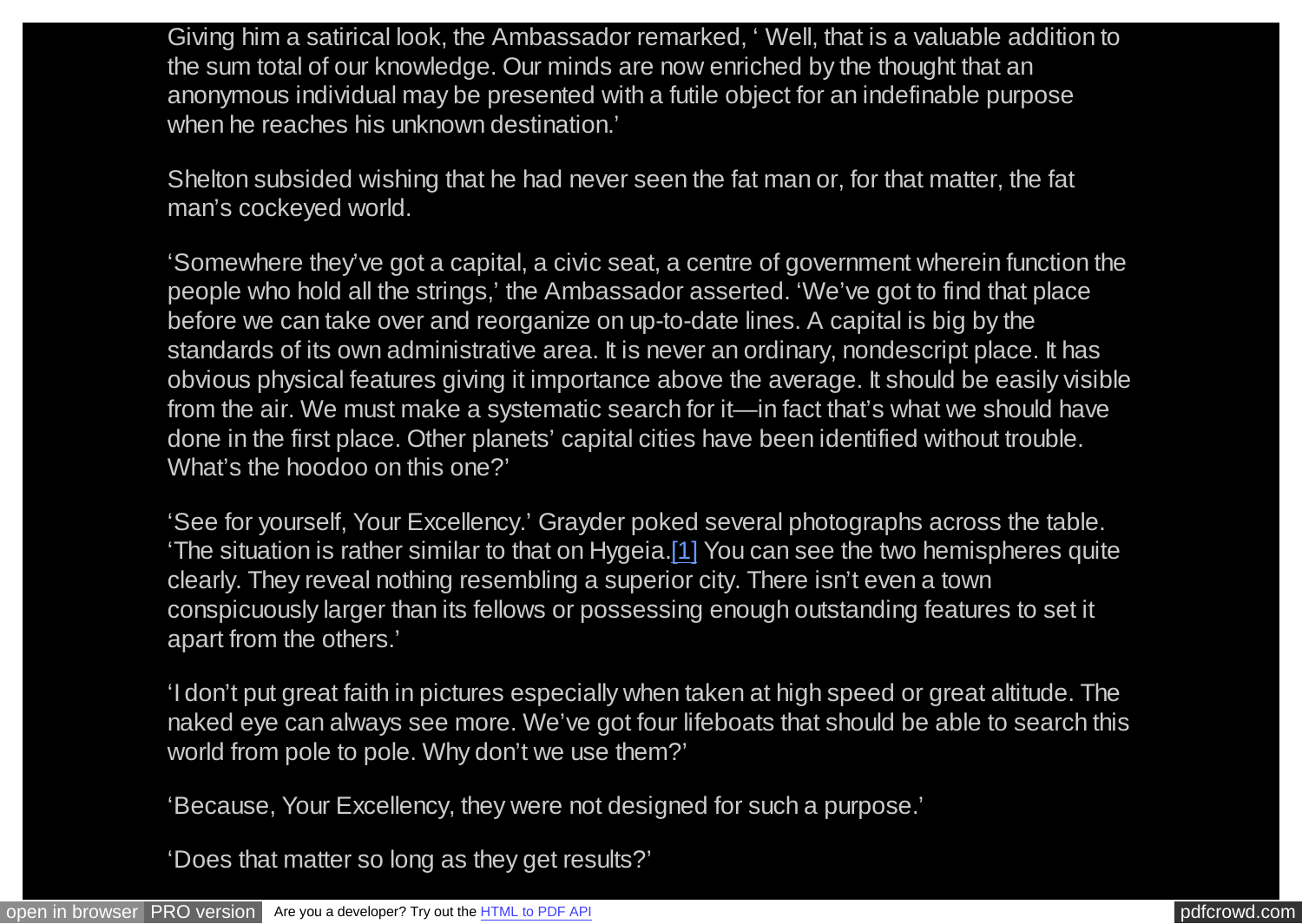Patiently, Grayder explained, 'They were built to be launched in free space and to hit up forty thousand miles an hour. They are ordinary, old-style rocket-ships to be used only in a grave emergency.'

'Well, what of it?'

'It is not possible to make efficient ground-survey with the naked eye at any speed in excess of about four hundred miles per hour. Keep the lifeboats down to that and you'd be trying to fly them at landing-speed, muffling their tubes, balling up their motors, creating a terrible waste of fuel and inviting a crash which you're likely to get before you're through.'

'Then,' commented the Ambassador, 'it is high time we had Blieder-drive lifeboats for Blieder- drive ships.'

'I couldn't agree more, Your Excellency. But the smallest Blieder apparatus has an Earthmass of more than three hundred tons. That's far too much for little boats.' Picking up the photographs, Grayder slid them into a drawer. 'The trouble with us is that everything we've got moves a heck of a lot too fast. What we really need is an ancient, propeller-driven airplane. It could do something that we can't-it could go slow.'

'You might as well yearn for a bicycle,' scoffed the Ambassador, feeling thwarted.

'We have a bicycle,' Grayder informed. 'Tenth Engineer Harrison owns one.'

'And he has actually brought it with him?'

'It goes everywhere he goes. There's a rumour that he sleeps with it.'

'A spaceman toting a bicycle! 'The Ambassador blew his nose with a loud honk. 'I take it that he is thrilled by the sense of immense velocity it gives him, an ecstatic feeling of rushing headlong through space?'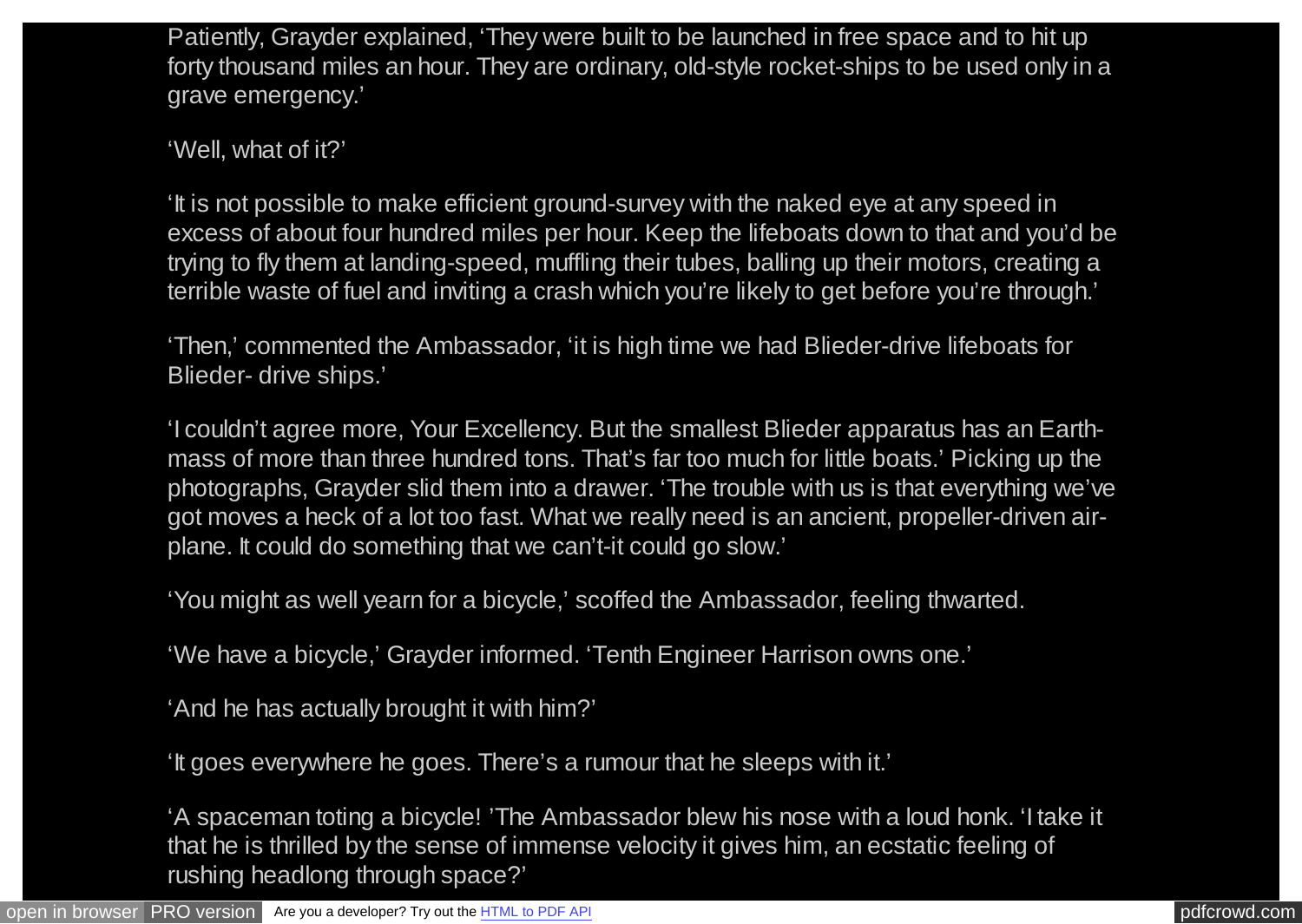'I wouldn't know, Your Excellency.'

'H'm! Bring this Harrison here. I'd like to see him. Perhaps we can set a crackpot to catch a crackpot.'

Going to the caller-board, Grayder spoke over the ship's system. 'Tenth Engineer Harrison will report to the chart-room at once.'

Within ten minutes Harrison appeared, breathless and dishevelled. He had walked fast three-quarters of a mile from the Blieder room. He was thin and woebegone, expecting trouble. His ears were large enough to cut the pedalling with the wind behind him and he wiggled them nervously as he faced the assembled officers. The Ambassador examined him with curiosity, much as a zoologist would inspect a pink giraffe.

'Mister, I understand that you possess a bicycle.'

At once on the defensive, Harrison said, 'There's nothing against it in the regulations, sir, and therefore—'

'Damn the regulations,' swore the Ambassador. 'Can you ride the thing?'

'Of course, sir.'

'All right. We're stalled in the middle of a crazy situation and we're turning to crazy methods to get moving. Upon your ability and willingness to ride a bicycle the fate of an empire may stand or fall. Do you understand me, Mister?'

'I do, sir,' said Harrison, unable to make head or tail of this.

'So I want you to do an extremely important job for me. I want you to get out your bicycle, ride into town, find the mayor, sheriff, grand panjandrum, supreme galootie or whatever he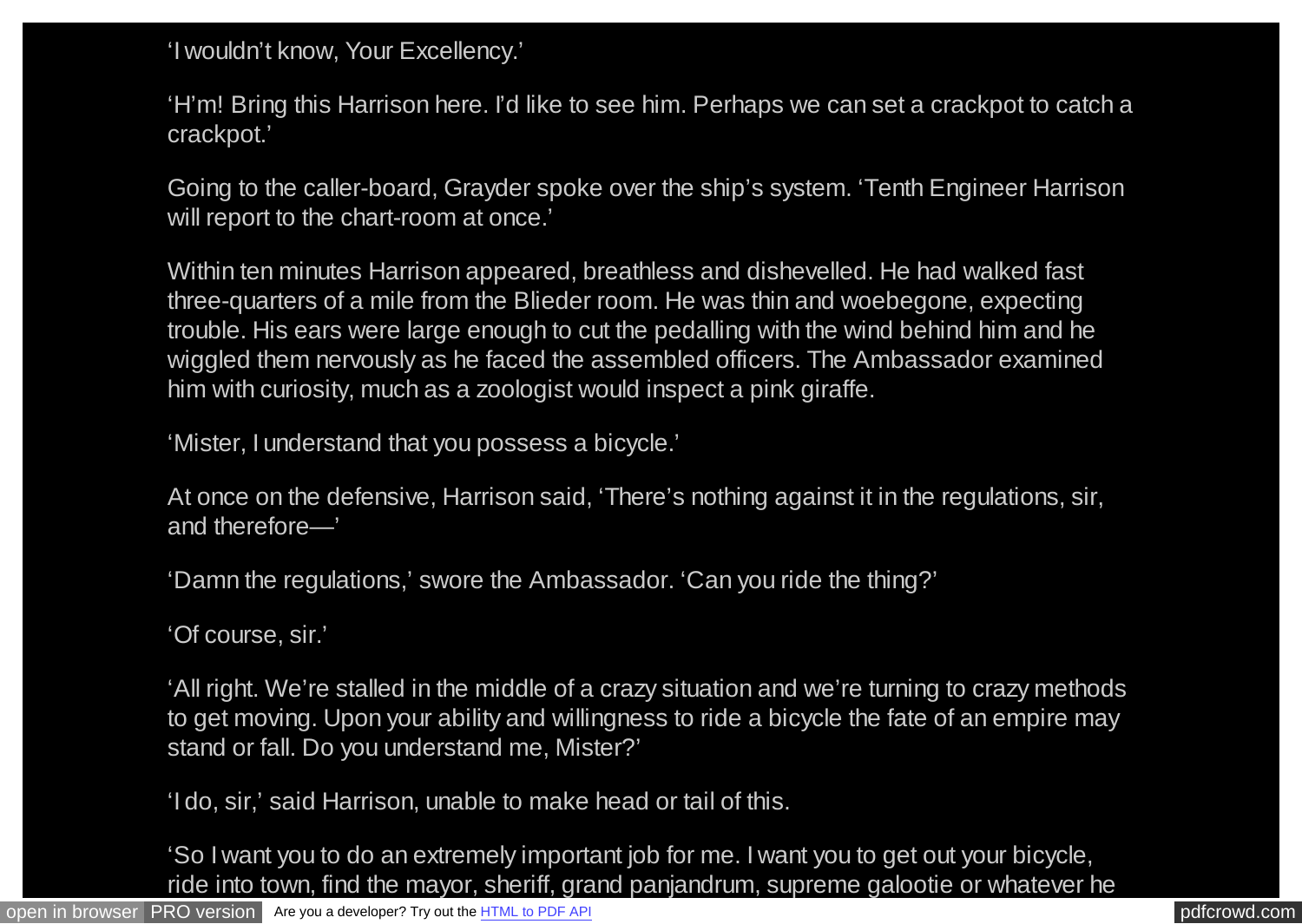<span id="page-34-0"></span>is called, and tell him that he is officially invited to evening dinner along with any other civic dignitaries he cares to bring. That, of course, includes their wives.'

'Very well, sir.'

'Informal attire,' added the Ambassador.

Harrison jerked up one ear and drooped the other. 'What was that, sir?'

'They can dress how they like.'

'I get it. Do I go right now, sir?'

'At once. Return as quickly as you can and bring me the reply.'

Saluting sloppily, Harrison went out. His Excellency found an easy-chair, reposed in it at full length, smiled with satisfaction.

'It's as easy as that.' Pulling out a long cigar, he bit off its end. 'If we can't touch their minds we'll appeal to their bellies.' He cocked a knowing eye at Grayder. 'Captain, see that there is plenty to drink. Strong stuff. Venusian cognac or something equally potent. Give them lots of hooch and an hour at a well-filled table and they'll talk all night. We won't be able to shut them up.' He lit the cigar, puffed luxuriously. 'That is the tried and trusted fo technique of high diplomacy—the insidious seduction of the distended gut. It index` always works. You'll see!'

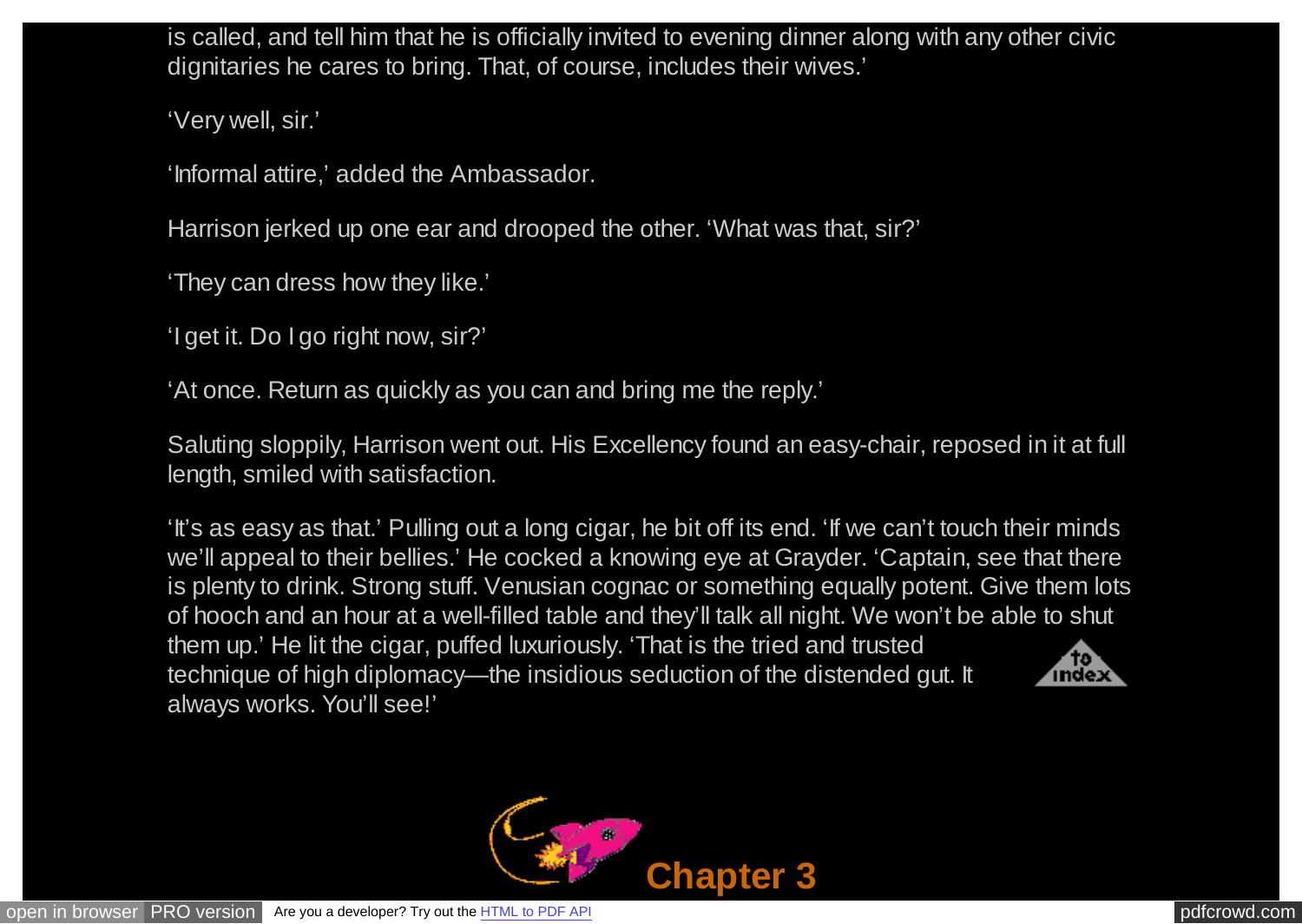Pedalling briskly down the road, Tenth Engineer Harrison reached the first street on either side of which were small detached houses with neat gardens back and front. A plump, amiable looking woman was trimming a hedge halfway along. He pulled up near to her, politely touched his cap.

'Scuse me, ma'am, I'm looking for the biggest man in town.'

She part-turned, gave him no more than a casual glance, pointed her clipping-shears southward.

'That would be Jeff Baines. First on the right and second on the left. It's a small delicatessen.'

'Thank you.'

He moved on, hearing the steady snip-snip resume behind him. First on the right. He curved around a long, low, rubber-balled truck parked by the corner. Second on the left. Three children pointed at him dramatically and yelled shrill warnings that his back wheel was going round. He found the delicatessen, propped a pedal on the curb, gave his machine a reassuring pat before he went inside and had a look at Jeff.

There was plenty to see. Jeff had four chins, a twenty-two inch neck, and a paunch that stuck out half a yard. An ordinary mortal could have got into either leg of his pants without bothering to take off his diving suit. Jeff Baines weighed at least three hundred pounds and undoubtedly was the biggest man in town.

'Wanting something?' inquired Jeff, lugging it up from far down.

'Not exactly.' Harrison eyed the succulent food display and decided that anything unsold by nightfall was not thrown out to the cats. 'I'm looking for a certain person.'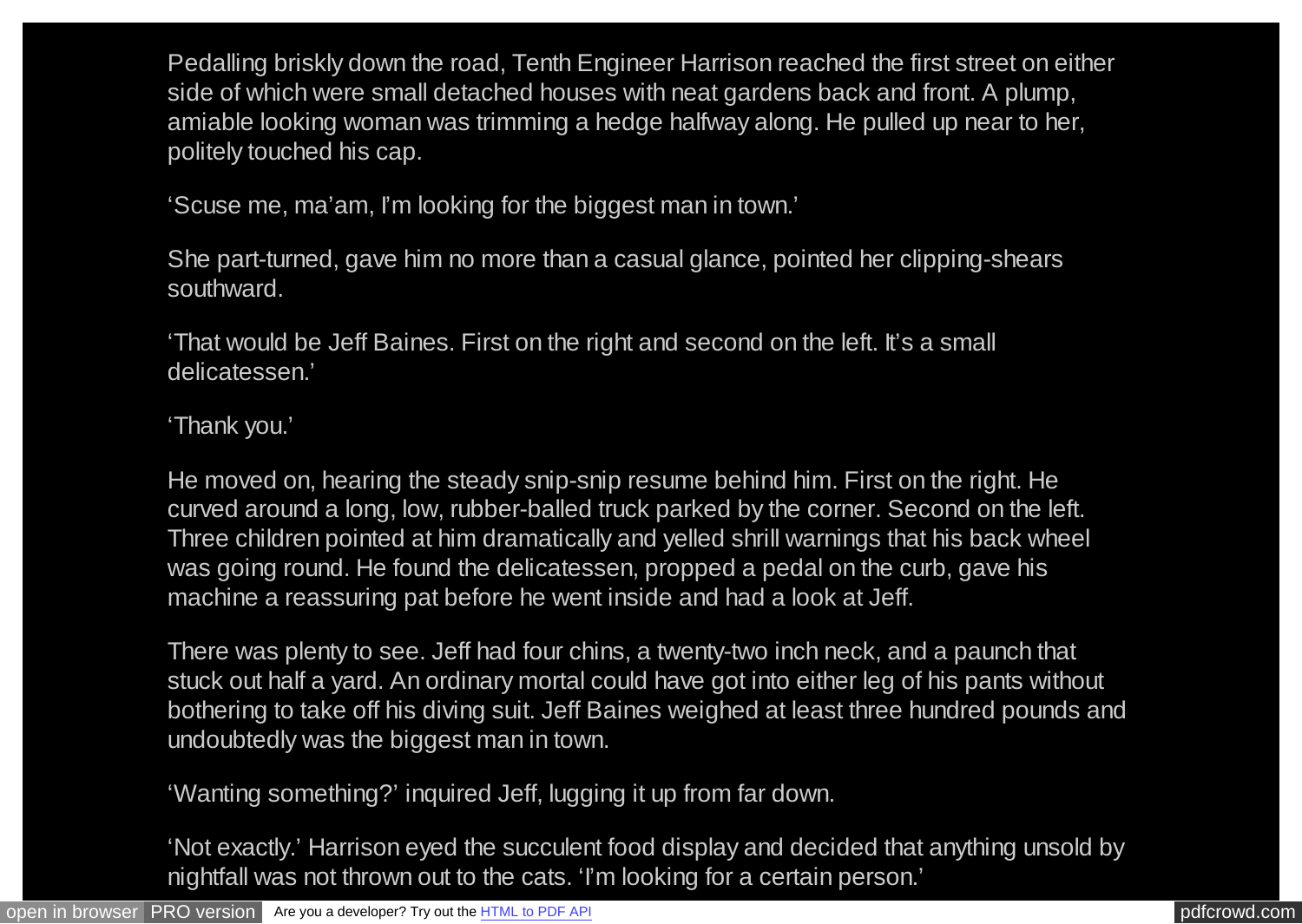'Are you now? Usually I avoid that sort—but every man to his taste.' He plucked a fat lip while he mused a moment, then suggested. 'Try Sid Wilcock over on Dane Avenue. He's the most certain man I know.'

'I didn't mean it that way,' said Harrison. 'I meant that I'm searching for somebody particular.'

'Then why the blazes didn't you say so in the first place?' Jeff Baines worked over the new problem, finally offered, 'Tod Green ought to fit that specification topnotch. You'll find him in the shoeshop at the end of this road. He's particular enough for anyone. He's downright finicky.'

'You persist in misunderstanding me,' Harrison told him and then went on to make it plainer, 'I'm hunting a local bigwig so that I can invite him to a feed.'

Resting himself on a high stool which he overlapped by a foot all round, Jeff Baines eyed him peculiarly. 'There's something lopsided about this. Indeed, it seems crazy to me.'

#### 'Why?'

'You're going to use up a considerable slice of your life finding a fellow who wears a wig, especially if you insist that it's got to be a big one. And then again, where's the point of dumping an ob on him merely because he uses a bean-blanket?'

# 'Eh?'

'It's plain horse-sense to plant an ob where it will cancel another one out, isn't it?'

'Is it?' Harrison let his mouth hang open while his mind struggled with the strange problem of how to plant an ob.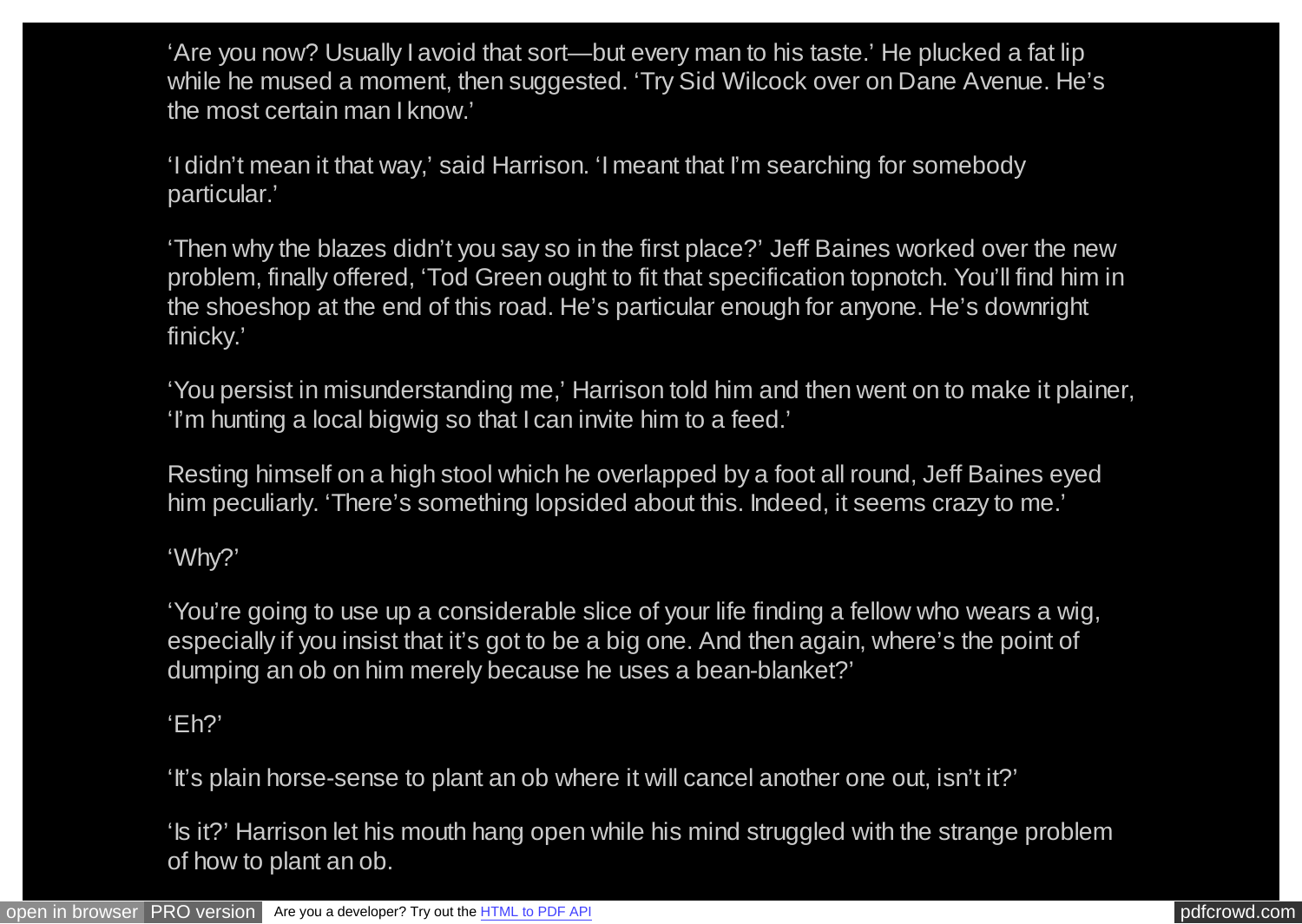# 'So you don't know? You're exposing your tonsils and looking dopey because you don't know?'

Jeff Baines massaged a couple of his chins and sighed. He pointed at the other's middle. 'Is that a uniform you're wearing?'

'Yes.'

'A genuine, pukka, dyed-in-the-wool uniform?'

'Of course.'

'Ah, said Jeff, 'That's where you've fooled me—coming here by yourself, on your ownsome. If there had been a gang of you dressed identically the same I'd have known at once that it was a uniform. That's what uniform means: all alike. Doesn't it?'

'I suppose so,' agreed Harrison, who had never given it a thought.

'So you're from that ship. I ought to have guessed it in the beginning. I must be slow on the uptake today. But I didn't expect to see one, just one, messing around on a pedal contraption. It goes to show, doesn't it?'

'Yes,' said Harrison, glancing warily backward to make sure that no opportunist had swiped his bicycle while he was engaged in conversation. 'It goes to show.'

'All right, let's have it. Why have you come here and what do you want?'

'I've been trying to tell you all along. 'I've been sent to—'

'Been sent?' Jeff's eyes widened a little. 'Mean to say you actually let yourself be sent?'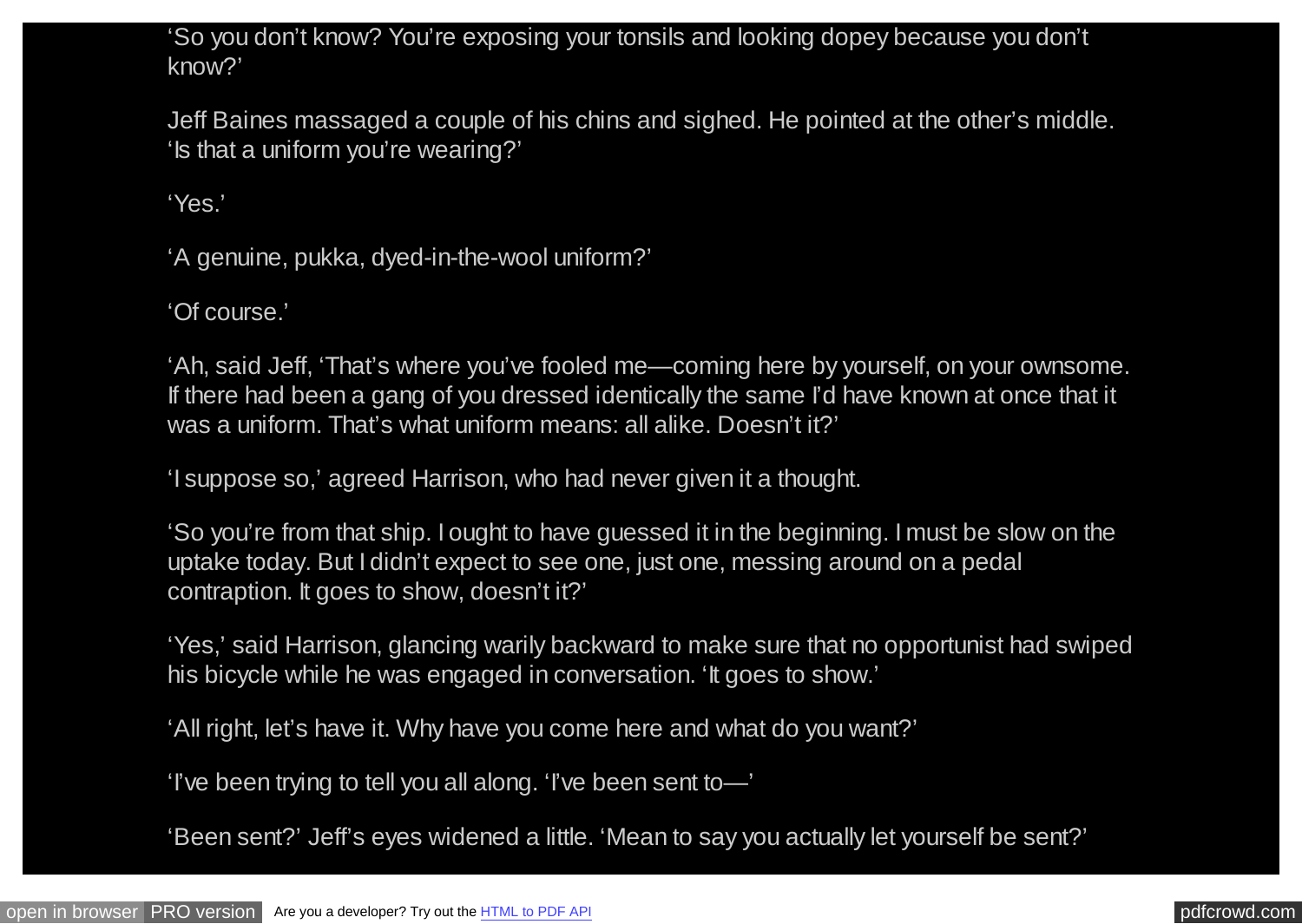## Harrison gaped at him. 'Of course. Why not?'

'Oh, I get it now,' said Jeff, his puzzled features suddenly clearing. 'You confuse me with the queer way you talk. What you really mean is that you planted an ob on somebody, eh?'

Desperately, Harrison asked, 'For heaven's sake, what's an ob?'

'He doesn't know,' commented Jeff Baines, looking prayerfully at the ceiling. 'He doesn't even know that!' For a short while he contemplated the ignoramus with condescending pity before he said, 'You hungry by any chance?'

'Going on that way.'

'All right. I could tell you what an ob is. But I'll do something better—I'll show you.' Heaving himself off the stool, he waddled to the door at back. 'God alone knows why I should bother to educate a uniform. It's just that I'm bored. C'mon, follow me.'

Obediently, Harrison, went behind the counter, paused to give his bicycle a reassuring nod, trailed the other through a passage and into a yard.

Jeff Baines pointed to a stack of cases. 'Canned goods.' He indicated an adjacent store. 'Bust them open and pile the stuff in there. Stack the empties outside. Please yourself whether you do it or not. That's freedom, isn't it?' He lumbered back into the ŦО shop. **index** 





Left to himself, Harrison scratched his large ears and thought it over. Somewhere, he felt, there was an obscure sort of confidence trick. A candidate named Harrison was being tempted to qualify for his sucker certificate. But if the play was beneficial to its organizer it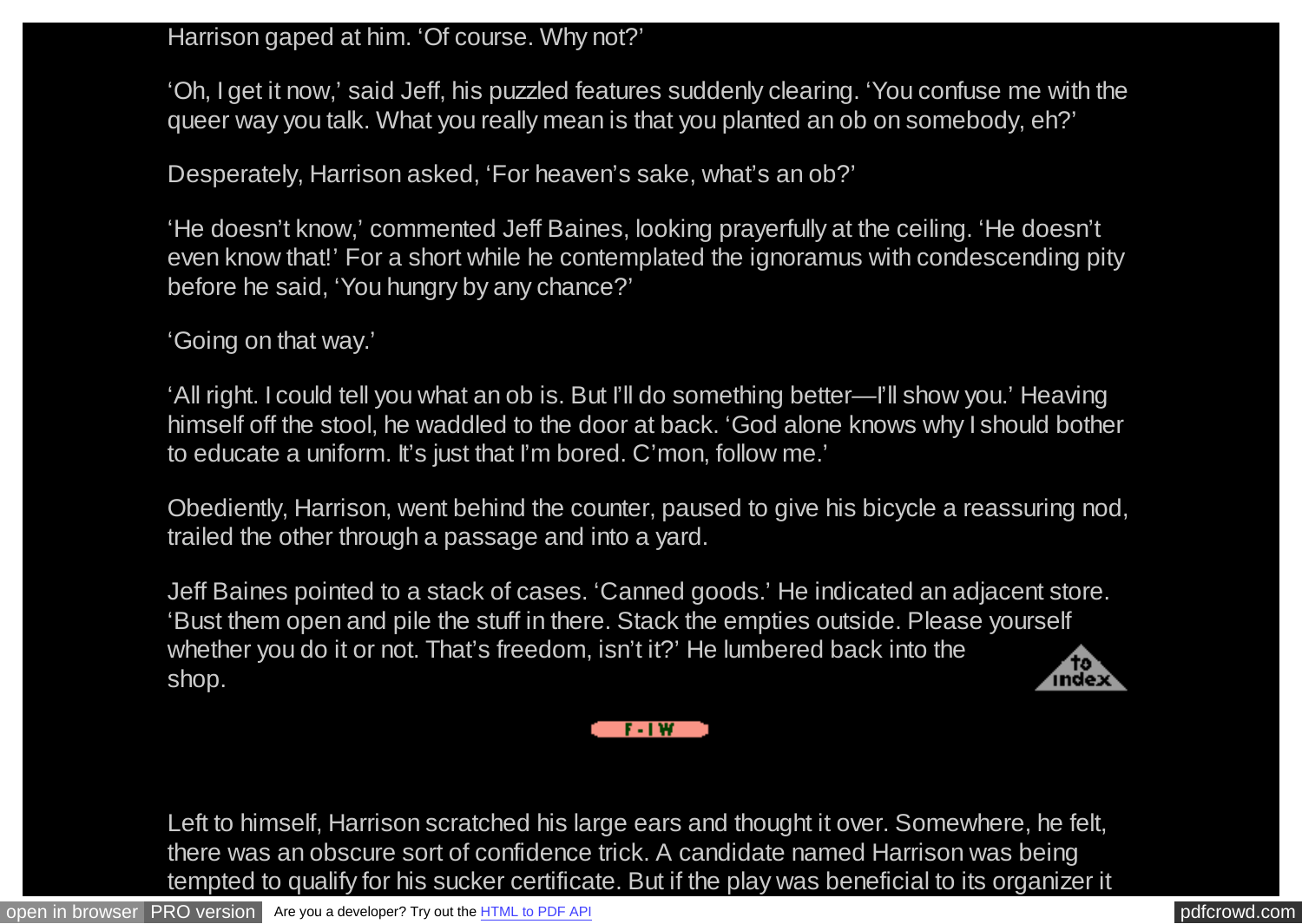might be worth learning because it could then be passed on to other victims. One must speculate in order to accumulate.

So he dealt with the cases as required. It cost him twenty minutes of hard, slogging work after which he returned to the shop.

'Now,' explained Baines, 'you've done something for me. That means you've planted an ob on me. I don't thank you for what you have done. There's no need to. All I have to do is get rid of the ob.'

'Ob?'

'Obligation. Why use a long word when a short one is plenty good enough? An obligation is an ob. I shift it this way: Seth Warburton, next door but one, has got half a dozen of my obs saddled on him. So I get rid of mine to you and relieve him of one of his to me by sending you around for a meal.' He scribbled briefly on a slip of paper. 'Give him this.'

Harrison stared at it. In casual scrawl it read, 'Feed this bum.'

Slightly dazed, he wandered out, stood by his bicycle and again examined the paper. Bum, it said. He could think of several on the ship who'd explode with wrath at the sight of that. Then his attention drifted to the second shop farther along. It had a window crammed with comestibles and two big words on the sign-strip above: *Seth's Gulper*.

Coming to a decision which was encouraged by his insides, he walked into Seth's holding the paper as if it were a death warrant. Beyond the door there was a long counter, some steam and a clatter of crockery. He chose a seat at a marble-topped table occupied by a gray-eyed brunette.

'Do you mind?' He inquired politely as he lowered himself into the chair.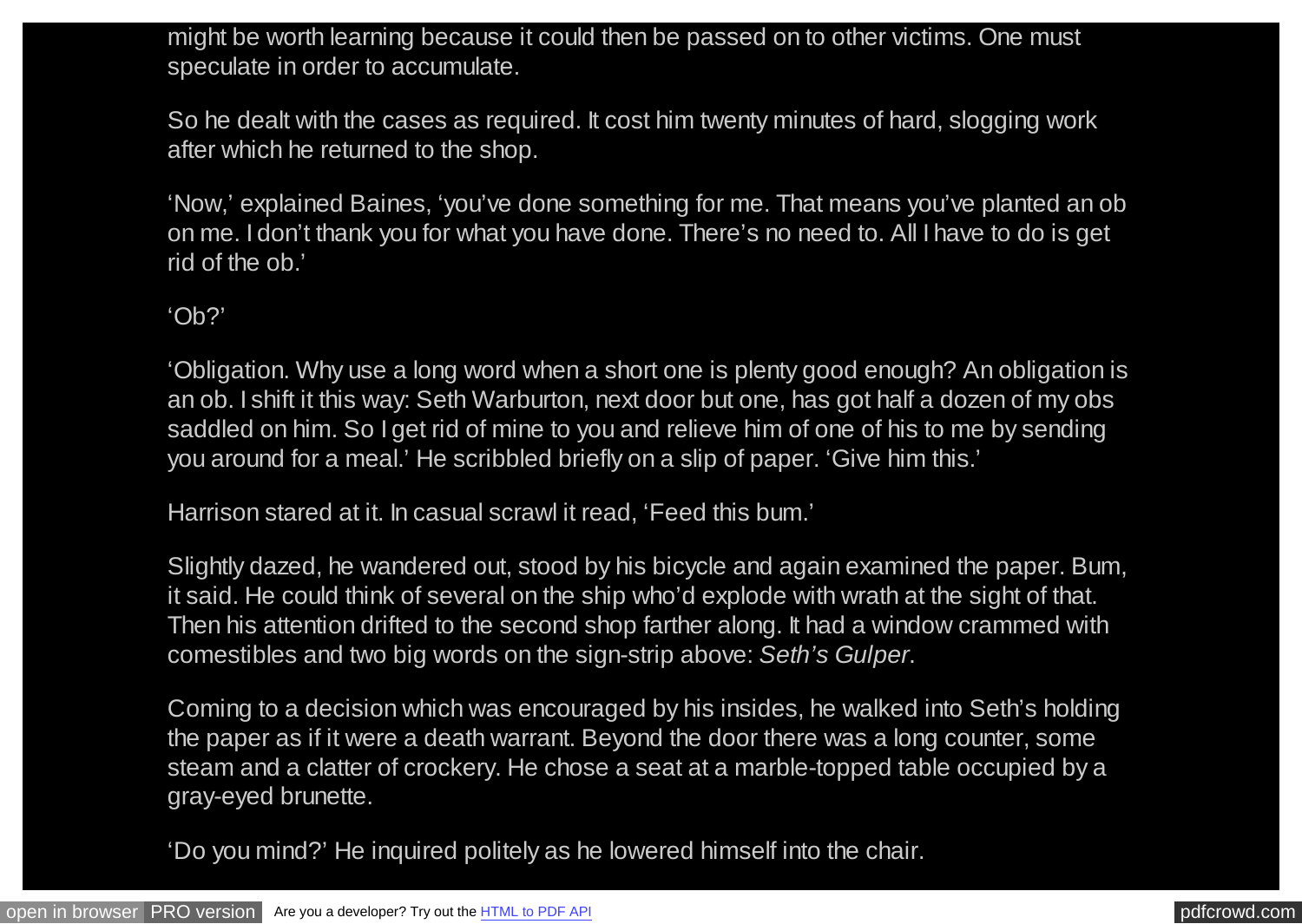'Do I mind what?' She examined his ears as if they were curious phenomena. 'Rabies, dogs, aged relatives or standing around in the rain?'

'Do you mind me sitting here?'

'I can please myself whether or not I endure it. That's freedom, isn't it?'

'Yes,' said Harrison, 'sure it is.' He fidgeted in his seat, feeling that he'd made a move and promptly lost a pawn. He sought around for something else to say and at that point a thinfeatured man in a white coat dumped before him a large plate loaded with fried chicken and three kinds of unfamiliar food. The sight unnerved him. He couldn't remember how many years it had been since he'd last seen fried chicken or how many months since he'd been offered vegetables in other than powder form.

'Well,' demanded the waiter, mistaking his fascinated reaction, 'doesn't it please you?'

'Yes.' Harrison handed over the slip of paper. 'Sure it does. You bet it does.'

Glancing at the note, the other called to somebody semi-visible at one end of the counter. 'You've wiped out one of Jeff's.' He strolled away, tearing the slip into small pieces.

That was a fast pass,' commented the brunette, nodding at the loaded plate. 'He dumps a heavy feed-ob on you and you bounce it straight back, leaving all quits. I'll have to wash dishes to get rid of mine. Or kill one Seth has got on somebody else.'

'I stacked a ton of canned stuff.' Harrison picked up knife and fork, his mouth watering. There were no knives and forks on the ship; they weren't needed for powders and pills. 'Don't give you much choice here, do they? You take what you get.'

'Not if you've got an ob on Seth,' she informed. 'When you have, he must work it off the best way he can. You should have put that to him instead of waiting for fate and complaining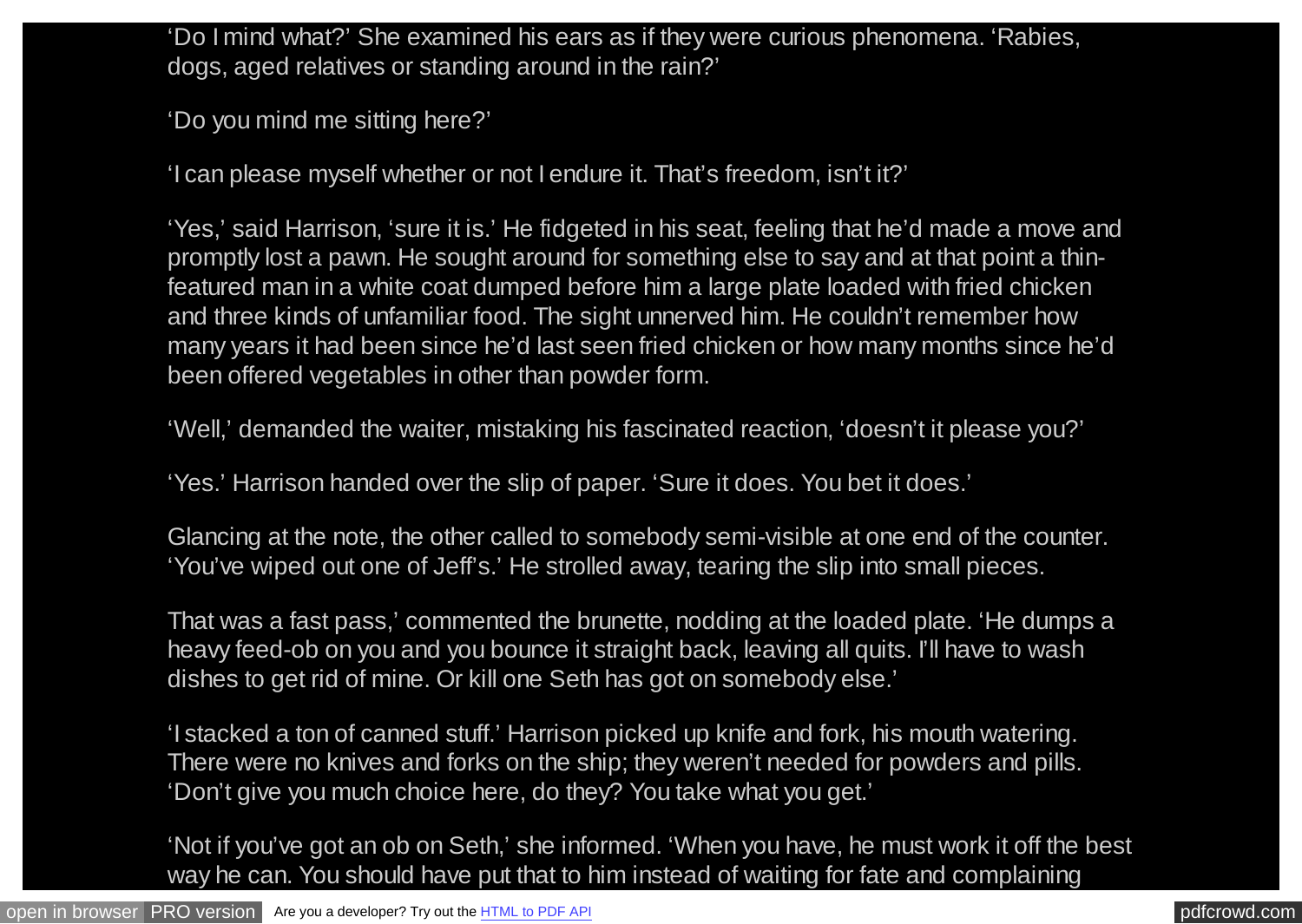#### afterward.'

'But I'm not complaining.'

'It's your right. That's freedom, isn't it?' She mused a bit, went on, 'It isn't often I'm an ob ahead of Seth but when I am I scream for iced pineapple and he comes running. When he's one ahead I do the running.' Her gray eyes narrowed in sudden suspicion. 'You're listening as if all this is new to you.' 'Are you a stranger here?'

He nodded, his mouth full of chicken. A little later he managed, 'I'm off that spaceship.'

'Good grief!' She froze considerably. 'An Antigand! I wouldn't have thought it. Why, you look almost human.'

'I've long taken pride in that similarity.' He chewed, swallowed, looked inquiringly around. The white-coated man came up. 'What's to drink?' Harrison asked.

'Dith, double-dith, shemak or coffee.'

'Coffee. Big and black.'

'Shemak is better,' advised the brunette as the waiter went to get it. 'But why should I tell you?'

The coffee came in a pint-sized mug. Putting it down, the waiter said, 'It's your choice seeing that Seth is working one off. What'll you have for after—apple pie, yimpik delice, grated tarfelsoufers or canimelon in syrup?'

'Iced pineapple.'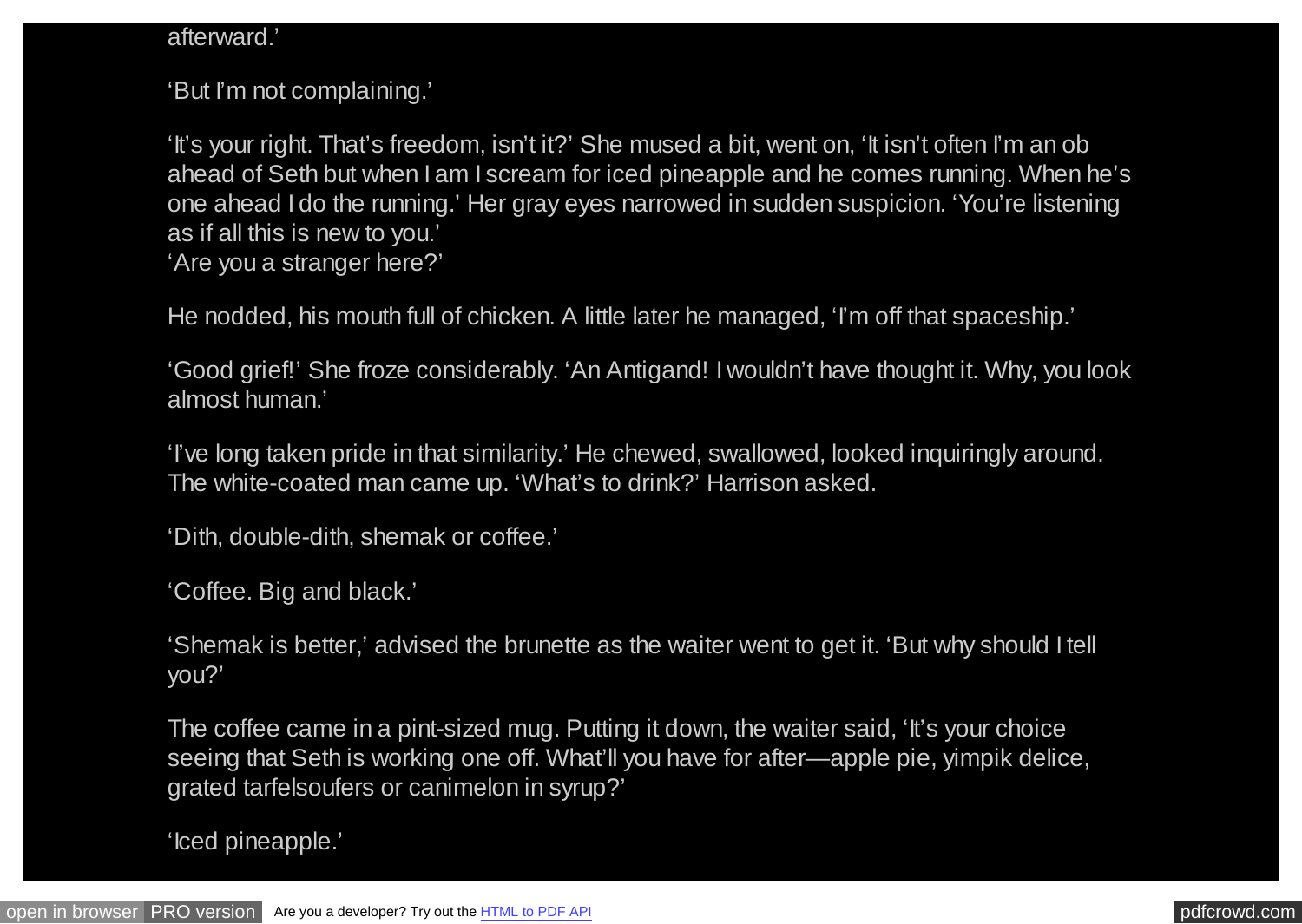'Ugh ! 'The other blinked at him, gave the brunette an accusing stare, brought it and dumped it on the table.

Harrison pushed it across. 'Take the plunge and enjoy yourself.'

'It's yours.'

'Couldn't eat it if I tried.' He dug up another load of chicken, stirred his coffee, he began to feel at perfect peace with this world. 'Got as much as I can manage right here.' He made an inviting motion with his fork. 'Go on, be greedy and to heck with the waistline.'

'No.' Firmly she pushed the pineapple back at him. 'If I ate my way through that I'd be saddled with an ob.'

'So what?'

'I don't let strangers dump obs on me.'

'Quite right, too. Very proper of you,' approved Harrison. 'Strangers often have strange notions.'

'You've been around,' she remarked. 'Though I don't know what's strange about the notions.'

'Cynic!' The pineapple got another pass in her direction. 'If you feel that I'll be burdening you with an ob that you'll have to pay off you can do it in seemly manner here and now. All I want is some information.'

'What is it?'

'Just tell me where I can put my finger on the ripest cheese in this locality.'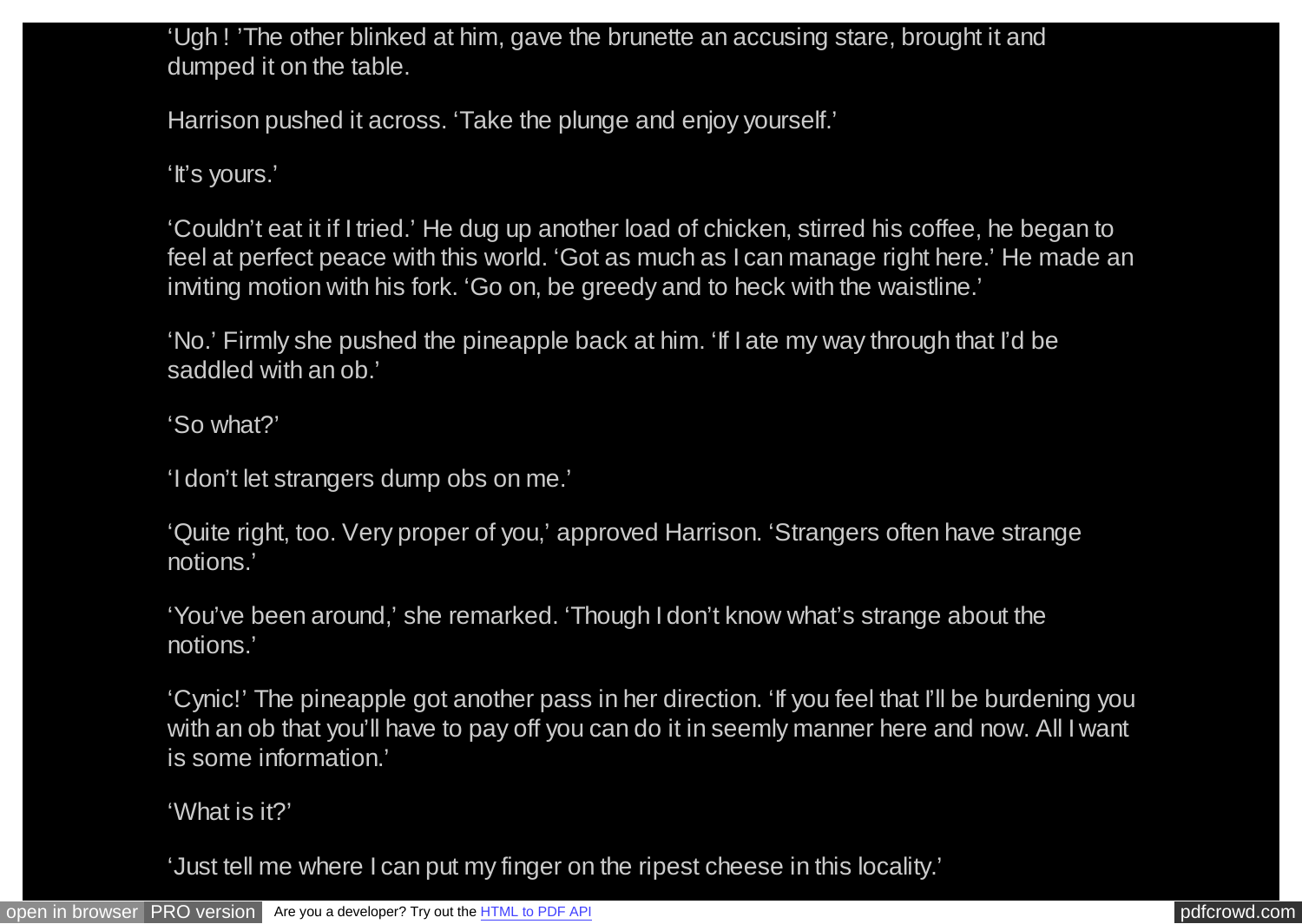'That's easy. Go round to Alec Peters' place, middle of Tenth Street.' With that she helped herself to the dish.

 $F - I W$ 

'Thanks. I was beginning to think that everyone was dumb or afflicted with the funnies.'



He carried on with his own meal, finished it, lay back expansively. Unaccustomed nourishment persuaded his brain to work a bit more dexterously for after a minute an expression of chronic doubt clouded his face and he inquired, 'Does this Peters run a cheese warehouse?'

'Of course.' Emitting a sigh of pleasure, she pushed the empty dish aside.

He groaned low down, then informed, 'I'm chasing the mayor.'

'What is that?'

'Number one. The big boss. The sheriff, pohanko, or what-ever you call him.'

'I'm still no wiser,' she said, genuinely puzzled.

'The man who runs this town. The leading citizen.'

'Make it a little clearer,' she suggested, trying hard to help him. 'Who or what should this citizen be leading?'

'You and Seth and everyone else.' He waved a hand to encompass the entire burg.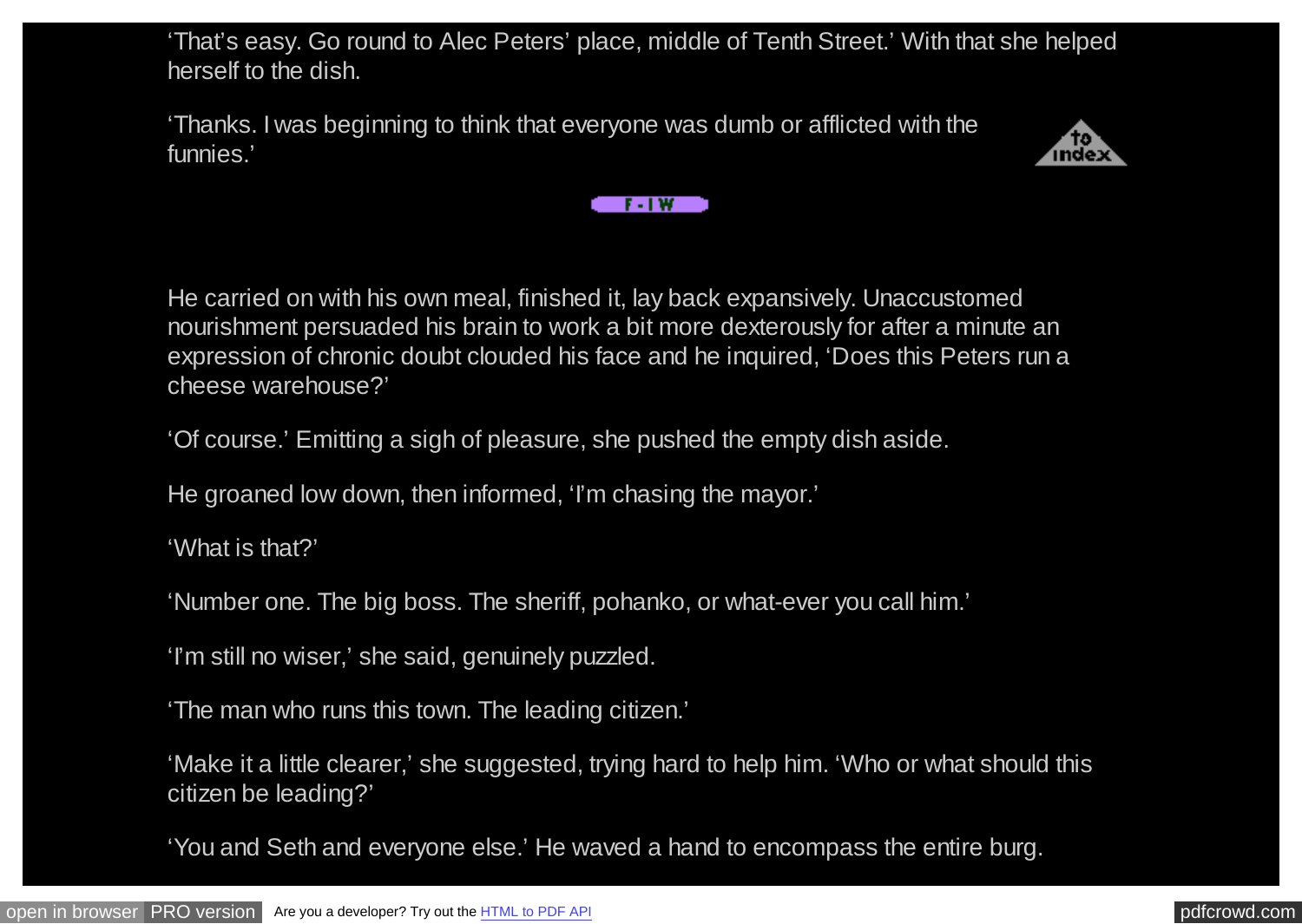# Frowning, she asked, 'Leading us where?'

'Wherever you're going.'

She gave up, beaten, and signed the white-coated waiter to come to her assistance.

'Matt, are we going any place?'

'How should I know?'

'Well, ask Seth then.'

He went away, came back with, 'Seth says he's going home at six o'clock and what's it to you?'

'Anyone leading him there?' she inquired.

'Don't be daft,' Matt advised. 'He knows his own way and he's cold sober.'

Harrison chipped in. 'Look, I don't see why there should be so much difficulty about all this. Just tell me where I can find an official, any official—the police chief, the city treasurer, the mortuary keeper or even a mere justice of the peace.'

'What's an official?' asked Matt, openly baffled.

'What's a justice of the peace?' added the brunette.

His mind side-slipped and did a couple of spins. It took him quite a time to reassemble his thoughts and try another tack.

'Let us suppose,' he said to Matt, 'that this joint catches fire. What would you do?'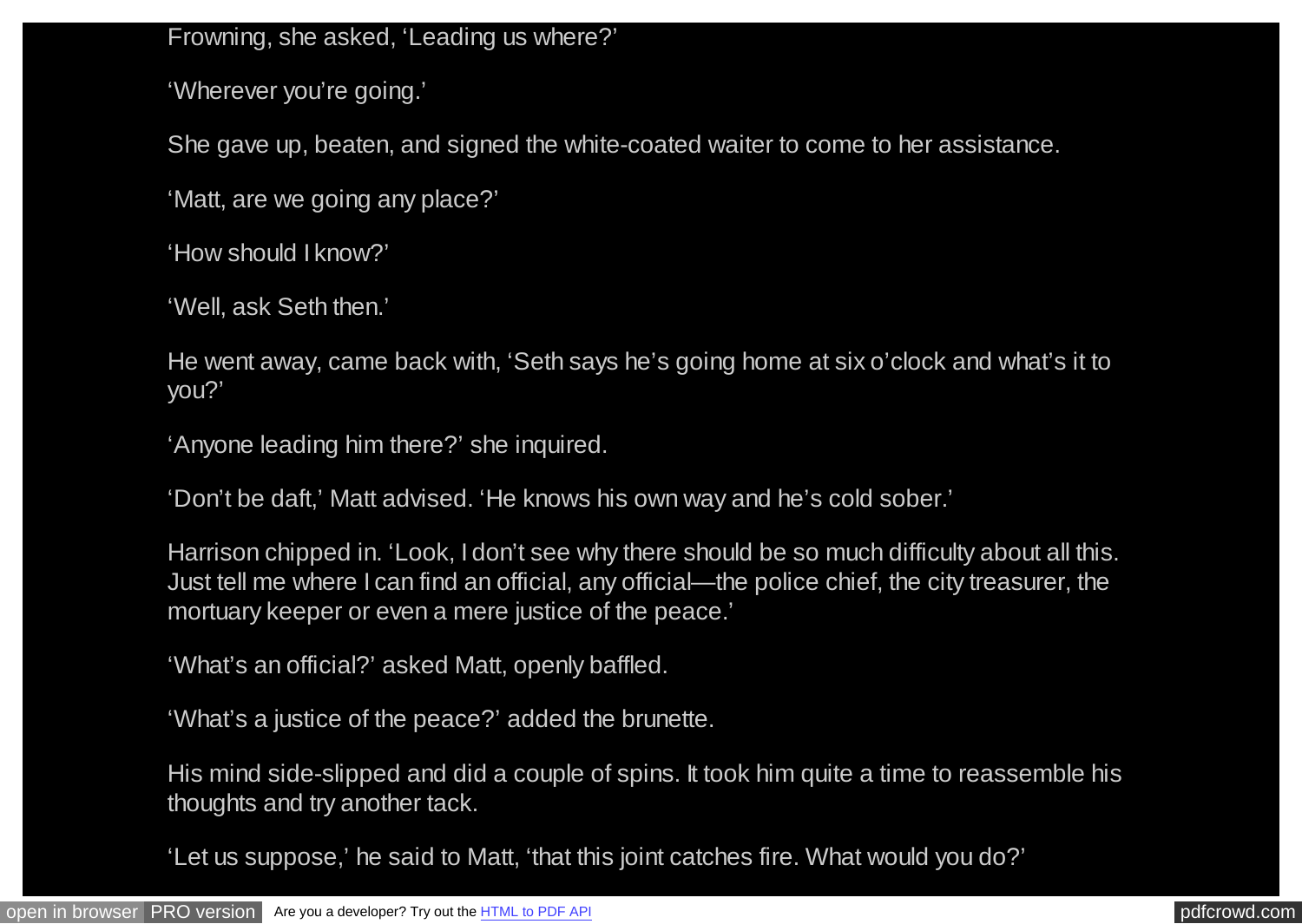'Fan it to keep it going,' retorted Matt, fed up and making no effort to conceal the fact. He returned to the counter with the air of one not inclined to waste words on a congenital halfwit.

'He'd put it out,' informed the brunette . 'What else would you expect him to do?'

'Suppose that he couldn't?'

'He'd call in others to help him.'

'And would they?'

'Of course.' She surveyed him with a touch of pity. 'They'd jump at the chance. They'd be planting a nice, big crop of strong obs, wouldn't they?'

'Yes, I guess so.' He began to feel completely stalled, but made a last desperate shot at the problem. 'What if the fire were much too big and fast for passers-by to tackle?'

'Seth would summon the fire squad.'

Defeat receded, triumph replaced it.

'Ah, so there is a fire squad? That's what I mean by some-thing official. That's what I've been after all along. Quick, tell me where I can find its headquarters.'

'Bottom end of Twelfth Avenue. You can't miss it.'

'Thanks!' He got up in a hurry. 'See you again sometime.' Going out fast, he grabbed his bicycle, shoved off from the curb.

The fire depot proved to be a big place containing four telescopic ladders, a spray tower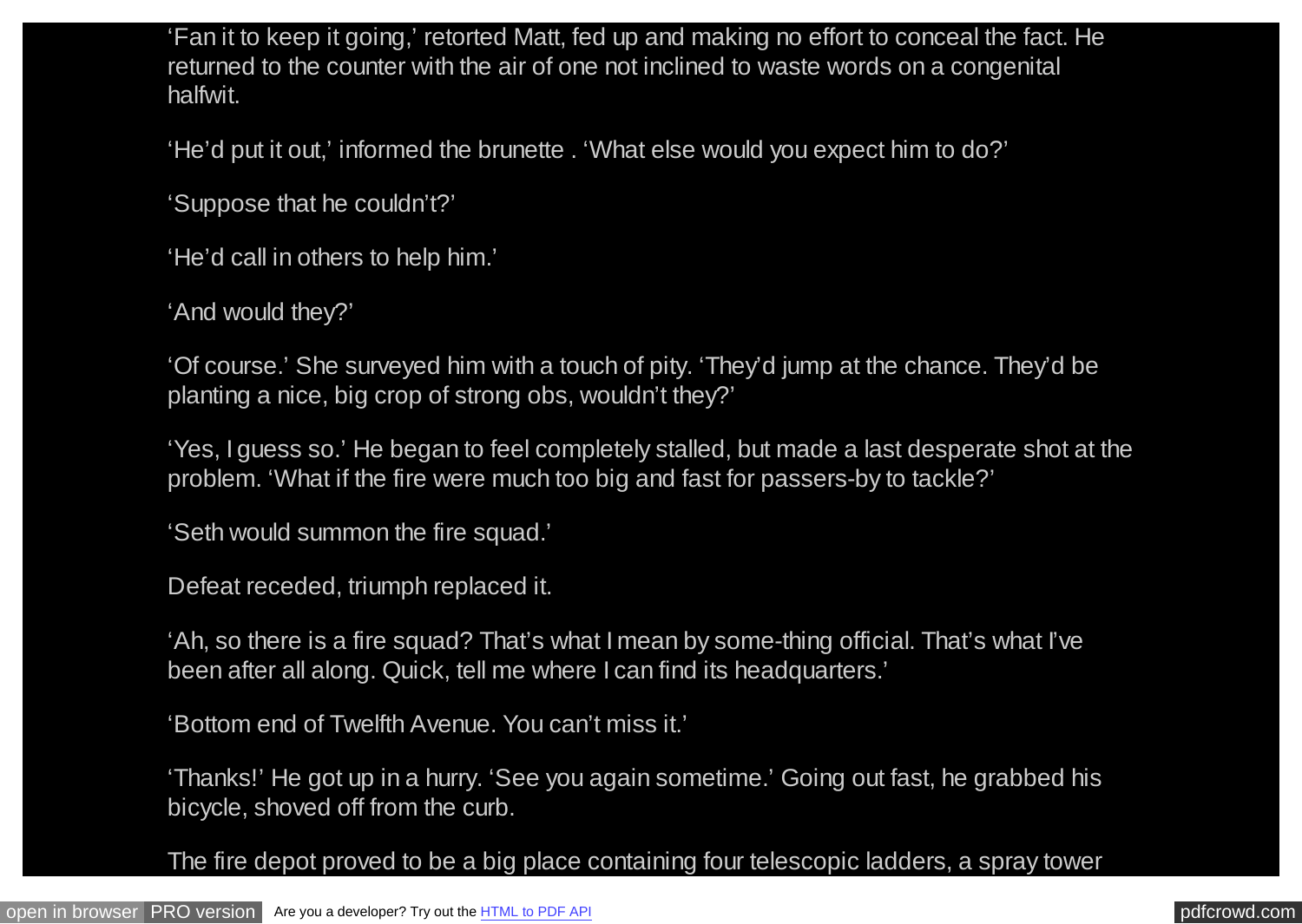and two multiple pumps, all motorized on the usual array of fat rubber balls. Inside, Harrison came face to face with a small man wearing immense plus fours.

'Looking for someone?' asked the small man.

'Yes, the fire chief.'

'Who's he?'

By now prepared for this sort of thing, Harrison spoke as one would to a child. 'See here, Mister, this is a fire-fighting outfit. Somebody bosses it. Somebody organizes the whole affair, fills forms, presses buttons, shouts orders, recommends promotions, kicks the shiftless, grabs all the credit, transfers all the blame and generally lords it around. He's the most important man in the bunch and everybody knows it.' His forefinger tapped imperatively on the other's chest. 'And he is the fellow I'm going to talk to if it's the last thing I do.'

'Nobody is more important than anyone else. How can he be? I think you're crazy.'

'You're welcome to think what you please but I am telling you that—'

A shrill bell clamoured, cutting off his sentence. Twenty men appeared as if by magic, boarded a ladder and a multiple pump, roared into the street.

Squat, basin-shaped helmets formed the only article of attire that the crew had in common. Apart from these, they plumbed the depths of sartorial iniquity. The man with the plus fours, having gained the pump in one bold leap, was whirled out standing between a fat firefighter wearing a rainbow-hued cummerbund and a thin one sporting a canary yellow kilt. A late-comer decorated with ear-rings resembling little bells hotly pursued the pump, snatched at its tailboard, missed, sourly watched the outfit disappear from sight. He mooched back, swinging his helmet from one hand.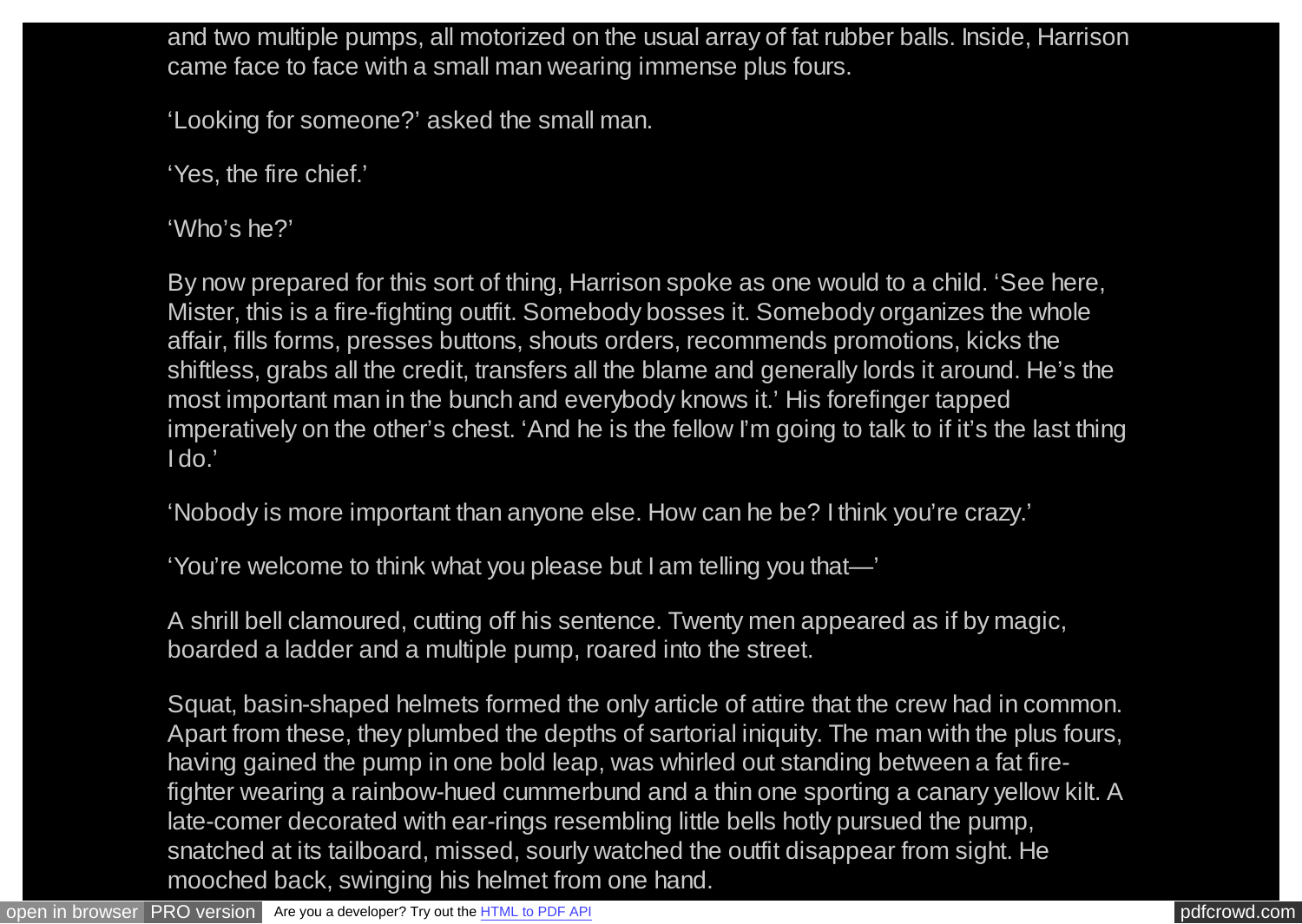'Just my lousy luck,' he griped at the gaping Harrison. 'The sweetest, loveliest call of the year. A big brewery. The sooner they get there the bigger the obs they'll plant on it.' Licking his lips at the thought, he sat on a coil of canvas hose. 'Oh, well, maybe it's for the good of my health.'

'Tell me something, Harrison probed, 'How do you earn a living?'

'There's a dopey question. You can see for yourself. I'm on the fire squad.'

'I know. What I mean is, who pays you?'

'Pays me?'

'Gives you money for all this.'

'You talk mighty peculiar. What is money?'

Harrison rubbed his cranium to assist the circulation of blood through the brain. What is money? Yeouw! He tried another angle.

'If your wife needs a new coat, how does she get it?'

'Goes to a store that's carrying fire-obs, of course. She knocks off one or two for them.'

'But what if no clothing store has had a fire?'

'You're pretty ignorant, brother. Where in this world do you come from?' His ear-bells swung as he studied the other a moment. 'Almost all stores have fire-obs. If they've any sense they allocate so many per month by way of insurance. They look ahead, just in case, see? They plant obs on us in advance so that when we rush to the rescue we've got to wipe out a dollop of theirs before we can plant any new ones of our own. That stops us overdoing it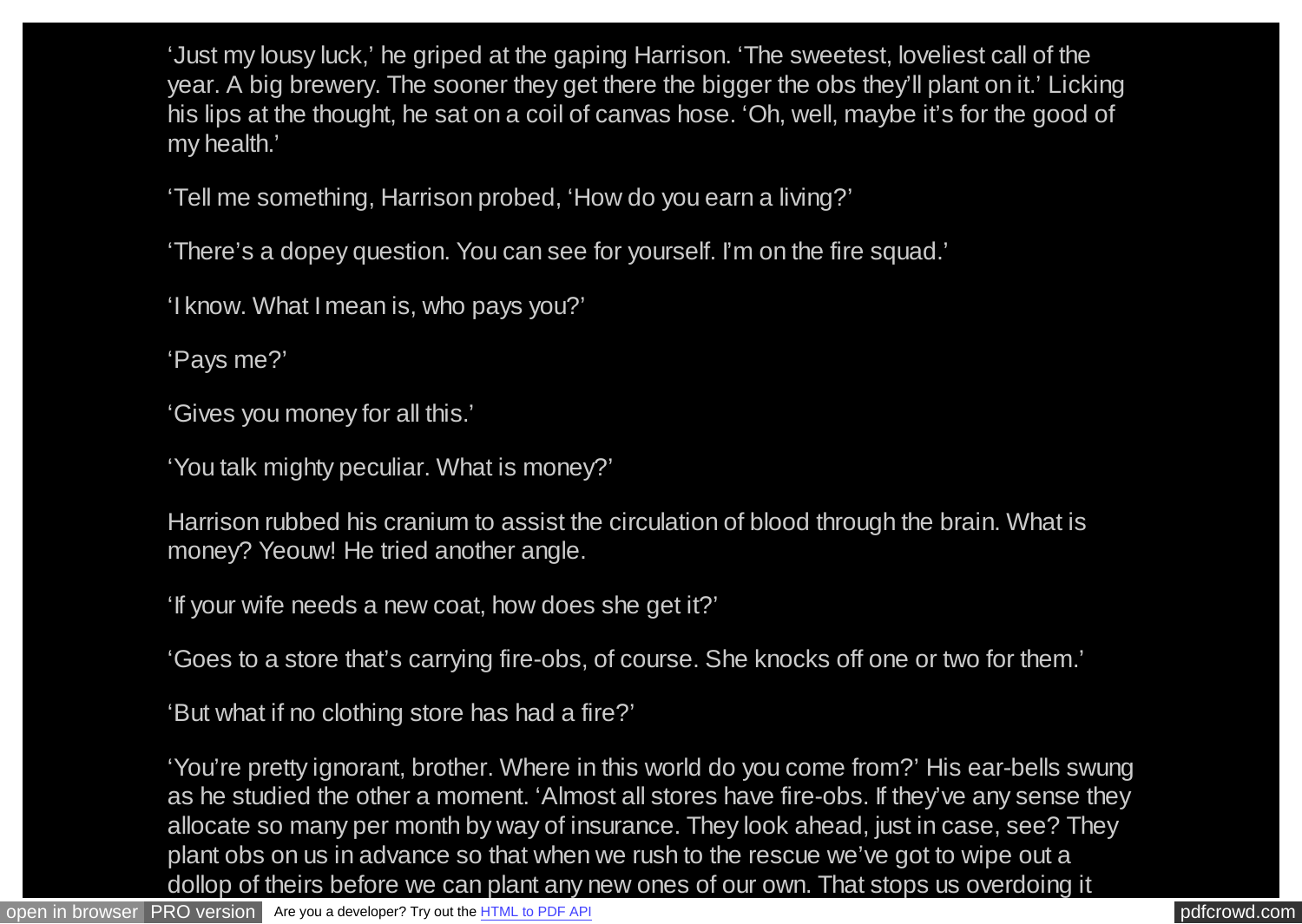and making hogs of ourselves. Sort of cuts down the stores' liabilities. It makes sense, doesn't it?'

'Maybe, but—'

'I get it now,' interrupted the other, narrowing his eyes. 'You're from that spaceship. You're a lousy Antigand.'

'I'm a Terran,' informed Harrison with suitable dignity. 'What's more, all the folk who originally settled this planet were Terrans.'

'Are you trying to teach me history?' He gave a harsh laugh. 'You're wrong. There was a five per cent strain of Martian.'

'Even the Martians are descended from Terran stock,' Harrison riposted.

'So what? That was a devil of a long time ago. Things change, in case you haven't heard. We've no Terrans or Martians on this world except for your crowd which has barged in unasked. We're all Gands here. And you noseypokes are Antigands.'

'We aren't anti-anything that I know of. Where did you get that idea?'

'Myob!' said the other, suddenly determined to refuse further argument. He tossed his helmet to one side, spat on the floor. 'You heard me. Go trundle your scooter.'

Harrison gave up and did just that. Gloomily he cycled back to the ship.

His Excellency pinned him with an authoritative optic. 'So you're back at last, Mister. How many are coming and at what time?'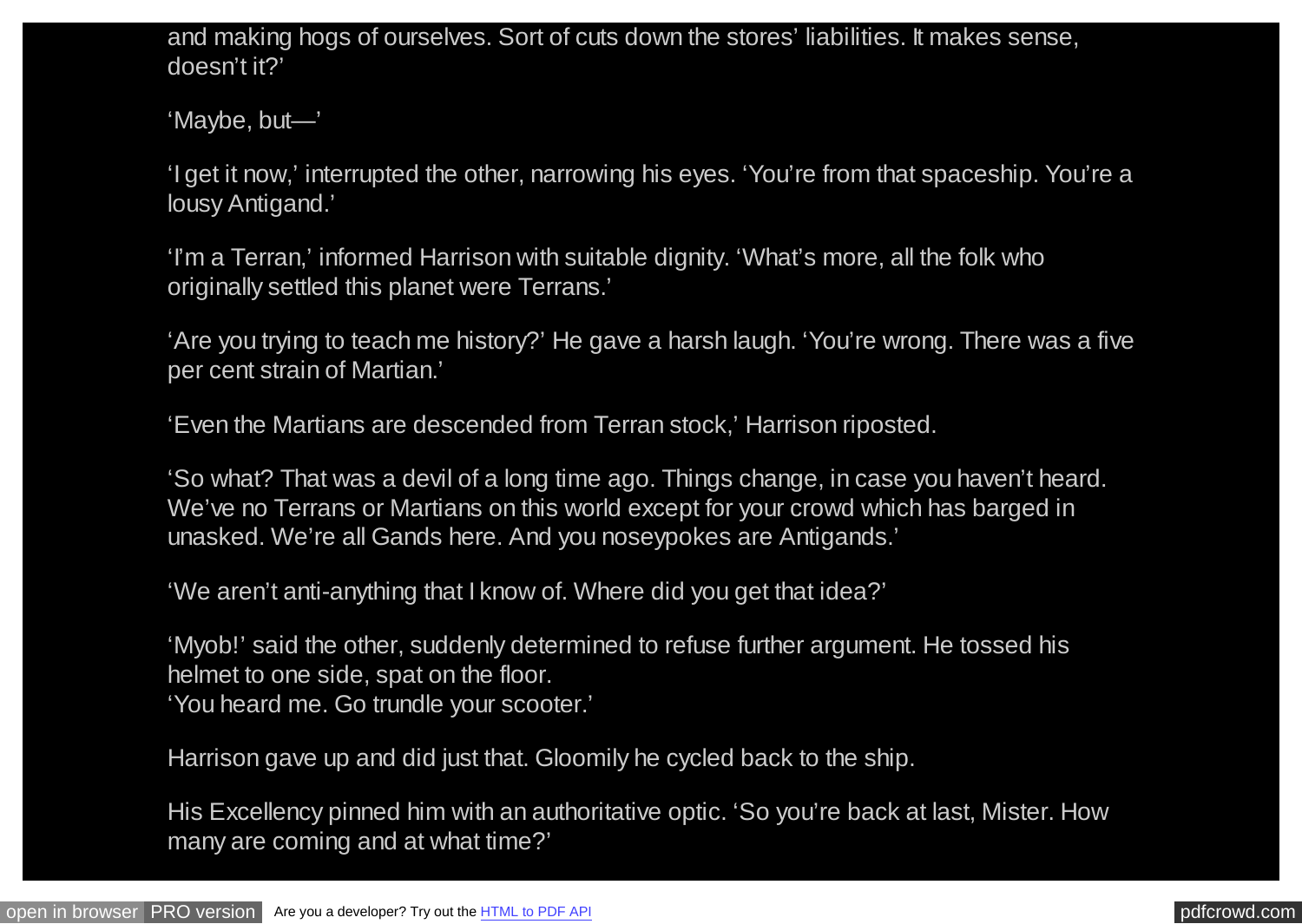### 'None, sir,' said Harrison, feeling kind of feeble.

'None?' August eyebrows lifted querulously. 'Do you mean that they have refused my invitation?'

'No, sir.'

'Come out with it. Mister,' urged the Ambassador. 'Don't stand there gawping as if your push-and-puff contraption has just given birth to a roller-skate. You say they have not refused my invitation—but nobody is coming. What am I supposed to make of that?'

'I didn't ask anyone.'

'So you didn't ask?' Turning, he said to Grayder, Shelton and the others, 'He didn't ask!' His attention came back to Harrison. 'You forgot all about it, I presume? Intoxicated by liberty and the power of man over machine, you flashed around the town at nothing less than eighteen miles per hour, creating consternation among the citizenry, tossing their traffic laws into the ash-can, putting children and elderly persons in peril of their lives, not even troubling to ring your bell or—'

'I don't have a bell, sir,' stated Harrison, inwardly resenting this list of enormities. 'I have a whistle operated by the rotation of the rear wheel.'

'There!' said the Ambassador like one abandoning all hope. He sat down and smacked his forehead several times. 'I am reliably informed that somebody is going to get a bubblepipe.' He pointed at Harrison. 'And now I learn that he possesses a whistle.'

'I designed it myself, sir,' Harrison said helpfully.

'I'm sure you did. I can imagine it. I would expect it of you.' The Ambassador took a fresh grip on himself. 'See here, Mister, I would like you to tell me something in strict confidence,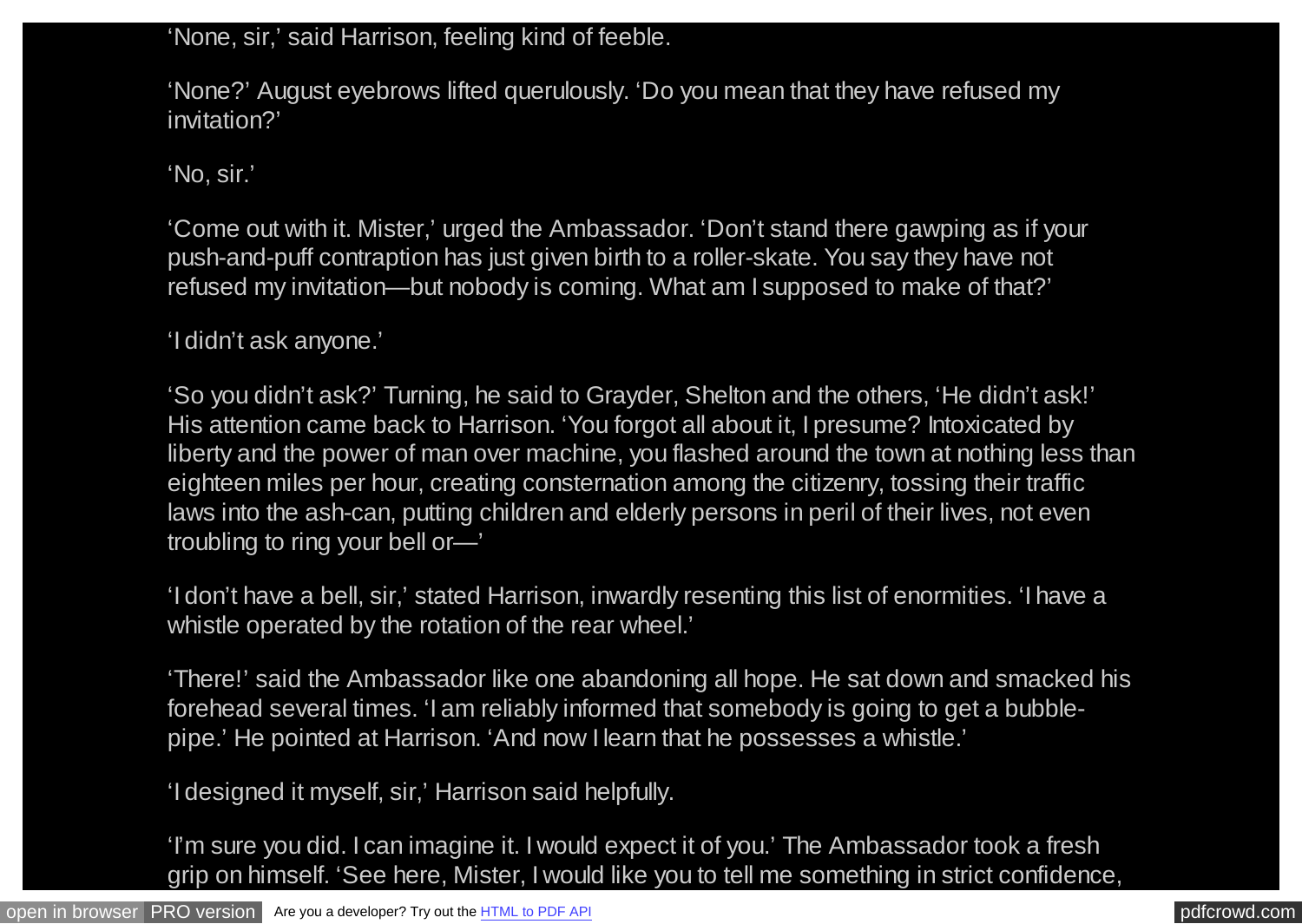just between the two of us.' Leaning forward, he put the question in a whisper that ricochetted seven times around the room. 'Why didn't you ask anyone?'

'I couldn't find out who to ask, sir. I did my level best but nobody seemed to know what I was talking about. Or they pretended they didn't.'

'Humph!' The Ambassador glanced out of the nearest port, consulted his watch. 'The light is fading already. Night will be upon us pretty soon. It's too late for further action.' An annoyed grunt. 'Another day gone to pot. Two days here and we're still fiddling around.' Then he added with grim resignation. 'All right, Mister. We're wasting time anyway so we might as well hear your story in full. Tell us what happened in complete detail. That way, we may be able to dig some sense out of it.'

Harrison told it, finishing, 'It seemed to me, sir, that I could carry on for weeks trying to argue it out with people whose brains are oriented east-west while mine points north-south. One can talk with them from now to doomsday, become really friendly and enjoy the conversation—without either side fully understanding what the other is saying.'

'So it appears,' said the Ambassador dryly. He turned to Grayder. 'You've been around a lot and seen many new worlds in your time. What do you make of all this twaddle, if anything?'

'It's a problem in semantics,' diagnosed Grayder, who had been compelled by circumstances to study that subject. 'One comes across it on many worlds that have been long out of touch, though usually it hasn't developed far enough to become tough and unsolvable. For instance, the first fellow we met on Basileus said, cordially and in what he imagined to be perfect Terran, "Joy you unboot now!" '

'Yes? And what did that mean?'

'Come inside, put on your slippers and be happy. In other words, welcome. It wasn't difficult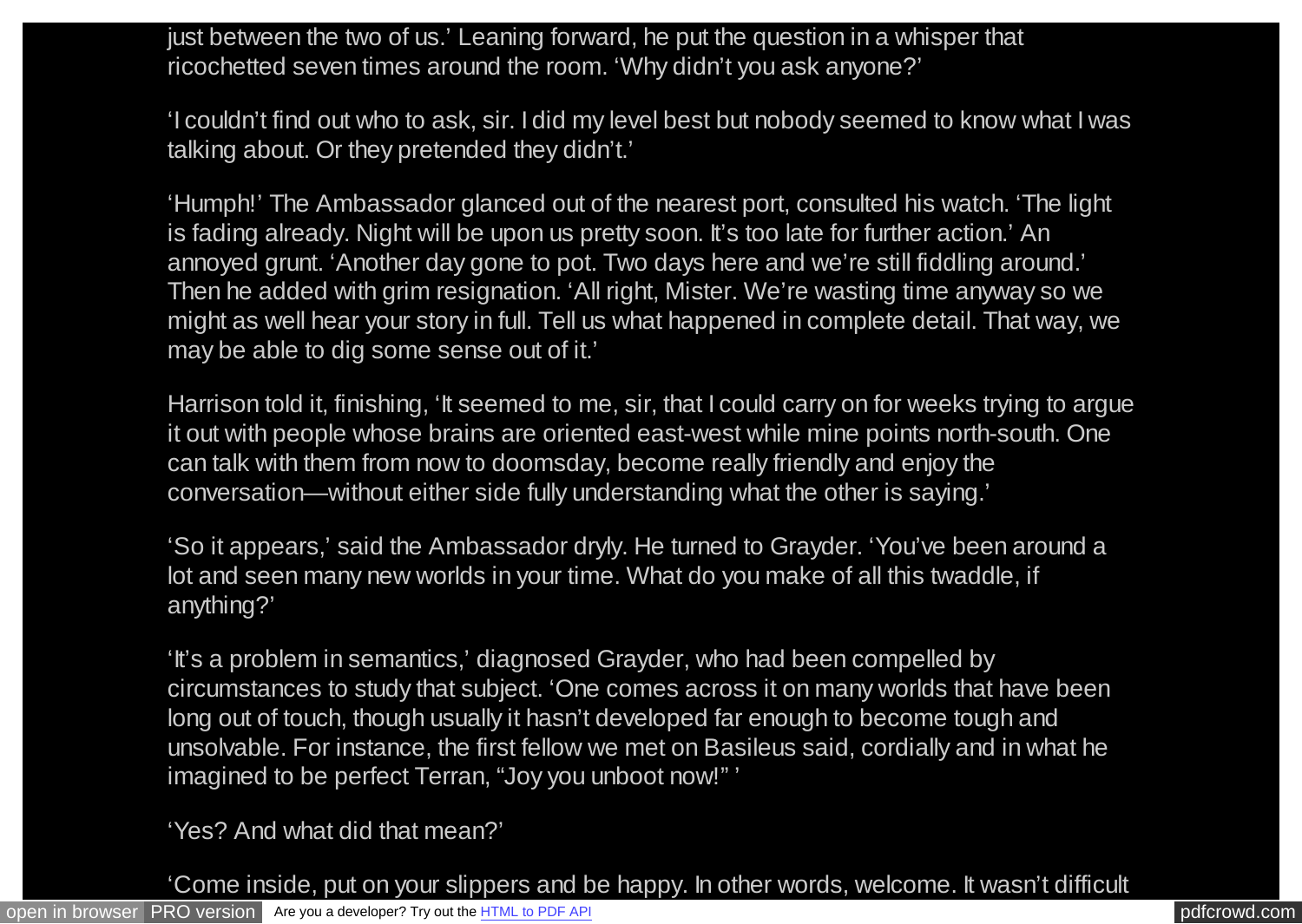to understand, Your Excellency, especially when one expects that sort of thing.' Grayder cast a thoughtful glance at Harrison and continued, 'Here, the problem seems to have developed to a greater extreme. The language remains fluent and retains enough surface similarities to conceal underlying changes, but basic meanings have been altered, concepts discarded and new ones substituted, thought-forms re-angled and, of course, there is the inevitable impact of locally created slang.'

'Such as "myob", ' offered the Ambassador. 'Now there is a queer word without recognizable Earth-root. I don't like the sarcastic way they use it. They make it sound downright insulting. Obviously it has some kind of connection with these obs they keep throwing around. It means "my obligation" or something like that, but the real significance eludes me.'

'There is no connection, sir,' put in Harrison. He hesitated, saw that they were waiting for him to go on. 'On my way back I met the lady who had directed me to Baines' place. She asked whether I'd found him and I told her I had. We chatted a short while. I asked her what "myob" meant. She said it was initial-slang.' He stopped and fidgeted uneasily.

'Keep going,' urged the Ambassador. 'After some of the sulphurous comments I've heard emerging from the Blieder-room ventilation-shaft, I can stomach anything. What does it mean?'

'M-y-o-b,' informed Harrison, slightly embarrassed. 'Mind-your-own-business.'

'Ah!' The other gained colour. 'So that is what they've been telling me all along?'

'I'm afraid so, sir.'

'Evidently they've a lot to learn.' His neck swelled with undiplomatic fury, he smacked a fat hand upon the table and declaimed loudly. 'And they're going to learn it!'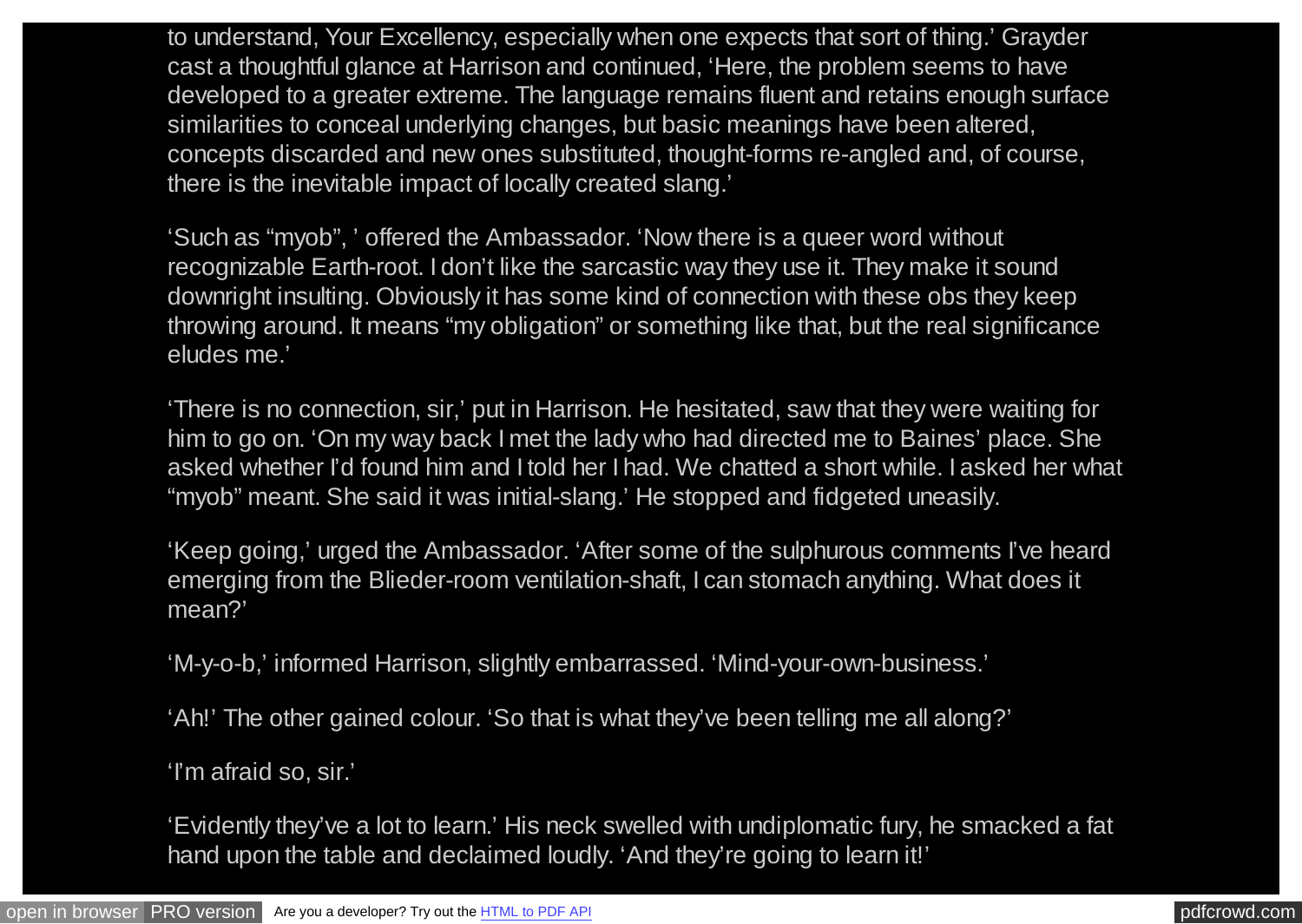'Yes, sir,' agreed Harrison, becoming more uneasy and anxious to get out. 'May I go now and tend to my bicycle?'

'Yes, you may,' said the Ambassador in the same noisy tones. He performed a couple of meaningless gestures, turned a florid face on Captain Grayder. 'Bicycle! Does anyone on this vessel own a slingshot?'

'I doubt it, Your Excellency, but I will make inquiries, if you wish.'



'Don't be an imbecile,' ordered the Ambassador. 'We have our full quota of hollow-heads already.'



Postponed until early morning, the next conference was relatively short and sweet. The Ambassador took a seat, harumphed importantly, straightened his tie, frowned around the table.

'Let us have another look at what we've got. We know that this planet's mules call themselves Gands, don't take any interest in their Terran origin and insist on referring to us as Antigands. This implies an education and resultant outlook inimical to ourselves. They've been trained from childhood to take it for granted that whenever we appeared upon the scene we would prove to be against whatever they are for.'

'And we haven't the remotest notion of what they are for,' put in Colonel Shelton, quite unnecessarily. But it served to show that he was among those present, paying attention,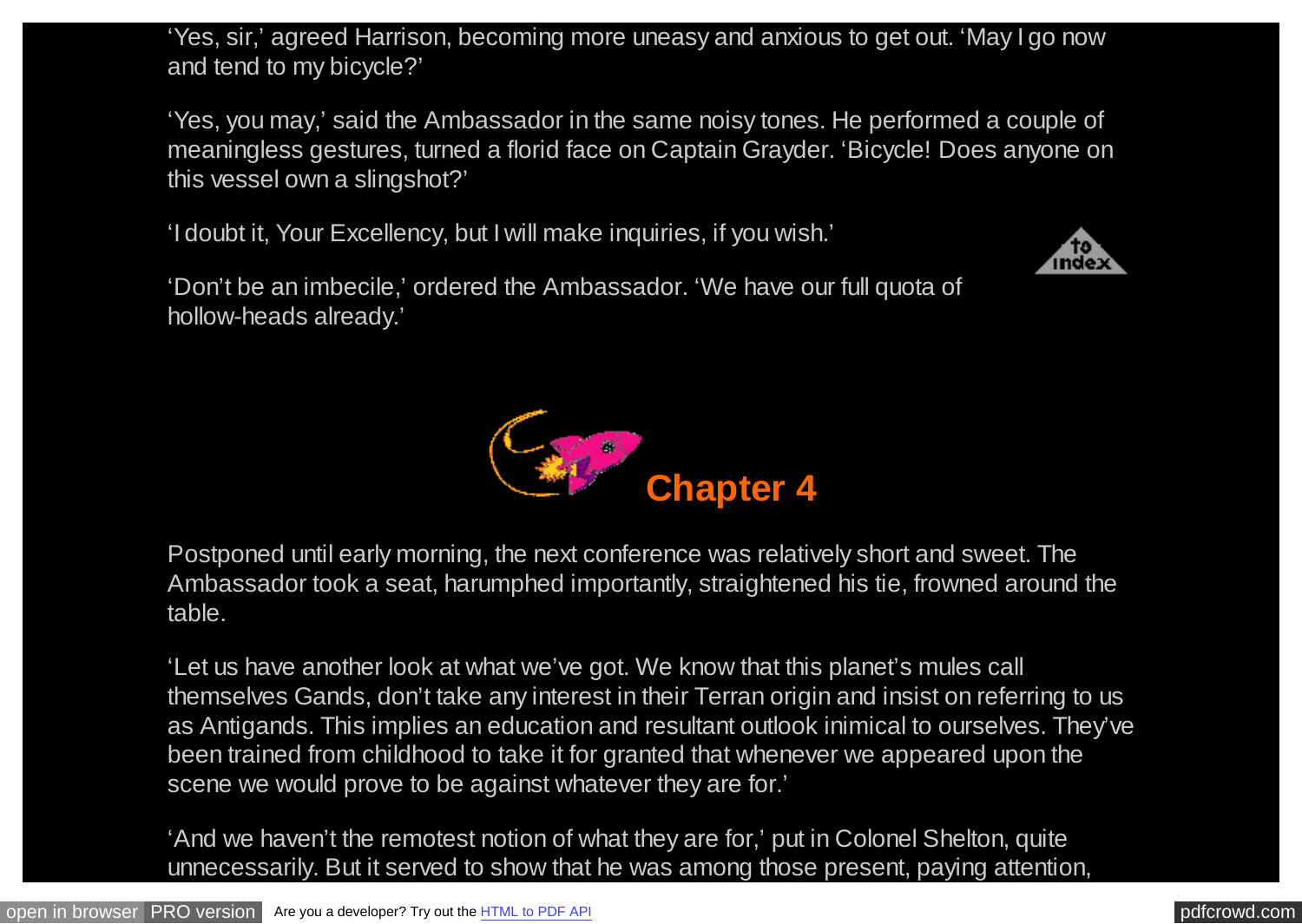# and ready to lend the full support of his powerful intellect.

'I am only too aware of our ignorance in that respect,' said the Ambassador, with a touch of acid. 'They are maintaining a conspiracy of silence about their prime motivation. We have got to break it somehow.'

'That,' offered Shelton, unabashed, 'is the problem.'

Taking no notice, the Ambassador continued, 'They have a peculiar, moneyless economic system which, in my opinion, manages to function only because it is afflicted with large surpluses. It won't survive a day when over-population brings serious shortages. This economic set-up appears to be based on a mixture of co-operative techniques, private enterprise, a kindergarten's honour system and plain unadorned gimme. That makes it a good deal crazier than the food-in-the-bank system they use on Epsilon's four outer planets.'

'But it works,' observed Grayder pointedly.

'After a fashion. That flap-eared engineer's bicycle works—and so does he while riding it. A motorized job would save him a lot of sweat.' Highly pleased with this analogy, the Ambassador enjoyed the flavour of it for a few seconds before he continued. 'This local scheme of economics—if you can call it a scheme—almost certainly is the end-result of the haphazard development of some hick eccentricity imported by the original settlers. It is long overdue for motorizing, so to speak. They know it as well as we do. But they don't want it because mentally they're four hundred years behind the times. They are afraid of change, improvement, efficiency—like many backward peoples. Moreover, there's little doubt that some of them have a vested interest in keeping things exactly as they are.' He sniffed loudly to express his contempt. 'They are antagonistic toward us simply because they don't want to be disturbed.'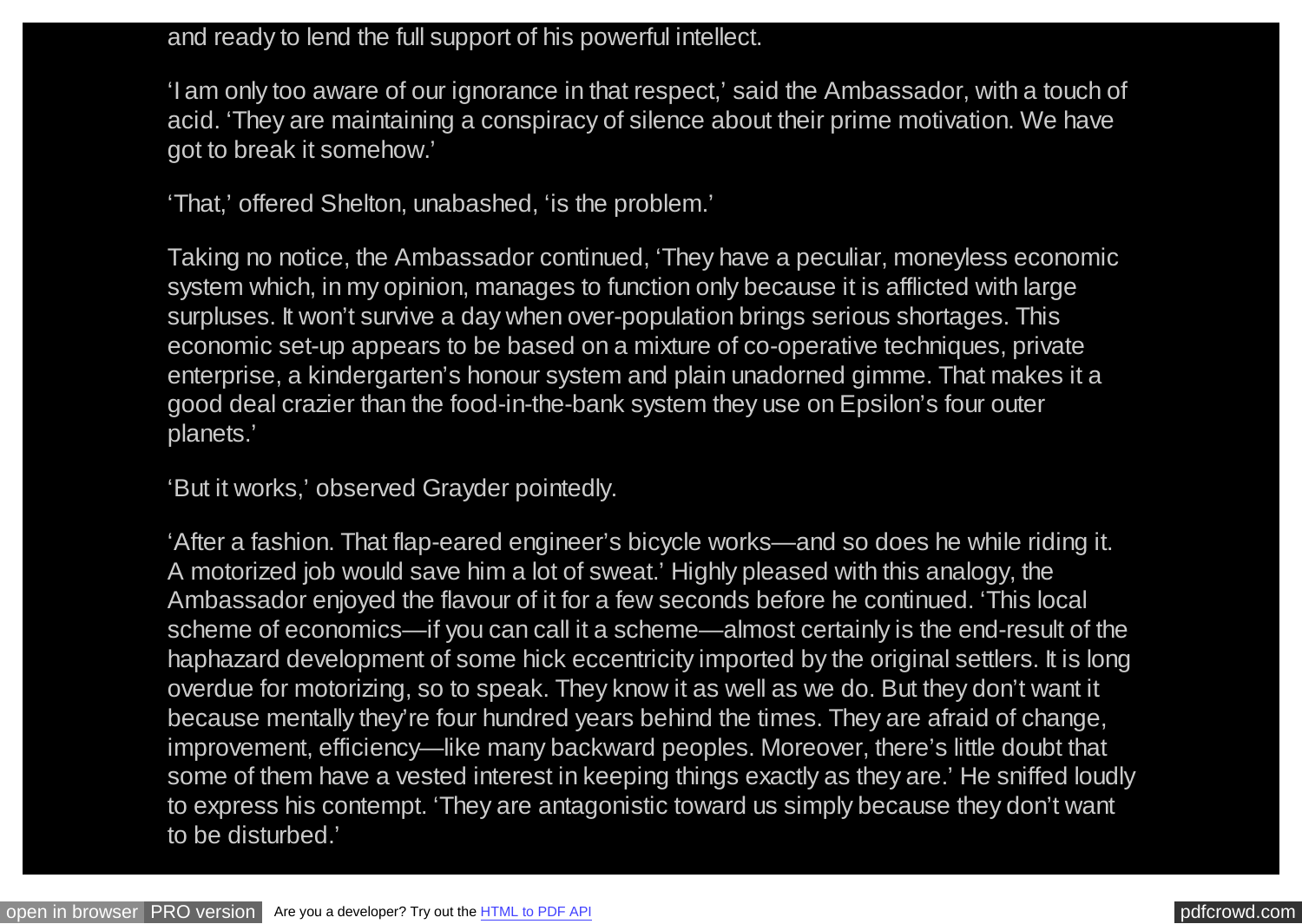His stare went round the table, daring one of them to remark that this might be as good a reason as any other. They were too disciplined to fall into that trap. None offered a comment and so he went on.

'In due time, after we have gained a proper grip on affairs, we're going to have a long and tedious task on our hands. We'll have to overhaul their entire educational system with a view to eliminating anti-Terran prejudices and bringing them up to date on the facts of life. That's had to be done on several other planets though not to anything like the extent as will be necessary here.'

'We'll cope,' promised someone.

Ignoring him, the Ambassador finished, 'However, all that is in the future. Our real problem is in the present. It is in our laps right now, namely, where are the reins of power and who is holding them? We must solve that before we can make genuine progress. How are we going to do it?' Folding hands over his paunch, he added, 'Get your wits to work and let us have some bright suggestions.'

Grayder stood up, a big, leather-bound book in his hands. 'Your Excellency, I don't think we need exercise our minds about new plans for making contact and gaining essential information. The next move is likely to be imposed upon us.'

'What do you mean?'

'I have a good many old-timers in my crew. There are some among the troops as well. Space- lawyers, every one of them.' He tapped the book significantly. 'They know Space Regulations as well as I do. Sometimes I think they know too much.'

'And so—?'

Grayder opened the book. 'Regulation 127 says that on a hostile world the crew serves on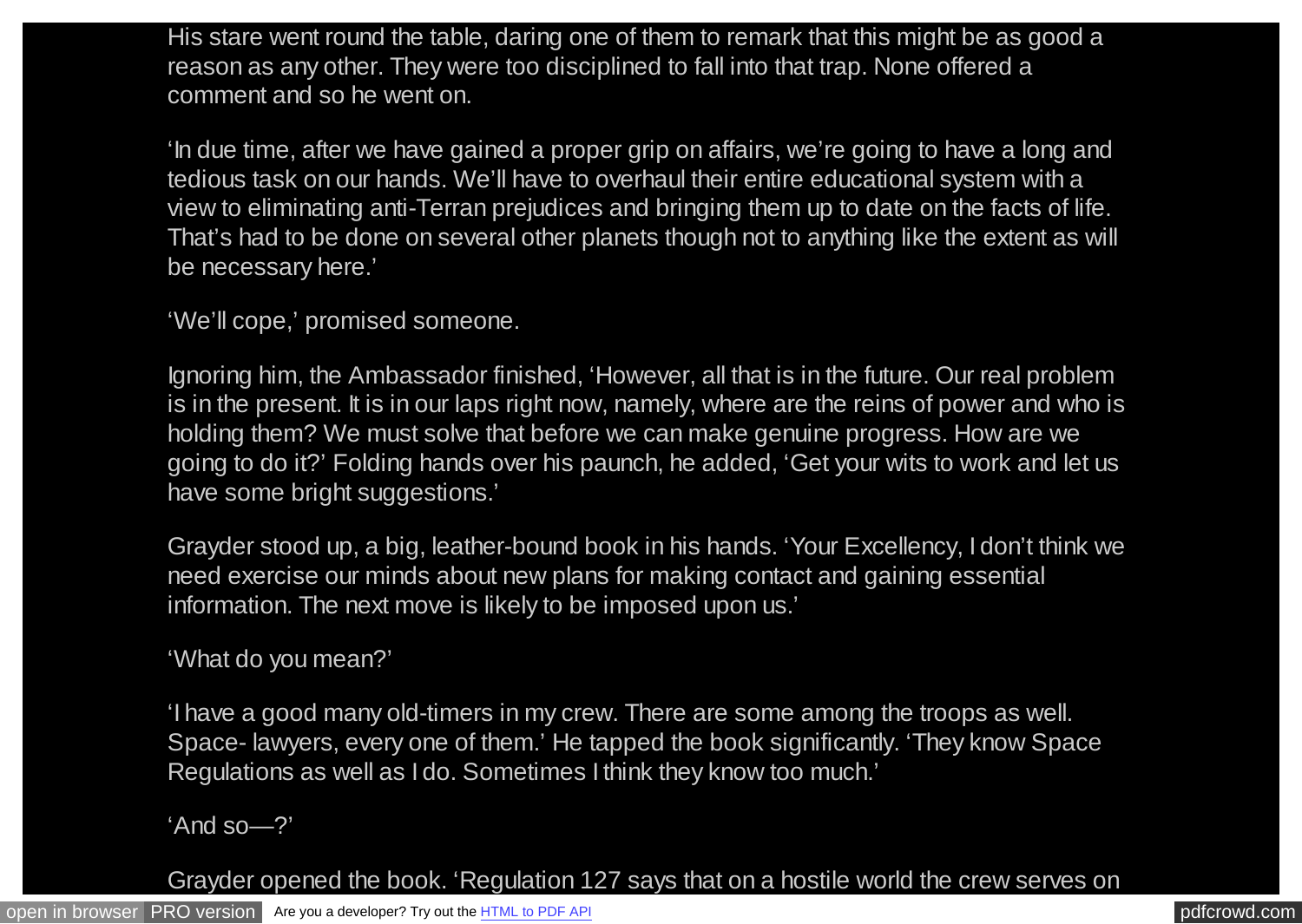a war-footing until back in free space. On a non-hostile world they serve on a peacefooting.'

'What of it?'

'Regulation 131A says that on a peace-footing the crew—with the exception of a minimum number required to keep the vessel's services in trim—is entitled to liberty immediately after unloading cargo or within seventy-two Earth-hours of arrival, whichever period is the shorter.' He glanced up. 'By mid- day the men will be all set for land-leave and itching to go. There will be trouble if they are not allowed out.'

'Oh, will there?' The Ambassador smiled lopsidedly. 'What if we declare this world to be hostile? That will pin their ears back, won't it?'

Impassively consulting his book, Grayder said, 'Regulation 148 says that a hostile world is defined as any planet that systematically opposes Terran citizens by force.' He turned to the next page. 'For the purpose of these regulations, force is defined as any course of action calculated to inflict physical injury, regardless of whether or not the said action succeeds in its intent.'

'I don't agree.' The Ambassador frowned his strong disapproval. 'A world can be psychologically hostile without resorting to force. We have an example right here. It can't be called a friendly world.'

'There are no friendly worlds within the meaning of Space Regulations,' Grayder informed. 'Every planet falls into one of two classifications: hostile or non-hostile.' He tapped the bare leather cover. 'It's all in the book.'

'We'd be prize fools to let a mere book order us around or allow the crew to boss us, either. Throw it out of the port. Stick it into the disintegrator. Get rid of it any way you like and forget it.'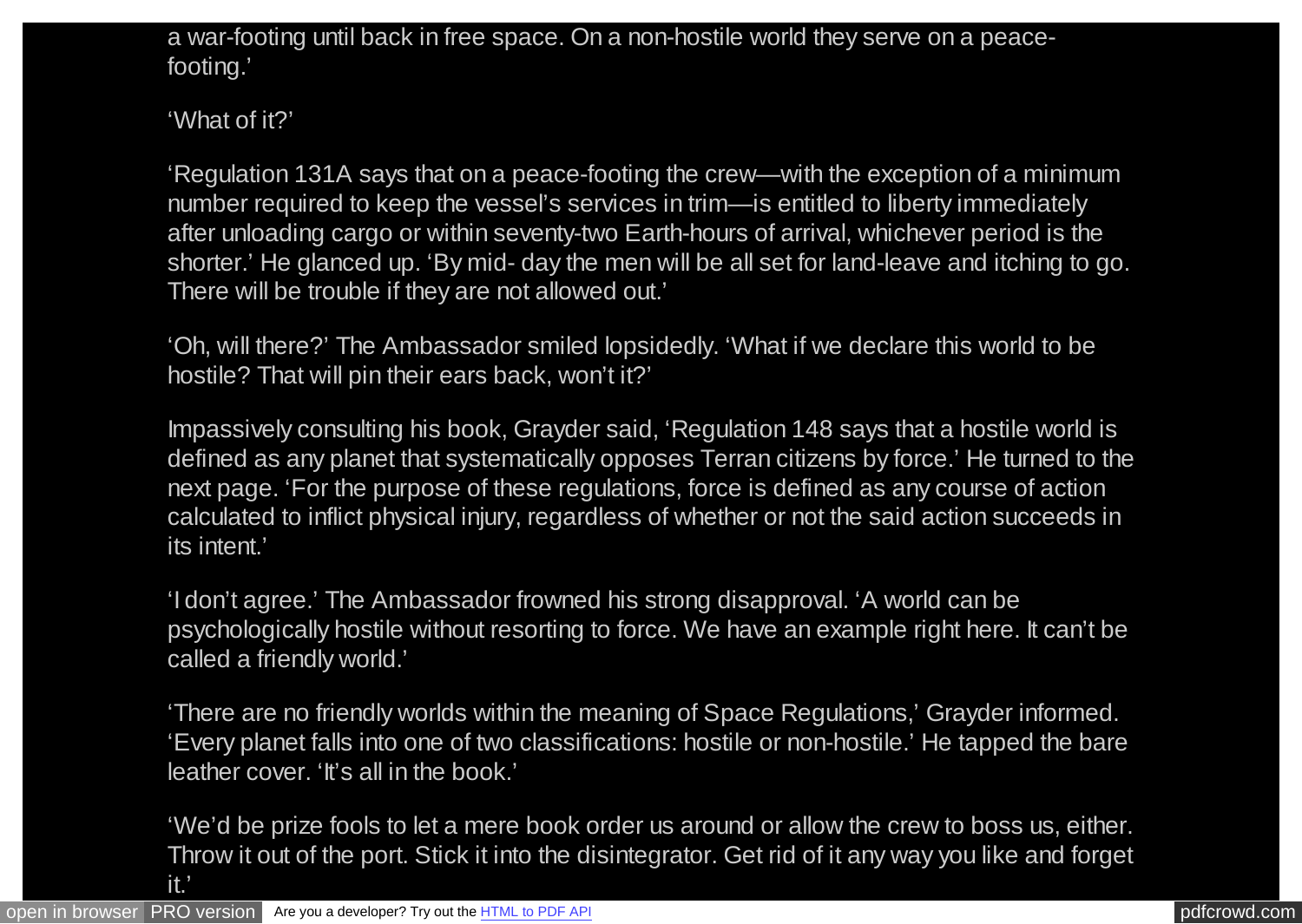'Begging your pardon, Your Excellency, but I can't do that.' Grayder opened the tome at its beginning. 'Basic regulations 1A, lB and lC include the following: whether in space or on land, a vessel's personnel remain under direct command of its captain or his nominee who will be guided solely and at all times by Space Regulations and will be responsible only to the Space Committee situated on Terra. The same applies to all troops, officials and civilian passengers aboard a space-traversing vessel, whether said vessel is in flight or grounded, regardless of rank or authority they are subordinate to the captain or his nominee. A nominee is defined as a ship's first, second or third officer performing the duties of a captain when the latter is incapacitated or absent.'

'What all that rigmarole means is that you are king of your castle,' remarked the Ambassador, none too pleased. 'If we don't like it we must get out of the ship.'

'With the greatest respect, Your Excellency, I must agree that that is the position. I cannot help it—regulations are regulations. And the men know it!' Grayder placed the book on the table, poked it away from him. 'It's highly likely that the men will wait until mid-day, pressing their pants, creaming their hair and generally prettying themselves up. They will then make approach to me in proper manner to which I cannot object. They will request the first mate to submit their leave roster for my approval.' He gave a deep sigh. 'The worst I could do would be to quibble about a few names and switch some of them around. But I cannot refuse leave to a full quota.'

'Liberty to paint the town red might be a good thing after all,' suggested Shelton, not averse to doing some painting himself. 'A dump like this wakes up with a vengeance when the fleet's in port. We should make useful contacts by the dozens. And that's what we want, isn't it?'

'We want to pin down this planet's political leaders,' retorted the Ambassador. 'I can't see them powdering their faces, putting on their best hats and rushing out to give the yoohoo to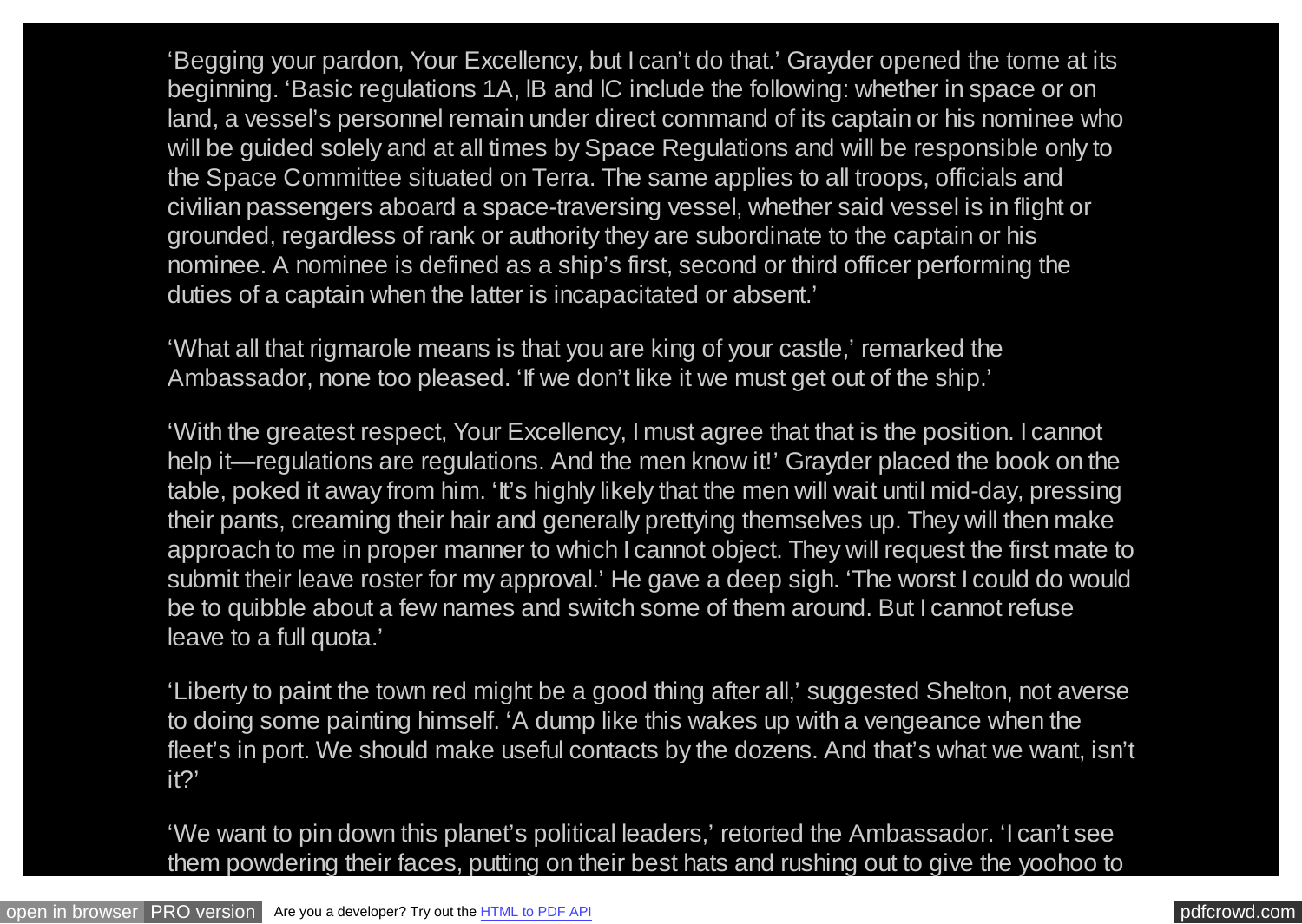a crowd of hungry sailors.' His plump features quirked. 'We've got to find the needles in this haystack and that job won't be done by ratings on the rampage.'

'You may be right, Your Excellency,' put in Grayder. 'But we'll have to take a chance on it. If the men insist on going out I lack the power to prevent them. Only one thing can give me the power.'

'And what is that?'

'Clear, indisputable evidence enabling me to define this world as hostile within the meaning of Space Regulations.'

'Well, can't we arrange that somehow?' Without waiting for a reply, the Ambassador pursued, 'Every crew has its stupid and incurable trouble-maker. Find yours, give him a double shot of Venusian cognac, tell him he's being granted immediate liberty—then warn him that he may not enjoy it because these lousy Gands view us as a reason why people dig up the drains. After that, push him out of the airlock. When he returns with a black eye and a boastful story about the other fellow's condition, declare this world hostile.' He waved an expressive hand. 'And there you are. Physical violence. All according to the book.'

'Regulation 148A,' said Grayder, 'emphasizing that opposition by force must be systematic, warns that individual brawls may not be construed as evidence of hostility.'

The Ambassador turned an irate face upon the senior civil servant. 'When you return to Terra—if ever you do get back—you can tell the appropriate department how the space service is balled up, hamstrung, semi-paralysed and generally handicapped by bureaucrats who write books.'

Before the other could think up a reply in defence of his own kind, without contradicting the Ambassador, a knock came at the door. First Mate Morgan entered, saluted smartly, offered Grayder a sheet of paper.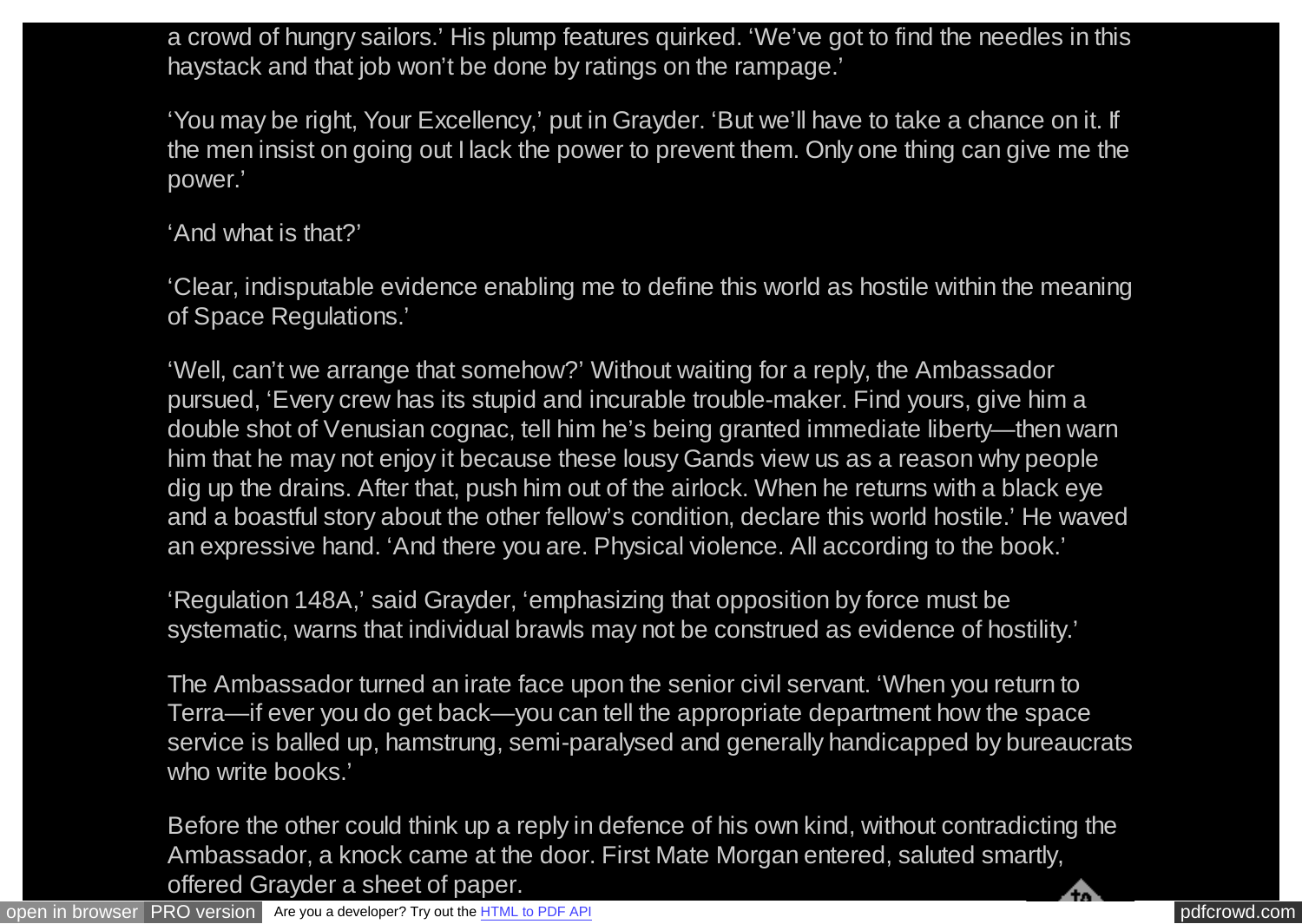

 $F - I W$ 

More than four hundred men went to town in the early afternoon. They advanced upon it in the usual manner of people long overdue for the bright lights, that is to say, eagerly, expectantly, in gangs of two, three, six or ten.

Gleed attached himself to Harrison. They were two odd rankers, Gleed being the only sergeant on liberty while Harrison was the only tenth engineer. They were also the only two fish out of water since both were in civilian clothes and Gleed missed his uniform, Harrison felt naked without his bicycle.

These trifling features gave them enough in common to justify at least one day's companionship.

'This one's a honey,' declared Gleed with great enthusiasm. 'I've been on a good many liberty jaunts in my time but this one's a honey. On all other trips the boys ran up against the same problem: what to use for money. They had to go forth like a battalion of Santa Clauses, loaded up with anything that might serve for barter. Almost always nine-tenths of it wasn't of any use and had to be carted back to the ship.'

'On Persephone,' informed Harrison, 'a long-shanked Milik offered me a twenty-carat, bluetinted, first-water diamond for my bike.'

'Jeepers, didn't you take it?'

'What was the good? I'd have had to go back sixteen light-years for another bike.'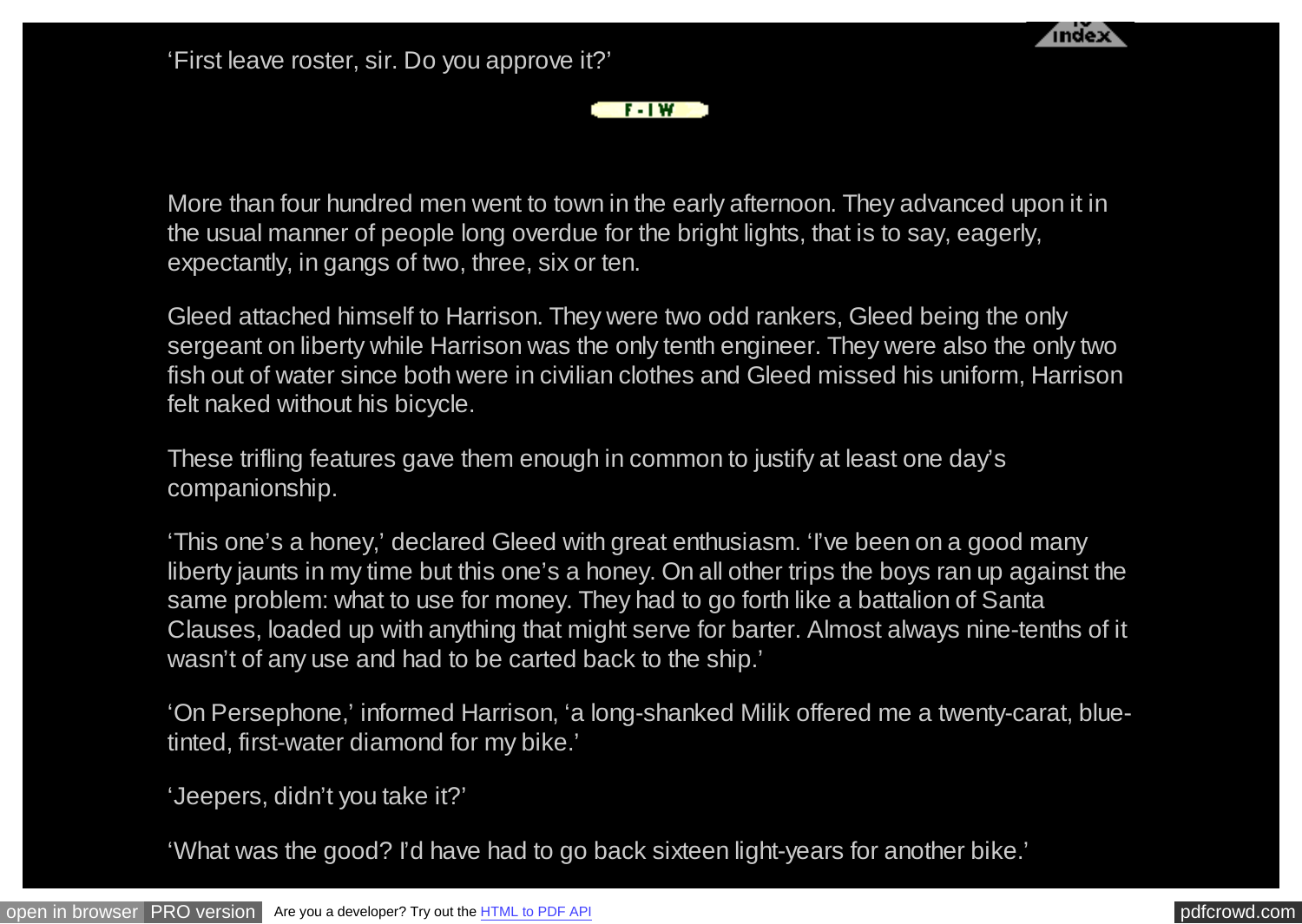# 'But, man, you could exist without a bike for a while.'

'I can exist without a diamond. I can't ride around on a diamond.'

'Neither can you sell a bicycle for the price of a sportster Moon-boat.'

'Yes, I can. I just told you this Milik offered me a rock like an egg.'

'It's a crying shame. You could have got a fortune for that blinder, if it had no flaws.' Sergeant Gleed smacked his lips at the thought of it. 'Money and plenty of it, that's what I like. And that's what makes this trip a winner. Every other time we've gone out Grayder, Shelton and Bidworthy have lectured us in turn about creating a favourable impression, behaving in a spacemanlike manner and so forth. But this time Grayder talks about money.'

'The Ambassador put him up to it.'

'I like it all the same,' enthused Gleed. 'An extra one week's pay, a bottle of cognac and double liberty for any man who brings back to the ship an adult Gand, male or female, who is sociable and willing to talk.'

'It won't be easily earned.'

'One month's extra pay for whoever gets the name and address of the town's chief civic dignitary. Two months' for the name and accurate location of the world's capital city.' He whistled happily, added,' somebody is going to make it rich and it won't be Bidworthy. His name didn't come out of the hat. I know—I was holding it.'

Ceasing his chatter, he turned to watch a tall, lithe blonde striding past. Harrison pulled at his arm.

'Here's Baines' place that I told you about. Let's go in.'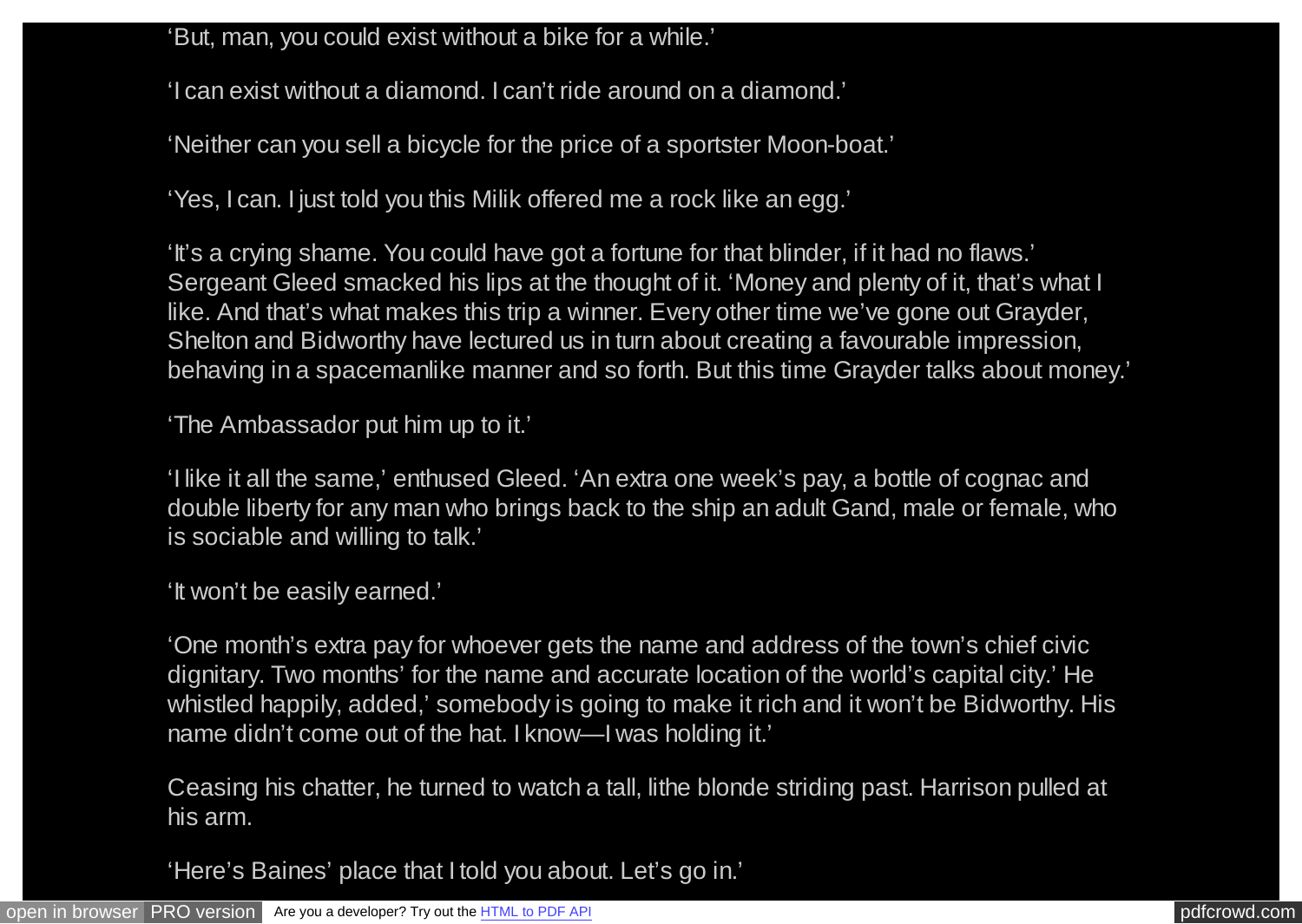'Oh, all right.' Gleed followed with reluctance, his attention still directed down the street.

'Good afternoon,' said Harrison to Jeff Baines.

'Which it isn't,' contradicted Baines. 'Trade's bad. There's a semi-final being played and it has drawn half the town away. They'll come home and start thinking about their bellies long after I've closed. Probably they'll make a rush on me to-morrow morning and I won't be able to serve them fast enough.'

'How can trade be bad if you don't make money even when it's good?' inquired Gleed, reasonably applying the information Harrison had given him.

Jeff's big moon eyes went over him slowly then turned to Harrison. 'So he's another bum off your boat, eh? What's he talking about?'

'Money,' explained Harrison. 'It's stuff we use to simplify trade. It's printed stuff, like documentary obs of various sizes.'

'That tells me a lot,' Jeff Baines observed. 'It tells a crowd that has to make a printed record of every ob is not to be trusted - because they don't even trust each other.' He waddled to his high stool and squatted on it. His breathing was laboured and wheezy. 'And that confirms what our schools have always taught, namely, that an Antigand would swindle his widowed mother.'

'Your schools have got it wrong,' assured Harrison.

'Maybe they have.' Jeff saw no reason to argue the point. 'But we'll play safe until we know different.' He looked them over. 'What do you two want, anyway?'

'Some advice,' Gleed shoved in quickly. 'We're out on the spree. We'd like to know the best places for food and fun.'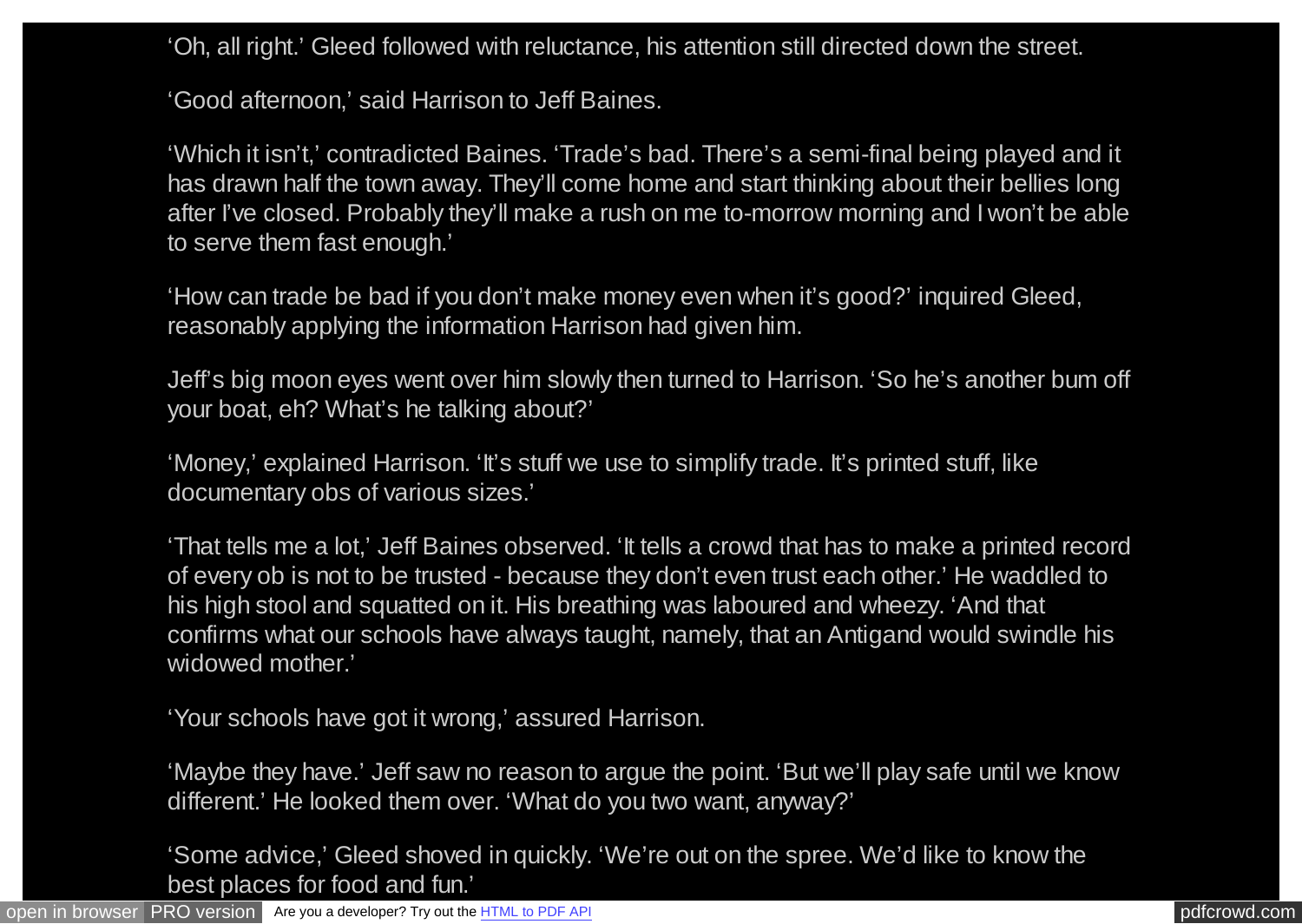'How long have you got?'

'Until nightfall tomorrow.'

'No use.' Jeff Baines shook his head sorrowfully. 'It would take you from now until then to plant enough obs to qualify for anything worth having. Besides, plenty of people would rather drop dead than let an Antigand dump an ob on them. They have their pride, see?'

Harrison asked, 'Can't we get so much as a square meal?'

'Well, I don't know about that.' Jeff thought it over while massaging his several chins. 'You might manage it—but I can't help you this time. There's nothing I want of you and so you can't use any obs I've got stashed around.'

'Can you offer any suggestions?'

'If you were local citizens it would be lots different. You could get all you want right now by taking on a load of obs to be wiped out sometime in the future as and when the chances come along. But I can't see anybody giving credit to Antigands who are here today and gone tomorrow.'

'Not so much of the gone tomorrow talk,' advised Gleed. 'When an Imperial Ambassador arrives it means that Terrans are here for keeps.'

'Who says so?'

'The Terran Empire says so. You're part of it, aren't you?'

'No,' said Jeff positively. 'We are not part of anything, don't want to be and don't intend to be. What's more, nobody's going to make us part of anything.'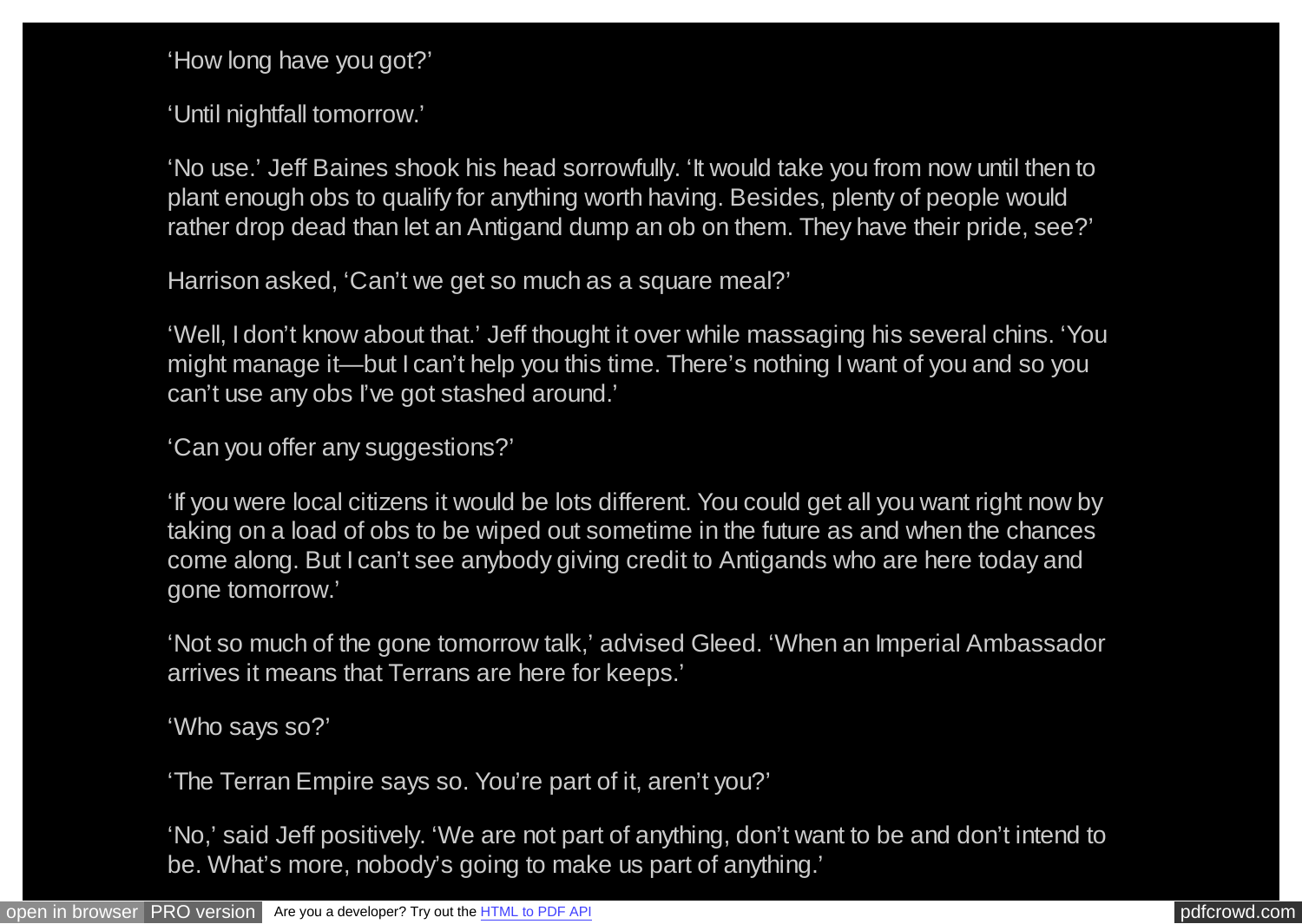Leaning on the counter, Gleed gazed absently at a large can of pork.' Seeing that I'm out of uniform and not on duty, I sympathize with you though I still shouldn't say it. I wouldn't care myself to be taken over body and soul by a gang of other-world bureaucrats. But you folk are going to have a mighty tough time beating us off. That's the way it is.'

'Not with what we've got,' opined Jeff confidently.

'You haven't got much,' scoffed Gleed, more in friendly criticism than open contempt. He sought confirmation from Harrison. 'Have they?'

'It wouldn't seem so,' said Harrison.

'Don't go by appearances,' warned Jeff. 'We've more than you bums can handle.'

'Such as what?'

'Well, just for a start, we've got the mightiest weapon ever thought up by the mind of man. We're Gands, see? So we don't need ships and guns and similar playthings. We've something better. It's effective. There's no defence against it.'

'Man, I'd like to see it,' Gleed challenged. Data concerning a new and exceptionally powerful weapon should be a good deal more valuable than the mayor's address. Grayder might be sufficiently impressed by the importance thereof to arrange a fabulous reward. With some sarcasm, he added, 'But, of course, we can't expect you to give away precious secrets.'

'There is nothing secret about it,' said Jeff, very surprisingly. 'You can have it free, gratis and for nothing any time you want. Any Gand would give it to you for the mere asking. Like to know why?'

'You bet.'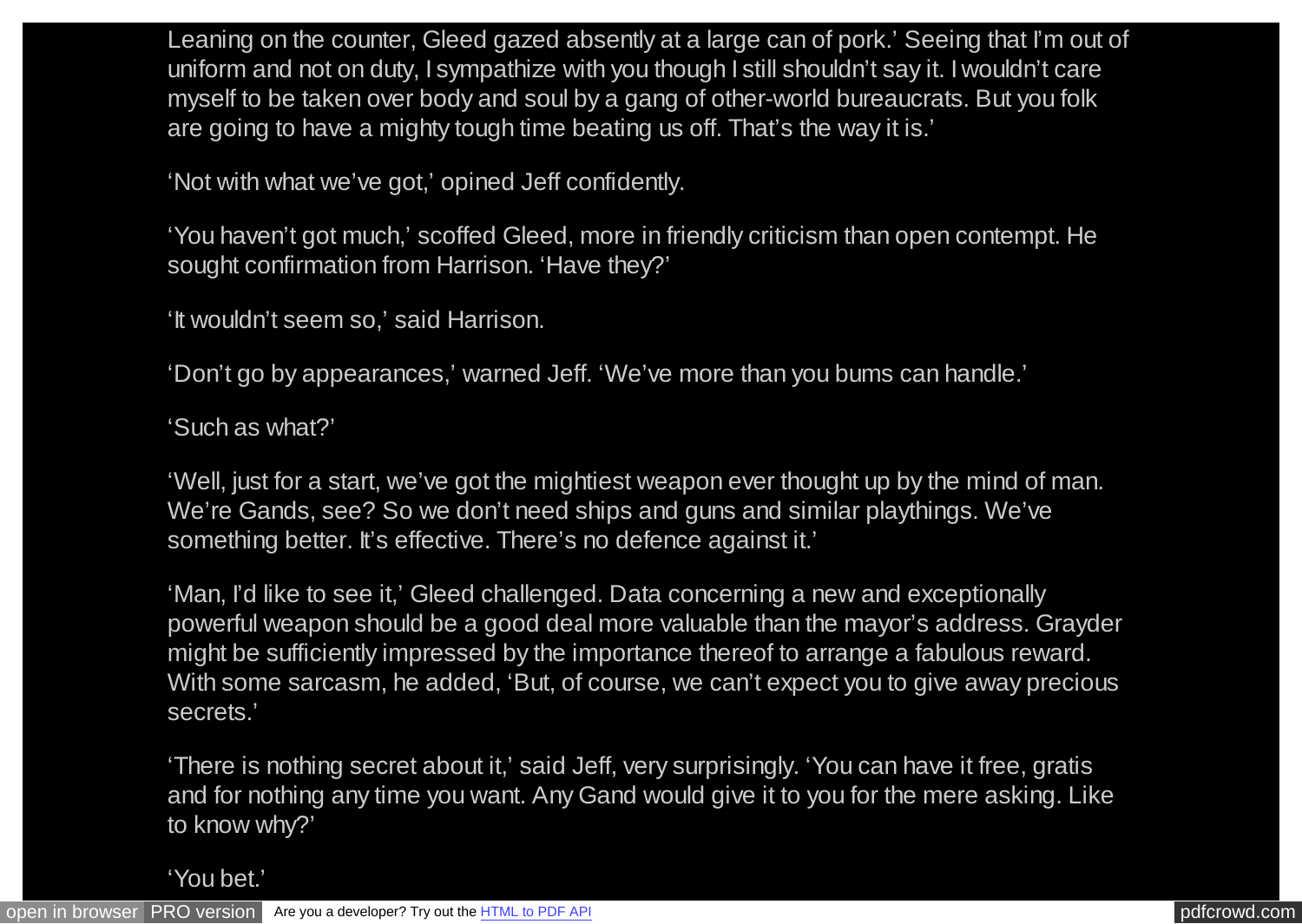'Because it works one way only. We can use it against you but you can't use it against us.'

'Nonsense!' declared Gleed. 'There is no such thing. There is no weapon inventable that the other fellow can't employ once he gets his hands on it and learns how to operate it.'

'Are you sure about that?'

'I am positive. I've been in the space service for twenty years and you can't be a trooper that long without learning all about weapons of every conceivable kind from string bows to H-bombs. You're trying to kid me. Nothing doing. I'm too grey in the hair and sharp in the tooth. A one-way weapon is impossible. And that means im-poss-ible.'

'Don't argue with him,' Harrison told Baines. 'He'll never be convinced until he's shown.'

'I can see that.' Jeff Baines' face creased into a massive grin. 'I've told you that you can have our wonder-weapon for the asking. Why don't you ask?'

'All right, I'm asking.' Gleed put it without any enthusiasm. A weapon that would be presented on request, without even the necessity of first planting a minor ob, couldn't be so mighty after all. His imaginary large reward shrank to a hand-full of small change fo and thence to nothing. 'Hand it over and let me look at it.' **index** 

#### $F - I W$

Edging ponderously around on his stool, Jeff reached to the wall, removed a small, shiny plaque from its hook and passed it across the counter.

'You may keep it,' he said. 'And much good may it do you.'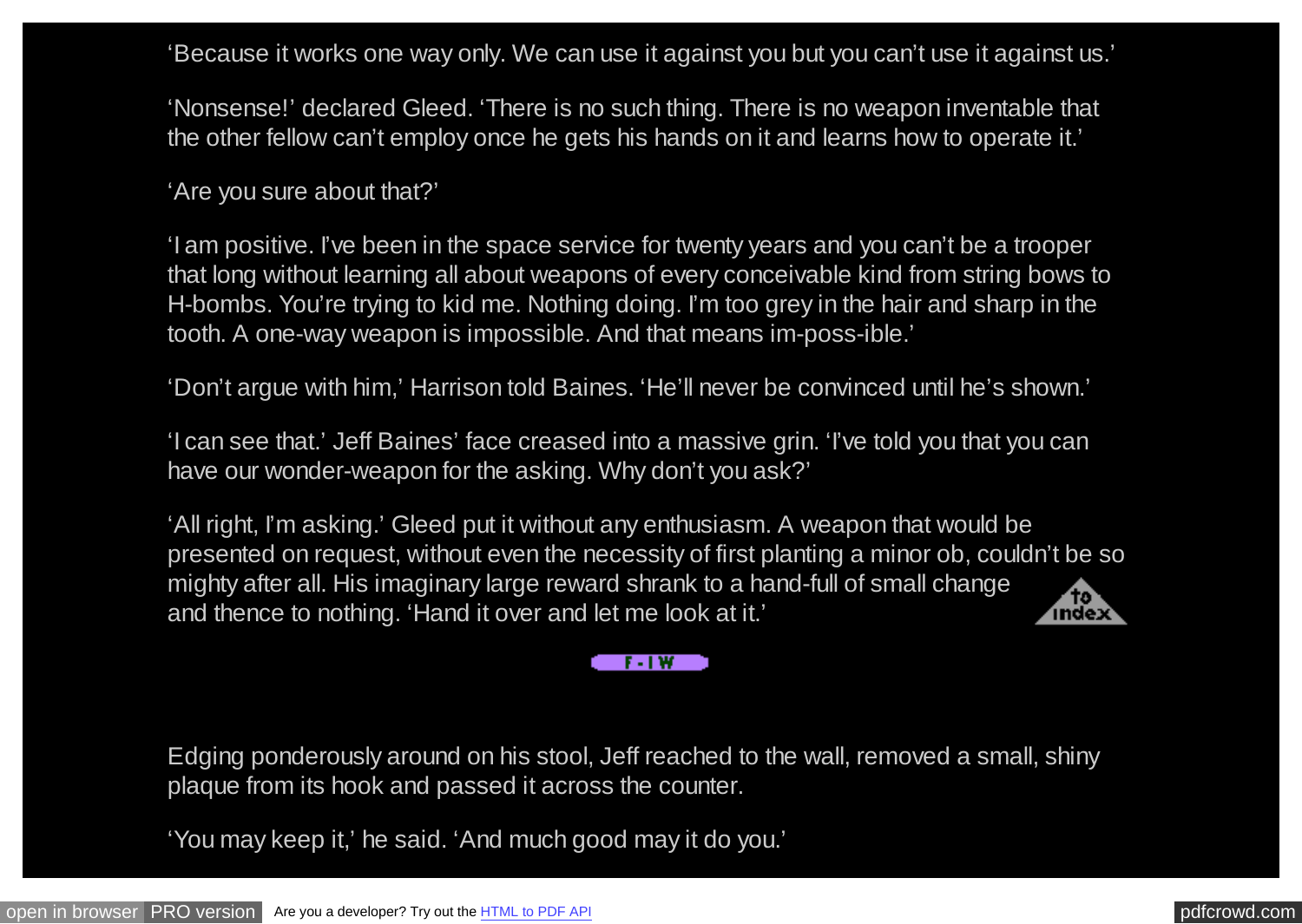Gleed examined it, turning it over and over between his fingers. It was nothing more than an oblong strip of substance resembling ivory. One side was polished and bare. The other bore three letters deeply engraved in bold style:

F.—I.W.

Glancing up at Baines, his features puzzled, he said, 'You call this a weapon?'

'Certainly.'

'Then I don't get it.' He passed the plaque to Harrison. 'Do you?'

'No.' Harrison examined it with care. 'What does this F.—I.W. mean?'

'Initial-slang,' informed Baines. 'Made correct by common usage. It has become a worldwide motto. You'll see it all over the place if you haven't noticed it already.'

'I have seen it here and there but attached no importance to it and thought nothing more about it. I remember now that it was inscribed in several places including Seth's and the fire depot.'

'It was on the sides of that bus we couldn't empty,' put in Gleed. 'It didn't mean anything to me.'

It means plenty,' said Jeff, '*Freedom-I won't!*'

'That kills me,' Gleed responded. 'I'm stone dead already. I've dropped in my tracks.' He watched Harrison thoughtfully pocketing the plaque. 'A piece of abracadabra. What a weapon!'

'Ignorance is bliss,' asserted Baines, strangely sure of himself. 'Especially when you don't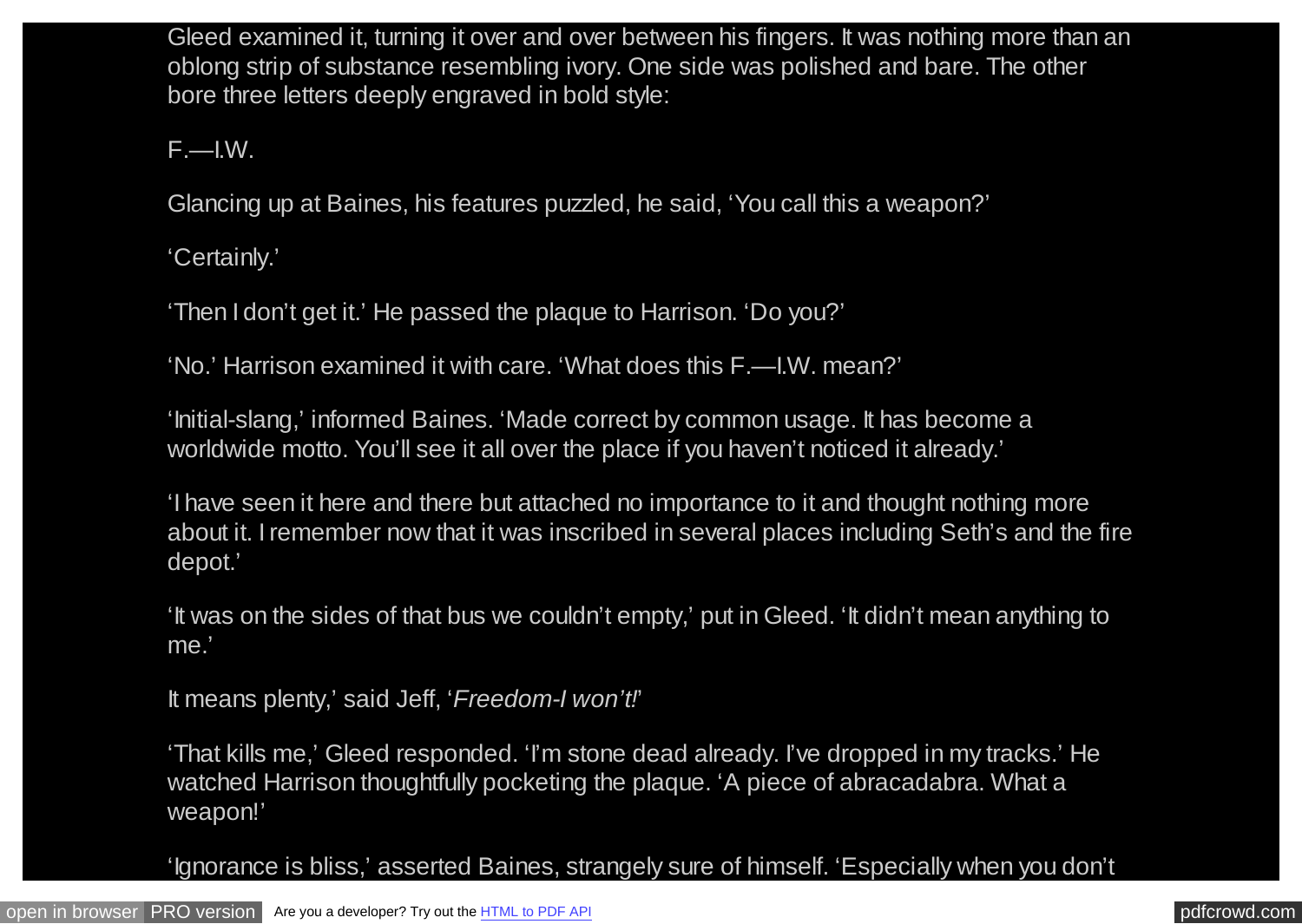know that what you're playing with is the safety catch of something that goes bang.'

'All right 'challenged Gleed, taking him up on that. 'Tell us how it works.'

'I won't.' Baines' grin reappeared. He seemed to be highly satisfied about something.

'That's a fat lot of help.' Gleed felt let down, especially over that momentary hoped-for reward. 'You brag and boast about a one-way weapon, toss across a slip of stuff with three letters on it and then go dumb. Any folly will do for braggarts and any braggart can talk through the seat of his pants. How about backing up your talk?'

'I won't,' repeated Baines, his grin broader than ever. He gave the onlooking Harrison a fat, significant wink.

It made something spark vividly within Harrison's mind. His jaw dropped, he dragged the plaque from his pocket and stared at it as if seeing it for the first time.

'Give it me back,' requested Baines, watching him.

Replacing it in his pocket, Harrison said very firmly. 'I won't.'

Baines chuckled.' some people catch on quicker than others.'

Resenting that, Gleed held his hand out to Harrison. 'Let me have another look at that thing.'

'I won't,' said Harrison, meeting him eye to eye.

'Hey, don't start being awkard with me. That's not the way—' Gleed's protesting voice petered out. He stood there a moment, his optics slightly glassy, while his brain performed several loops. Then in hushed tones he said, 'Good grief!'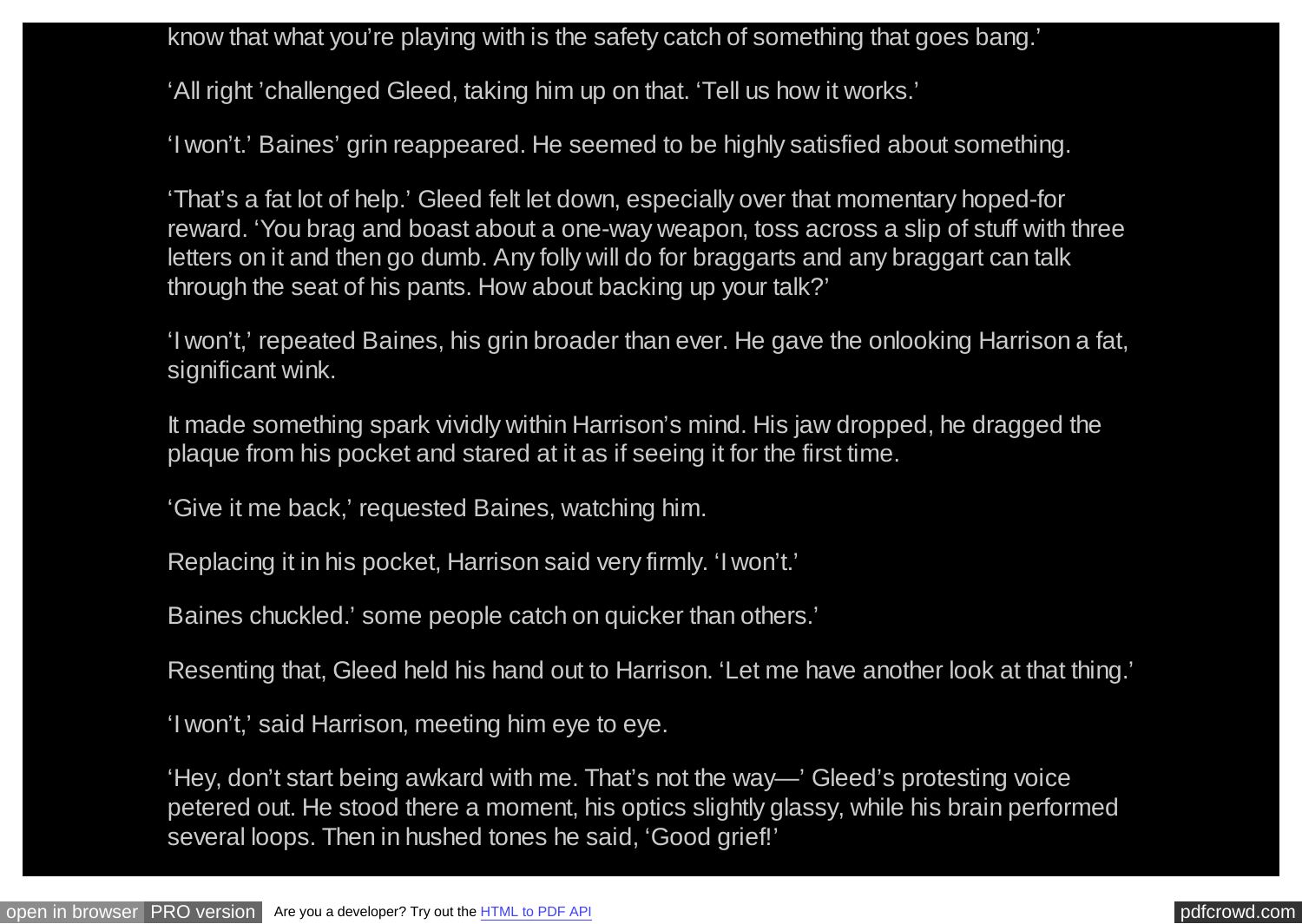'Precisely,' approved Baines. 'Grief and plenty of it. You were a bit slow on the uptake.'

Overcome by the flood of insubordinate ideas now pouring upon him, Gleed said hoarsely to Harrison, 'Come on, let's get out of here. I've got to think. I want to sit somewhere nice and quiet while I think.'

There was a tiny park with seats and lawns and flowers and a little fountain around which a small group of children were playing. Choosing a place facing a colourful carpet of exotic un-Terran blooms, they sat and brooded for quite a time.

Eventually, Gleed commented, 'For one solitary, mulish character it would be martyrdom, but for a whole world—' His voice drifted off, came back. 'I've been taking this as far as I can make it go and the results give me the leaping fantods.'

Harrison said nothing.

'For instance,' Gleed continued.'Suppose that when I go back to the ship that snorting rhinoceros Bidworthy gives me an order. And I give him the frozen eye and say, 'I won't.' What happens? It follows as an inviolable law of Nature that he either drops dead or throws me in the clink.'

'That would do you a lot of good.'

'Wait a bit—I haven't finished yet. I'm in the pokey, demoted and a disgrace to the service, but the job still needs doing. So Bidworthy picks on somebody else. The victim, being a soul-mate of mine, also donates the icy optic and says, 'I won't.' Into the jug he goes and I've got company. Bidworthy tries again. And again and again and again. There are more of us crammed in the brig. It will hold only twenty. So they take over the engineers' mess.'

'Leave our mess out of this,' requested Harrison.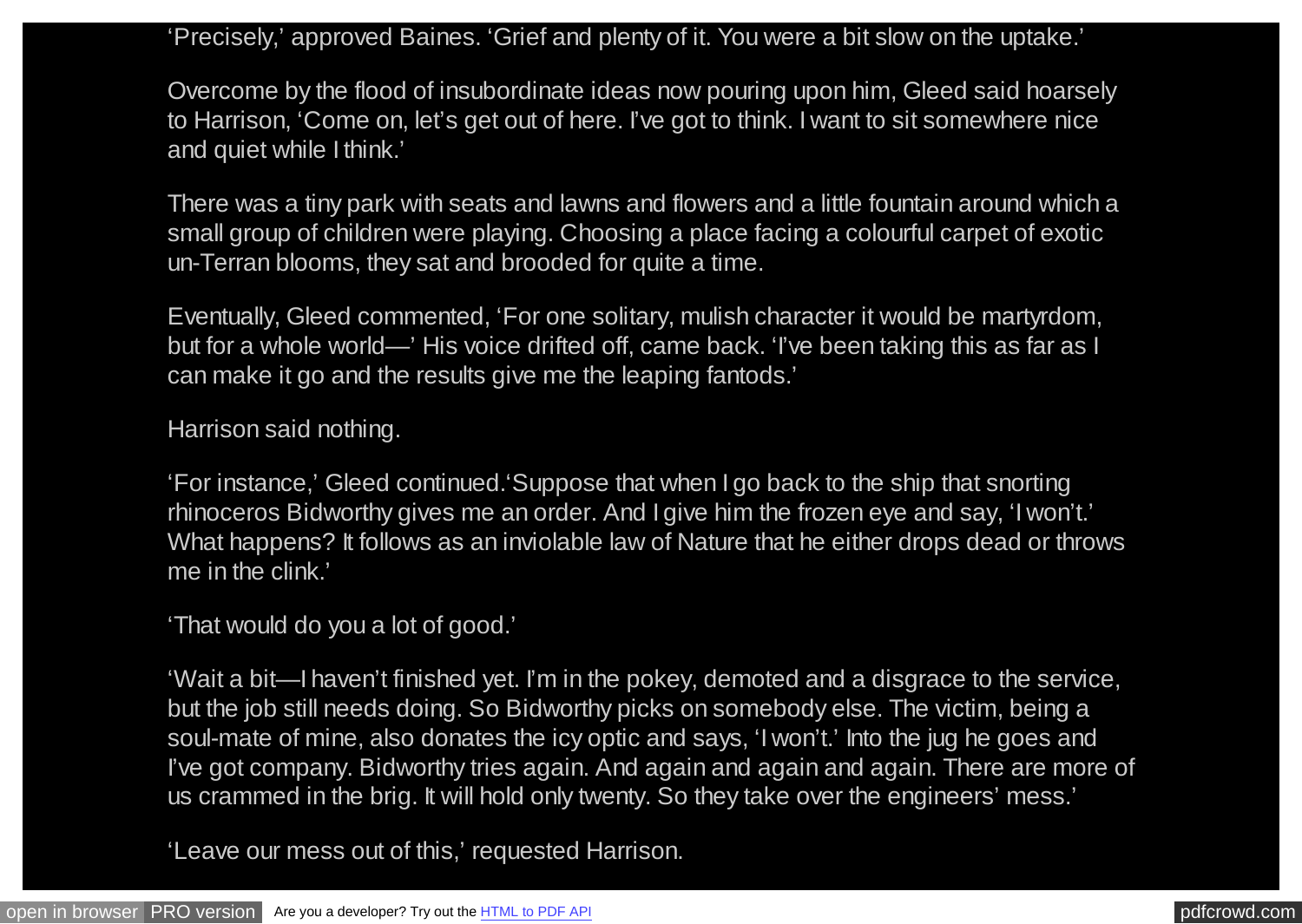'They take over the mess,' insisted Gleed, thoroughly determined to penalize the engineers. 'Pretty soon it's filled to the roof with I-won'ters. Bidworthy is still raking them in as fast as he can go—if by then he hasn't burst a dozen blood vessels. So they take over the Blieder dormitories.'

'Why keep picking on my crowd?'

'And pile them ceiling-high with bodies,' Gleed said, deriving sadistic pleasure from the picture. 'Until in the end Bidworthy has to get buckets and brushes and go down on his knees and do his own deck-scrubbing while Grayder, Shelton and the rest take turn for guard-duty. By that time His Loftiness the Ambassador is in the galley busily cooking for the prisoners and is being assisted by a disconcerted bunch of yessing pen-pushers.' He had another look at this mental scene. 'Holy smoke!'

A coloured ball rolled his way. Stooping, he picked it up, held on to it. Promptly a boy of about seven ran near, eyed him gravely.

'Give me my ball, please.'

'I won't,' said Gleed, his fingers firmly around it.

There was no protest, no anger, no tears. The child merely registered disappointment and turned away.

'Here you are, sonny.' He tossed the ball.

'Thanks.' Grabbing it, the other chased off.

Harrison said, 'What if every living being in the Terran Empire, from Prometheus to Kaldor Four, across eighteen hundred light-years of space, should get an income-tax demand, tear it up and say, "I won't." What happens then?'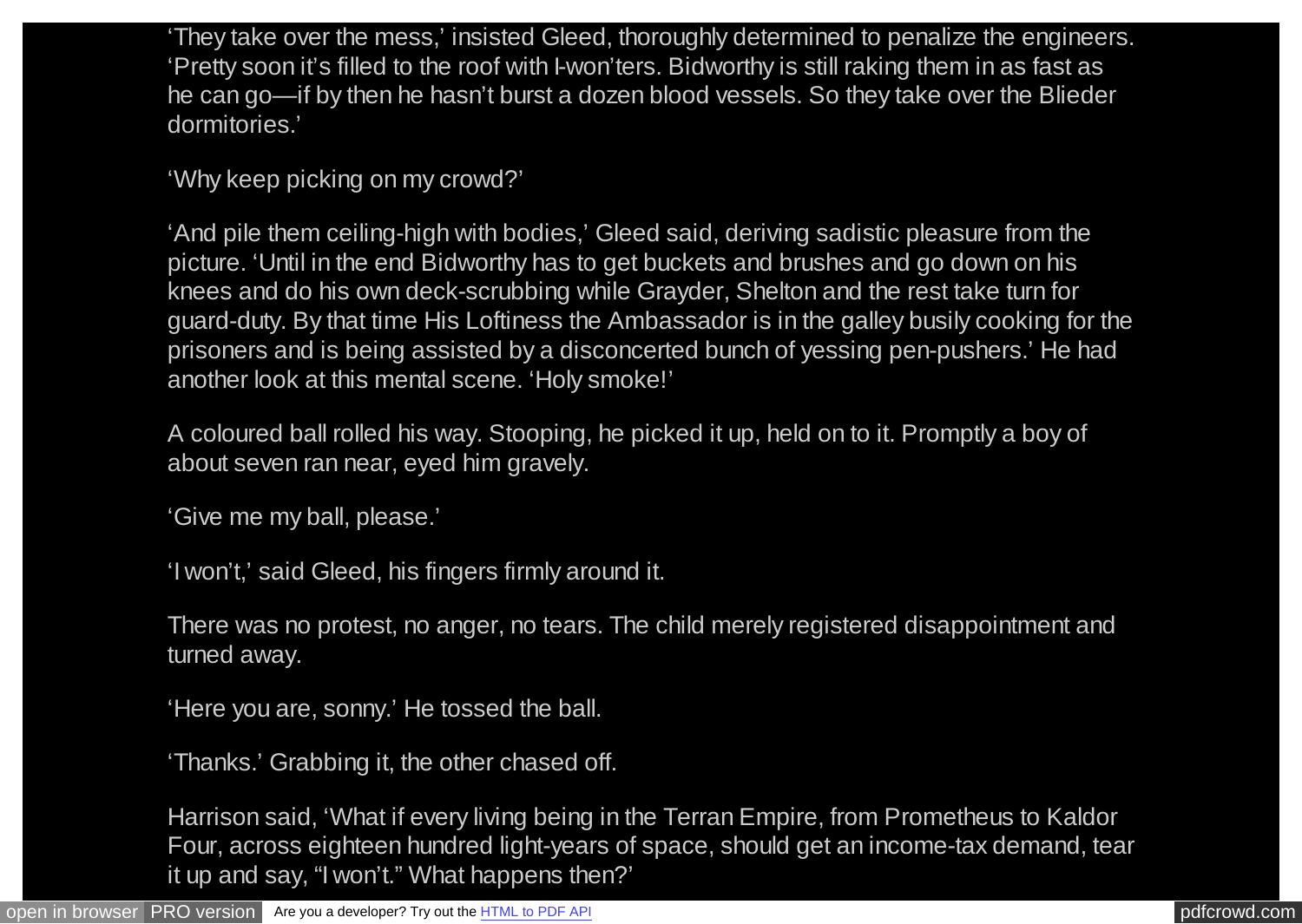'No tax. Authority does without it because it darned well has to.'

'There would be chaos.' Harrison nodded toward the fountain and the children playing around it. 'But it doesn't look anything like chaos here. Not to my eyes. Evidently they don't overdo this blank refusal business. They apply it judiciously on some mutually recognized basis. But what that basis might be beats me completely.'

'Me, too.'

An elderly man paused near them, surveyed them hesitantly, decided to pick on a passing youth.

'Can you tell me where I can find the roller for Martinstown?'

'Other end of Eighth,' directed the youth. 'One every hour. They'll fix your manacles before they start.'

'Manacles?' The oldster raised white eyebrows. 'Whatever for?'

'That route runs past the spaceship. The Antigands may try to drag you out.'

'Oh, yes, of course.' He ambled on, glanced again at Gleed and Harrison, remarked in passing, 'These Antigands—such a nuisance.'

'Definitely,' supported Gleed. 'We keep telling them to clear out and they keep saying, "We won't".'

The old gentleman missed a step, recovered, gave him a peculiar look, continued on his way.

'One or two seem to cotton on to our accent,' Harrison said. 'Though nobody baulked at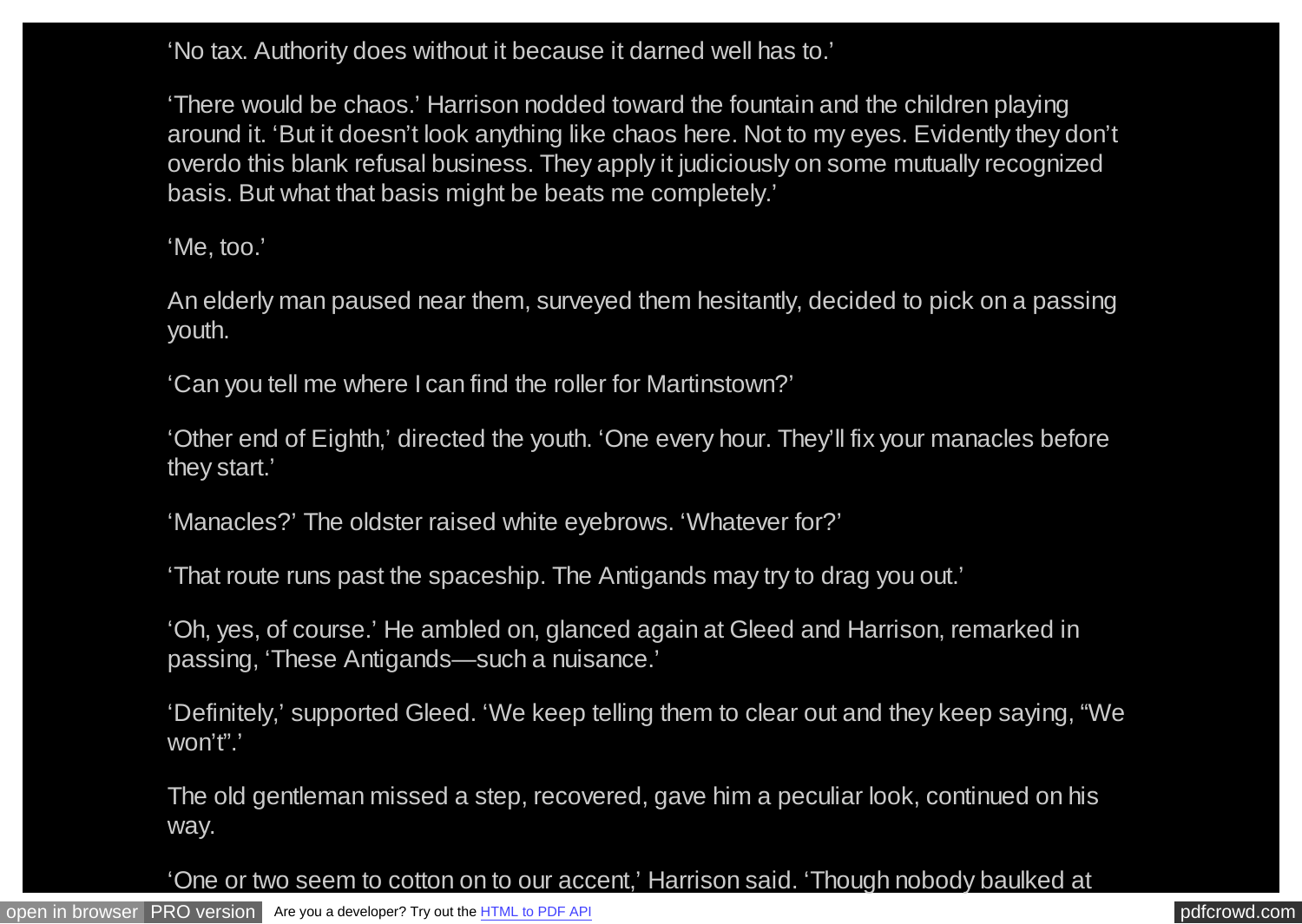## mine when I was having that meal in Seth's.'

Gleed perked up with sudden interest. 'Where you've had one feed you should be able to get another. Come on, let's try. What have we to lose?'

'Our patience.' Harrison got off his seat, stretched himself. 'We'll pick on Seth. If he won't play we'll have a try at somebody else. And if nobody will play we'll scoot back to the ship before we starve to death.'

'Which appears to be exactly what they want us to do,' Gleed pointed out with some annoyance. 'I can tell you something here and now—they'll get their way over my dead body.'

'That's how,' agreed Harrison. 'Over your dead body.'

Matt came up with a cloth over one arm. 'I'm serving no Antigands.'

'You served me last time,' Harrison reminded.

'That may be. I didn't know you were off that ship. But I know now.' He flicked the cloth across one corner of the table, brushing away imaginary crumbs. 'No Antigands served by me.'

'Is there any other place where we might get a meal?'



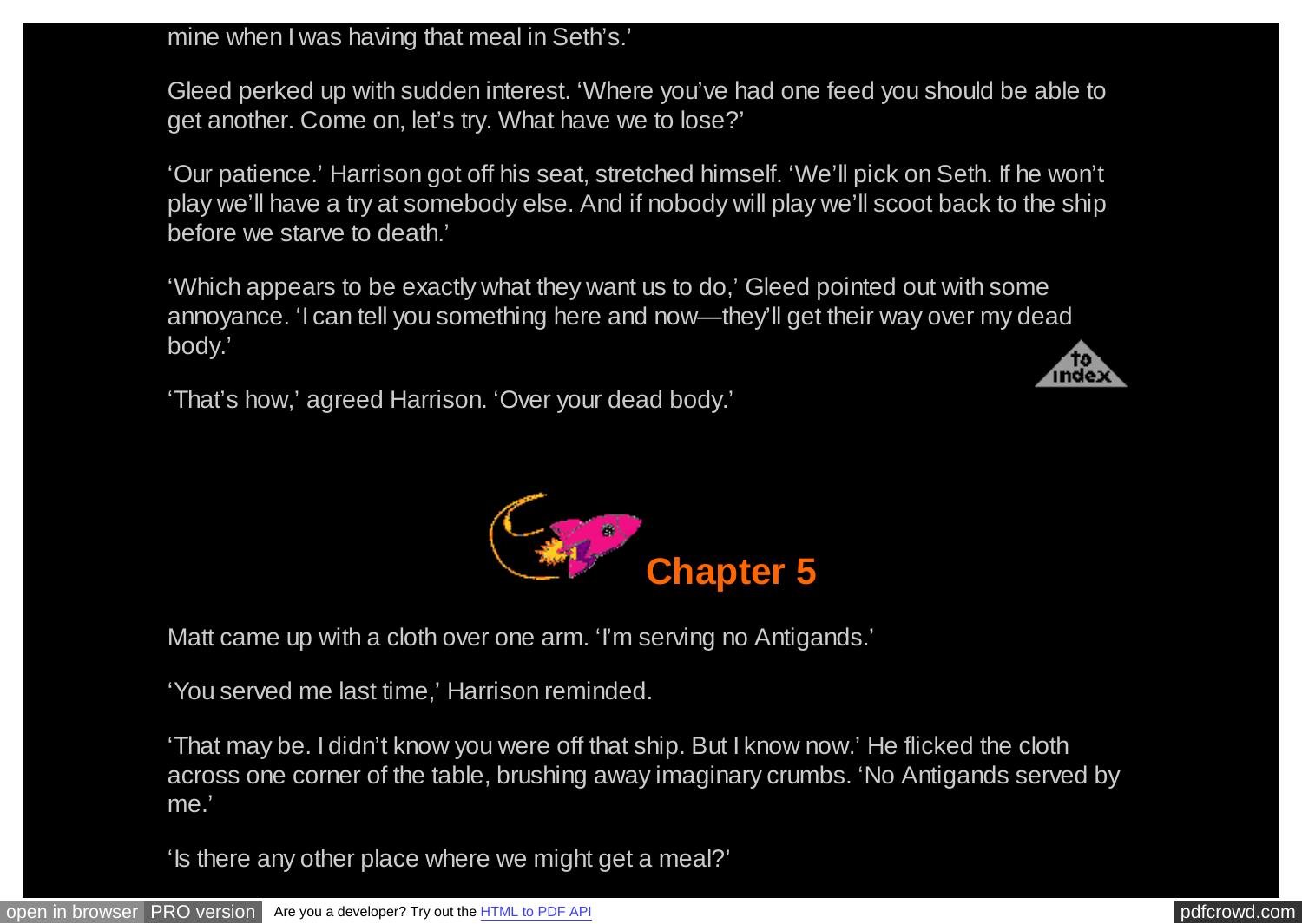'Not unless somebody will let you plant an ob on them. They won't do that if they know who you are but there's a chance they might make the same mistake as I did.' Another flick across the corner.

'I don't make them twice.'

'You're making one right now.' announced Gleed, his voice hard and edgy. He nudged Harrison. 'Watch this.' His hand came out of a side pocket holding a tiny gun. Pointing it at Matt's middle, he said, 'Ordinarily I could get into trouble for this, if those on the ship were in the mood to make trouble. But they aren't. They're more than tired of you two-legged mules.' He motioned with the weapon.

'So start walking and fetch us two full plates.'

'I won't,' said Matt, firming his lips and ignoring the gun. Gleed thumbed the safety-catch which moved with an audible click. 'It's touchy now. It'd go off at a sneeze. Get moving.'

'I won't,' said Matt.

With unconcealed disgust, Gleed shoved the weapon back into his pocket. 'I was only kidding you. It isn't loaded.'

'Wouldn't have made the slightest difference if it had been,' Matt assured. 'I serve no Antigands and that is that.'

'What if I'd lost control of myself and blown several large holes in you?'

'How could I have served you then?' asked Matt. 'A dead person is of no use to anyone. It's time You Antigands learned a little logic.' With which parting shot he meandered off.

'He's got something there,' offered Harrison, patently depressed. 'What can you do with a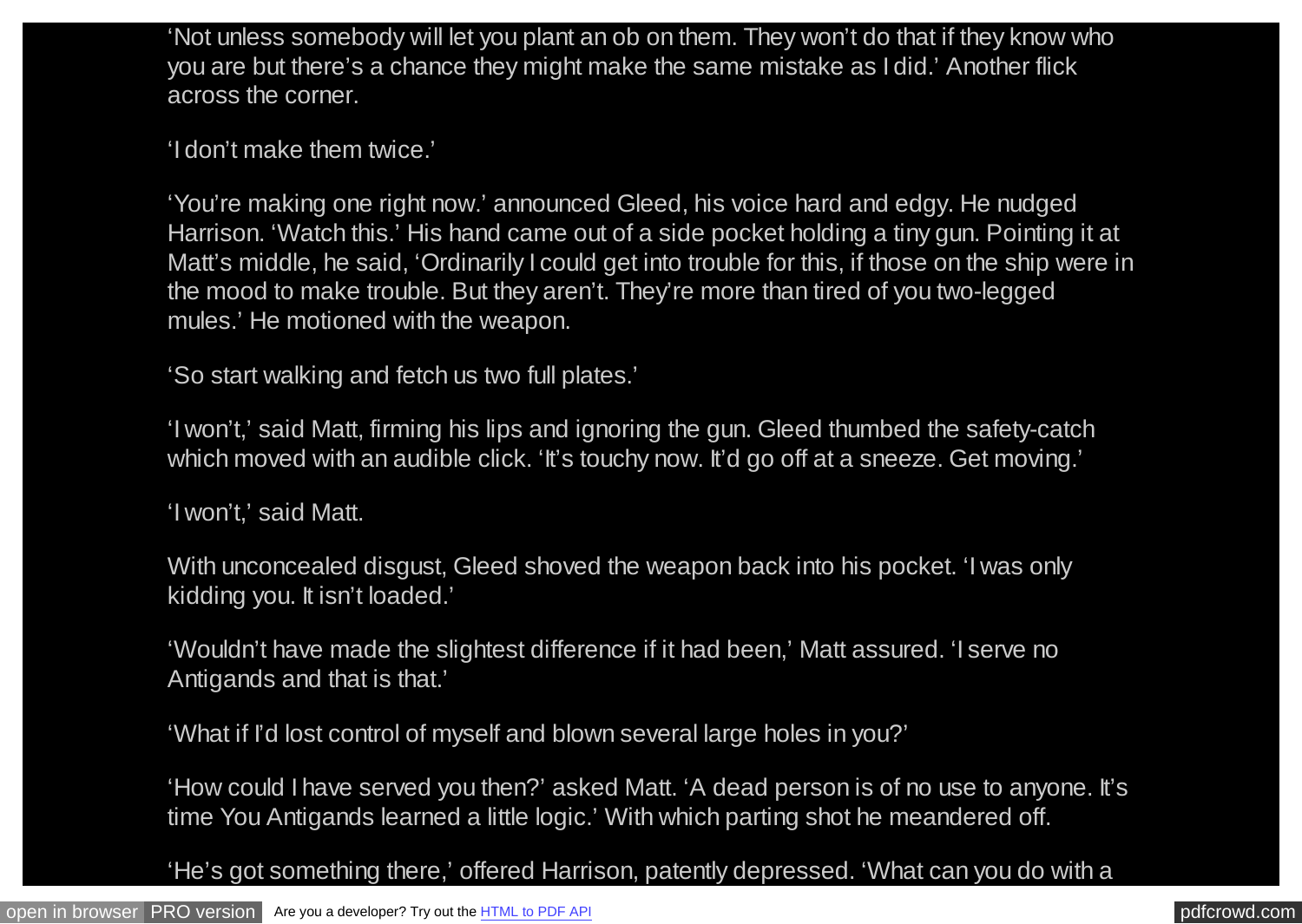#### corpse? Nothing whatever. A body is in nobody's power.'

'Oh, I don't know. A couple of stiffs lying around might sharpen the others. They'd become really eager.'

'You're thinking of them in Terran terms,' Harrison said. 'It's a mistake. They are not Terrans no matter where they came from originally. They are Gands.'

'Well, just what are Gands supposed to be?'

'I don't know. It's a safe bet they're some kind of fanatics. Terra exported one-track-minders by the millions around the time of the Great Explosion. Look at that crazy crowd on Hygeia, for instance.'

'Ah, Hygeia. That was the only time I've ever strutted around wearing nothing but a dignified pose. I was looking forward to seeing Shelton and Bidworthy in their birthday suits. But those two heroes both lacked the guts.' He chuckled to himself went on, 'Those Hygeians think that complete nakedness creates real democracy, as distinct from our fake version. I'm far from sure that they're wrong.'

'The creation of an empire has also created a cockeyed proposition,' meditated Harrison. 'Namely, that Terra is always right while more than sixteen hundred planets are invariably wrong. Everyone is out of step but Terra.'

'You're becoming kind of seditious, aren't you?'

Harrison offered no reply. Gleed glanced at him, found his attention diverted elsewhere, followed his gaze to a brunette who had just entered.

'Nice,' approved Gleed. 'Not too old, not too young. Not too fat, not too thin. Just right.'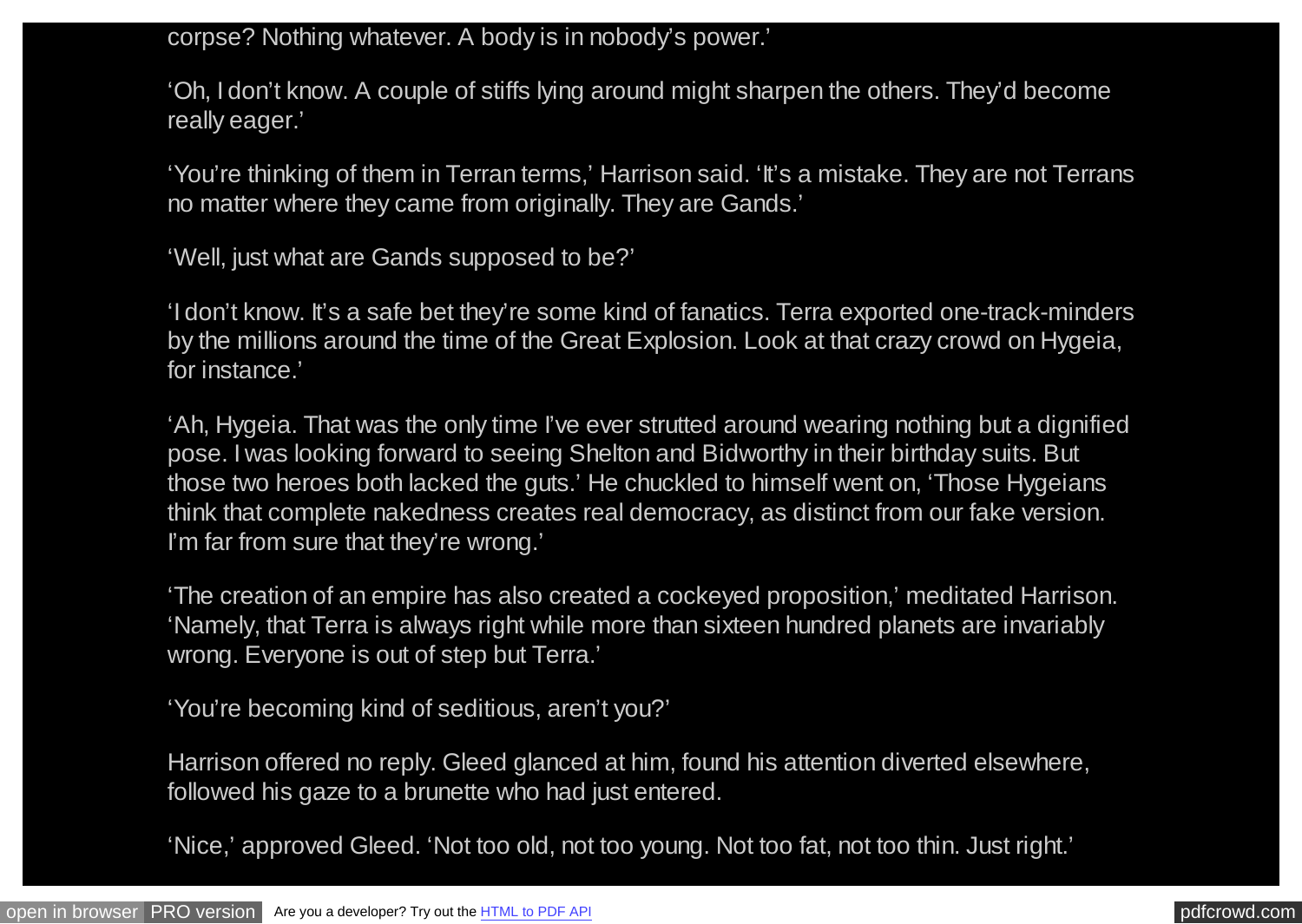#### 'I know her.' Harrison waved to attract her attention.

She tripped lightly across the room, took a chair at their table. Harrison made the introduction.

'Friend of mine, Sergeant Gleed.'

'Arthur,' corrected Gleed, guzzling her with his eyes.

'Mine's Elissa,' she told him. 'What's a sergeant supposed to be?'

'A sort of over-above under-thing,' said Gleed. 'I pass along the telling to the fellows who do the doing.'

She viewed him with frank surprise. 'Do you mean that people actually allow themselves to be told?'

'Of course. Why not?'

'They must have been born servile.' Her gaze shifted to Harrison. 'I'll be ignorant of your name forever, I suppose?'

Flushing slightly, he hastened to repair the omission, adding, 'But I don't like James. I prefer Jim.'

'Then we'll let it be Jim. Has Matt tended to you two yet?'

'He refuses to serve us.'

She shrugged soft, warm shoulders. 'It's his right. That's freedom, isn't it?'

'We call it mutiny,' said Gleed.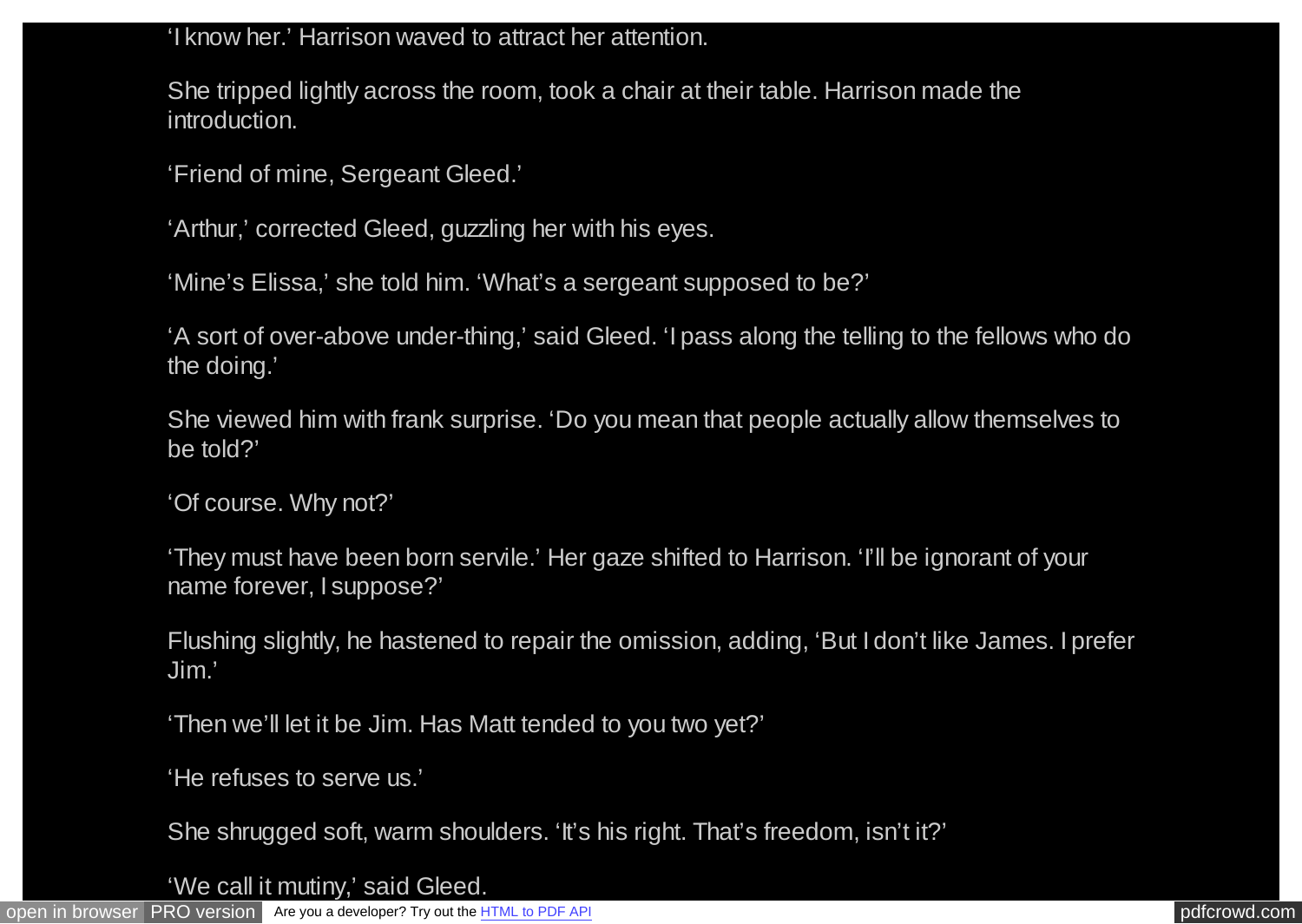'Don't be childish,' she reproved. She stood up, moved away. 'You wait here. I'll see what Seth says.'

'I don't understand this,' admitted Gleed when she had passed out of earshot. 'According to that fat fellow in the delicatessen, their technique is to give us the cold shoulder until we run away in a huff. But she's . . . she's— ' He stopped while he sought around for a suitable word, found it and said, 'she's un-Gandian.'

'Not so,' Harrison contradicted. 'They've the right to say, "I won't" any way they like. She's practising it.'

'By gosh, yes. I hadn't thought of that. They can work it backward or forward, whichever way they please.'

'That's right.' Harrison lowered his voice. 'Here she comes.' Resuming her seat, she primped her hair and said, 'Seth will serve us personally.'

'Another traitor,' remarked Gleed, grinning.

'On one condition,' she went on. 'You two must wait and have a talk with him before you leave.'

'It's cheap at the price,' Harrison decided. Another thought struck him. 'Does this mean you'll have to wipe out several obs for all three of us?'

'Only one for myself.'

'How's that?'

# 'Seth's got ideas of his own. He doesn't feel happy about Antigands any more than anyone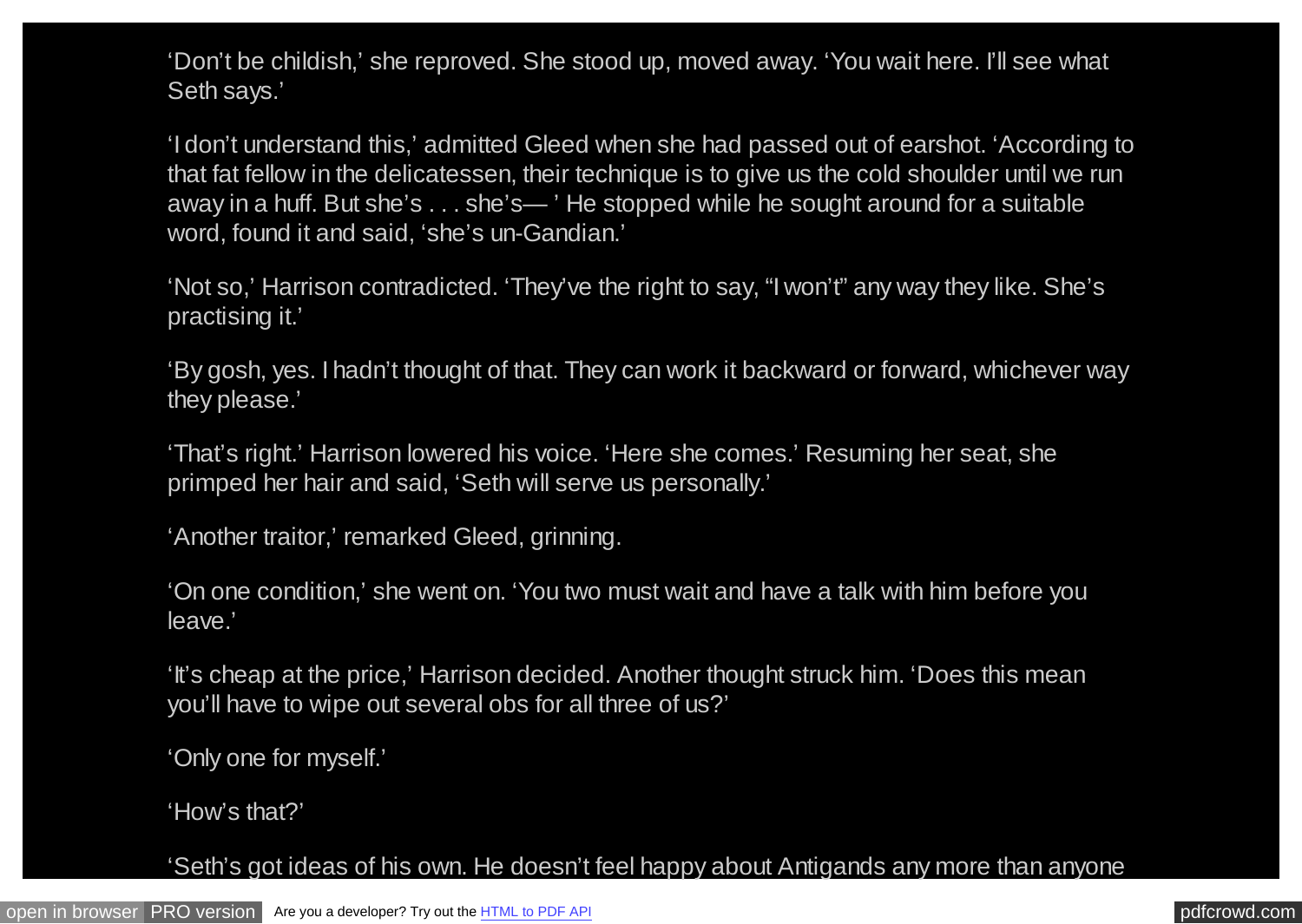else does.'

'And so?'

'But he has the missionary instinct. He doesn't agree entirely with the habit of giving all Antigands the ghost-treatment. He thinks it should be reserved only for those too stubborn or stupid to be converted.' She smiled at Gleed, making his top hairs quiver. 'Seth thinks that any really intelligent Antigand is a would-be Gand.'

'What is a Gand, anyway?' asked Harrison.

'An inhabitant of this world, of course.'

'I mean how did they get that name? From where did they dig it up?'

'From Gandhi,' she said.

Harrison looked blank. 'Who the deuce was he?'

'An ancient Terran. The one who invented The Weapon.'

'Never heard of him.'

'That doesn't surprise me,' she remarked.

'Doesn't it?' He was irritated by this confidence in his ignorance. 'Let me tell you that in these days we Terrans get as good as education as—'

'Calm down, Jim,' she advised, making it more soothing by pronouncing it, 'Jeem.' She patted his arm. 'What I mean is that it's highly likely that he's been blanked out of your history books. He might have given you unwanted ideas, see? You couldn't be expected to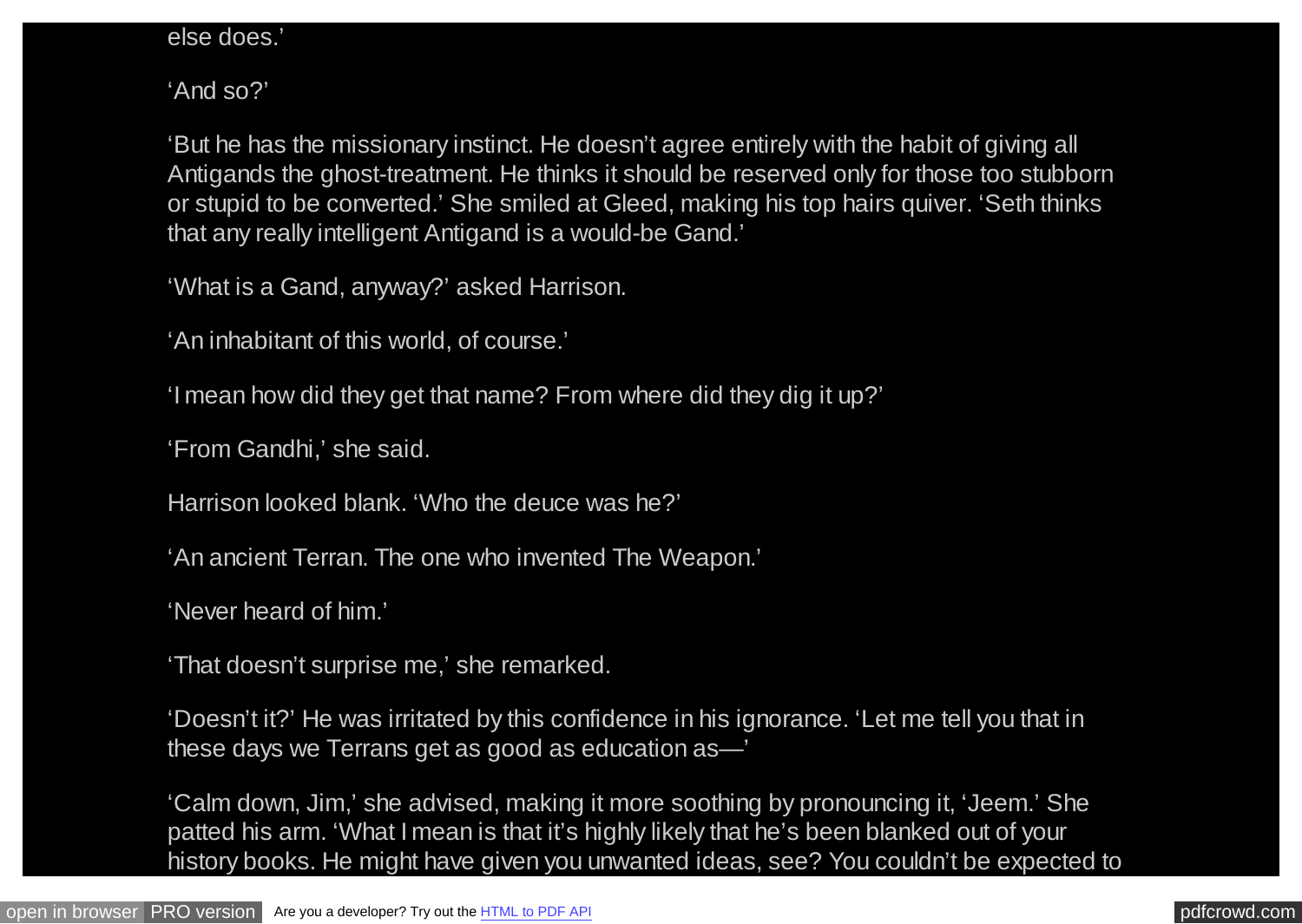#### know what you've never been given the chance to learn.'

'If you're saying that Terran history is censored, I don't believe it.'

'It's your right to refuse to believe. That's freedom, isn't it?'

'Up to a point.'

'To what point?'

'A man has duties. He has no right to refuse those.'

'No?' She raised tantalizing eyebrows, delicately curved. 'Who defines those duties himself or somebody else?'

'His superiors most times.'

'Superiors,' she scoffed with devastating scorn. 'No man is superior to another. No man has the slightest right to define another man's duties. If anyone on Terra exercises such impudent power it is only because idiots permit him to do so. They fear freedom. They prefer to be told. They like to be ordered around. They love their chains and kiss their manacles. What men!'

' I shouldn't listen to you,' protested Gleed, chipping in. His leathery face was flushed. 'You're as naughty as you're pretty.'

'Afraid of your own thoughts?' she jibed, ignoring his lopsided compliment.

He went redder. 'Not on your life. But  $H$  His voice tailed off as Seth arrived with three loaded plates and dumped them on the table.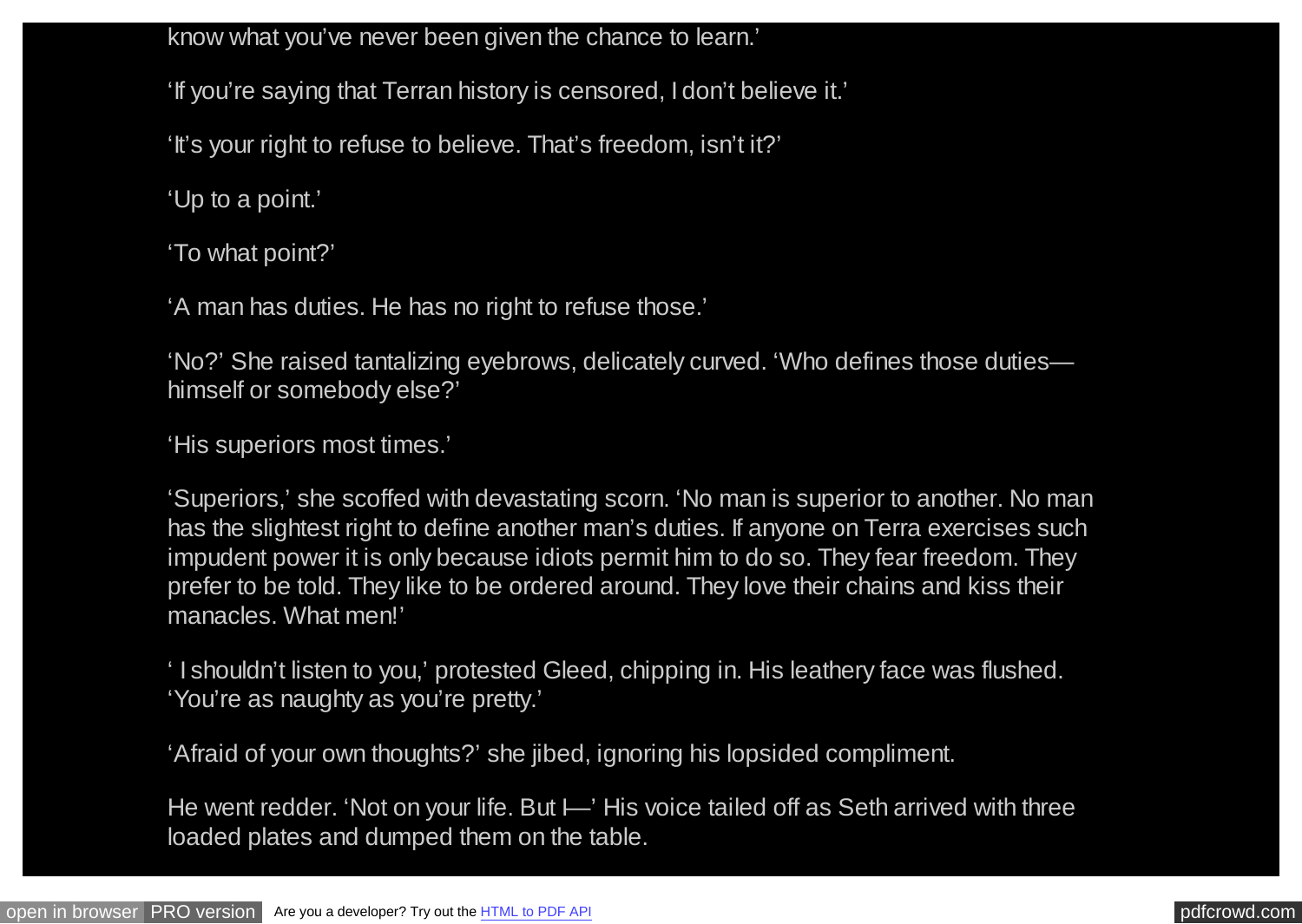'See you afterward,' reminded Seth. He was medium-sized, with thin features and sharp, quick- moving eyes. 'Got something to say to you.'



 $F - I W$ 

Seth joined them shortly after they'd finished their meal. Taking a chair, he wiped condensed steam off his face, looked them over calculatingly.

'How much do you two know?'

'Enough to fight over it,' put in Elissa. 'They are bothered about duties, who defines them and who performs them.'

'With good reason,' Harrison counter-attacked. 'You can't escape them yourselves.'

'Is that so?' said Seth. 'How d'you make that out?'

'This world runs on some strange system of swapping obligations. How would any person cancel an ob unless he recognized it as his duty to do so?'

'Duty nothing,' declared Seth. 'Duty hasn't anything to do with it. And if it did happen to be a matter of duty every man would be left to recognize it for himself. It would be outrageous impertinence for anyone to remind him, unthinkable that anyone should order him.'

'Some guys must make an easy living,' interjected Gleed. 'There's nothing to stop them that I can see.' He studied Seth briefly before he asked, 'How can you cope with a citizen who has no conscience?'

'Easy as pie.'

Elissa suggested, 'Tell them the story of Idle Jack.'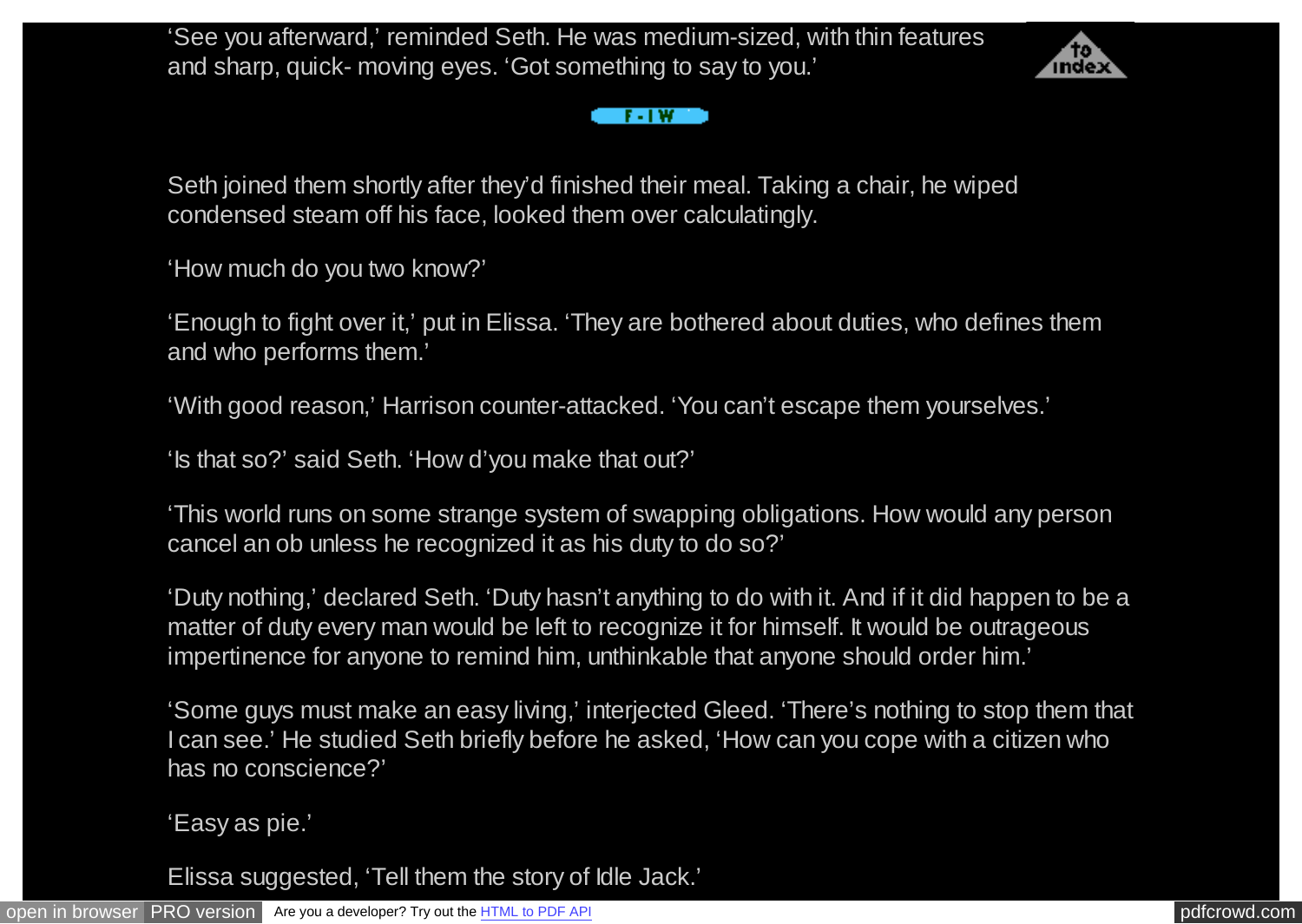'It's a kid's yarn,' explained Seth. 'All children here know it by heart. It's a classic fable like. . . like—' He screwed up his face. 'I've lost track of the Terran tales the first-comers brought with them.'

'Red Riding Hood,' offered Harrison.

'Yes.' Seth seized upon it gratefully. 'Something like that one. A nursery story.' He licked his lips, began, 'This Idle Jack came from Terra as a baby, grew up in our new world, gained an understanding of our economic system and thought he'd be mighty smart. He decided to become a scratcher.'

'What's a scratcher?' asked Gleed.

'One who lives by accepting obs but does nothing about wiping them out or planting any of his own. One who takes everything that's going and gives nothing in return.'

'We've still got 'em,' said Gleed.

'Up to age sixteen Jack got away with it all along the line. He was only a kid, see? All kids tend to scratch to a certain extent. We expect it and allow for it. But after sixteen he was soon in the soup.'

'How?' urged Harrison, more interested than he was willing to admit.

'He loafed around the town gathering obs by the armful. Meals, clothes and all sorts for the mere asking. It wasn't a big town. There are no big ones on this planet. They are just small enough for everybody to know everybody—and everyone does plenty of gabbing. Within a few months the entire town knew that Jack was a determined and incorrigible scratcher.'

'Go on,' said Harrison impatiently.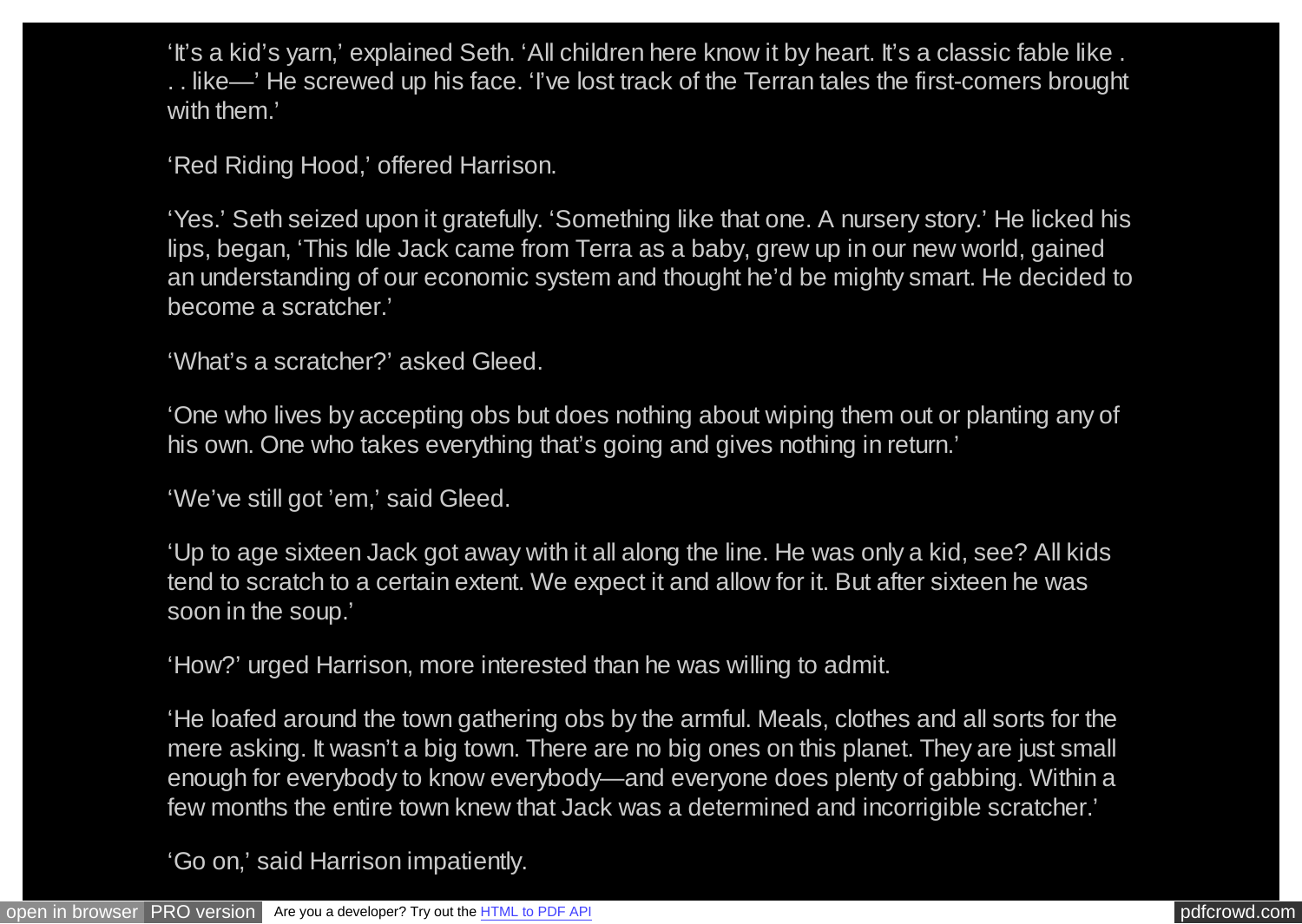'Everything dried up,' responded Seth. 'Wherever Jack went people gave him the, "I won't." He got no meals, no clothes, no company, no entertainment, nothing. He was avoided like a leper. Soon be became terribly hungry, busted into someone's larder one night, treated himself to the first square meal in a week.'

'What did they do about that?'

'Nothing, not a thing.'

'That must have encouraged him some, mustn't it?'

'How could it?' asked Seth with a thin smile. 'It did him no good. Next day his belly was empty again. He was forced to repeat the performance. And the next day. And the next. People then became leery, locked up their stuff and kept watch on it. Circumstances grew harder and harder. They grew so unbearably hard that soon it was a lot easier to leave the town and try another one. So Idle Jack went away.'

'To do the same again,' Harrison prompted.

'With the same results for the same reasons,' Seth threw back at him. 'On he went to a third town, a fourth, a fifth, a twentieth. He was stubborn enough to be witless.'

'But he was getting by,' Harrison insisted. 'Taking all for nothing at the cost of moving around.'

'Oh, no he wasn't. Our towns are small, as I said. And people do plenty of visiting from one to another. In the second town Jack had to risk being seen and talked about by visitors from the first town. In the third town he had to cope with talkers from both the first and second ones. As he went on it became a whole lot worse. In the twentieth he had to chance being condemned by anyone coming from any of the previous nineteen.' Seth leaned forward, said with emphasis, 'He never reached town number twenty-eight.'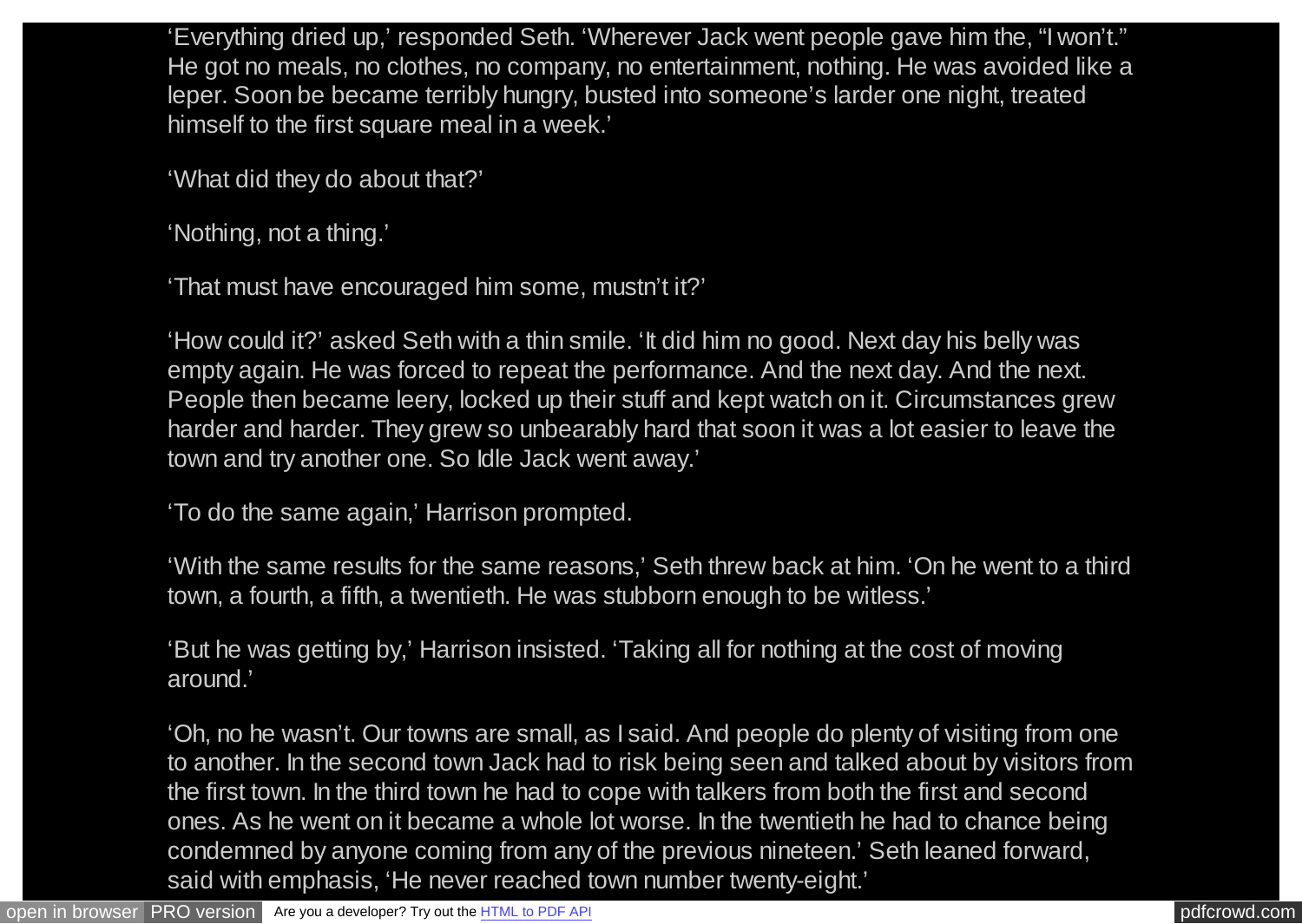#### 'No?'

'He lasted two weeks in number twenty-five, eight days in number twenty-six, one day in twenty- seven. That was almost the end. He knew he'd be recognized the moment he showed his face in number twenty-eight.'

'What did he do then?'

'He took to the open country, tried to live like an animal feeding on roots and wild berries. Then he disappeared-until one day some walkers found him swinging from a tree. His body was emaciated and clad in rags. Loneliness, self-neglect and his own stupidity had combined to kill him. That was Idle Jack, the scratcher. He wasn't twenty years old.'

'On Terra,' remarked Gleed virtuously, 'we don't hang people merely for being shiftless and lazy.'

'Neither do we,' said Seth. 'We give them every encouragement to go hang themselves. And when they do it's good riddance to bad rubbish.' He eyed them shrewdly as he went on, 'But don't let it worry you. Nobody has been driven to such drastic measures in my lifetime, leastways, not that I've heard about. People honour their obs as a matter of economic necessity and not from any sense of duty. Nobody gives orders, nobody pushes anyone around, but there's a kind of compulsion built into the circumstances of this planet's way of life. People play square—or they suffer. Nobody enjoys suffering, not even a numbskull.'

'Yes, I suppose you're right,' agreed Harrison, much exercised in mind.

'You bet I'm right,' Seth assured. 'But what I want to talk to you about is something more important. It's this: what is your real ambition in life?'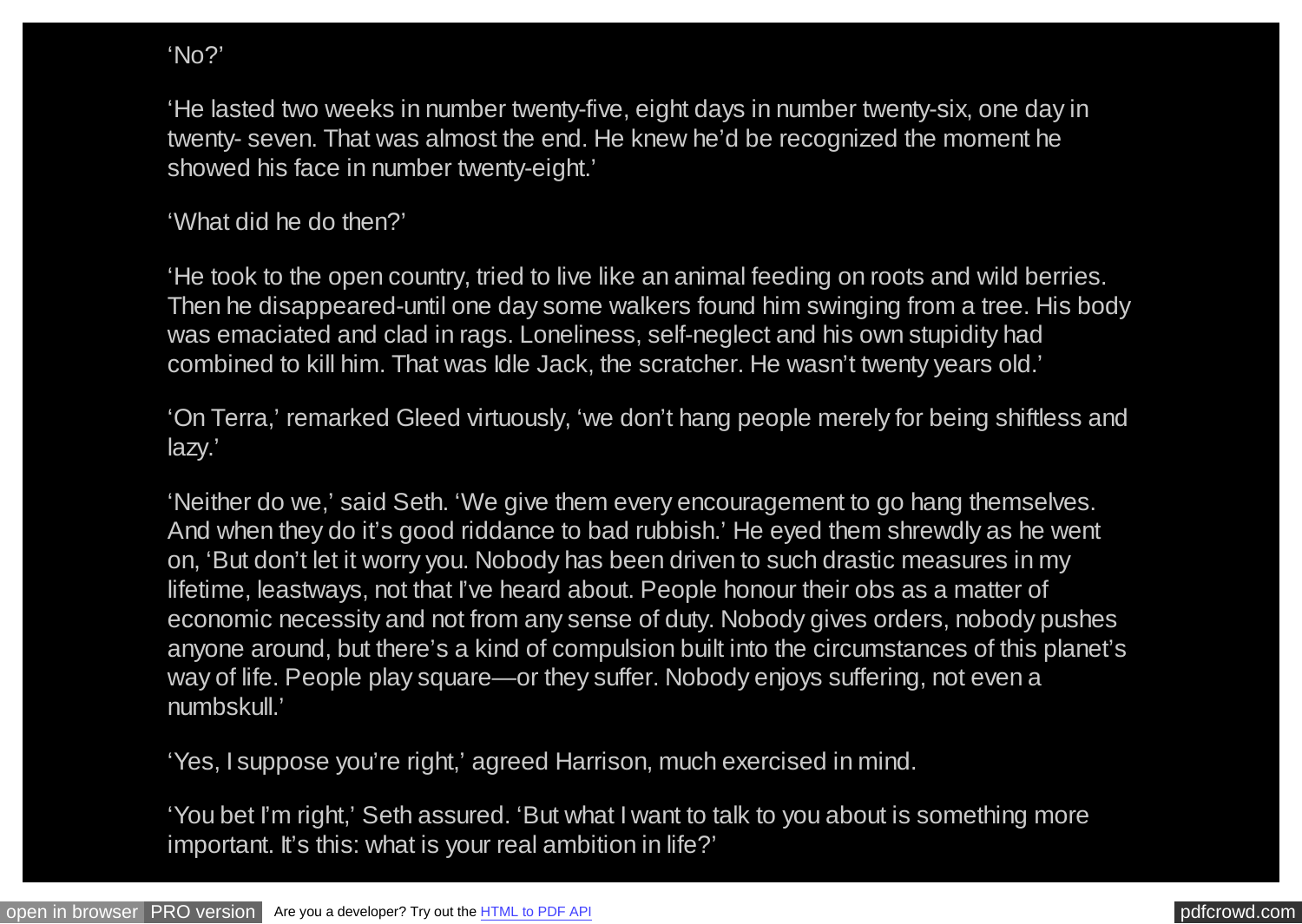Without hesitation, Gleed said, 'To ride the spaceways while remaining in one piece.'

'Same here.' Harrison contributed.

'I guessed that much. You'd not be in the space service if it wasn't your choice. But you can't stay in it for ever. All things come to an end. What then?'

Harrison fidgeted uneasily. 'I don't care to think of it.'

'Some day you'll have to,' Seth pointed out. 'How much longer have you got?'

'Four and a half Earth-years.'

Seth's gaze turned to Gleed.

'Three Earth-years.'

'Not long,' said Seth. 'I didn't expect you'd have much time left. It's a safe bet that any ship penetrating this deeply into space has a crew composed mostly of experienced old-timers getting near to the end of their terms. The practiced hands usually are chosen for the awkward jobs. By the day your boat lands on Terra it will be the end of the trail for many of them, won't it?'

'It will be for me,' admitted Gleed, none too happy at the thought of it.

'Time, time, the older you get the faster it goes. Yet when you leave the service you'll still be comparatively young.' He put on a faint, taunting smile. 'I suppose you'll buy yourself a private space- vessel and continue to roam the cosmos on your own?'

'Don't talk silly.' snapped Gleed. 'A Moon-boat is the best a very rich man could afford. Puttering to and fro between a satellite and its primary is no fun when you're used to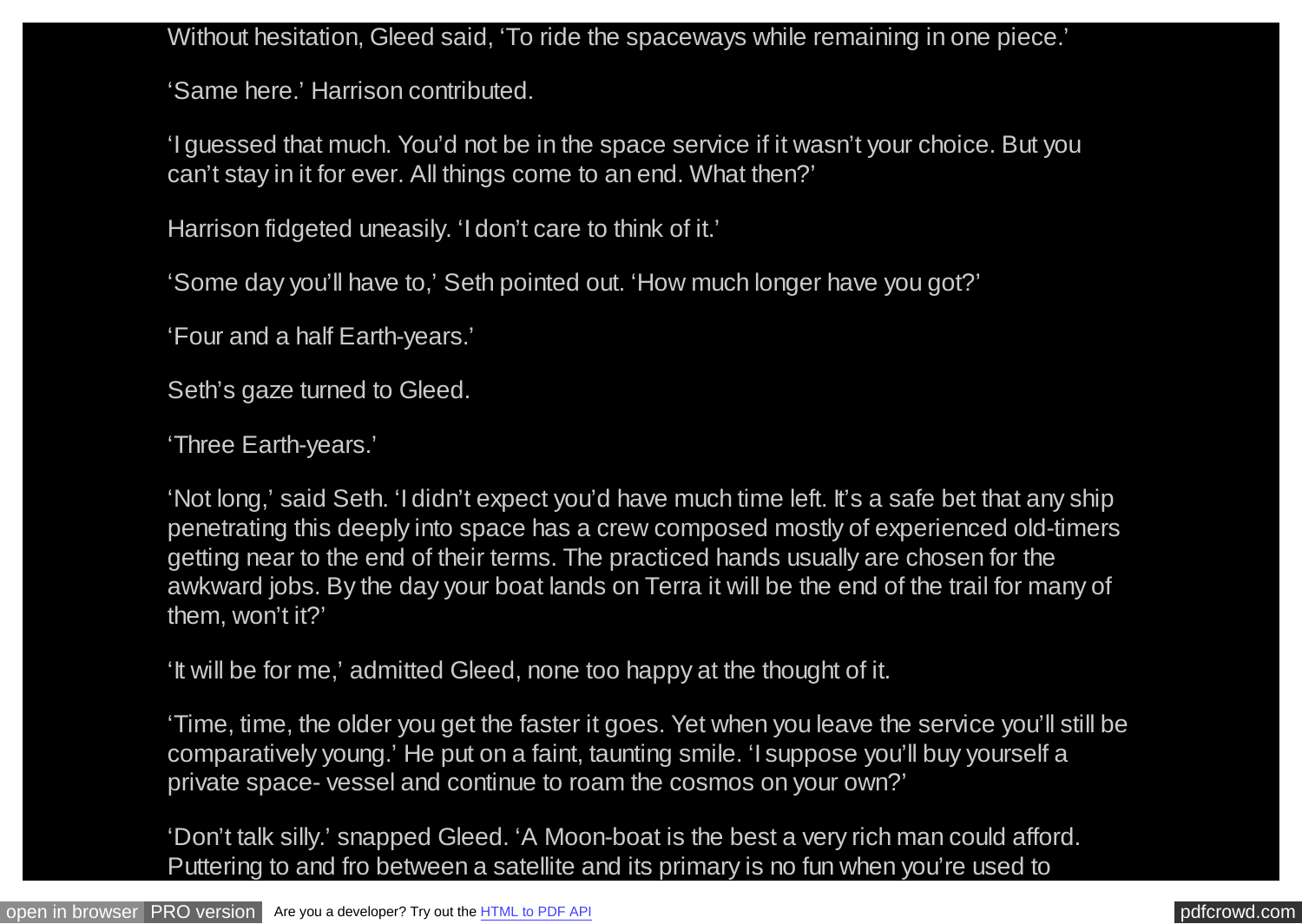Blieder-zips across the galaxy. The smallest space-going craft is far beyond reach of the wealthiest. Only governments can foot the bill for them.'

'By "governments" you mean communities?'

'In a way.'

'Well, then, what are you going to treat yourself to when your space-roaming days are over?'

'I'm not like Big Ears here.' Gleed jerked an indicative thumb at Harrison. 'I'm a trooper and not a technician. So my choice will be limited by my lack of qualifications.' He scratched his head and looked wistful. 'I was born and brought up on a farm. I still know a good deal about farming. So I think I'd like to get a small one of my own and settle down.'

'Think you'll manage to do it?' asked Seth, watching him intently.

'On Falder or Hygeia or Norton's Pink Heaven or some other planet. But not on Terra. My savings won't extend to that. I couldn't find half enough to meet Earth costs.'

'Meaning you can't pile up sufficient obs?'

'I can't,' agreed Gleed lugubriously. 'Not even if I save until I've got a white beard four feet long.'

'So that is Terra's reward for a long, long spell of faithful service—forego your heart's desire or get out?'

'Shut up!'

# 'I won't,' said Seth. 'Why do you think four million Gands came here, Doukhobors and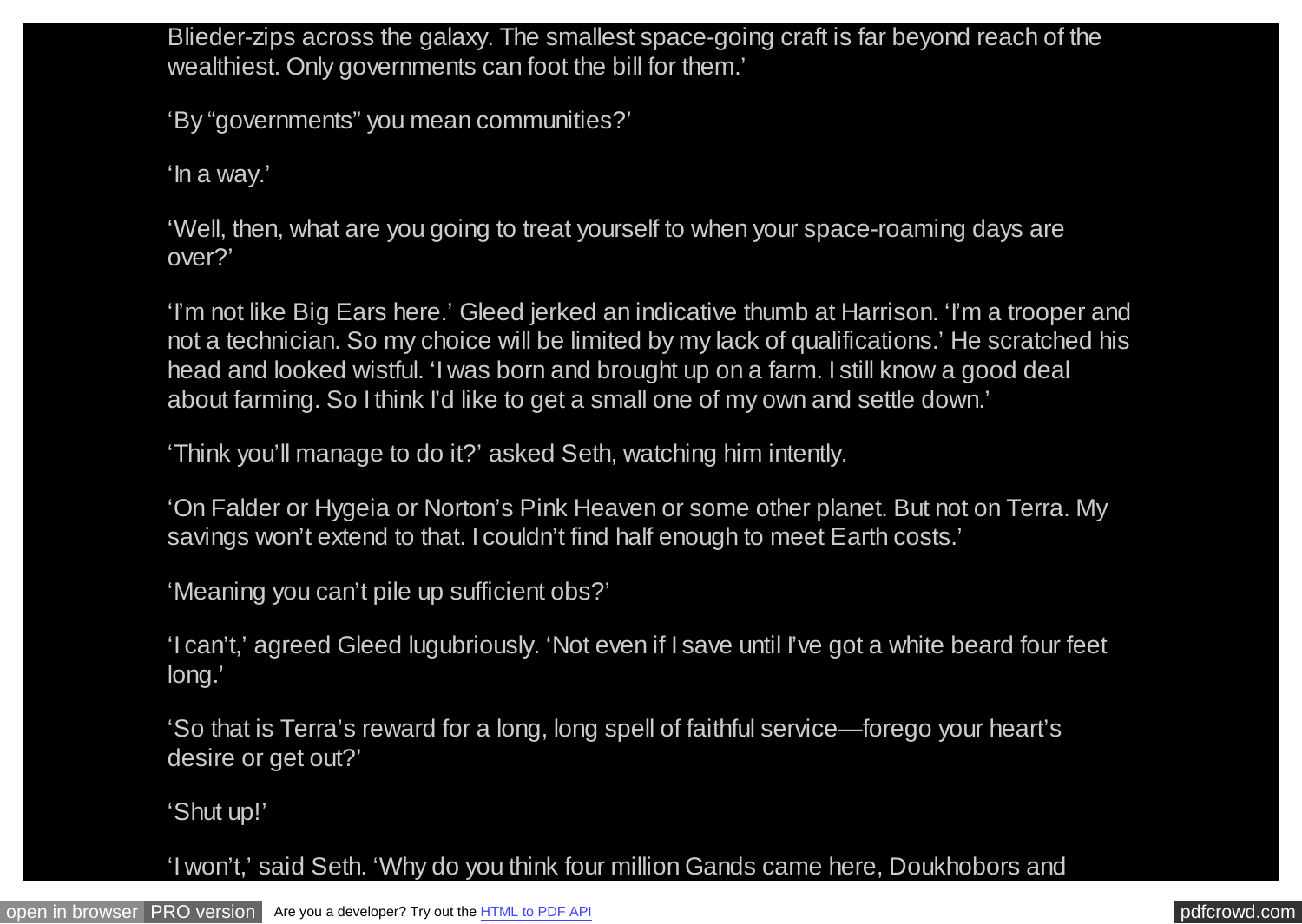Naturists to Hygeia, Quakers and others to all their selected haunts? Because Terra's reward for good citizenship has always been a peremptory order to knuckle down or get out. So we got out.'





The battleship's caller-system bawled imperatively, 'Fanshaw, Folsom, Fuller, Carson, Gleed, Gregory, Haines, Harrison, Hope—' and so on down through the alphabet.

A steady trickle of men flowed along the passages, catwalks and alleyways toward the forward chartroom. They gathered outside it in small clusters, chattering in undertones and sending odd scraps of conversation echoing down the corridor.

'Wouldn't say anything to us but, "Myob!" We became sick and tired of it after a while.'

'You should have split up, like we did. That show-place on the outskirts just doesn't know what a Terran looks like. I walked in and took a seat with no trouble at all.'

'If ten of you stick together, all in the same uniform, you must expect to be identified on sight. That and your depraved faces is a complete giveaway.'

'Did you hear about Meakin? He mended a leaky roof, chose a bottle of double-dith in payment and mopped the lot. He was dead flat when we found him. Snoring like a hog. Had to be carried back.'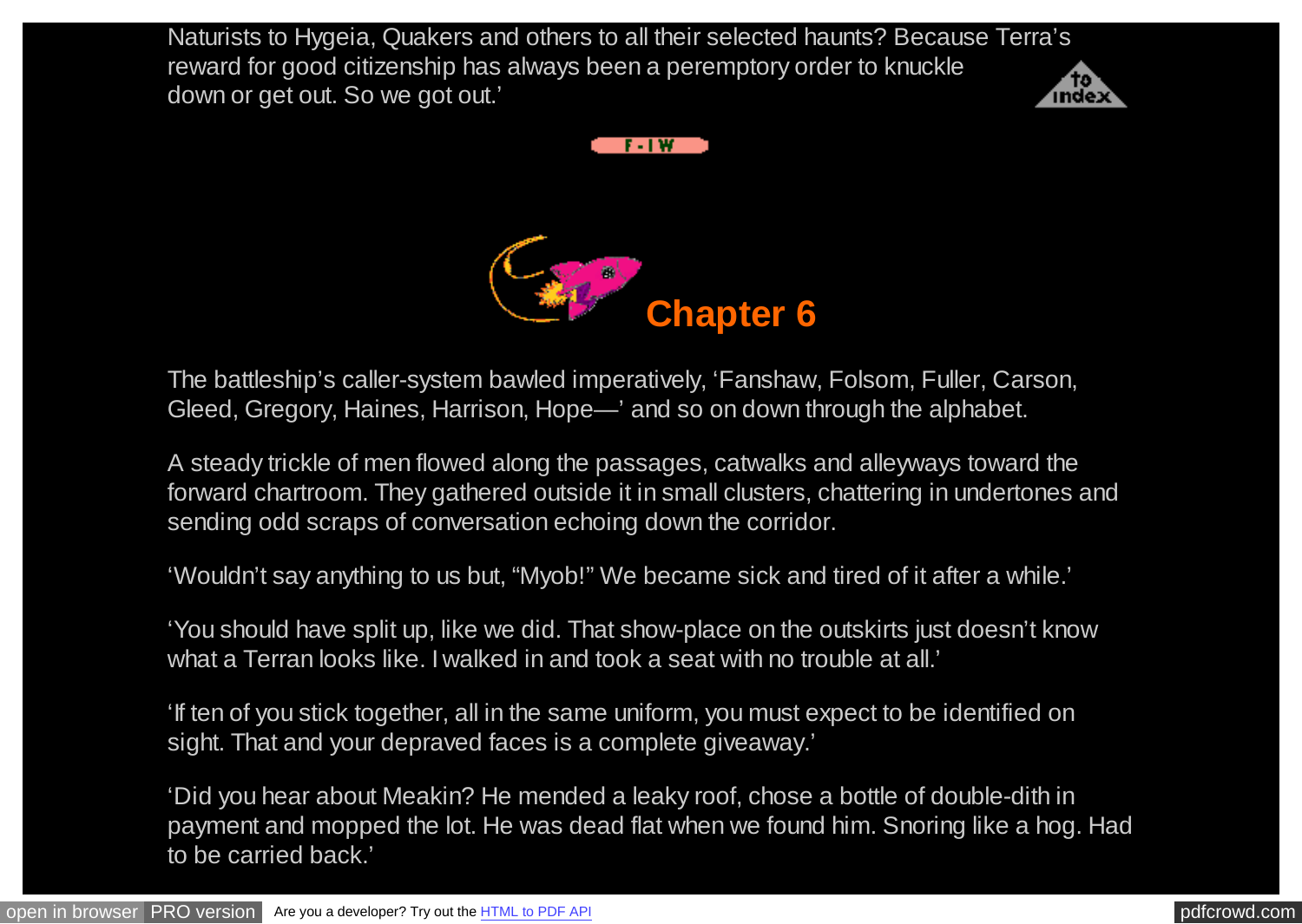'Some guys have all the luck. We got the brush-off wherever we showed our faces. Man, it was wearing.'

'You should have separated, like I said.'

'Half the mess must still be lying in the gutter—they haven't turned up yet.'

'Grayder will be hopping mad. He'd have stopped this morning's second quota if he'd known in time.'

'When my turn comes the technique will be to get down that gangway and run like hell before they've a chance to call me back.'

'Sammy, you'll be mighty lucky if you get a turn.' Every now and again First Mate Morgan stuck his head out of the chartroom doorway and yelled a name already voiced on the caller. Frequently there was no response.

'Harrison!' he bawled.

With a puzzled expression, Harrison went inside. Captain Grayder was there seated behind his desk and gazing moodily at a list lying before him. Colonel Shelton was stiff and erect to one side with Major Hame slightly behind. Both wore the pained look of those tolerating a bad smell while a half-witted plumber searches in vain for the leak.

In front of the desk the Ambassador was tramping steadily to and fro, muttering deep down in his chins. 'Barely five days and already the rot has set in.' He halted as Harrison entered, fired off sharply, 'So it's you, Mister. When did you return from leave?'

'The evening before last, sir.'

'Ahead of time, eh? That's curious. Did you get a puncture or something?'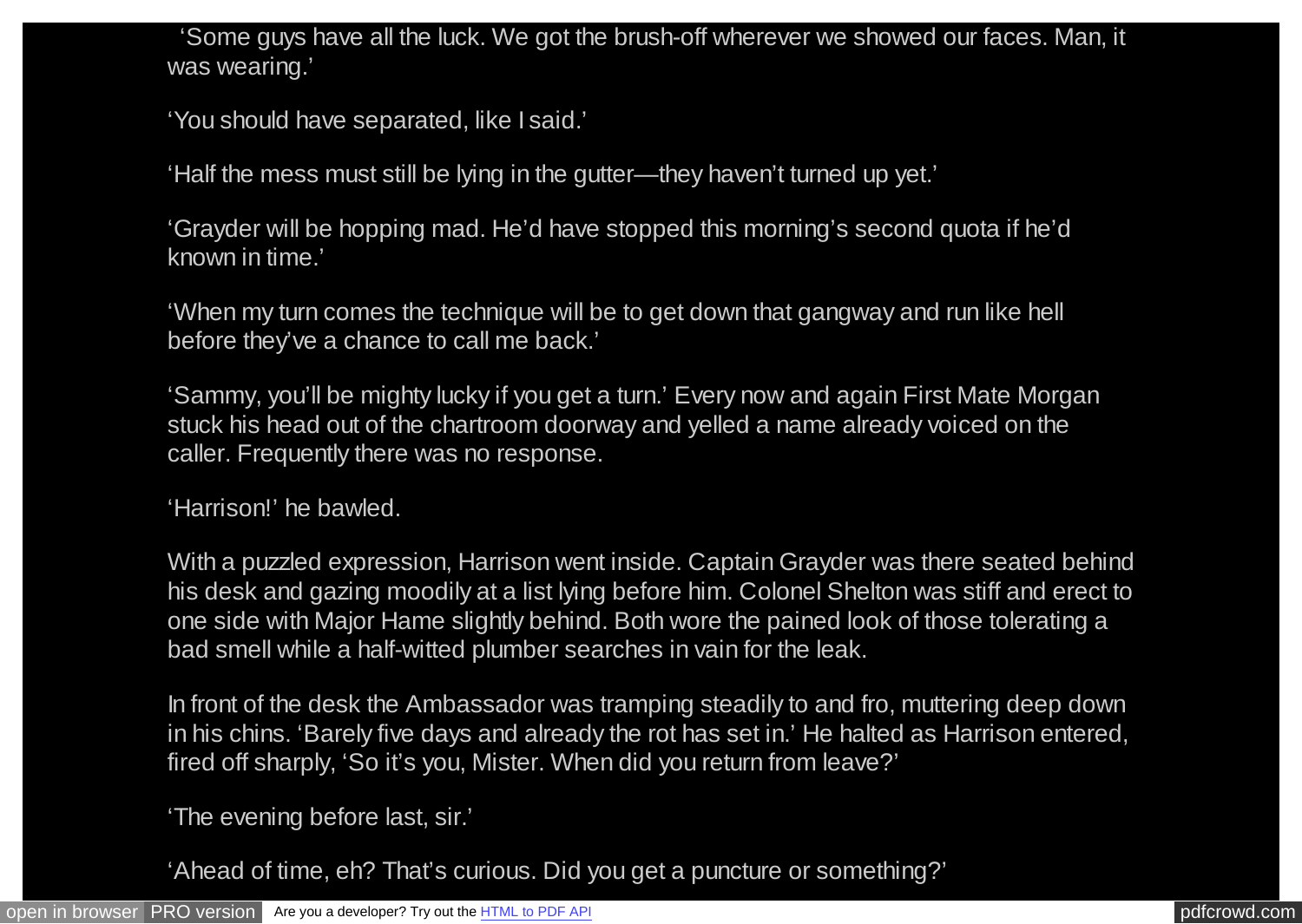'No sir. I didn't take my bicycle with me.'

'Which is just as well,' approved the Ambassador. 'If you had done so you'd now be a thousand miles away and still pushing hard.'

'Why, sir?'

'Why? He asks me why! That is precisely what I want to know—*why*?' He fumed a bit, then inquired, 'Did you visit this town by yourself or in company?'

'I went with Sergeant Gleed, sir.'

'Call him,' ordered the Ambassador, looking at Morgan.

Opening the door, Morgan shouted, 'Gleed! Gleed!'

No answer.

He tried again, without result. Once more they put it over the caller-system. The name resounded all over the ship from nose to tail. Sergeant Gleed refused to be among those present.

'Has he signed in?'

Grayder consulted his list. 'Yes. In early. Twenty-four hours ahead of time. He may have sneaked out again with the second liberty quota this morning and omitted to put it in the book. That's a double crime.'

'If he's not on the ship he's off the ship, crime or no crime.'

'Yes, Your Excellency.' Grayder registered slight weariness.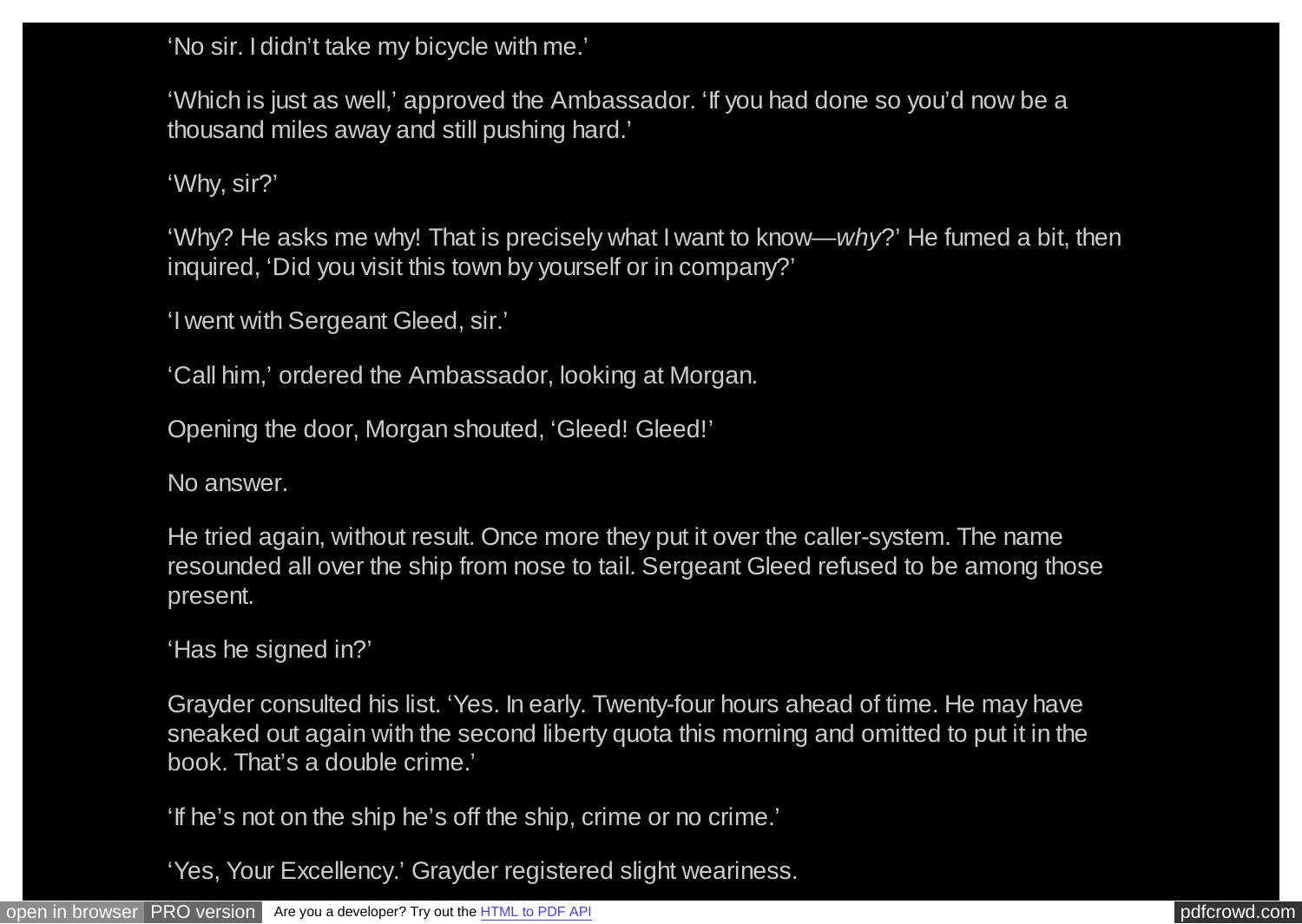'GLEED!' howled Morgan outside the door. A moment later he poked his head within and said, 'Your Excellency, one of the men tells me that Sergeant Gleed cannot be aboard because he saw him in town an hour ago.'

'Send him in.' The Ambassador made an impatient gesture at Harrison. 'Stay where you are, Mister, and keep those confounded ears from flapping. I've not finished with you yet.'

A tall, gangling grease-monkey came in, blinked around obviously awed by the assembly of top brass.

'What do you know about Sergeant Gleed?' demanded the Ambassador.

The other nervously licked his lips, sorry that he had mentioned the missing man. 'It's like this, your honour,—'

'Call me "sir.".'

'Yes, your honour.' More disconcerted blinking. 'I went out with the second party early this morning but came back a short time ago because my stomach was acting up. On the way here I saw Sergeant Gleed and spoke to him.'

'Where?'

'In town, your honour, sir. He was sitting in one of those big, long-distance coaches. I thought it a bit queer.'

'Get down to the roots of it, man! What did he tell you, if anything?'

'Not much, sir, your honour. He seemed pretty chipper about something. Mentioned a young widow struggling to look after two hundred acres. Someone had told him about her and he thought he'd take a peek.' He hesitated, backed off warily and finished, 'He also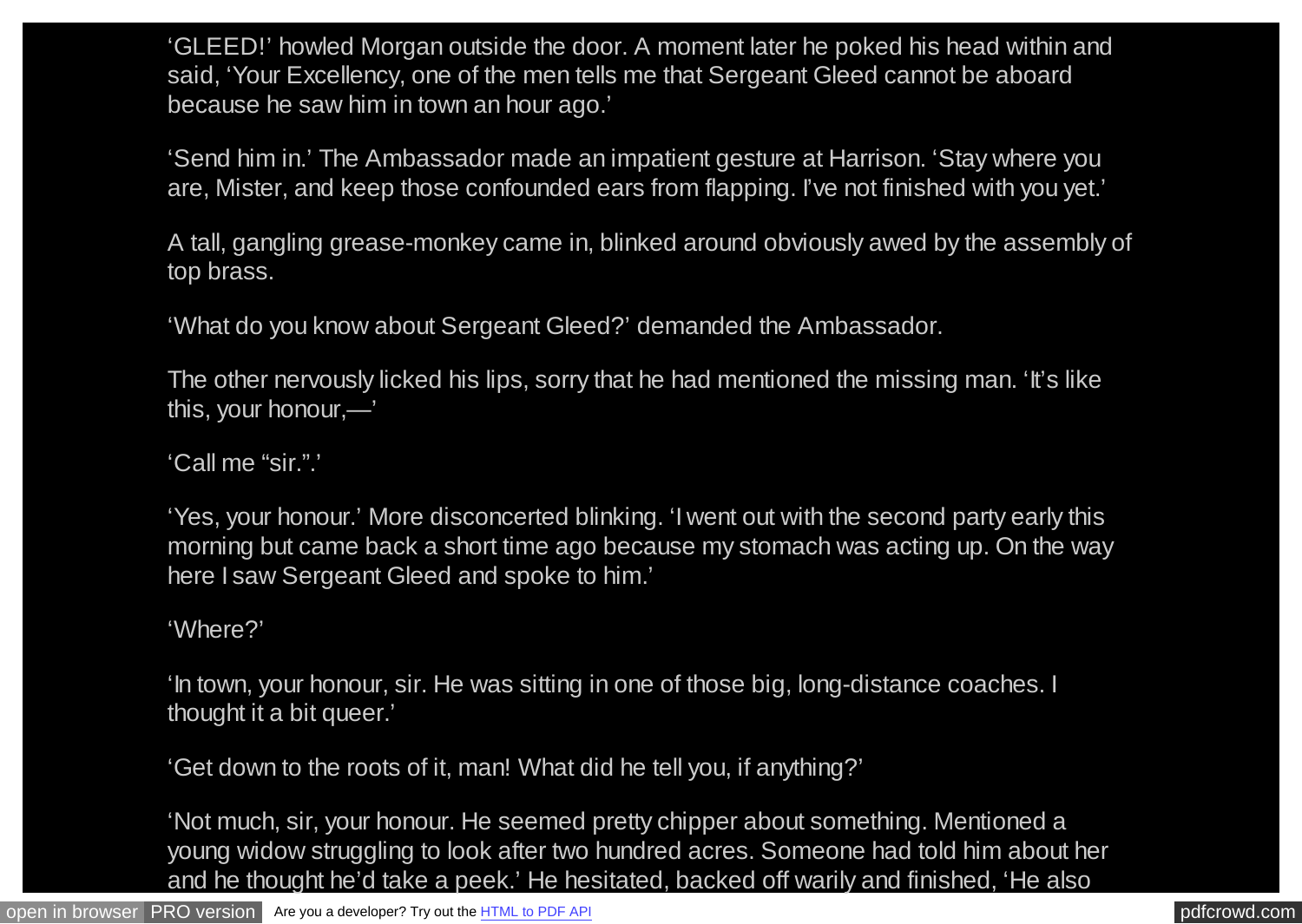#### said that I'd see him in irons or never.'

'One of your men,' said the Ambassador to Shelton. 'A hardened space-trooper, allegedly experienced, loyal and well-disciplined. One with long service, three stripes and a pension to lose.' His attention returned to the informant. 'Did he say exactly where he was going?'

'No, sir, your. . . uh. I asked him but he grinned like an ape and said, "Myob!" So I came back to the ship.'

'All right. You may go.' The Ambassador watched the other depart then continued with Harrison.

'You were one of that first quota?'

'Yes, sir.'

'Let me tell you something, Mister. Over four hundred men went out. About two hundred have returned. Forty of those were in various stages of alcoholic turpitude. Ten of them are locked in the brig yelling, "I won't" in steady chorus. Doubtless they'll continue to scream it until they've sobered up.'

He stared at Harrison as if holding that worthy personally responsible for the mess, then went on, 'There is something paradoxical about this situation. I can understand the drunks. There are always a few morons who blow their tops first day on land. But of the two hundred who have condescended to come back about half returned before time, the same as you did. Their reasons were identical: the town was unfriendly, everyone treated them like ghosts until they'd had enough.'

Harrison made no comment.

'So we have two diametrically opposed reactions,' the Ambassador complained. 'One lot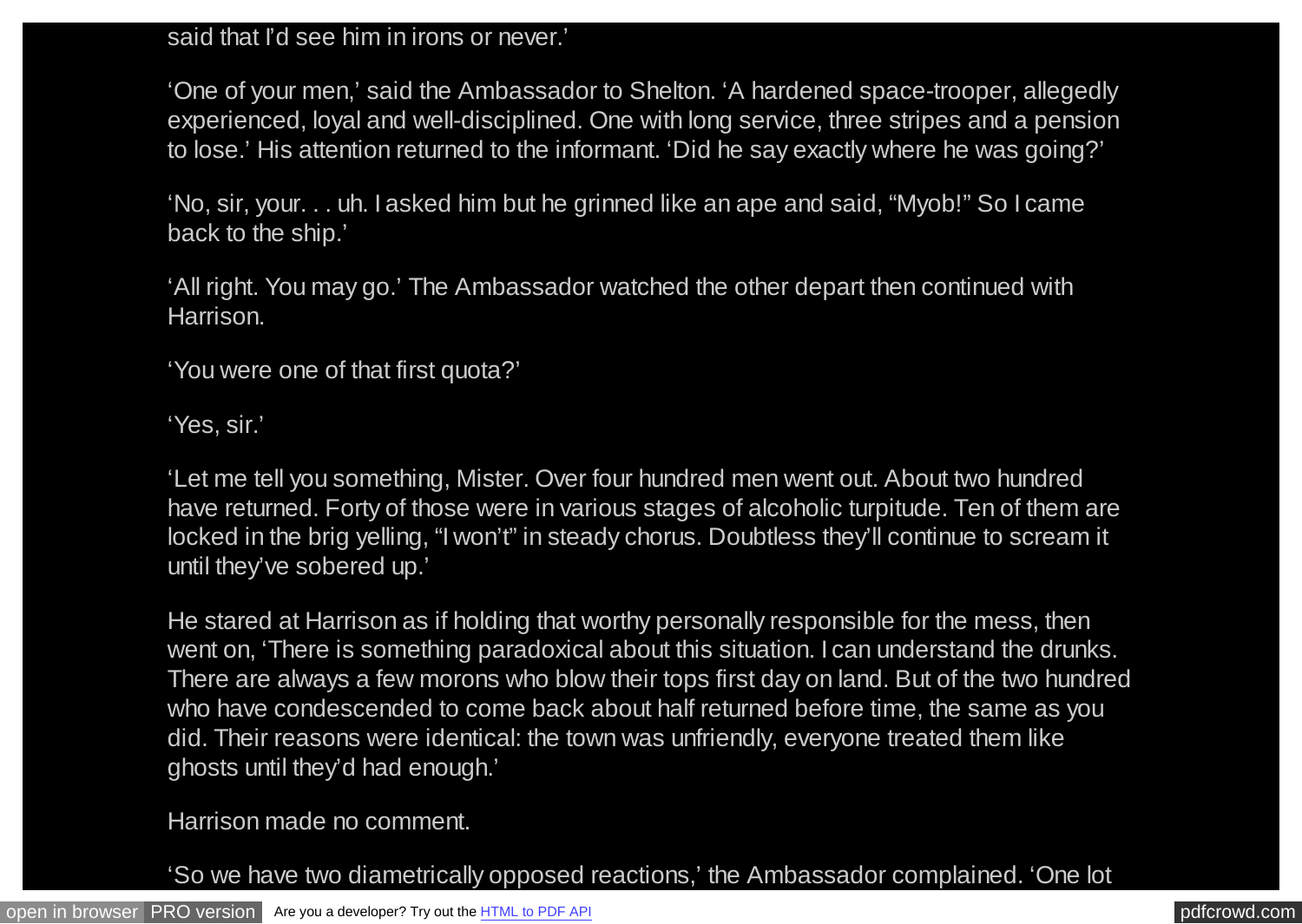of men say the place stinks so much they'd far rather be back on the ship. Another lot finds the town so hospitable that either they get filled to the gills with some horrible muck called double-dith or they stay sober and desert the service. I want an explanation. There has to be one somewhere. You've been twice in this town. What can you tell us?'

Carefully, Harrison said, 'It all depends upon whether or not one is immediately recognizable as a Terran. Also on whether you happen to make contact with Gands who'd rather convert you than give you the brush-off.' He pondered a few seconds, added, 'Uniforms are a bad factor. The Gands seem to hate the sight of them.'

'You mean they're allergic to uniforms?'

'Yes, sir.'

'Any idea why?'

'I couldn't say for certain, sir. I don't know enough about them yet. As a guess, 1 think they may have been taught to associate uniforms with the Terran regime from which their ancestors escaped.'

'Escaped? Nonsense!' exclaimed the Ambassador. 'They grabbed the benefit of Terran inventions, Terran techniques, and Terran manufacturing ability to go someplace where they'd have more elbow- room.' He gave Harrison the sour eye. 'Don't any of them wear uniforms?'

'Not that I could recognize as such. They seem to take pleasure in expressing their individual personalities by wearing anything from pigtails to pink boots; oddity in attire is the norm among the Gands. To them, uniformity is the real oddity—they think it's submissive and degrading.'

'You refer to them as Gands. From where did they get that name?'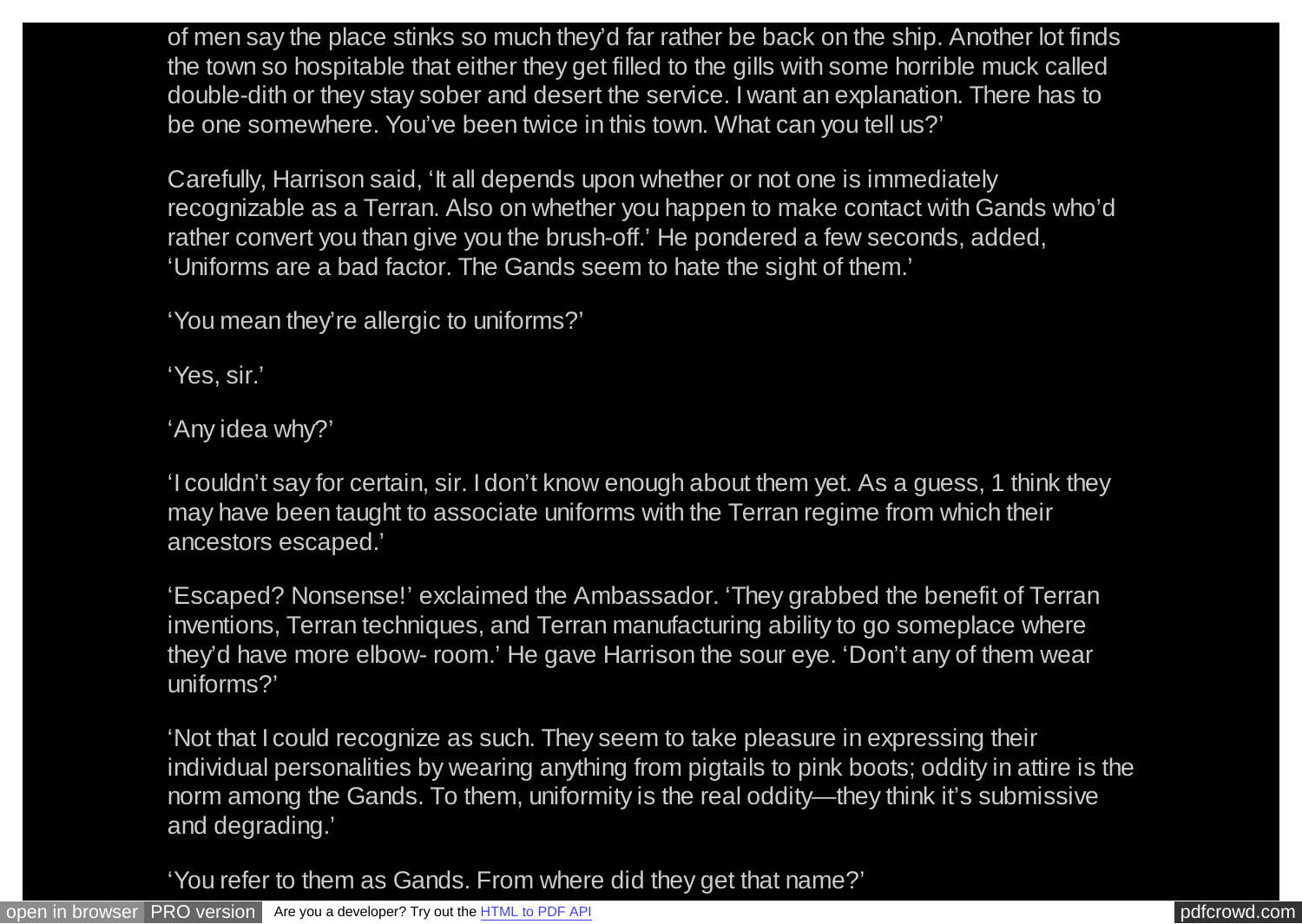Harrison told him, thinking back to Elissa and her explanation. In his mind's eye he could see her now. And Seth's place with its inviting tables and steam rising behind the counter and mouth-watering smells oozing from the background. Now that he came to visualize the scene again it appeared to embody a subtle, elusive but essential something that the ship had never possessed.

'And this person,' he concluded, 'invented what they call The Weapon.'

'H'm-m-m! And they say he was a Terran, eh? What did he look like? Did you see a photograph or statue?'

'They don't erect statues, sir. They don't consider that any person is more important than any other.'

'Bunkum!' snapped the Ambassador, instinctively rejecting that viewpoint. 'Did it occur to you to gather any revealing details about him or, at least, find out at what period in history this wonderful weapon first appeared?'

'No, sir,' confessed Harrison. 'I didn't think it important.'

'You wouldn't. Some of you men are too slow to catch a Callistrian sloth wandering in its sleep. I don't criticize your abilities as spacemen but as intelligence-agents you're a dead loss.'

'I'm sorry, sir,' said Harrison.

*Sorry? You louse!* whispered something deep within his own mind. *Why should you be sorry? He's only a pompous fat man who couldn't cancel an ob if he tried. He's no better than you. Those raw boys prancing around on Hygeia would maintain that he's not as good as you because he's got a pot-belly. Yet you keep staring at his pot-belly and*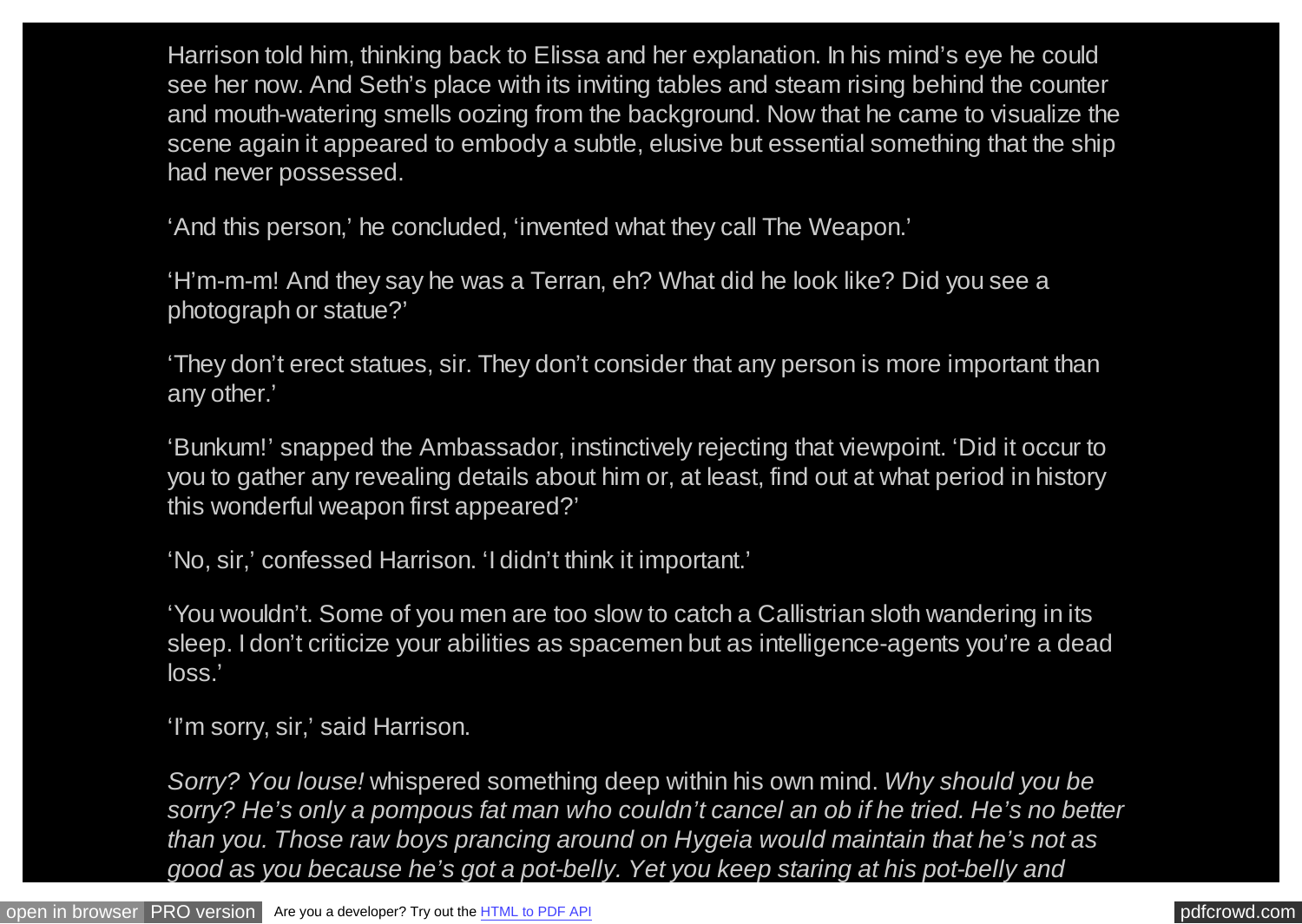*saying, 'Sir 'and, 'I'm sorry.' If he tried to ride your bike he'd fall off before he'd gone ten yards. He's just another Terran freak. Go spit in his eye and say, I won't! 'You're not scared, are you?*

'No!' announced Harrison, loudly and emphatically.

Captain Grayder glanced up in surprise. 'If you're going to start answering questions before they've been asked, you'd better see the medic. Or have we a telepath on board?'

'I was thinking,' Harrison said.

'I approve of that,' put in the Ambassador. He lugged a couple of huge tomes off the wallshelves, began to thumb rapidly through them. 'Do plenty of thinking whenever you've the chance and it will become a habit. It will get easier and easier in time until eventually a day may come when it can be performed without great pain.'

Shoving the books back, be pulled out two more, spoke to Major Hame who happened to be at his elbow. 'Don't pose there glassy-eyed like a relic propped up in a military museum. Lend a hand with this mountain of knowledge. I want Gandhi, anywhere from four hundred to a thousand Earth-years ago.'

Hame came to life, started dragging out books and searching through them. So did Colonel Shelton. Grayder remained at his deck and continued to mourn the missing.

'Ah, here it is, nearly six hundred years back.' The Ambassador ran a plump finger along the printed lines. 'Gandhi, sometimes called Bapu, or Father. Citizen of Hindi. Politicophilosopher. Opposed authority by means of an ingenious system called Civil Disobedience. Last remnants disappeared with the Great Explosion but may still persist on some planet out of contact.'

'Evidently it does,' commented Grayder dryly.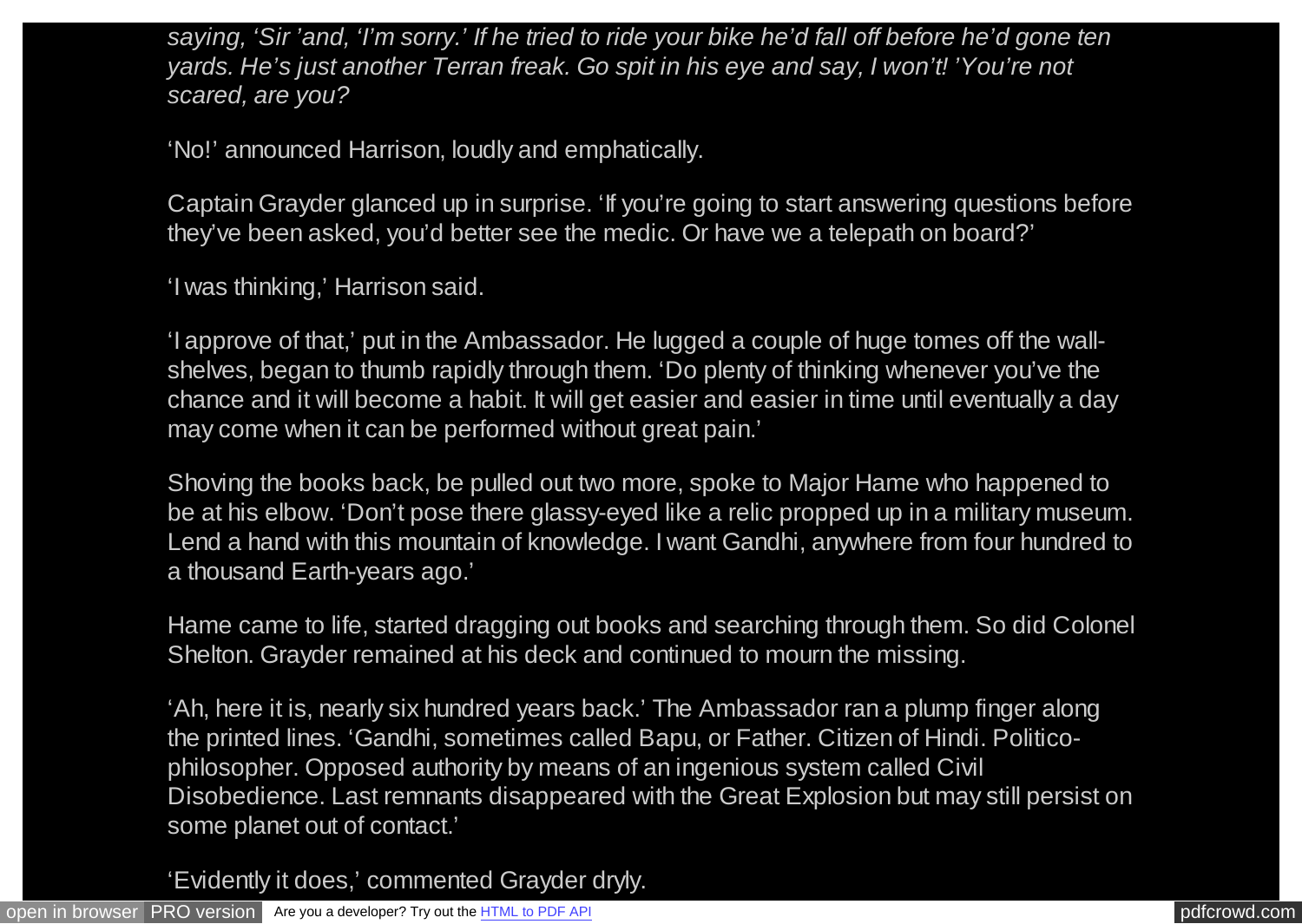'Civil disobedience,' repeated the Ambassador, screwing up his eyes. He had the air of trying to study something turned upside-down and inside-out. 'They can't make that a social basis. It just won't work.'

'It does work,' asserted Harrison, forgetting to put in the sir.

'Are you contradicting me, Mister?'

'I'm stating a fact.'

'Your Excellency,' put in Grayder, 'I suggest—'

'Leave this to me.' His colour deepening, the Ambassador waved him away. His gaze remained angrily on Harrison. 'You are very far from being an expert upon socio-economic problems. Get that into your head, Mister. Anyone of your calibre can be fooled by superficial appearances.'

'It works,' persisted Harrison, finding cause to marvel at his own stubbornness.

'So does your damnfool bicycle. You've a bicycle mentality.' Something snapped and a voice remarkably like his own said, 'Nuts!' Astounded by this phenomenon, Harrison waggled his ears.

'What was that, Mister?'

'Nuts!' he repeated, feeling that what has been done cannot be undone.

Beating the purpling Ambassador to the draw, Grayder stood up, his expression severe, and exercized his own authority.

'Regardless of further leave-quotas, if any, you are confined to the ship. Now get out!'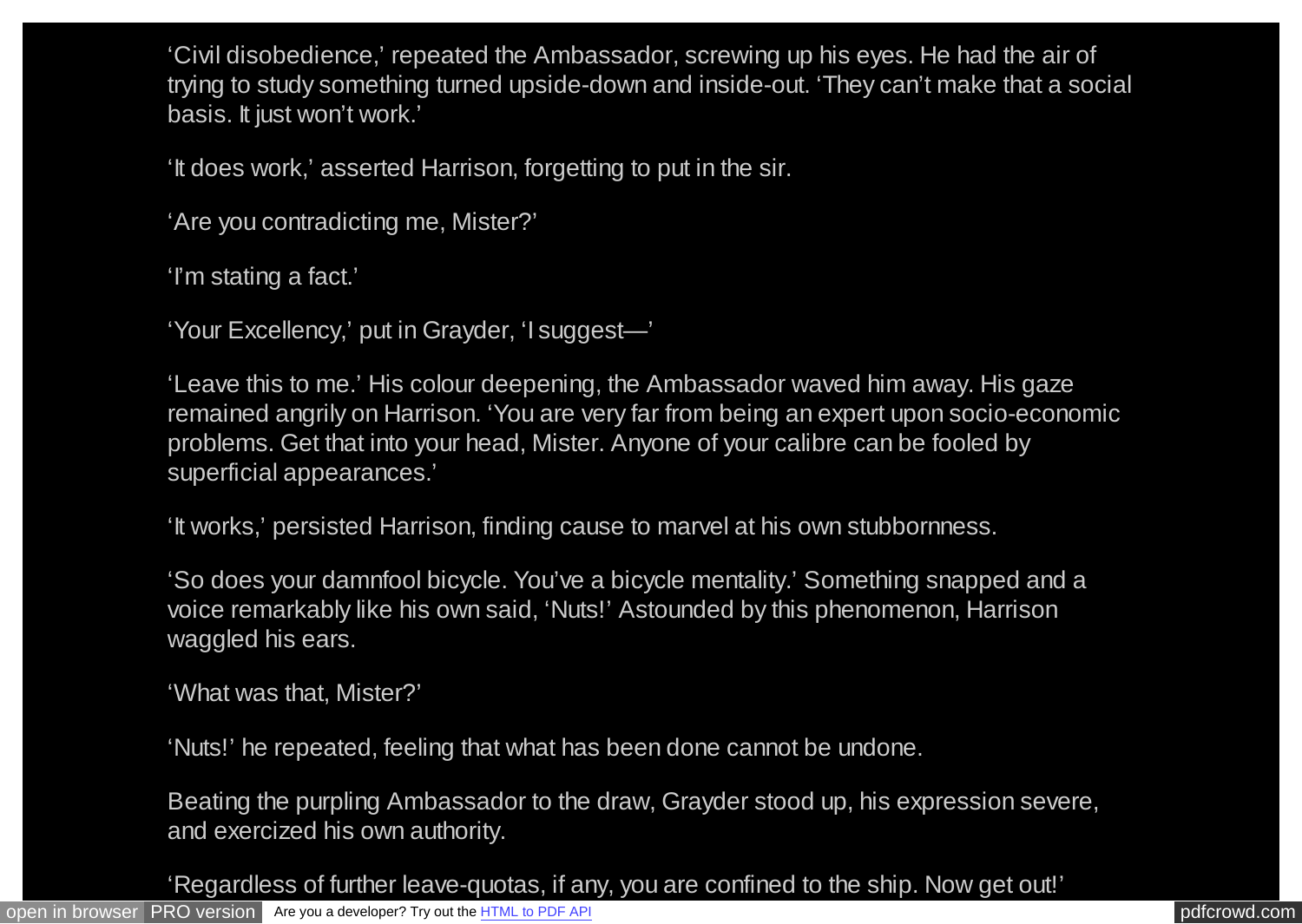Harrison departed, his mind in a whirl but his soul strangely satisfied. Outside, First Mate Morgan glowered at him.

'How long d'you think it's going to take me to work through this list of names when guys like you squat in there for a week?' He grunted with ire, cupped hands around his mouth and bellowed, 'Hope! Hope!'

No reply.

'Hope's been abandoned,' informed Trooper Kinvig. 'That's really funny,' sneered Morgan. 'Look at me rolling all over the deck.' He cupped hands again and tried the next name. 'Hyland! Hyland!'

No response.

Four more days, long, tedious, dragging ones. That made nine in all since the battleship formed the rut in which it was still sitting.

There was trouble on board. Put off repeatedly, the third and fourth leave-quotas were becoming impatient, irritable.

'Morgan showed him the third roster again this morning. Same result. Grayder was forced to admit that this world cannot be defined as hostile and that we're legally entitled to run free.'

'Well, why the blazes doesn't he keep to the book? The Space Committee could crucify him for ignoring it.'

'Same excuse. He says he's not denying leave, he's merely postponing it. That's a crafty evasion, isn't it? He says he'll allow us to go out immediately the missing men come back.'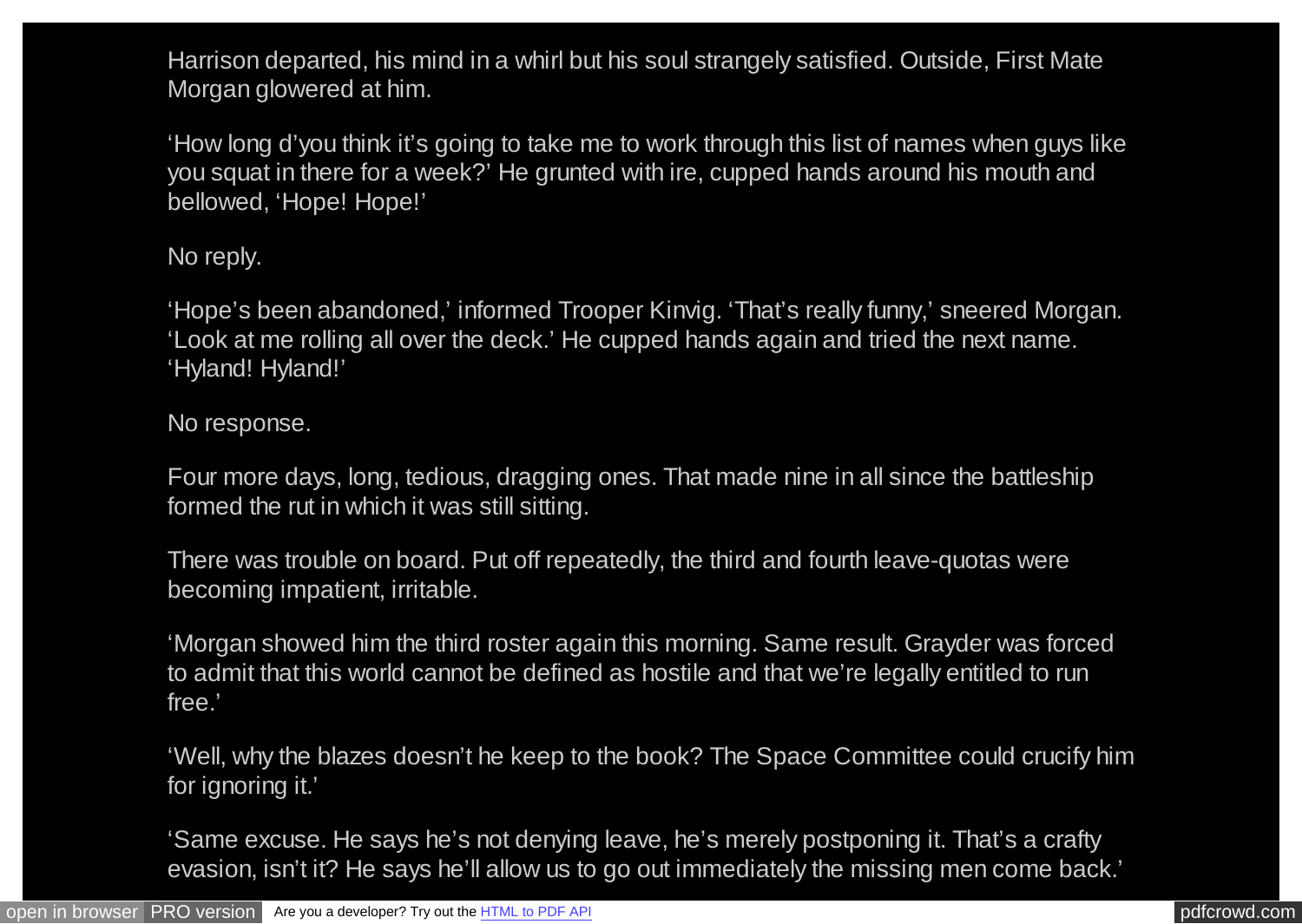'That might be never. Darn him, he's using them as a pretext to gyp me out of my liberty.'

It was a powerful and legitimate complaint. Weeks, months, years of close confinement in a constantly vibrating metal bottle, no matter how big and comfortable, demands ultimate release. Men need fresh air, the good earth, the broad, clear-cut horizon, bulk-food, feminine companionship, new faces.

'He would ram home the stopper just when we've learned the best way to get around. Civilian clothes and behave like Gands, that's the secret. Even the first-quota boys are ready for another try.'

'Grayder daren't take the risk. He's lost too many men already. One more quota cut in half and he won't have sufficient crew to lift the ship and take it home. We'd be stuck here for keeps. How'd you like that, freak?'

'I wouldn't grieve.'

'He could train the bureaucrats to run the ship. It's high time those myopic bums did some honest work.'

'That would take three years. Your training lasted three years, didn't it?'

Harrison came along holding a small envelope. Three of them picked on him at sight.

'Look who sauced His Loftiness and got confined to ship—same as us.'

'That's what I like about it,' observed Harrison. 'Better to be fastened down for something than for nothing.'

'It won't be for much longer, you'll see! We're not going to hang around bellyaching for ever. Mighty soon we'll do something.'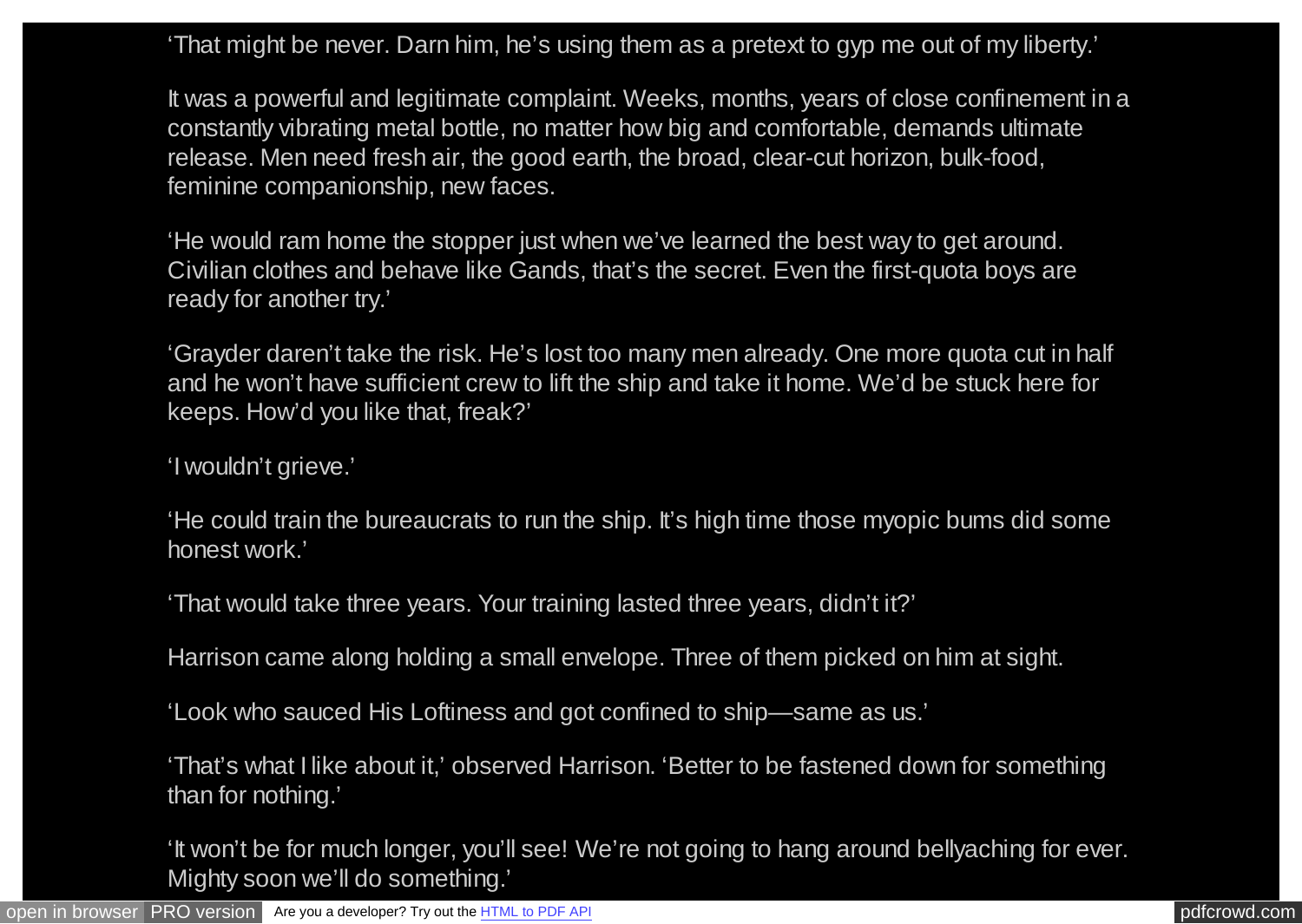# 'Such as what?'

'We're thinking it over,' evaded the other, not liking to be taken up so quickly. He noticed the envelope. 'What's that you've got there?—the morning mail?'

'Exactly that,' Harrison agreed.

'Have it your own way. I wasn't being nosey. I thought perhaps you'd got some more written orders. You engineers usually pick up the paper-stuff first.'

'It is mail,' said Harrison.

'Don't be daft. Nobody receives letters in this part of the cosmos.'

'I do.'

'Well, how did you get that one?'

'Worrall brought it in from town a few minutes ago. A friend of mine gave him dinner and let him bring the letter to wipe out the ob.' He pulled a large ear and smirked at them. 'Influence, that's what you boys need.'

Showing annoyance, one demanded, 'What's Worrall doing off the boat? Is he privileged?'

'In a way. He's married and has three kids.'

'So what?'

'The Ambassador figures that some people can be trusted more than others. They're not as likely to disappear, having too much to lose. So a few have been sorted out and sent into town to seek information about the missing ones.'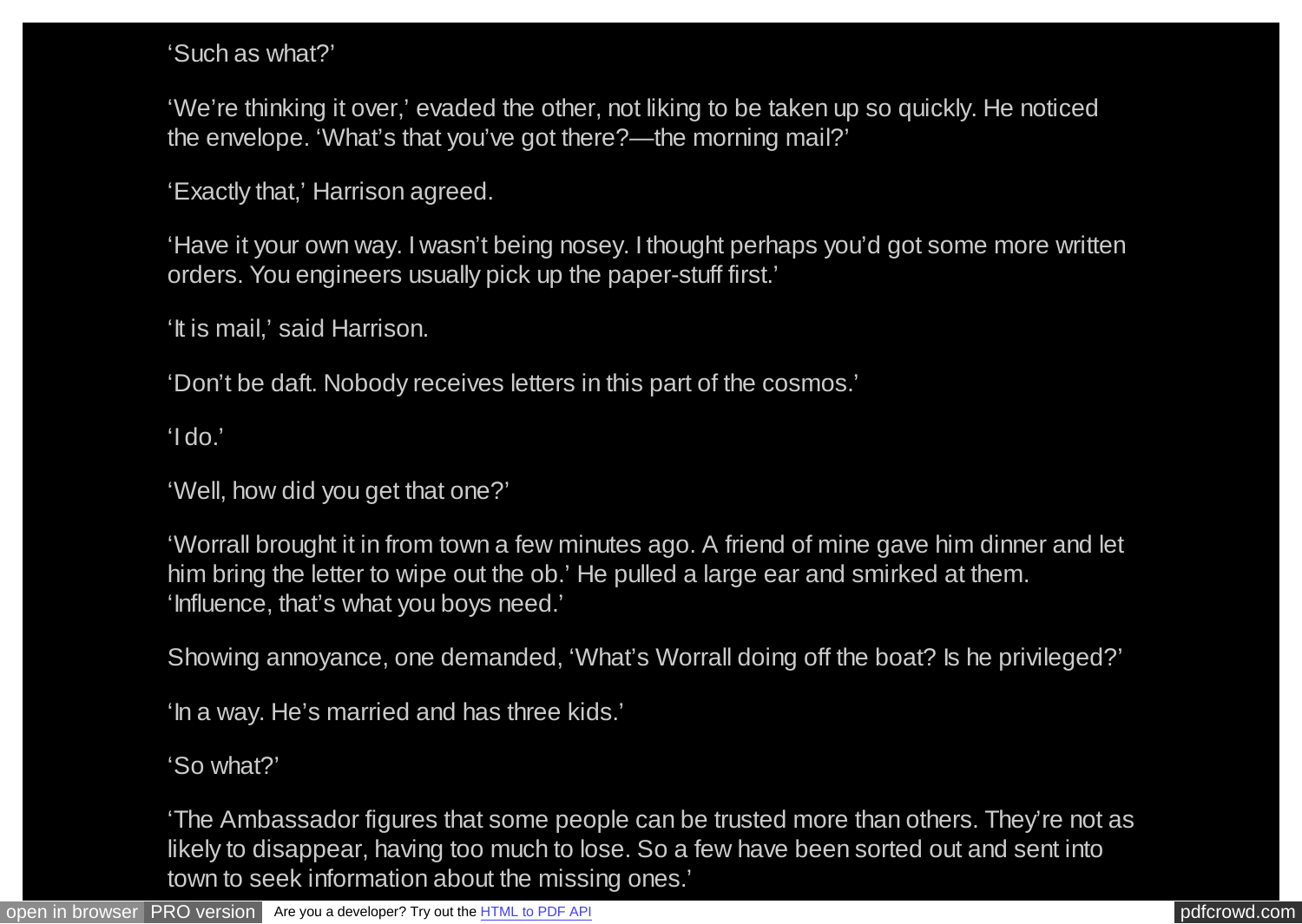'Have they found out anything?'

'Not much. Worrall says the quest is sheer waste of time. He traced a few of our men here and there, tried to persuade them to return but each said, "I won't." The Gands all said, "Myob!" And that was that.'

'There must be something in this Gand business,' said one of them thoughtfully. 'I'd give a lot to look into it for myself.'

'That's what Grayder is afraid of.'

'We'll give him more than that to worry about if he doesn't become reasonable pretty soon. Our patience is evaporating fast.'

'Mutinous talk,' Harrison reproved. He shook his head and displayed great sorrow. 'You fellows shock me.'

Continuing along the corridor, he reached his tiny cabin, fingered the envelope in pleased anticipation. The writing inside might be feminine. He hoped so. Tearing it open, he had a look. It wasn't.

Signed by Gleed, the missive said, 'Never mind where I am or what I'm doing—this note might get into the wrong hands. All I'll tell you is that I expect to be fixed up topnotch providing I wait a decent interval to improve acquaintance. The rest of this directly concerns you.'

'Huh?' He lay back on his bunk and held the letter nearer the light. 'I found a little fat guy running an empty shop. He does nothing but sit there waiting. Next, I learned that he has established possession by occupation of the premises. He's doing it on behalf of a factory that makes two-ball rollers, you know, those fan-driven motor-bikes. They want someone to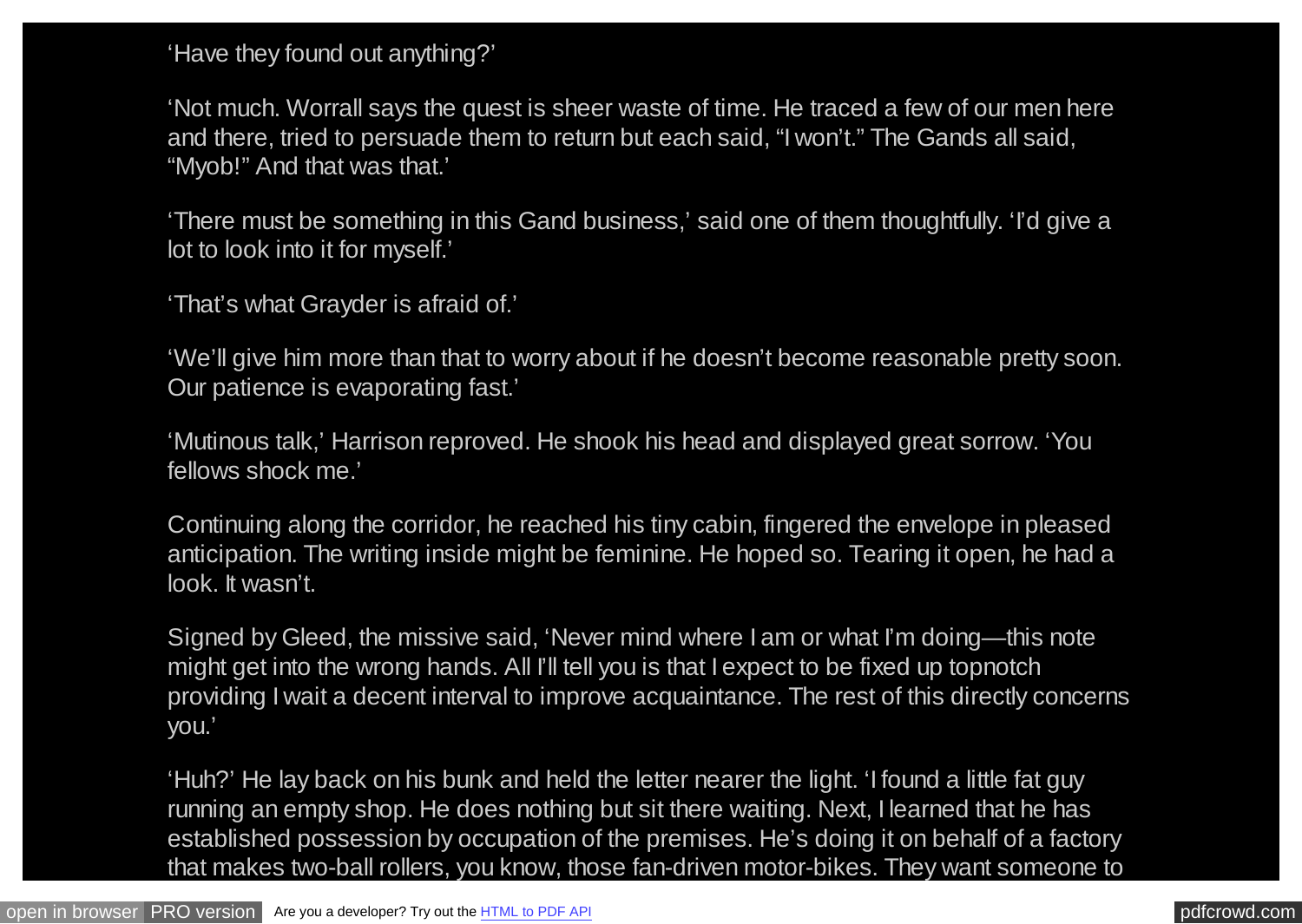operate the place as a local roller sales and service depot. The little fat man has had four applications to date but none from anyone with engineering ability and experience. The one who eventually gains this post will thereby plant a functional ob on the town, whatever that means. Anyway, this lovely business proposition is measured to your size. It's yours for the taking. Don't be freaky, freak. Jump in with me—the water's fine!'

'Zipping meteors!' said Harrison. His eyes moved on to the footnote at bottom.

'P.S. Seth will give you the address. P.P.S. This place where I am right now is your brunette's home town and she's thinking of coming back. She wants to live near her sister. So do I, man! The said sister is a honey!'

Stirring restlessly, he read it through a second time and a third, got up and paced around the cabin.

There were sixteen hundred occupied worlds within the scope of the Terran Empire. He'd seen less than one-twentieth of them. No spaceman could live long enough to visit the lot. The service was divided into cosmic groups each dealing with its own relatively small section of the galaxy.

Except by hearsay—of which there was plenty and most of it highly coloured—he would never know what heavens or pseudo-heavens existed in the other sections. In any case, it would be a blind gamble to pick on an unfamiliar world for landbound life solely on somebody else's recommendation. Not all think alike or have the same tastes. One man's meat may be another's poison.

The choice for retirement—which was the ugly name for beginning another, different but vigorous life—was high-priced Terra or some more desirable planet in his own section. There was the Epsilon group, for instance, fourteen of them, all attractive providing you could suffer the gravity and endure lumbering around like a tired elephant. And there was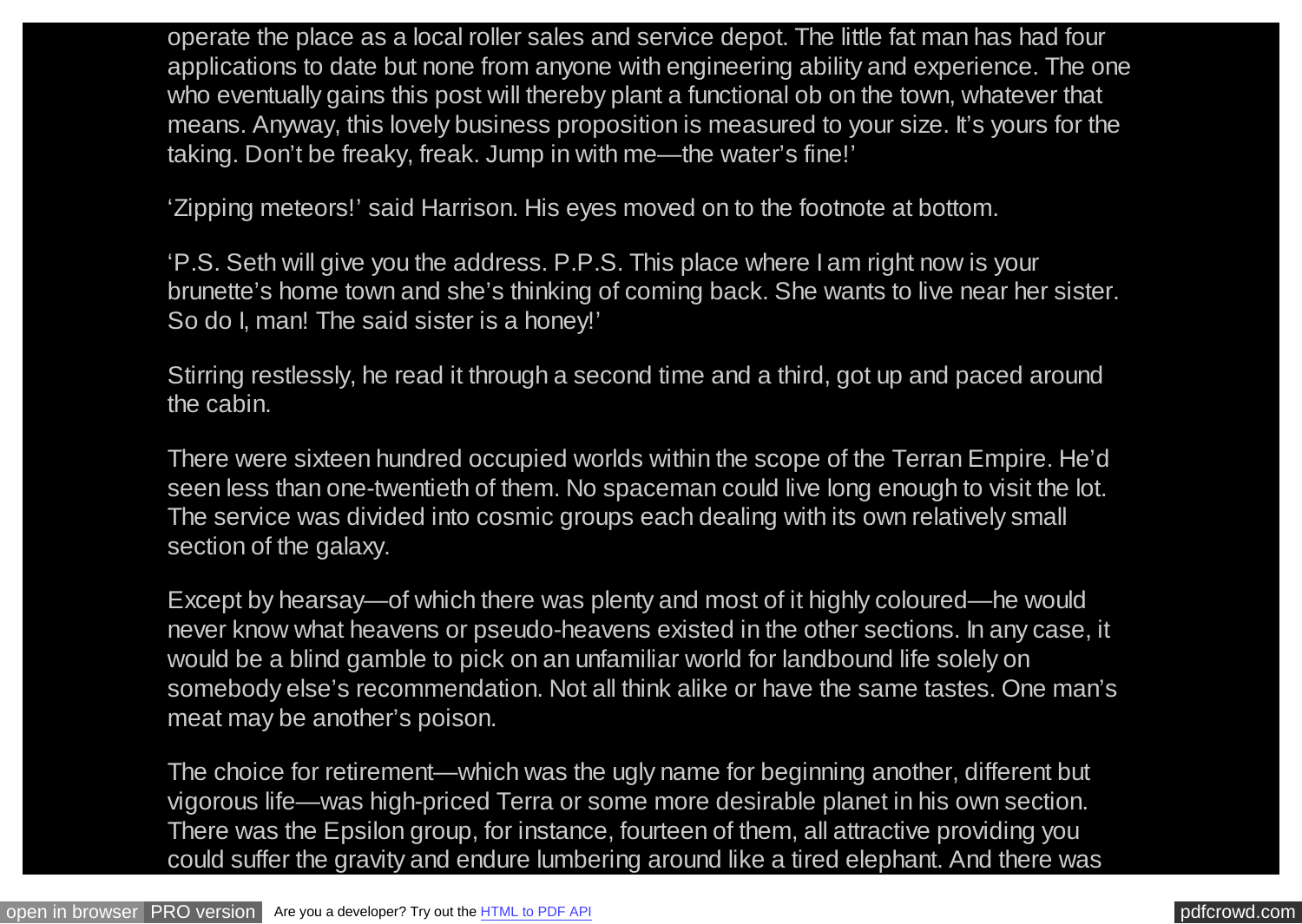Norton's Pink Paradise if, for the sake of getting by in peace, you could pander to Septimus Norton's rajah-complex and put up with his delusions of grandeur.

Out near the edge of the Milky Way was a matriarchy bossed by blonde Amazons, and a world of self-styled wizards, and a Pentecostal planet, and a globe where semi-sentient vegetables cultivated themselves in obedience to human masters. All these scattered across many light-years of space but readily accessible by Blieder-drive.

There were more than fifty known to him by personal experience, though only a tithe of the whole. All offered life and that human company which is the essence of life. But this world of the Gands had something all the others lacked; it had the quality of being present, in the here and now. It was part of the existing environment from which he drew data on which to build his decisions. The others were not. They lost virtue by being absent and far away.

Quietly he made his way to the Blieder-room lockers, spent an hour cleaning and oiling his bicycle. Twilight was approaching when he returned. Taking a thin plaque from his pocket, he hung it on the wall, lay on his bunk and contemplated it.

#### $F.$ — $I.W.$

The caller-system clicked, cleared its throat and announced, 'All personnel will stand by for general instructions at eight hours tomorrow.'

'I won't,' said Harrison, and closed his eyes.

It was seven-twenty in the morning but nobody thought it early. There is little sense of earliness or lateness among space-roamers; to regain it they have to be landbound a month, watching a sun rise and set.

The chartroom was empty but there was considerable activity in the control-cabin. Grayder was there with Shelton and Hame, also Chief Navigators Adamson, Werth and Yates, and,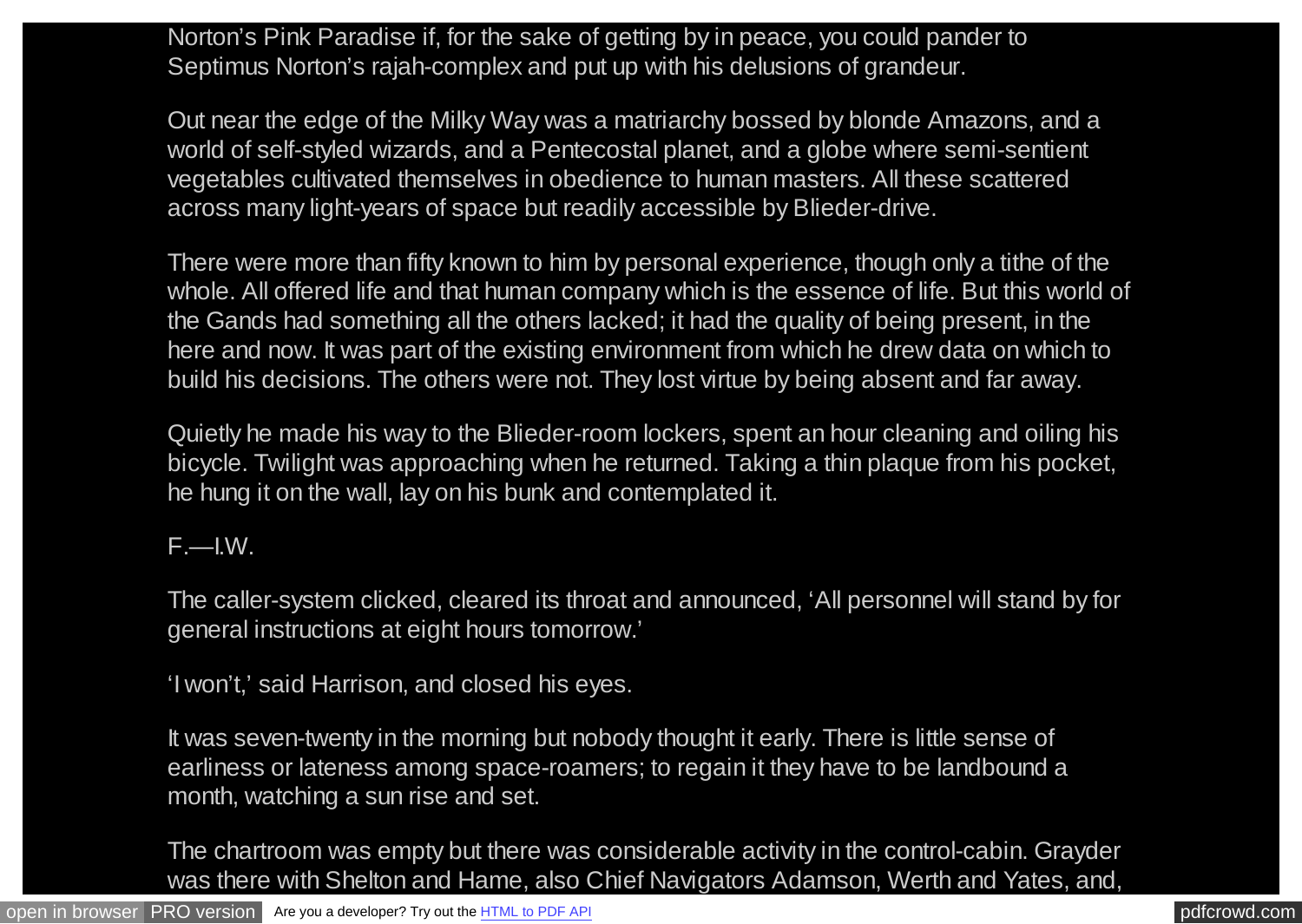#### of course, His Excellency.

'I never thought the day would come,' groused the latter, scowling at the star-map over which the navigators pored. 'Less than a couple of weeks and we retreat, admitting complete defeat.'

'With all respect, Your Excellency, it doesn't look like that to me,' said Grayder. 'One can be defeated only by avowed enemies. These people are not enemies. That is where, they've got us by the short hairs. They're not definable as hostile.'

'That may be. I still say it's defeat. What else can you call it?'

'We've been outwitted by awkward relatives. There's nothing we can do about it. A man doesn't beat up his nephews and nieces merely because they refuse to speak to him.'

'That is your viewpoint as a ship's commander. You have been confronted with a situation that requires you to return to base and report. It's routine. The entire space service is hidebound with routine.' The Ambassador again eyed the star map as if he considered it offensive. 'My own status is different. If I get out without so much as leaving a consul, it's diplomatic defeat, an insult to the dignity and prestige of Terra. I'm far from sure that I ought to go. It might be better if I stayed put even though circumstances would prevent me from functioning effectively and even though my presence would give these Gands endless opportunities for further insults.'

'I wouldn't presume to advise you what to do for the best,' Grayder said. 'All I know is this: we carry troops and armaments for any protective or policing purposes that might be necessary here. But we cannot use them offensively against the Gands because they have provided no real excuse for doing so, also because we cannot influence a government that doesn't exist, and also because our full strength isn't enough to crush a population numbering many millions. We'd need an armada to make an impression upon this world.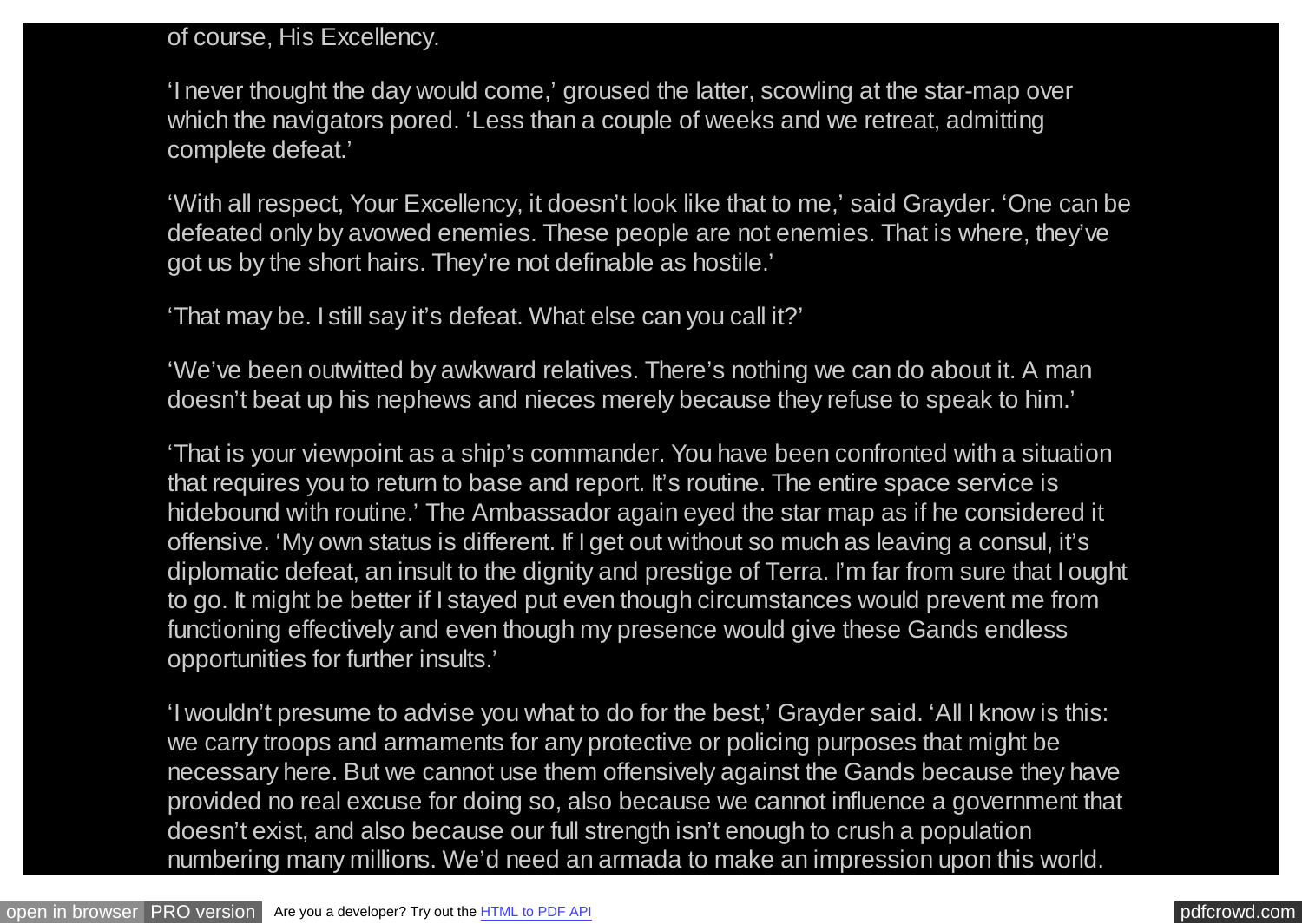Even then we'd be fighting at the extreme limit of our reach and the reward of victory would be an area of destruction not worth having.'

'Don't remind me. I have examined the problem from every angle until I'm sick of it.'

Grayder shrugged. He was a man of action so long as it was action in deep space. Planetary shenanigans were not properly his responsibility. Now that the decisive moment was drawing near, when he would be back in his own attenuated element, he was becoming phlegmatic. To him, the Gand world was a visiting-place among a big number of them. And there were plenty more to come.

'Your Excellency, if you're in serious doubt about remaining here or returning with us, I'd appreciate it if you'd reach a decision fairly soon. First Mate Morgan has given me the tip that if I haven't approved the third leave-quota by ten o'clock the men intend to take matters into their own hands and walk out.'

'That kind of conduct would get them into trouble of a really hot kind, wouldn't it?'

'I don't know, really I just don't know,' confessed Grayder.

'You mean they can actually defy you and get away with it?'

'Their idea is to turn my own quibbling against me. Since I've said repeatedly that I'm not officially forbidding leave, a walk-out cannot be construed as mutiny. As you know, Your Excellency, I have been postponing leave. Therefore the men could plead before the Space Committee that I have ignored regulations. It is quite possible that the plea might succeed if the Space Committee happened to be in the mood to assert its authority.'

'The Space Committee ought to be taken on a few long flights,' opined the Ambassador. 'They'd discover a lot of things they'll never learn behind a desk.' He became mockingly hopeful. 'How about us accidentally dropping our cargo of bureaucrats overboard on the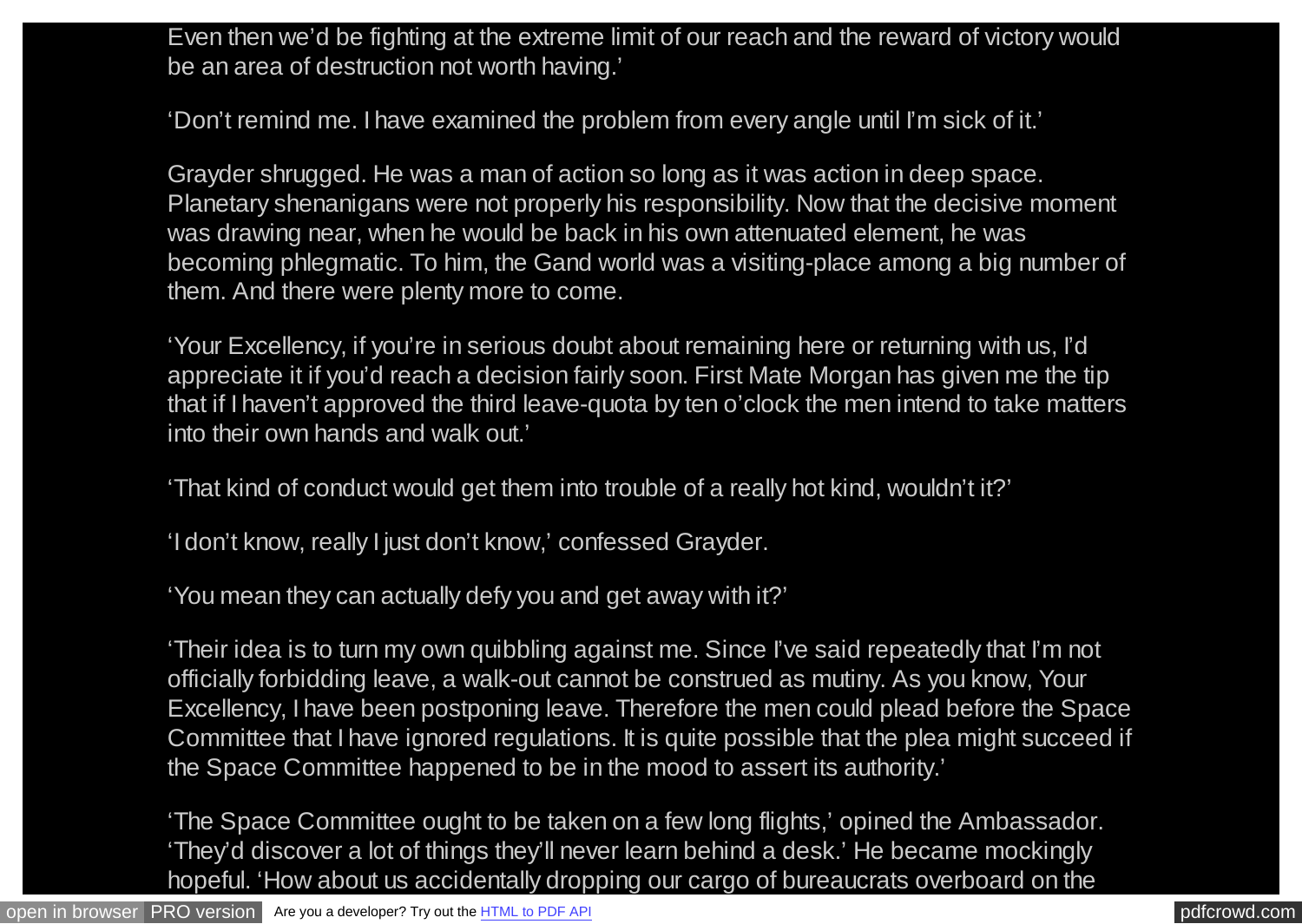way home? Such a misfortune should benefit the spaceways if not humanity in general.'

'The suggestion strikes me as Gandish,' said Grayder.

'The Gands wouldn't think of it. Their one and only technique is to say no, no, a thousand times no. That's all. But to judge by what has happened here it is more than enough.'

Morosely, the Ambassador pondered his predicament decided, 'I'm coming with you. It goes against the grain because it smacks of abject surrender. To stay would be a defiant gesture but I have to face the fact that it wouldn't serve any useful purpose at the present stage.'

'Would you like us to return you to Hygeia?'

'No. The consul there is welcome to that crowd of nakes. Besides, I think I should give Terra the benefit of my personal report about this trip.'

'Very well, Your Excellency.' Going to a port, Grayder looked through it toward the town. 'We have lost approximately four hundred men. Some of them have deserted for keeps. The others will return in their own good time and if I wait long enough. The latter have struck lucky, got their legs under somebody's table and are likely to extend their leave for as long as the fun lasts. They'll come back when it suits them, thinking they may as well be hung for sheep as for lambs. I have that sort of trouble on every long trip. It isn't so bad on the short ones.' Moodily he surveyed a terrain bare of returning prodigals. 'But we dare not wait for them. Not here.'

'No, I reckon not.'

'If we hang around much longer we're going to lose another two hundred. There won't be enough skilled men to take the boat up. The only way in which I can beat them to the draw is to give the order to prepare for take-off. They'll all come under flight regulations from that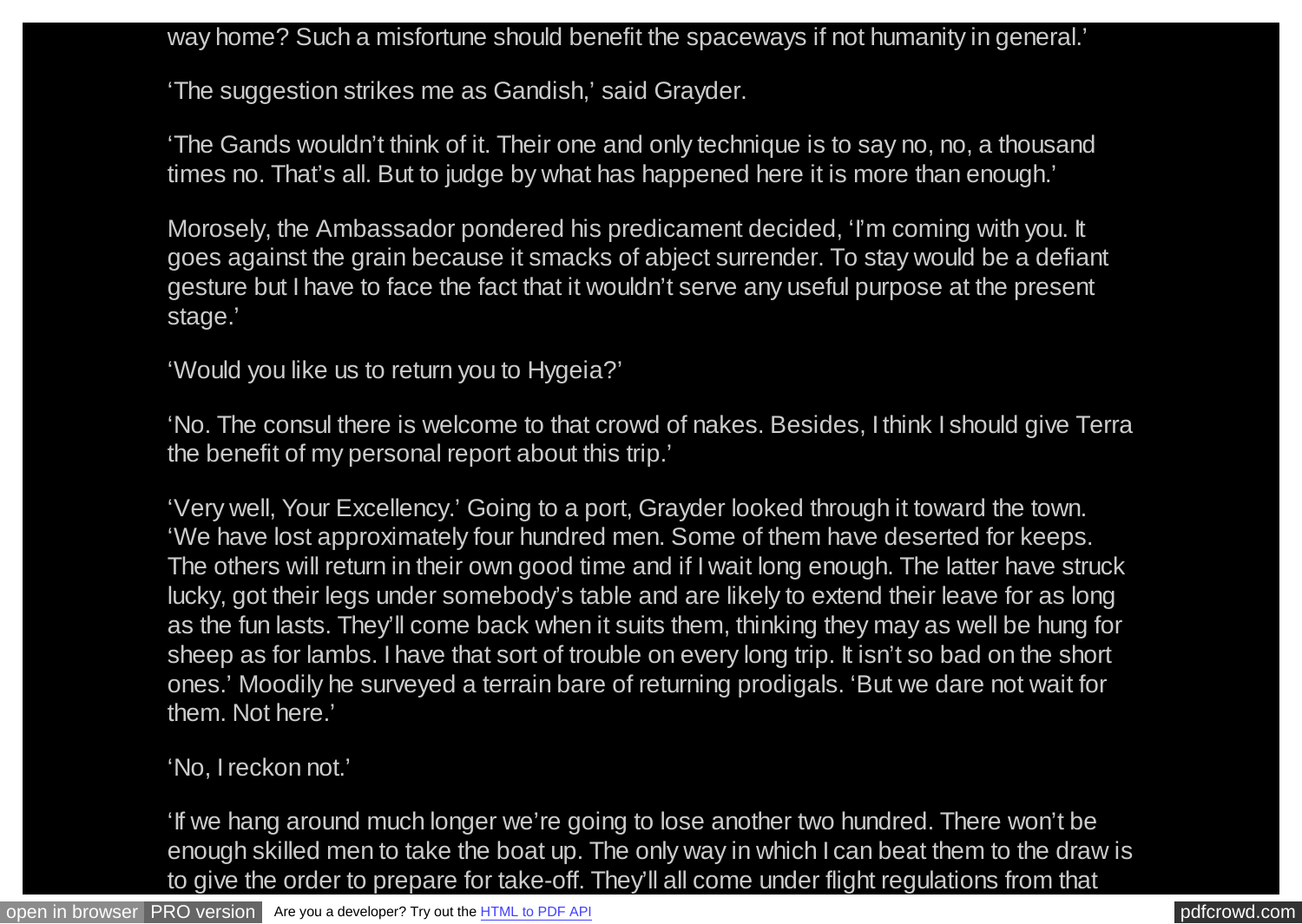moment.' He put on a pained smile. 'That will give the space-lawyers among them plenty to think about.'

'All right, make the order as soon as you like,' approved the Ambassador. He joined the other at the port, studied the distant road, watched three Gand coaches whirl along it without stopping. He frowned, still upset by the type of mind which insists on pretending that a metal mountain is not there. Then his attention turned aside toward the tail-end. 'What are those men doing outside?'

Shooting a swift glance in the same direction, Grayder grabbed the caller-microphone and rapped, 'All personnel will prepare for take-off at once!' Then he seized his intercom phone and spoke on that. 'Who's there? Sergeant Major Bidworthy? Look, Sergeant Major, there are half a dozen men loafing outside the midway lock. Order them in immediately—we're lifting as soon as everything is ready.'

By now the fore and aft gangways had been rolled into their stowage spaces. The midway one swiftly followed. Some fast-thinking quartermaster prevented further escapes by operating the midship ladder-wind, thus trapping Bidworthy along with an unknown number of would-be sinners.

Finding himself stalled by the fifty-foot drop, Bidworthy stood in the rim of the airlock and glared at those outside. His moustache not only bristled, but quivered. Five of the objects of his fierce attention had been members of the first leave-quota. One of them was Trooper Casartelli. That got Bidworthy's rag out, a trooper. The sixth was Harrison, complete with bicycle polished and shining.

Searing the lot of them, especially the trooper, Bidworthy grated, 'Get back on board. No funny business. We're about to go up.'

# 'Hear that Mortimer?' asked one, nudging the nearest. 'Get back on board. If you can't jump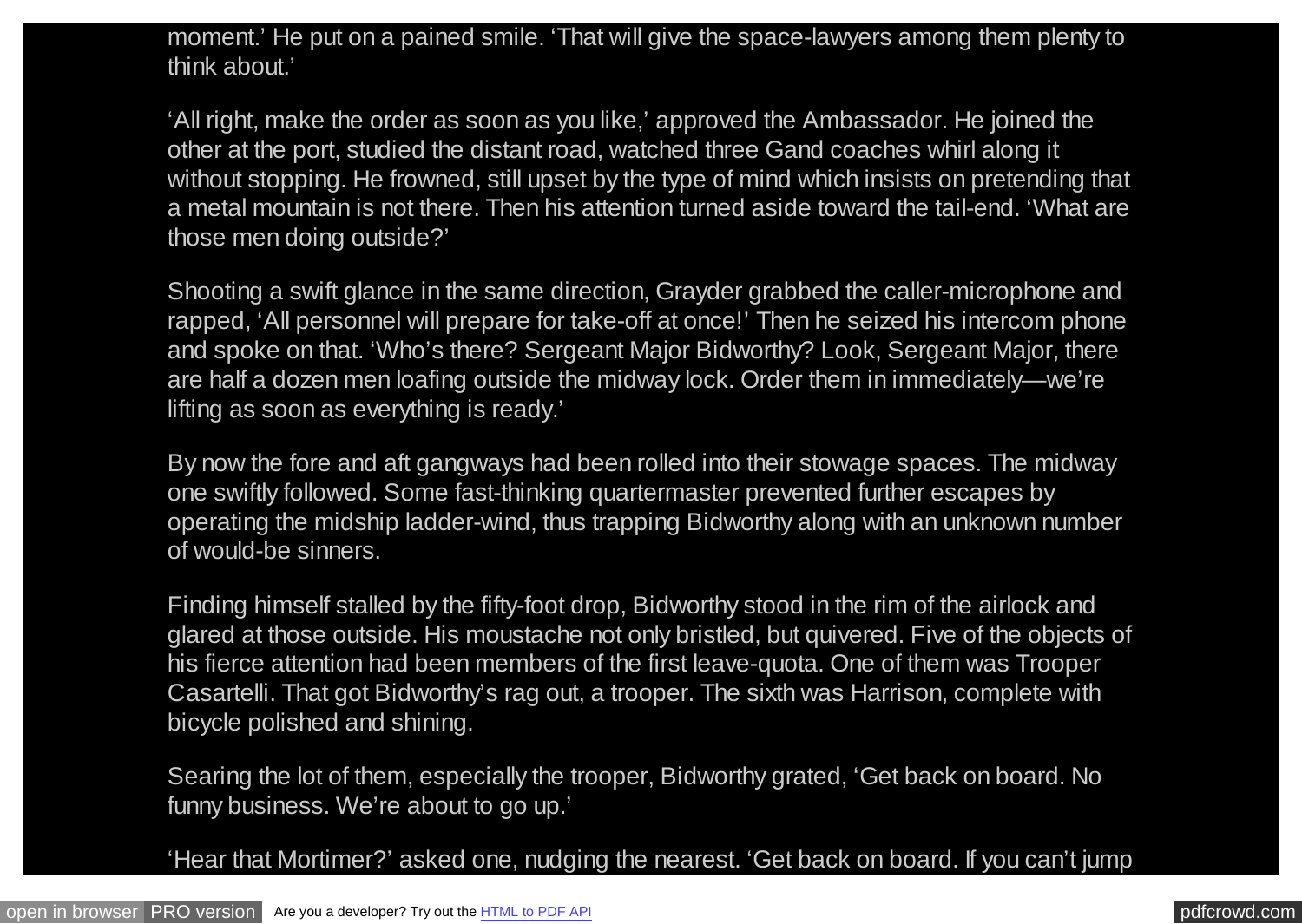## fifty feet you'd better flap your arms and fly.'

'No sauce from you,' roared Bidworthy. 'I have my orders.'

'Ye gods, he actually takes orders! At his age!'

Bidworthy scrabbled at the lock's smooth rim in vain search of something to grasp. A ridge, a knob, any kind of projection was needed to help take the strain.

'I warn you men that if you try me too—'

'Quiet, freak.'

'Save your breath, Rufus,' put in Casartelli. 'From now on I'm a Gand.' With that, he turned away and walked rapidly toward the road. Four followed him.

Getting astride his bike, Harrison put a foot on the pedal. His back tyre promptly sank with a loud whee-e-e.

'Come back!' howled Bidworthy at the retreating five. 'Come back!' He made extravagant motions, tried to tear the ladder from its automatic grips. A siren keened thinly inside the vessel and that upped his agitation by several ergs.

'Hear that?' His expression murderous, he watched Harrison calmly tighten the rear valve and apply a hand-pump. 'We're about to lift. For the last time—'

Again the siren, this time in a rapid series of shrill toots. Bidworthy jumped backward as the airlock seal came down. The lock closed. Harrison again mounted his machine, settled a foot on a pedal but remained watching.

The metal monster shivered from nose to tail then arose slowly and in complete silence.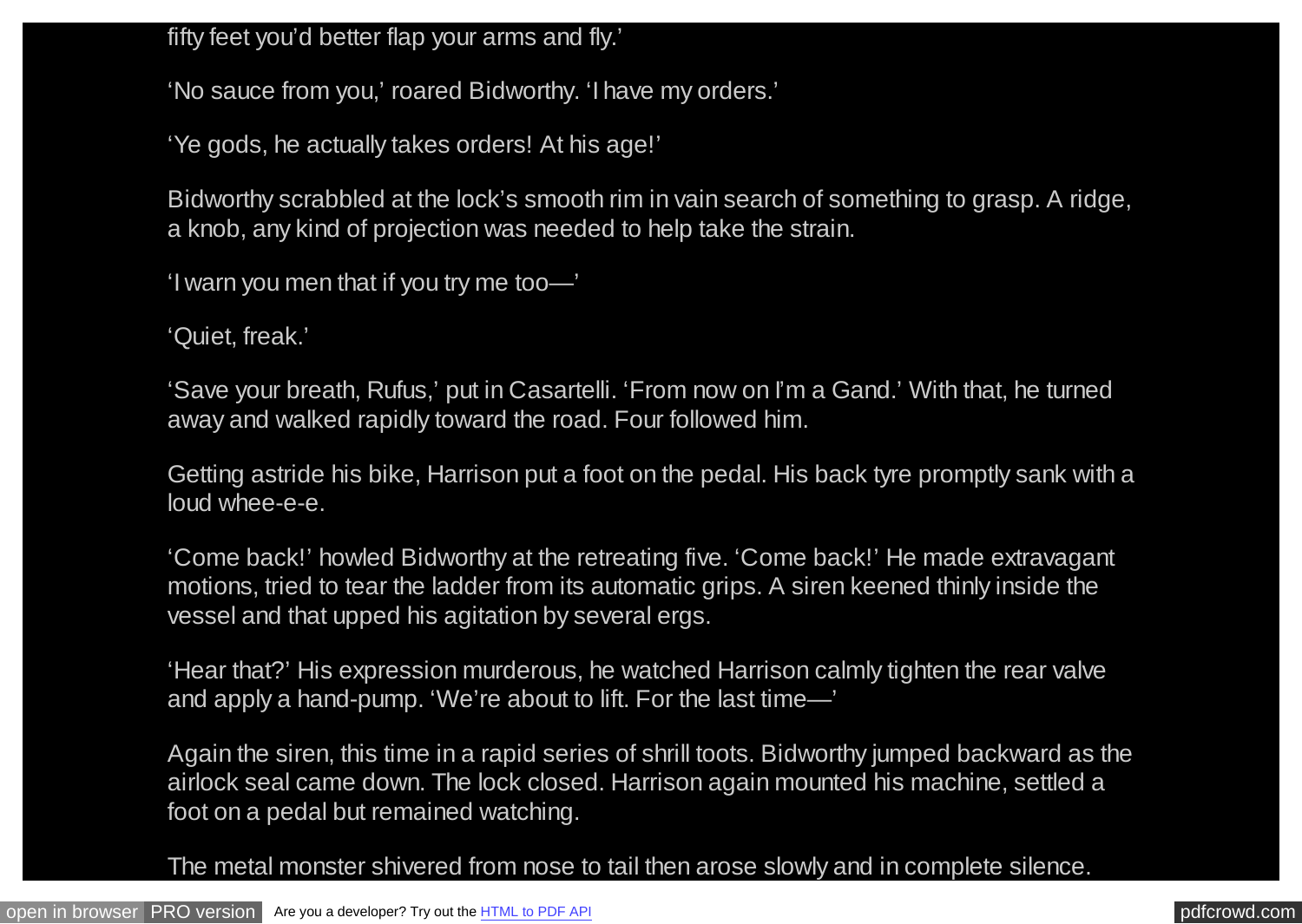There was stately magnificence in this ascent of such enormous bulk. The ship gradually increased its rate of climb, went faster, faster, became a toy, a dot, and finally disappeared.

For a brief moment Harrison felt a touch of doubt, a hint of regret. It soon passed away. He glanced toward the road.

The five self-elected Gands had thumbed a coach which was now picking them up. That was helpfulness apparently precipitated by the ship's vanishing. Quick on the uptake, these people. He saw it move off on huge rubber balls bearing the five with it. A fan-cycle raced in the opposite direction, hummed into the distance.

'Your brunette,' was how Gleed had described her. What had given him that idea? Had she made some remark that he'd construed as complimentary because it had contained no reference to outsize ears?

He had a last look around. The earth bore a great curved rut one mile long by ten feet deep. Two thousand Terrans had been there.

Then about eighteen hundred.

Then sixteen hundred.

Less five.

'One left', he said to himself. 'Me.'

Giving a fatalistic shrug, he put on the pressure and rode to town.

to nde>

And then there were none.

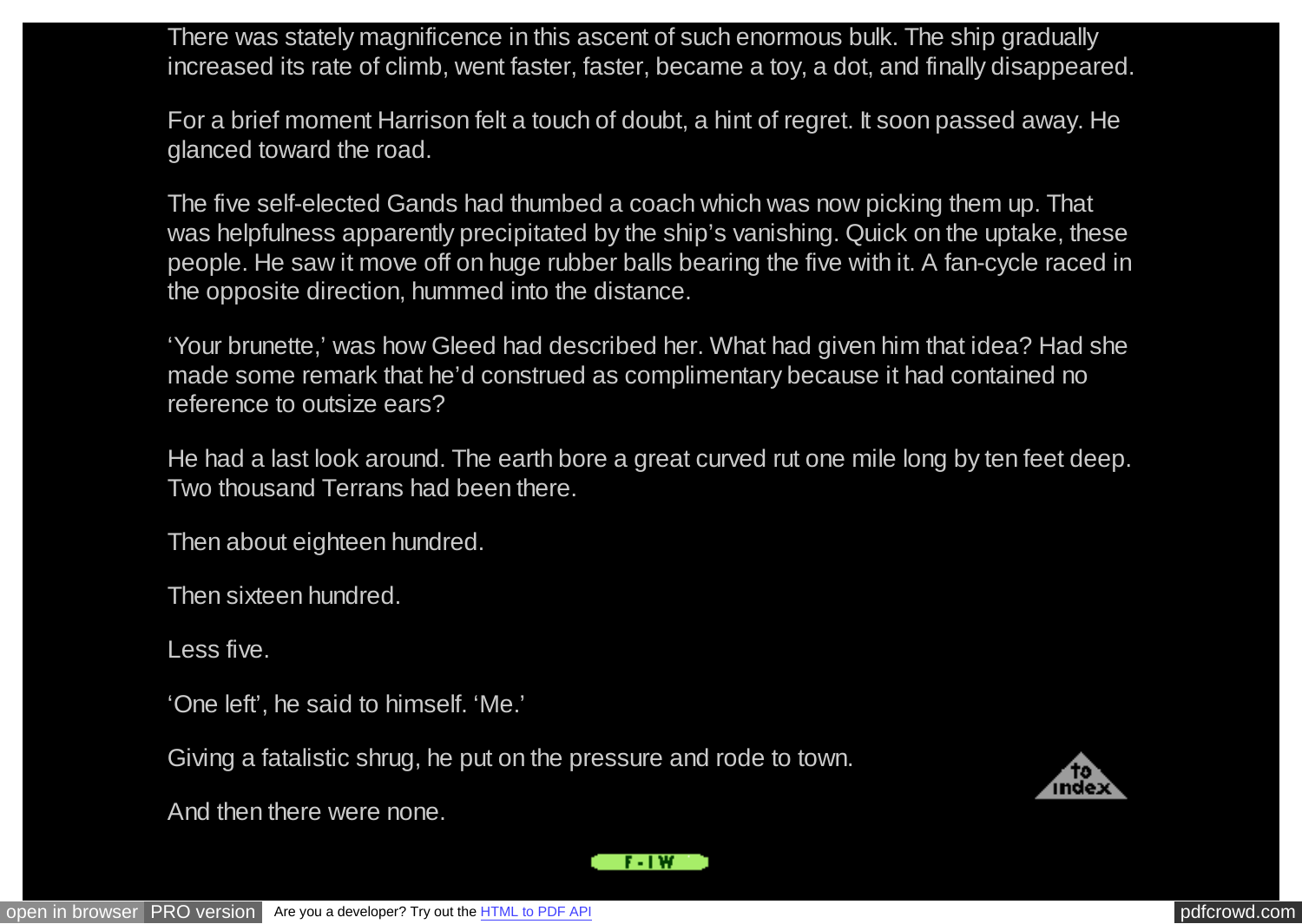# **Other sci-fi short stories at abelard.org:**

- *Profession* **[by Isaac Asimov](http://www.abelard.org/asimov.php)**  $\bullet$
- *[Curious Republic of Gondour](http://www.abelard.org/iqedfran/gondour.php)* **by Mark Twain**  $\bullet$
- **from** *Starship Troopers* **[by Robert Heinlein](http://www.abelard.org/iqedfran/starship.php)**
- *Kantsaywhere* **[by Francis Galton](http://www.abelard.org/iqedfran/kantsaywhere.php)**  $\bullet$
- **from** *In the Wet* **[by Neville Shute](http://www.abelard.org/iqedfran/in_the_wet.php)**



# **END NOTES**

- **1** Hygeia: a planet full of nudist health freaks
- **2** For information on Eric Frank Russell, his life and a bibliography of his writings [Shadow Man,](http://members.iinet.net.au/~parallax/efr/index.html) a site created by Narrelle Harris, is recommended.

[The bibliography of EFR](http://members.iinet.net.au/~parallax/efr/efr_intro.html) on Narrelle Harris' site. On this introductory page there are links to pages including those on novels, short stories and articles.

#### **3** Another science-fiction story available on this site is *[Profession](http://www.abelard.org/asimov.php)* by Isaac Asimov. This